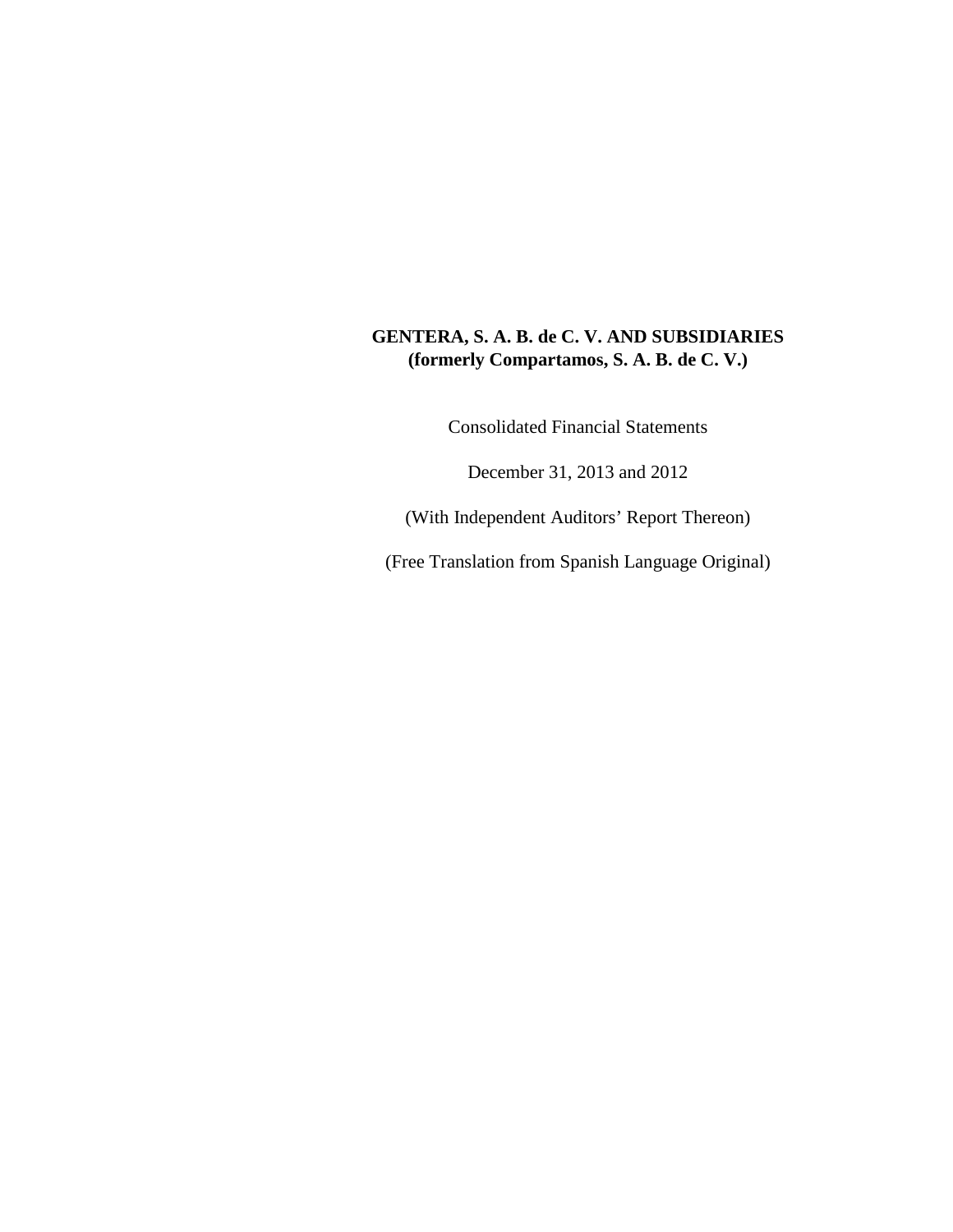

**KPMG Cárdenas Dosal** Boulevard Manuel Ávila Camacho 176 Col. Reforma Social 11650 México, D.F.

# **Independent Auditor's Report**

(Free Translation from Spanish Language Original)

The Board of Directors and Stockholders Gentera, S. A. B. de C. V. (formerly Compartamos, S. A. B. de C. V.) and Subsidiaries:

We have audited the accompanying consolidated financial statements of Gentera, S. A. B. de C. V. (Gentera, formerly Compartamos, S. A. B. de C. V.) and Subsidiaries, which comprise the consolidated balance sheets at December 31, 2013 and 2012, and the consolidated statements of income, changes in stockholders' equity and cash flows for the years then ended, and notes comprising a summary of significant accounting policies and other explanatory information.

## *Management's responsibility for the consolidated financial statements*

Management is responsible for the preparation and presentation of the accompanying consolidated financial statements, which were prepared in accordance with the accounting criteria for credit institutions in Mexico issued by the National Banking and Securities Commission (the Commission), since its main subsidiary undertakes banking activities under the supervision of the Commission, and for such internal control as management determines is necessary to enable the preparation of consolidated financial statements that are free from material misstatement, whether due to fraud or error.

### *Auditors' responsibility*

Our responsibility is to express an opinion on these accompanying consolidated financial statements based on our audits. We conducted our audits in accordance with International Standards on Auditing (ISA). Those standards require that we comply with ethical requirements and plan and perform the audit to obtain reasonable assurance about whether the consolidated financial statements are free from material misstatement.

(Continued)

KPMG Cardenas Dosal, S.C. la firma Mexicana miembro de KPMG International, una cooperativa Suiza.

Aguascalientes, Ags. Ciudad Juarez, Chih. Culiacan, Sin. Chihuahua, Chih. Guadalajara, Jal Hermosillo, Son. Merida, Yuc. Mexicali, B.C.

Mexico, D.F. Monterrey, N.L. Puebla, Pue. Querétaro, Qro. Reynosa, Tamps San Luis Potost, S.L.P. Tiluana, B.C. Toluca, Edo, de Mex.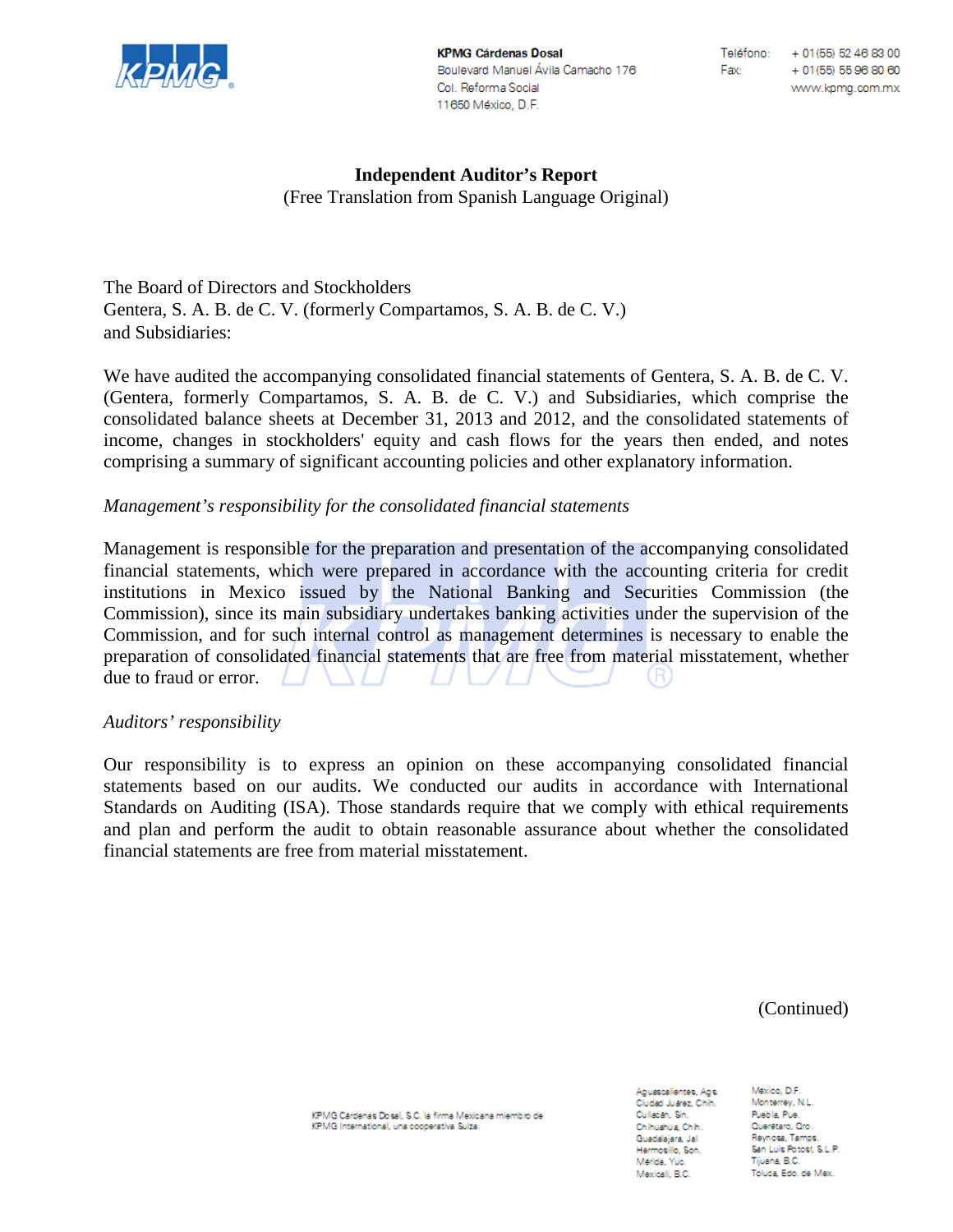An audit involves performing procedures to obtain audit evidence about the amounts and disclosures in the consolidated financial statements. The procedures selected depend on our judgment, including the assessment of the risks of material misstatement of the consolidated financial statements, whether due to fraud or error. In making those risk assessments, we consider internal control relevant to the entity's preparation and presentation of the consolidated financial statements in order to design audit procedures that are appropriate in the circumstances, but not for the purpose of expressing an opinion on the effectiveness of the entity's internal control. An audit also includes evaluating the appropriateness of accounting policies used and the reasonableness of accounting estimates made by management, as well as evaluating the overall presentation of the consolidated financial statements.

We believe that the audit evidence we have obtained is sufficient and appropriate to provide a basis for our audit opinion.

#### *Opinion*

In our opinion, the accompanying consolidated financial statements present fairly in all material respects, the consolidated financial position of Gentera, S. A. B. de C. V. and Subsidiaries as at December 31, 2013 and 2012, and its consolidated results and cash flows for the years then ended, in accordance with the accounting criteria for credit institutions in Mexico issued by the Commission.

#### *Other matters*

As mentioned in the note 1 to the consolidated financial statements, on December 16, 2013 the stockholders agreed on changing the entity's name from Compartamos, S. A. B. de C. V. to Gentera, S. A. B. de C. V.

#### KPMG CARDENAS DOSAL, S. C.

#### **SIGNATURE**

Alejandro De Alba Mora

February 20, 2014.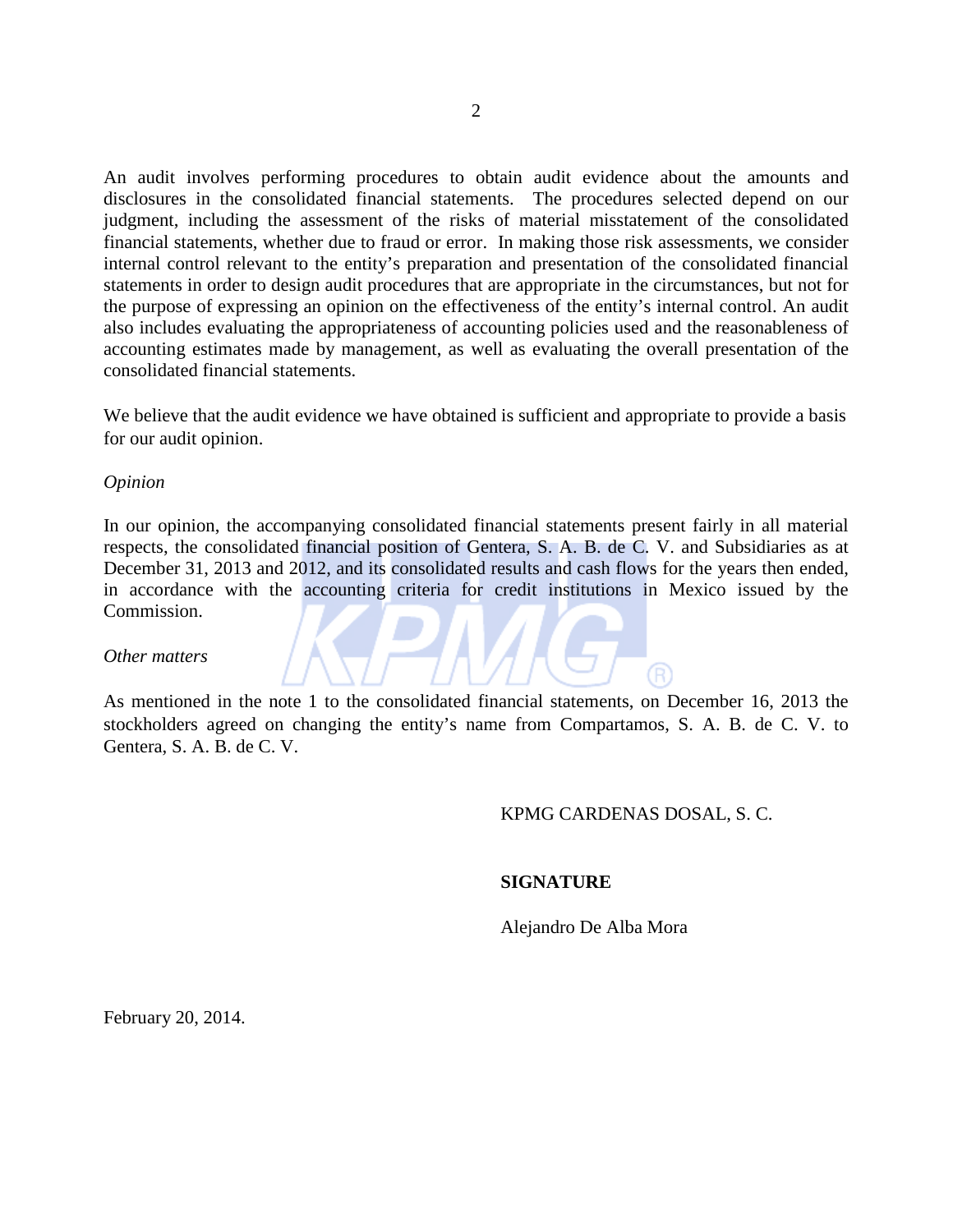# **GENTERA, S. A. B. de C. V. AND SUBSIDIARIES (formerly Compartamos, S. A. B. de C. V.)**

#### Consolidated Balance Sheets

December 31, 2013 and 2012

(Millions of Mexican pesos)

| <b>Assets</b>                                    | 2013        | 2012    | <b>Liabilities and Stockholders' Equity</b> | 2013     | 2012   |
|--------------------------------------------------|-------------|---------|---------------------------------------------|----------|--------|
| Cash and cash equivalents (note 6)               | 2,169<br>\$ | 2,426   | Liabilities:                                |          |        |
|                                                  |             |         | Deposit funding (note 13):                  |          |        |
| Investment securities (note 7):                  |             |         | Demand deposits                             | \$<br>66 | 30     |
| Trading                                          |             | 500     | Time deposits:                              |          |        |
| Available for sale                               | 22          |         | General public                              | 638      | 611    |
|                                                  |             |         | Money market                                |          | 601    |
|                                                  | 22          | 500     | Debt securities issued                      | 8,537    | 6,549  |
| Debtors on repurchase/resell agreements (note 8) | 342         | 29      |                                             | 9,241    | 7,791  |
|                                                  |             |         | Bank and other loans (note 14):             |          |        |
| Current loan portfolio (note 9):                 |             |         | Short-term                                  | 3,640    | 1,200  |
| Commercial loans:                                |             |         | Long-term                                   | 2,341    | 4,137  |
| Business and commercial                          | 353         | 238     |                                             |          |        |
| Consumer loans                                   | 19,664      | 17,370  |                                             | 5,981    | 5,337  |
| Residential mortgages                            | 44          | $30\,$  |                                             |          |        |
|                                                  |             |         | Other accounts payable (note 17):           |          |        |
| Total current loan portfolio                     | 20,061      | 17,638  | Income tax payable                          | 54       | 21     |
|                                                  |             |         | Employee statutory profit sharing           |          |        |
|                                                  |             |         | payable (note 16)                           | 22       | 44     |
| Past-due loan portfolio (note 9):                |             |         | Sundry creditors and other accounts payable | 1,063    | 934    |
| Commercial loans:                                |             |         |                                             |          |        |
| <b>Business and commercial</b>                   | 13          | 10      |                                             | 1,139    | 999    |
| Consumer loans                                   | 631         | 512     |                                             |          |        |
| Residential mortgages                            |             |         | Deferred credits and prepayments            | 58       | 62     |
| Total past-due loan portfolio                    | 645         | 523     | <b>Total liabilities</b>                    | 16,419   | 14,189 |
| Total loan portfolio                             | 20,706      | 18,161  | Stockholders' equity (note 19):             |          |        |
|                                                  |             |         | Paid-in capital:                            |          |        |
|                                                  |             |         | Capital stock                               | 4,764    | 4,629  |
| Less:                                            |             |         | Additional paid-in capital                  | 763      | 898    |
| Allowance for loan losses (note 9)               | (1,228)     | (1,024) |                                             |          |        |
| Loan portfolio, net                              | 19,478      | 17,137  |                                             | 5,527    | 5,527  |
|                                                  |             |         | Earned capital:                             |          |        |
|                                                  |             |         | <b>Statutory reserve</b>                    | 731      | 602    |
|                                                  |             |         | Prior years' results                        | 207      | 207    |
| Other accounts receivable, net (note 10)         | 468         | 493     | Cumulative translation adjustment           | 43       | 119    |
|                                                  |             |         | Net income                                  | 2,264    | 2,010  |
|                                                  |             |         |                                             |          |        |
| Property, furniture and equipment, net (note 11) | 976         | 733     |                                             | 3,245    | 2,938  |
|                                                  |             |         | Non-controlling interest                    | 171      | 179    |
| Deferred taxes, net (note 16)                    | 175         | 209     |                                             |          |        |
|                                                  |             |         | Total stockholders' equity                  | 8,943    | 8,644  |

| Other assets, deferred charges and intangibles,<br>net (note $12$ ) | 1,732                                                           | 1,306  | Commitments and contingent liabilities (note 20) |              |             |              |        |
|---------------------------------------------------------------------|-----------------------------------------------------------------|--------|--------------------------------------------------|--------------|-------------|--------------|--------|
| Total assets                                                        | 25,362                                                          | 22,833 | Total liabilities and stockholders' equity       |              |             | 25,362<br>Ъ. | 22,833 |
|                                                                     | <b>Memorandum accounts</b>                                      |        |                                                  | 2013         | 2012        |              |        |
|                                                                     | Other contingent liabilities<br>Uncollected interest accrued on |        | \$                                               | 1,053        | 1,026       |              |        |
|                                                                     | past due loans (note 9)<br>Other memorandum accounts (note 14)  |        |                                                  | 72<br>11,447 | 49<br>7,514 |              |        |

The historical capital stock at December 31, 2013 and 2012, amounts to \$4,764 and \$4,629, respectively.

<http://www.compartamos.com/wps/portal/Grupo/Inicio>

The accompanying notes are an integral part of these consolidated financial statements.

"These consolidated balance sheets were prepared in accordance with the accounting criteria for credit institutions issued by the National Banking and Securities Commission based on Article 78 of "General Provisions Applicable to Issuers of Securities and Other Securites Markets Participants" applied on a consistent basis. Accordingly, they reflect the transactions carried out by the Institution through the dates noted above. Furthermore, these transactions were carried out and valued in accordance with sound banking practices and the applicable legal and administrative provisions."

| <b>SIGNATURE</b>                                         | <b>SIGNATURE</b>                                                             | <b>SIGNATURE</b>                                     | <b>SIGNATURE</b>                                                                      |
|----------------------------------------------------------|------------------------------------------------------------------------------|------------------------------------------------------|---------------------------------------------------------------------------------------|
| Carlos Labarthe Costas<br><b>Chief Executive Officer</b> | Patricio Diez de Bonilla<br>García Vallejo<br><b>Chief Financial Officer</b> | Oscar Luis Ibarra Burgos<br>General Internal Auditor | Marco Antonio Guadarrama<br><b>Villalobos</b><br>Subdirector of Financial Information |

"These consolidated balance sheets were approved by the Board of Directors under the responsibility of the following officers."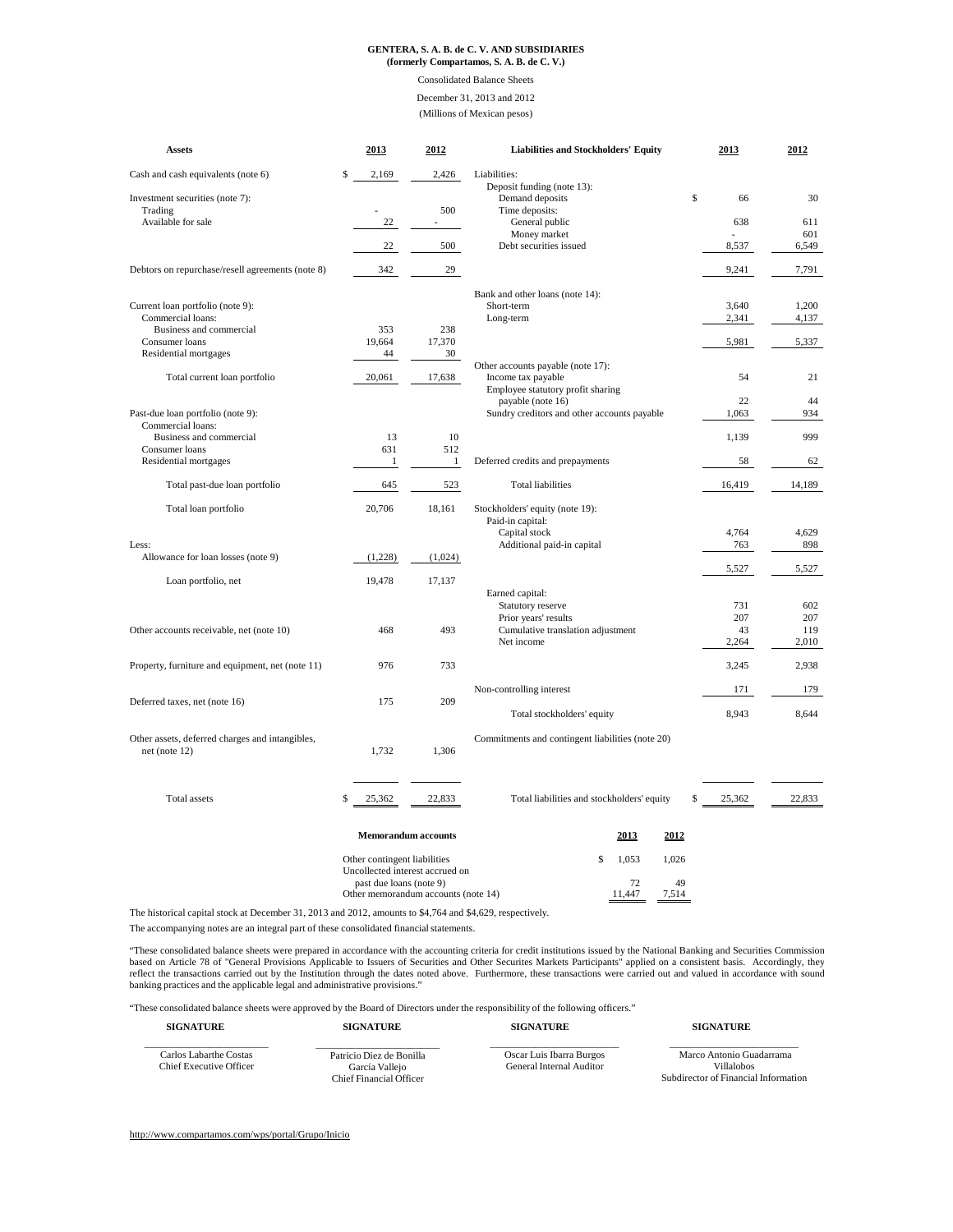## **GENTERA, S. A. B. de C. V. AND SUBSIDIARIES (formerly Compartamos, S. A. B. de C. V.)**

# Consolidated Statements of Income

# Years ended December 31, 2013 and 2012

# (Millions of Mexican pesos, except earning per share)

|                                                  |               | 2013    | 2012    |
|--------------------------------------------------|---------------|---------|---------|
| Interest income (note 22)                        | $\mathcal{S}$ | 12,590  | 10,102  |
| Interest expense (note 22)                       |               | (818)   | (718)   |
| Financial margin                                 |               | 11,772  | 9,384   |
| Provision for loan losses (note 9)               |               | (1,608) | (991)   |
| Financial margin after provision for loan losses |               | 10,164  | 8,393   |
| Commissions and fee income (note 22)             |               | 761     | 437     |
| Commissions and fee expense (note 22)            |               | (606)   | (428)   |
| Other operating income (expenses), net (note 22) |               | (44)    | 37      |
| Administrative and promotional expenses          |               | (6,763) | (5,365) |
| Operating income before income taxes             |               | 3,512   | 3,074   |
| Current income taxes (note 16)                   |               | (1,207) | (1,159) |
| Deferred income taxes (note 16)                  |               | (34)    | 106     |
| Net income                                       |               | 2,271   | 2,021   |
| Non-controlling interest                         |               | (7)     | (11)    |
| Controlling interest net income                  | \$            | 2,264   | 2,010   |
| Earning per share (in pesos)                     | \$            | 1.38    | 1.21    |

The accompanying notes are an integral part of these consolidated financial statements.

"These consolidated statements of income were prepared in accordance with the accounting criteria for credit institutions issued by the National Banking and Securities Commission based on Article 78 of "General Provisions Applicable to Issuers of Securities and Other Securites Markets Participants" applied on a consistent basis. Accordingly, they reflect the revenues and disbursements relating to the transactions carried out by the Institution during the years noted above. Furthermore, these transactions were carried out and valued in accordance with sound banking practices and the applicable legal and administrative provisions."

"These consolidated statements of income were approved by the Board of Directors under the responsibility of the following officers."

| <b>SIGNATURE</b>                                                | <b>SIGNATURE</b>                                                             | <b>SIGNATURE</b>                                            | <b>SIGNATURE</b>                                                                         |
|-----------------------------------------------------------------|------------------------------------------------------------------------------|-------------------------------------------------------------|------------------------------------------------------------------------------------------|
| <b>Carlos Labarthe Costas</b><br><b>Chief Executive Officer</b> | Patricio Diez de Bonilla<br>García Vallejo<br><b>Chief Financial Officer</b> | Oscar Luis Ibarra Burgos<br><b>General Internal Auditor</b> | Marco Antonio Guadarrama<br><b>Villalobos</b><br>Subdirector of Financial<br>Information |

<http://www.compartamos.com/wps/portal/Grupo/Inicio>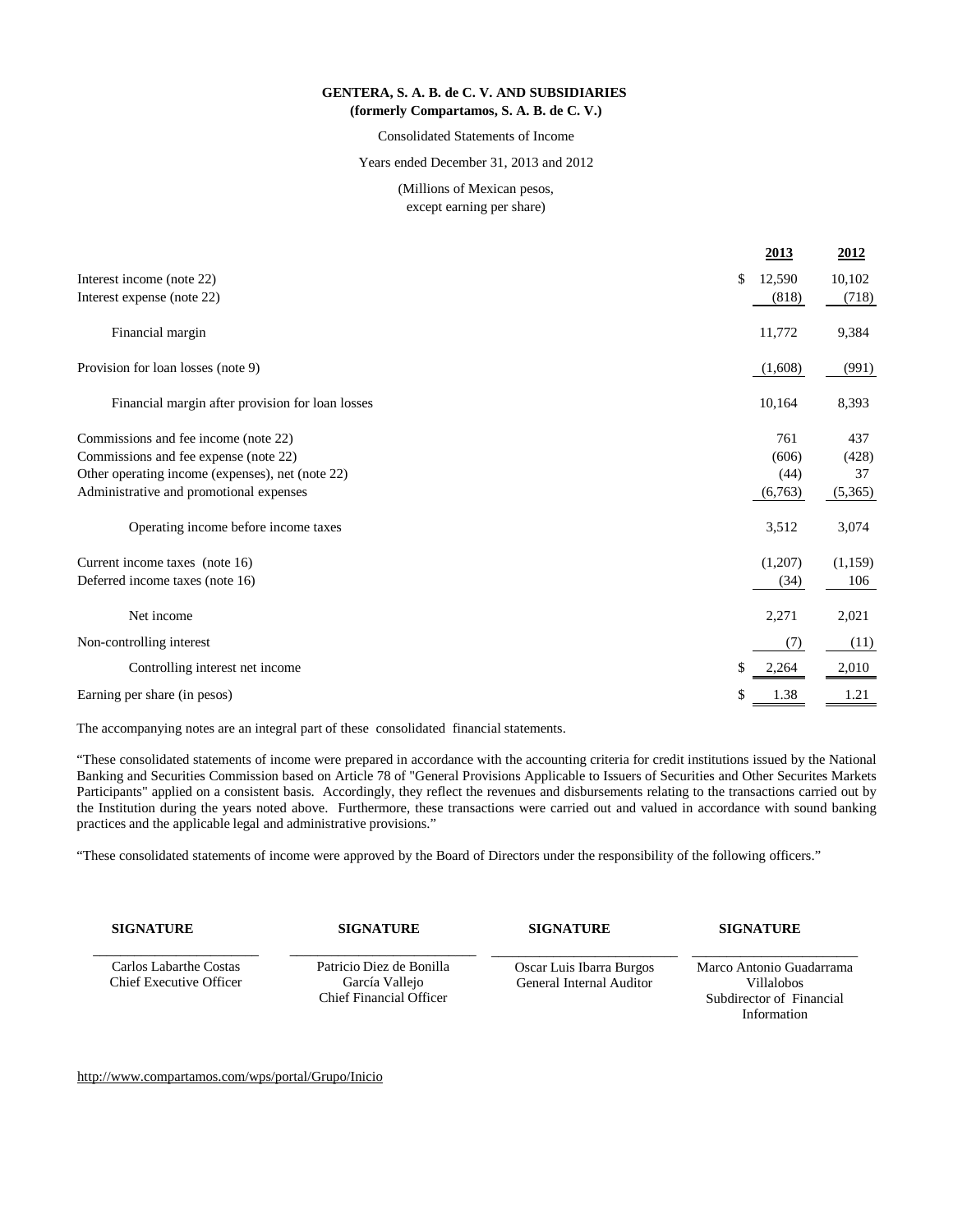# **GENTERA, S. A. B. de C. V. AND SUBSIDIARIES (formerly Compartamos, S. A. B. de C. V.)**

## Consolidated Statements of Changes in Stockholders' Equity

Years ended December 31, 2013 and 2012

#### (Millions of Mexican pesos)

|                                                                      |               | Paid-in<br>capital |                                         | <b>Earned capital</b>        |                                               |                                                |                      |                                        |                                               |
|----------------------------------------------------------------------|---------------|--------------------|-----------------------------------------|------------------------------|-----------------------------------------------|------------------------------------------------|----------------------|----------------------------------------|-----------------------------------------------|
|                                                                      |               | Capital<br>stock   | <b>Additional</b><br>paid-in<br>capital | <b>Statutory</b><br>reserves | <b>Prior</b><br>years <sup>2</sup><br>results | <b>Cumulative</b><br>translation<br>adjustment | <b>Net</b><br>income | Non-<br>controlling<br><i>interest</i> | <b>Total</b><br><b>stockholders</b><br>equity |
| Balances at December 31, 2011                                        | $\mathcal{S}$ | 4,629              | 897                                     | 3                            | 11                                            | 163                                            | 1,492                | 182                                    | 7,377                                         |
| <b>Changes resulting from stockholders' decisions:</b>               |               |                    |                                         |                              |                                               |                                                |                      |                                        |                                               |
| Constitution of reserves for the fund to repurchase shares (note 19) |               |                    |                                         | 700                          | (700)                                         |                                                |                      |                                        |                                               |
| Repurchase of shares (note 19)                                       |               |                    |                                         | (198)                        |                                               |                                                |                      |                                        | (197)                                         |
| Resolutions agreed on April 23, 2012:                                |               |                    |                                         |                              |                                               |                                                |                      |                                        |                                               |
| Appropriation of prior year's net income (note 19)                   |               |                    |                                         |                              | 1,492                                         |                                                | (1,492)              |                                        |                                               |
| Dividends payment (note 19)                                          |               |                    |                                         |                              | (499)                                         |                                                |                      |                                        | (499)                                         |
| Constitution of statutory reserve (note 19)                          |               |                    |                                         | 97                           | (97)                                          | $\overline{\phantom{a}}$                       |                      |                                        |                                               |
| Total                                                                |               |                    |                                         | 599                          | 196                                           |                                                | (1, 492)             |                                        | (696)                                         |
| Changes related to the recognition of comprehensive income:          |               |                    |                                         |                              |                                               |                                                |                      |                                        |                                               |
| Net income                                                           |               |                    |                                         |                              |                                               |                                                | 2,010                | 11                                     | 2,021                                         |
| Cumulative translation adjustment of subsidiaries                    |               |                    |                                         |                              |                                               | (44)                                           |                      |                                        | (44)                                          |
| Total                                                                |               |                    |                                         |                              |                                               | (44)                                           | 2,010                | 11                                     | 1,977                                         |
| <b>Non-controlling interest</b>                                      |               |                    |                                         |                              |                                               |                                                |                      | (14)                                   | (14)                                          |
| Balances at December 31, 2012                                        |               | 4,629              | 898                                     | 602                          | 207                                           | 119                                            | 2,010                | 179                                    | 8,644                                         |
| <b>Changes resulting from stockholders' decisions:</b>               |               |                    |                                         |                              |                                               |                                                |                      |                                        |                                               |
| Constitution of reserves for the fund to repurchase shares (note 19) |               |                    |                                         | 199                          | (199)                                         |                                                |                      |                                        |                                               |
| Repurchase of shares (note 19)                                       |               |                    |                                         | (172)                        |                                               |                                                |                      |                                        | (172)                                         |
| Resolutions agreed on April 25, 2013:                                |               |                    |                                         |                              |                                               |                                                |                      |                                        |                                               |
| Appropriation of prior year's net income (note 19)                   |               |                    |                                         |                              | 2,010                                         |                                                | (2,010)              |                                        |                                               |
| Dividends payment (note 19)                                          |               |                    |                                         |                              | (1,710)                                       |                                                |                      |                                        | (1,710)                                       |
| Dividend refund from repurchased shares (note 19)                    |               |                    |                                         |                              |                                               |                                                |                      |                                        |                                               |
| Constitution of statutory reserve (note 19)                          |               |                    |                                         | 101                          | (101)                                         |                                                |                      |                                        |                                               |
| Appropriation to capital stock (note 19)                             |               | 135                | (135)                                   |                              |                                               |                                                |                      |                                        |                                               |
| Total                                                                |               | 135                | (135)                                   | 129                          |                                               |                                                | (2,010)              |                                        | (1,881)                                       |
| Changes related to the recognition of comprehensive income:          |               |                    |                                         |                              |                                               |                                                |                      |                                        |                                               |
| Net income                                                           |               |                    |                                         |                              |                                               |                                                | 2,264                |                                        | 2,271                                         |
| Cumulative translation adjustment of subsidiaries                    |               |                    |                                         |                              |                                               | (76)                                           |                      |                                        | (76)                                          |

| Total                         | $\overline{\phantom{0}}$ | $\overline{\phantom{0}}$ | $\overline{\phantom{0}}$ |     | (76)                     | 2,264 |              | 2,195 |
|-------------------------------|--------------------------|--------------------------|--------------------------|-----|--------------------------|-------|--------------|-------|
| Non-controlling interest      |                          |                          |                          |     | $\overline{\phantom{0}}$ |       | $15^{\circ}$ | (15)  |
| Balances at December 31, 2013 | l,764                    | 763                      | 731                      | 207 | 41                       | 2,264 | 171          | 8,943 |

**SIGNATURE SIGNATURE SIGNATURE SIGNATURE**

[http://www.compartamos.com/wps/portal/Grupo/Inicio](http://www.compartamos.com/wps/portal/InformacionFinanciera)

The accompanying notes are an integral part of these consolidated financial statements.

"These consolidated statements of changes in stockholders' equity were prepared in accordance with the accounting criteria for credit institutions issued by the National Banking and Securities Commission based on Article 78 of "General Provisions Applicable to Issuers of Securities and Other Securites Markets Participants" applied on a consistent basis. Accordingly, they reflect all the stockholders' equity account entries relating to the transactions carried out by the Institution during the years noted above. Furthermore, these transactions were carried out and valued in accordance with sound banking practices and the applicable legal and administrative provisions."

"These consolidated statements of changes in stockholders' equity were approved by the Board of Directors under the responsibility of the following officers."

\_\_\_\_\_\_\_\_\_\_\_\_\_\_\_\_\_\_\_\_\_\_\_\_\_ Carlos Labarthe Costas Chief Executive Officer

\_\_\_\_\_\_\_\_\_\_\_\_\_\_\_\_\_\_\_\_\_\_\_\_\_ Patricio Diez de Bonilla García Vallejo Chief Financial Officer

\_\_\_\_\_\_\_\_\_\_\_\_\_\_\_\_\_\_\_\_\_\_\_\_\_\_\_

Oscar Luis Ibarra Burgos General Internal Auditor

\_\_\_\_\_\_\_\_\_\_\_\_\_\_\_\_\_\_\_\_\_\_\_\_\_ Marco Antonio Guadarrama Villalobos Sudirector of Financial Information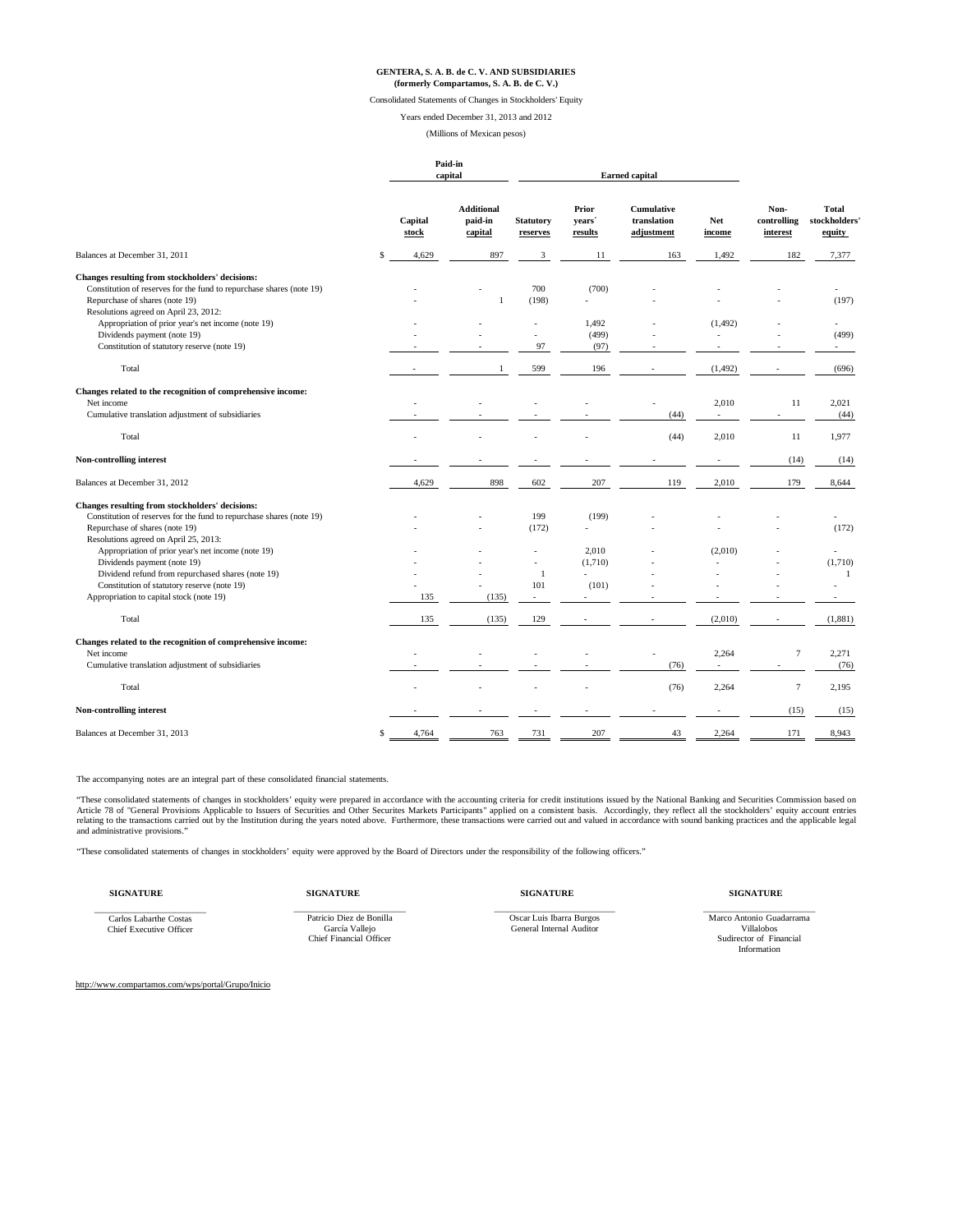|                                                        | <u>2013</u> | <u>2012</u> |
|--------------------------------------------------------|-------------|-------------|
| Net income                                             | \$<br>2,264 | 2,010       |
| Adjustment for items not requiring cash flows:         |             |             |
| Depreciation and amortization                          | 292         | 218         |
| Provisions                                             | 294         | 315         |
| Current and deferred income taxes                      | 1,241       | 1,053       |
|                                                        | 1,827       | 1,586       |
| <b>Operating activities:</b>                           |             |             |
| Change in investment securities                        | 478         | -1          |
| Change in debtors on repurchase/resell agreements      | (313)       | (25)        |
| Change in loan portfolio (net)                         | (2,341)     | (3,344)     |
| Change in other operating assets (net)                 | (132)       | (450)       |
| Change in deposit funding                              | 1,450       | 2,770       |
| Change in bank and other loans                         | 644         | 854         |
| Change in other operating liabilities                  | (1,365)     | (1,089)     |
| Net cash flows from operating activities               | 2,512       | 2,313       |
| <b>Investment activities:</b>                          |             |             |
| Proceeds from the disposal of furniture and equipment  | 16          | 3           |
| Payments in the acquisition of furniture and equipment | (531)       | (500)       |
| Increase in intangibles assets                         | (351)       | (267)       |
| Net cash flows from investment activities              | (866)       | (764)       |
| <b>Financing activities:</b>                           |             |             |
| Payments associated to repurchase of own shares        | (172)       | (198)       |
| Dividends payments in cash                             | (1,710)     | (499)       |
| Dividend refund from repurchased shares                |             |             |
| Increase in additional paid-in capital                 |             |             |
| Change in non-controlling interest                     | (8)         | (3)         |
| Net cash flows from financing activities               | (1,889)     | (699)       |
| Net (decrease) increase in cash and cash equivalents   | (243)       | 850         |
| Effects on changes in cash and cash equivalents        | (14)        | (30)        |
| Cash and cash equivalents at the beginning of the year | 2,426       | 1,606       |
| Cash and cash equivalents at the end of the year       | \$<br>2,169 | 2,426       |

[http://www.compartamos.com/wps/portal/Grupo/Inicio](http://www.compartamos.com/wps/portal/InformacionFinanciera)

# Years ended December 31, 2013 and 2012

# **GENTERA, S. A. B. de C. V. AND SUBSIDIARIES (formerly Compartamos, S. A. B. de C. V.)**

#### Consolidated Statements of Cash Flows

# (Millions of Mexican pesos)

The accompanying notes are an integral part of these consolidated financial statements.

"These consolidated statements of cash flows were prepared in accordance with the accounting criteria for credit institutions, issued by the National Banking and Securities Commission, based on Article 78 of "General Provisions Applicable to Issuers of Securities and Other Securites Markets Participants" applied on a consistent basis. Accordingly, they reflect the cash inflows and outflows arising from transactions carried out by the Institution during the years noted above. Furthermore, these transactions were carried out and valued in accordance with sound banking practices and the applicable legal and administrative provisions."

| <b>SIGNATURE</b>                                                | <b>SIGNATURE</b>                                                             | <b>SIGNATURE</b>                                     | <b>SIGNATURE</b>                                                              |
|-----------------------------------------------------------------|------------------------------------------------------------------------------|------------------------------------------------------|-------------------------------------------------------------------------------|
| <b>Carlos Labarthe Costas</b><br><b>Chief Executive Officer</b> | Patricio Diez de Bonilla<br>García Vallejo<br><b>Chief Financial Officer</b> | Oscar Luis Ibarra Burgos<br>General Internal Auditor | Marco Antonio Guadarrama<br>Villalobos<br>Sudirector of Financial Information |

"These consolidated statements of cash flows were approved by the Board of Directors under the responsibility of the following officers."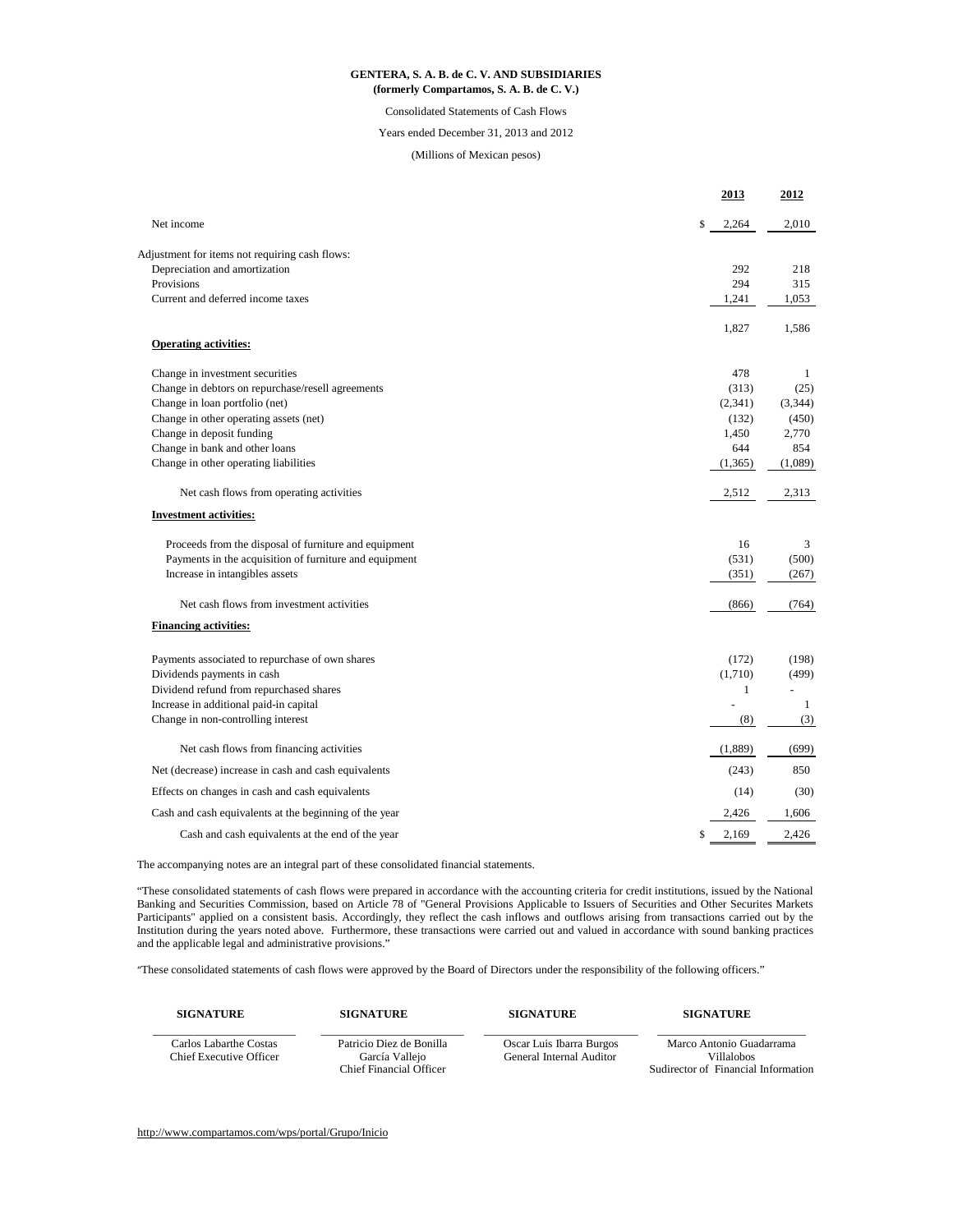(formerly Compartamos, S. A. B. de C. V.)

Notes to the Consolidated Financial Statements

December 31, 2013 and 2012

(Millions of Mexican pesos)

*These consolidated financial statements have been translated from the Spanish language original for the convenience of English speaking readers.*

#### **(1) Description of business and significant transactions-**

#### *Description of business-*

Gentera S. A. B. de C. V. (formerly Compartamos, S. A. B. de C. V.) (Gentera), is a Mexican corporation which purpose is to promote, organize and manage all types of civil or commercial entities, including but not limited to, multiple banking entities with the purpose of providing banking and credit services pursuant to the Law of Credit Institutions, as well as other financial entities, both domestic and foreign.

At December 31, 2013 and 2012, Gentera and its consolidated subsidiaries are comprised of:

- i. Banco Compartamos, S. A., Institución de Banca Múltiple (the Bank) which in accordance with the Law for Credit Institutions, is authorized to carry out multiple banking activities which comprise, among others, granting loans, receipt of deposits, acceptance of loans, operation with securities and other financial instruments.
- ii. Compartamos, S. A. (Compartamos Guatemala) which main activity is, among others, granting any type of loans and financing to individuals or entities with own funds in Guatemala, as well as granting or obtaining loans or financing of any nature.
- iii. Financiera Compartamos, S. A. (Financiera Compartamos, formerly Financiera Créditos Arequipa, S. A.) is an entity incorporated under the regulations of the Republic of Peru, which purpose is to operate as a financial services entity, and is allowed to carry out all transactions and provide all services, by any means that result applicable and correspond, in accordance with established legal provisions that regulate entities of this nature in conformity with Peruvian legislation.
- iv. Red Yastás, S. A. de C. V. (Red Yastás) has as purpose: a) to enter into agreements to provide services, either mandates or commercial commission with credit institutions to engage with other people on behalf of the aforementioned credit institutions, the commissions or services mandated, complying with applicable regulation on each transaction or banking service, b) to service credit institutions as manager of commission agents with the purpose of organizing service providers' networks or banking commission agents to carry out certain activities and c) to receive, process and distribute all types of funds or economic resources through electronic, manual or telephonic transfers or directly online though any other means of communication, among others.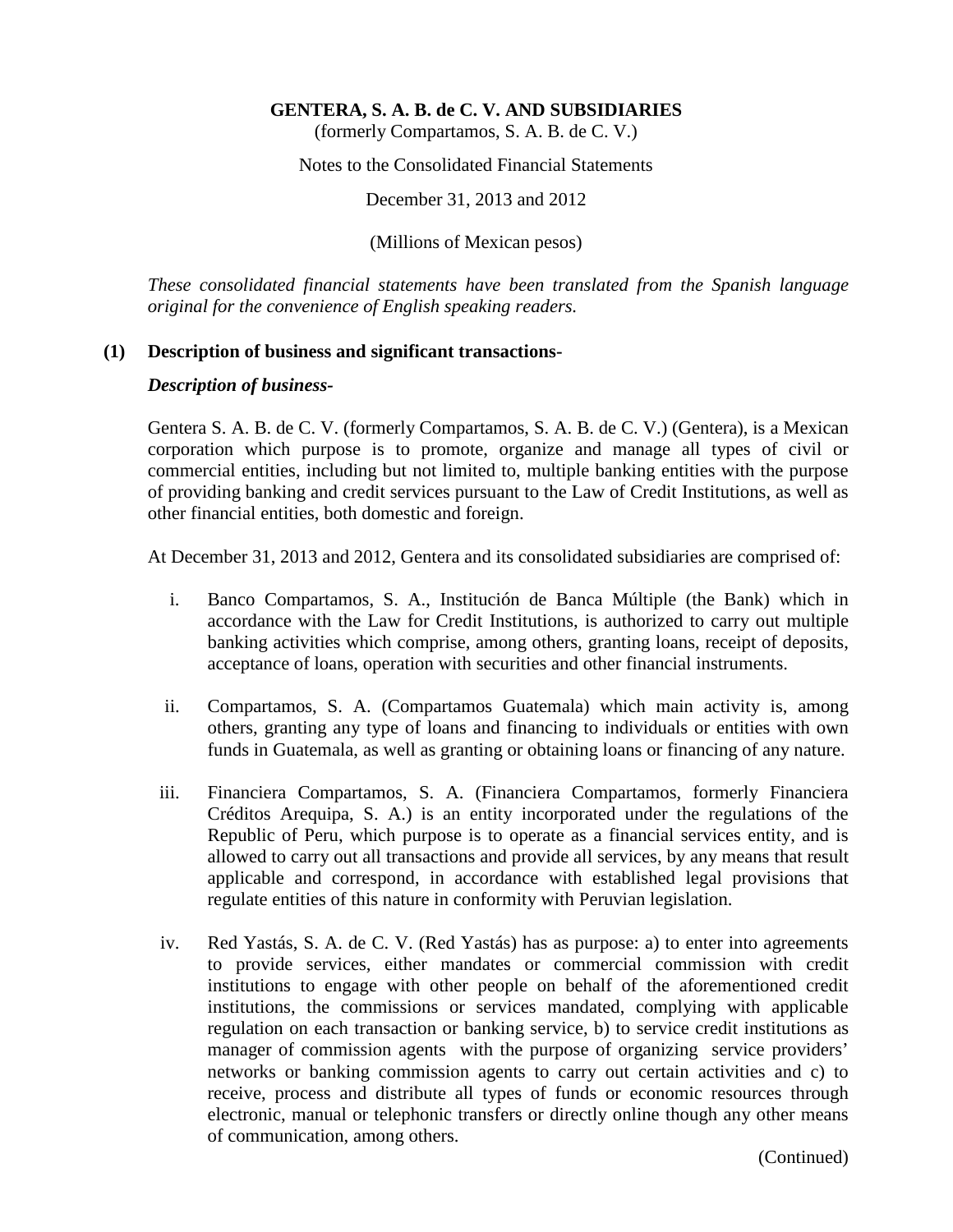(formerly Compartamos, S. A. B. de C. V.)

Notes to the Consolidated Financial Statements

(Millions of Mexican pesos, except otherwise noted)

- v. Compartamos Servicios S. A. de C. V. (Compartamos Servicios) has as purpose to provide human resources services and personnel to the entities of the group, as well as to provide advisory in planning, organization and management of companies among other activities.
- vi. Controladora AT, S. A. P. I. de C. V. (Controladora AT) which consolidates Aterna, Agente de Seguros y Fianzas, S. A. de C. V. (Aterna), has as purpose the purchase, sale, transfer, assessment, and in general the marketing in any way with shares, stocks, rights and interests in civil corporations, and any other entities, domestic and foreign, either as a founder or by acquiring shares in companies that were previously constituted.

### *2013 Significant transactions-*

- **I.** During the second half of 2013, a licitation process was undertaken to sell Bank's loan portfolio previously written-off during the years 2008, 2009 and 2012, whose amount of principal and not collected accrued interests at the time of write-off amounted to \$763. On October 30, 2013, as a result of this licitation, an onerous contract of assignment of loans was signed, generating to Gentera a tax loss on sale of \$761 and consequently a deductible tax benefit of \$228 (notes 9 and 16).
- **II.** On December 16, 2013, through Extraordinary General Stockholders' Meeting, the change of the entity's name from "Compartamos, S. A. B. de C. V." to "Gentera, S. A. B. de C. V.", was approved.

### *2012 Significant transactions-*

- **I.** From January 1, 2012, the employees of the Bank, with the exception of the Chief Executive Officer, were transferred to Compartamos Servicios (see note 15).
- **II.** On May 21, 2012, Controladora AT was incorporated in Mexico, which on that same date acquired 99.98% of the shares of the capital stock of Aterna; entity whose main purpose is to operate as an Insurance and Bonding Agent under the terms of the General Law of Institutions and Mutual Insurance Companies, of the Federal Law of Bonding Institutions and the Regulation of Insurance and Bonding Agents.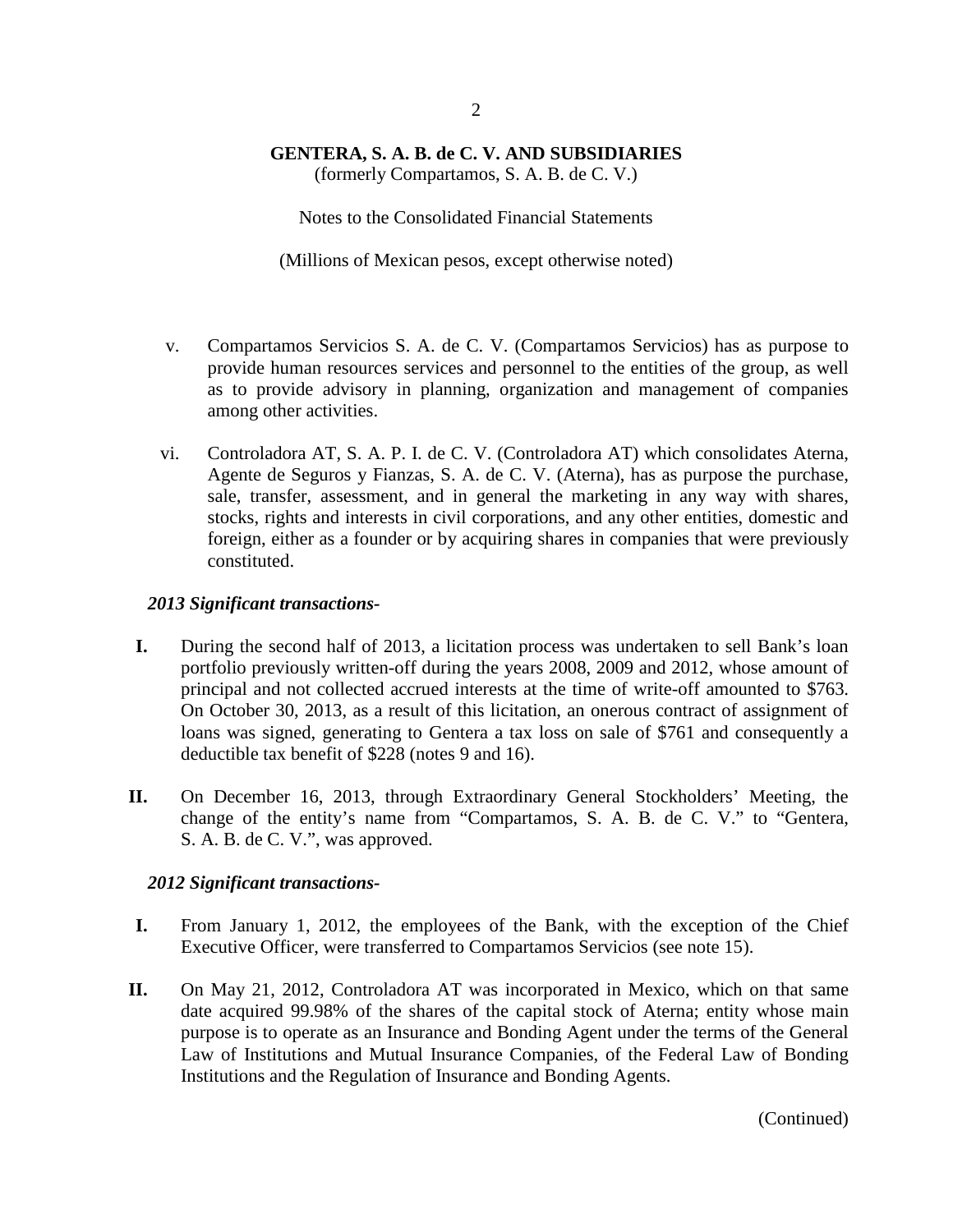(formerly Compartamos, S. A. B. de C. V.)

Notes to the Consolidated Financial Statements

(Millions of Mexican pesos)

#### **(2) Authorization and basis of presentation-**

On February 20, 2014, the following officers approved the issuance of the accompanying consolidated financial statements and their related notes.

| Carlos Labarthe Costas                  | <b>Chief Executive Officer</b>      |
|-----------------------------------------|-------------------------------------|
| Patricio Diez de Bonilla García Vallejo | <b>Chief Financial Officer</b>      |
| Oscar Luis Ibarra Burgos                | <b>General Internal Auditor</b>     |
| Marco Antonio Guadarrama Villalobos     | Sudirector of Financial Information |

The shareholders of Gentera are empowered to modify the consolidated financial statements after its issuance. The accompanying 2013 consolidated financial statements were authorized for issuance by the Board of Directors.

On March 16, 2011, the National Banking and Securities Commission (the Commission) issued the "Resolution that modifies the general regulations applicable to securities issuers and other securities market participants", which establishes that securities issuers which, through its subsidiaries, carry out mainly financial activities subject to the supervision of Mexican authorities, are required to prepare and audit its financial statements under the same basis applicable to such subsidiaries, with the purpose of ensuring that the financial information of both entities is comparable. The aforementioned is determined when such activities represent more than 70% of consolidated assets, liabilities or total revenues at the prior year-end. Consequently, since the Bank comprises 73% and 91% of the consolidated assets and revenues, respectively, as of and for the year ended December 31, 2013 (75% and 91% respectively, in 2012), the accompanying consolidated financial statements have been prepared in conformity with the accounting criteria established by the Commission throughout the "Accounting criteria for credit institutions" in Mexico.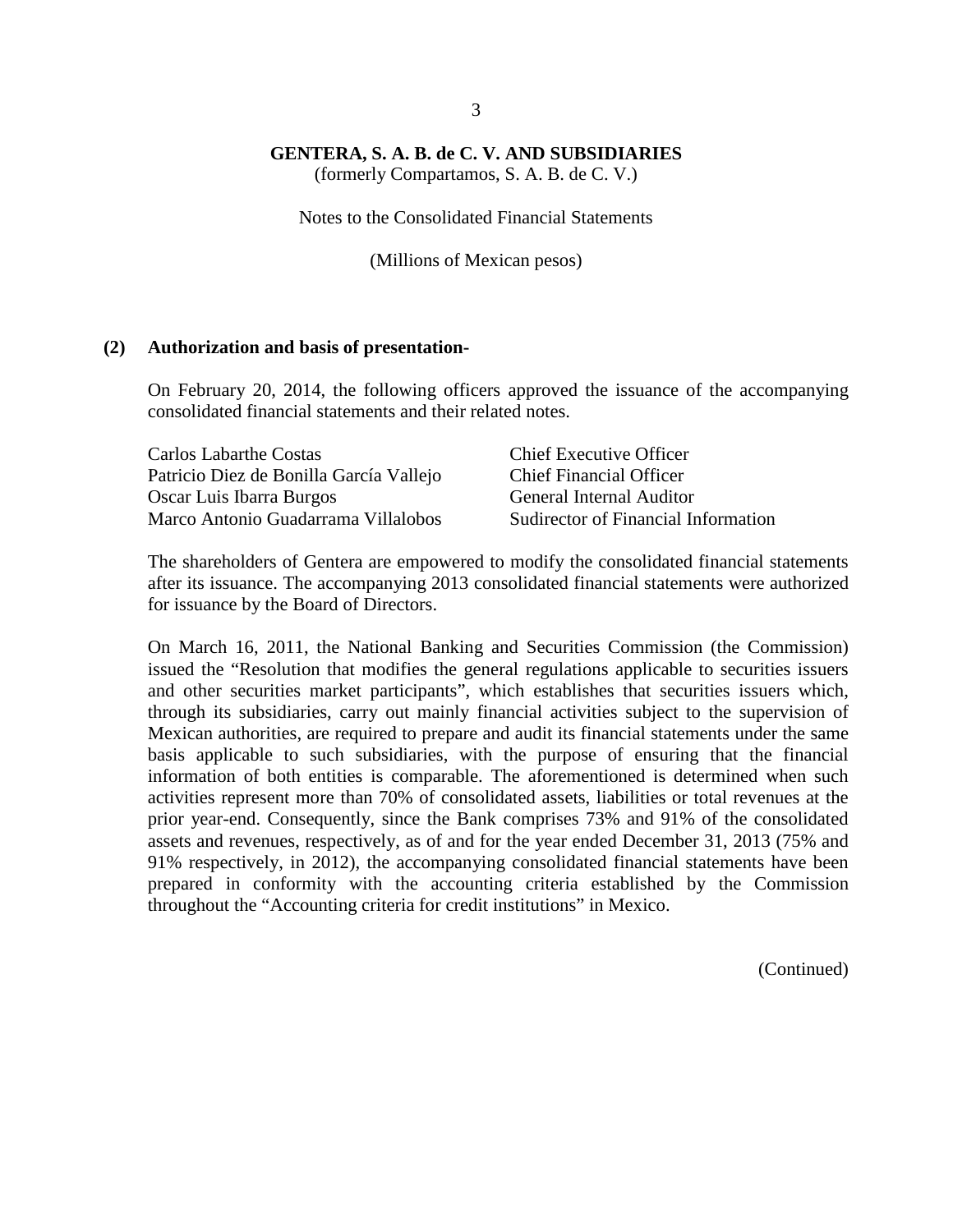(formerly Compartamos, S. A. B. de C. V.)

Notes to the Consolidated Financial Statements

(Millions of Mexican pesos)

The accounting criteria referred to in the last paragraph from the previous page, points out that the Commission will issue particular rules for specialized transactions and in the absence of specific accounting criteria from the Commission for credit institution and in a broader context the Mexican Financial Reporting Standards (Mexican FRS) supplementary use of Mexican FRS A-8 will be followed and only in the event that the International Financial Reporting Standards (IFRS) referred to by Mexican FRS A-8 do not provide guidance to the accounting treatment, another set of established accounting standards may be used in the following order: generally accepted accounting principles in the United States of America ("US GAAP") or any other formal and recognized accounting criteria, that do not contravene the criteria of the Commission.

For purposes of disclosure in the notes to the consolidated financial statements, pesos or "\$" refers to millions of Mexican pesos, and when reference is made to dollars, it means dollars of the United States of America.

The financial statements of the subsidiaries have been translated from its recording currency, prior to consolidation, to the accounting criteria set forth by the Commission, to present financial information in accordance with such criteria.

The financial statements of the foreign subsidiaries have been translated into Mexican pesos (reporting currency) considering that their recording and functional currency are the same, resulting in the use of the following exchange rates: a) month-end for monetary and non-monetary assets and liabilities (\$4.6813 Mexican pesos per sol and \$1.6686 Mexican pesos per quetzal as of December 31, 2013), b) historical for stockholder's equity and c) weighted average of the period (\$4.6684 Mexican pesos per sol and \$1.6535 Mexican pesos per quetzal) for revenues costs and expenses, translation effects are presented as part of stockholders' equity. The exchanged rates used in 2012 were a) month-end for monetary and non-monetary assets and liabilities (\$5.085 Mexican pesos per sol and \$1.6408 Mexican pesos per quetzal), b) historical for stockholder's equity and c) weighted average of the period (\$5.0178 Mexican pesos per sol and \$1.6312 Mexican pesos per quetzal) for revenues, costs and expenses, presenting translation effects as part of stockholders' equity.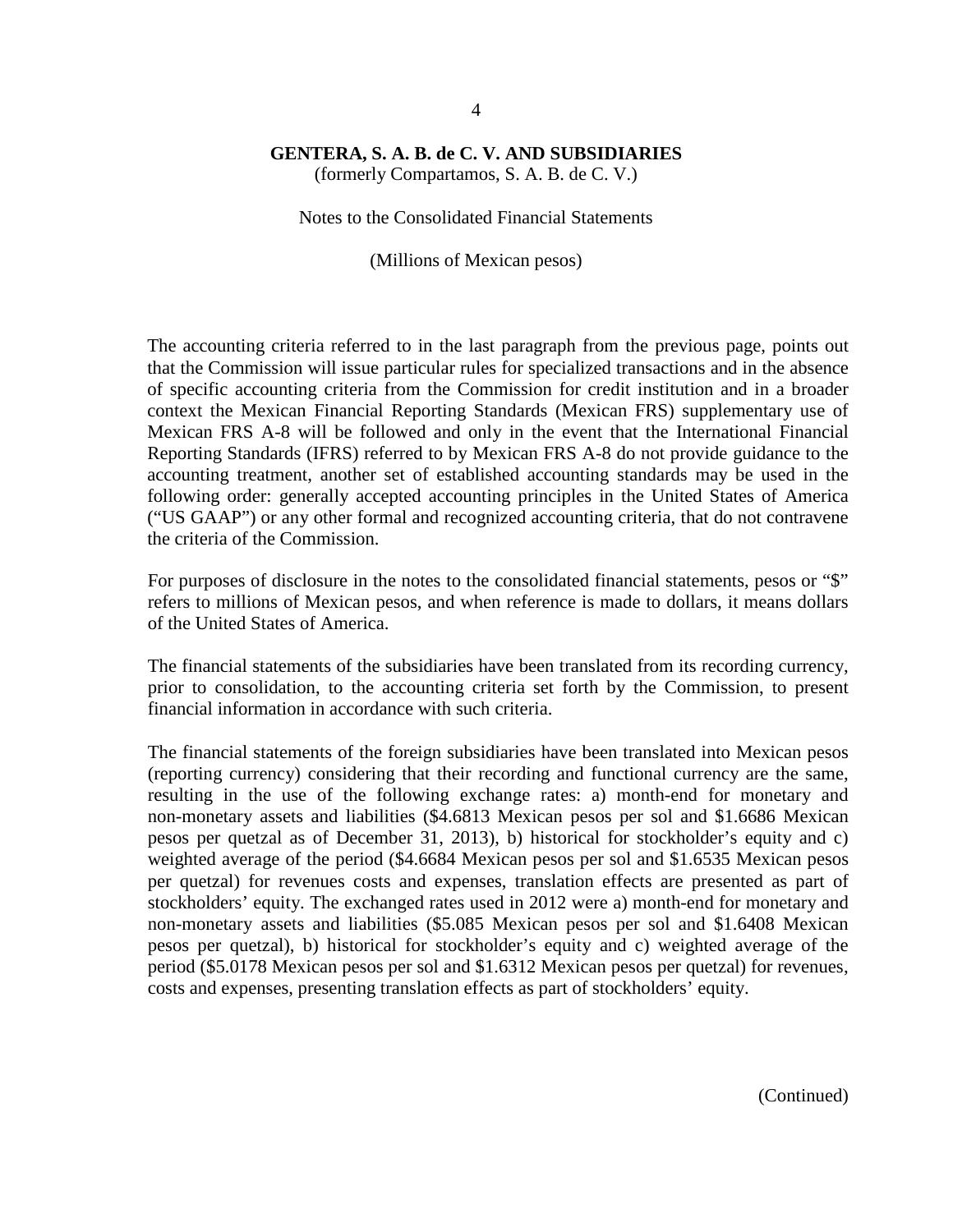(formerly Compartamos, S. A. B. de C. V.)

Notes to the Consolidated Financial Statements

(Millions of Mexican pesos)

#### **(3) Summary of significant accounting policies-**

The preparation of the consolidated financial statements requires management to make estimates and assumptions that affect the recorded amounts of assets and liabilities and the disclosure of contingent assets and liabilities at the date of the consolidated financial statements, as well as the reported amounts of income and expenses during the reporting period. The most significant captions subject to these types of estimates and assumptions include allowances for loan losses, valuation of securities and repurchase/resell agreement transactions, realization of deferred tax asset and liability relating to employee benefits. Actual results may differ from these estimates and assumptions.

The consolidated financial statements of Gentera recognize assets and liabilities arising from investment securities and repurchase/resell agreements on the trade date, regardless of the settlement date.

Following is a summary of the most significant accounting criteria followed during the preparation of the consolidated financial statements, which have been applied on a consistent basis for the years presented, unless otherwise noted.

#### *(a) Recognition of the effects of inflation-*

The accompanying consolidated financial statements include the recognition of inflation effects in the financial information through December 31, 2007, based on the measurement factor derived from the value of the Investment Unit (UDI – Spanish abbreviation) which is an index, whose value is determined by Banco de México (the Central Bank) derived from inflation, given that beginning in 2008, in accordance with the Mexican FRS B-10 "Effects of Inflation", Gentera operates on a non-inflationary economic environment (accumulated inflation in the prior three-year period less than 26%). The percentage of accumulated inflation in the prior three-year period, yearly inflation and the value of UDI at each of the year end are shown as follows:

|             |            | Inflation |                   |  |  |
|-------------|------------|-----------|-------------------|--|--|
| December 31 | <b>UDI</b> | Yearly    | <b>Cumulative</b> |  |  |
| 2013        | 5.0587     | 3.78%     | 11.76%            |  |  |
| 2012        | 4.8746     | 3.94%     | 12.31%            |  |  |
| 2011        | 4.6898     | 3.61%     | 11.62%            |  |  |
|             |            |           |                   |  |  |

(Continued)

**Inflation**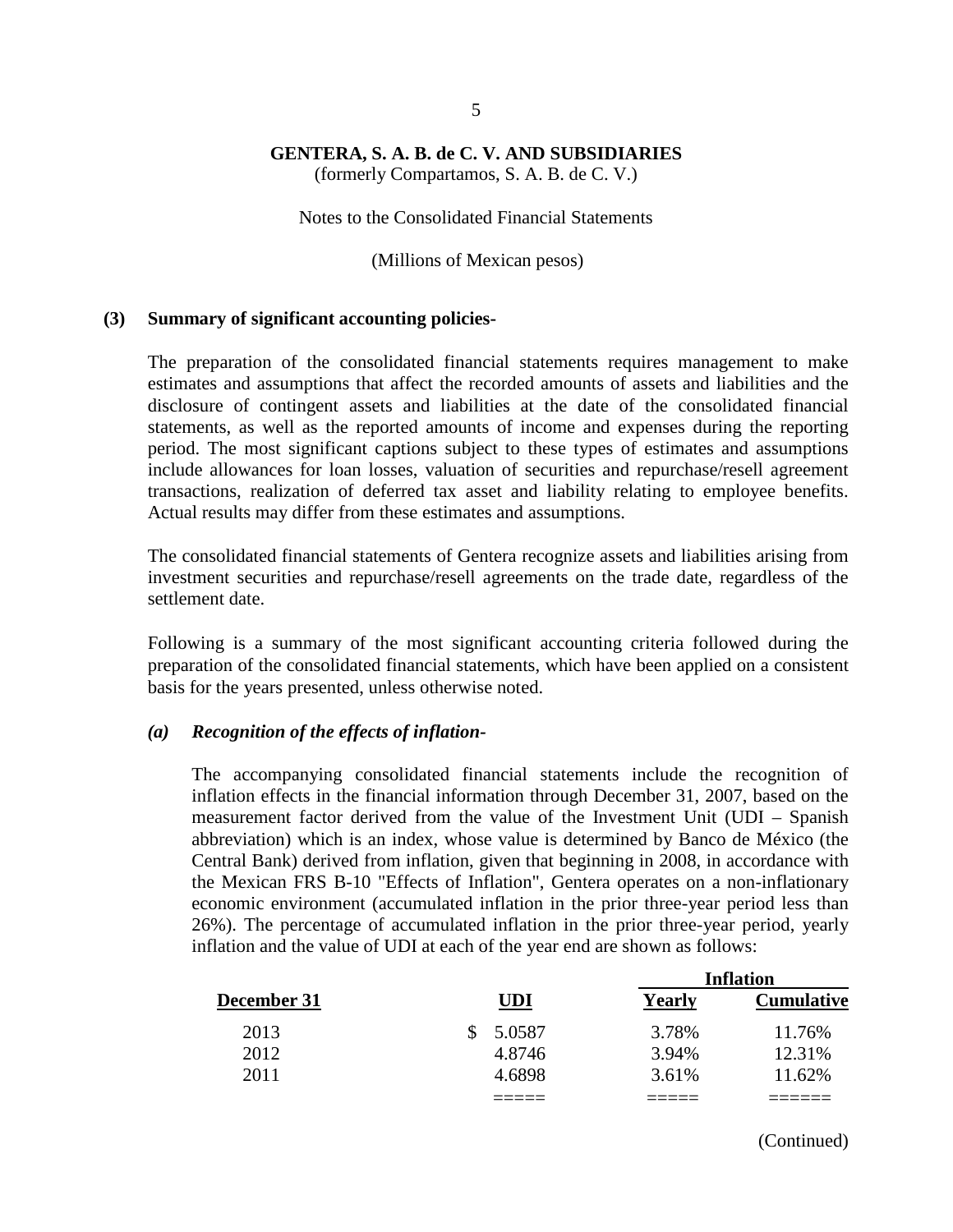(formerly Compartamos, S. A. B. de C. V.)

#### Notes to the Consolidated Financial Statements

#### (Millions of Mexican pesos)

#### *(b) Basis of consolidation-*

The accompanying consolidated financial statements as of December 31, 2013 and 2012, include the balances of Gentera and its subsidiaries mentioned below. All significant balances and transactions between Gentera and the subsidiaries have been eliminated upon consolidation.

| <b>Entity</b>                 | <b>Equity</b> | <b>Functional</b><br>currency |
|-------------------------------|---------------|-------------------------------|
| Bank                          | 99.98%        | Mexican pesos                 |
| Compartamos Guatemala         | 99.99%        | Quetzales                     |
| <b>Financiera Compartamos</b> | 84.20%        | <b>Soles</b>                  |
| Red Yastás                    | 99.99%        | Mexican pesos                 |
| <b>Compartamos Servicios</b>  | 99.99%        | Mexican pesos                 |
| Controladora A $\mathrm{T}^1$ | 50.00%        | Mexican pesos                 |
|                               |               |                               |

1 Controladora AT is consolidated from August 1, 2012, as Gentera controls the financial policies and operating decisions of the subsidiary.

#### *(c) Cash and cash equivalents-*

This caption comprises cash, bank accounts in local and foreign banks, bank loans with original maturities of up to three days ("Call Money"), and deposits with the Central Bank, which are recognized at face value, and cash and cash equivalents in foreign currency are valued at the exchange rate issued by the Central Bank at the date of presentation of the consolidated financial statements. Interest earned from cash and cash equivalents are recognized in the consolidated income statement on an accrual basis.

The restricted cash and cash equivalents include the Deposit of Monetary Regulation with the Central Bank in accordance with the Law, in order to regulate the money market liquidity, such deposit bears interest at interbank funding rate.

Call Money operations with maturities up to three days as well as the saving fund of Gentera's employees are recognized as restricted cash and cash equivalents.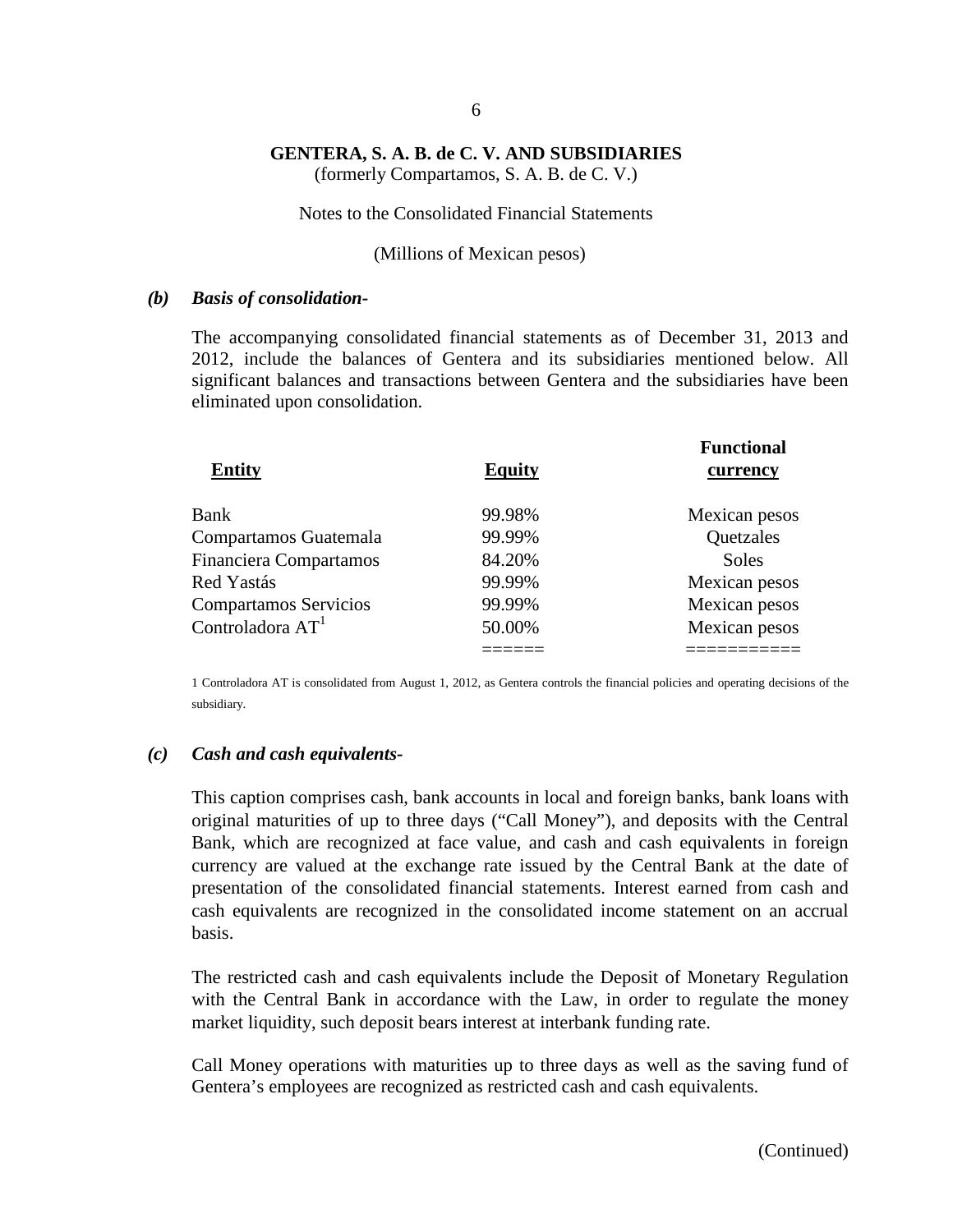(formerly Compartamos, S. A. B. de C. V.)

Notes to the Consolidated Financial Statements

(Millions of Mexican pesos)

### *(d) Investment securities -*

Investment securities consist of government and banking securities, listed and unlisted, which are classified in accordance with the intention of use that Gentera assigns at the date of their acquisition as "Trading securities" and "Available-for-sale securities".

#### Trading securities

Trading securities which are held for operation in the market are carried at fair value using current prices obtained from specialists in the supply and price calculation to value securities portfolios, authorized by the Commission, known as "price vendors", and in case of unlisted securities, market prices of financial instruments with similar characteristics are used as reference, which use prices calculated based on formal and widely accepted valuation techniques. The fair value is the amount at which interested parties are willing to exchange for the financial instrument, in an uninfluenced transaction. Valuation effects of this category are directly recognized in the income statement of the year under the caption "Financial intermediation result".

Expenses incurred in the acquisition of trading securities are recognized in the income of the year. Interest income is recognized in the consolidated income statement as accrued.

#### Available-for-sale securities

Securities which are not classified as trading, but which are not intended to be held to maturity. Available-for-sale securities are recorded and valued at fair value and the valuation effects are reported in stockholders' equity under "Unrealized gain from valuation of available-for-sale securities", which upon sale are recycled through the consolidated statement of income to recognize the difference between the net value of realization and acquisition cost.

### Impairment of the value of a security

A security is impaired when there is objective evidence of the impairment as a result of one or more events that occurred after the initial recognition of the security, which had an impact in the estimated cash flows and could be determined on a trust-worthy basis, and therefore a loss is incurred from this impairment.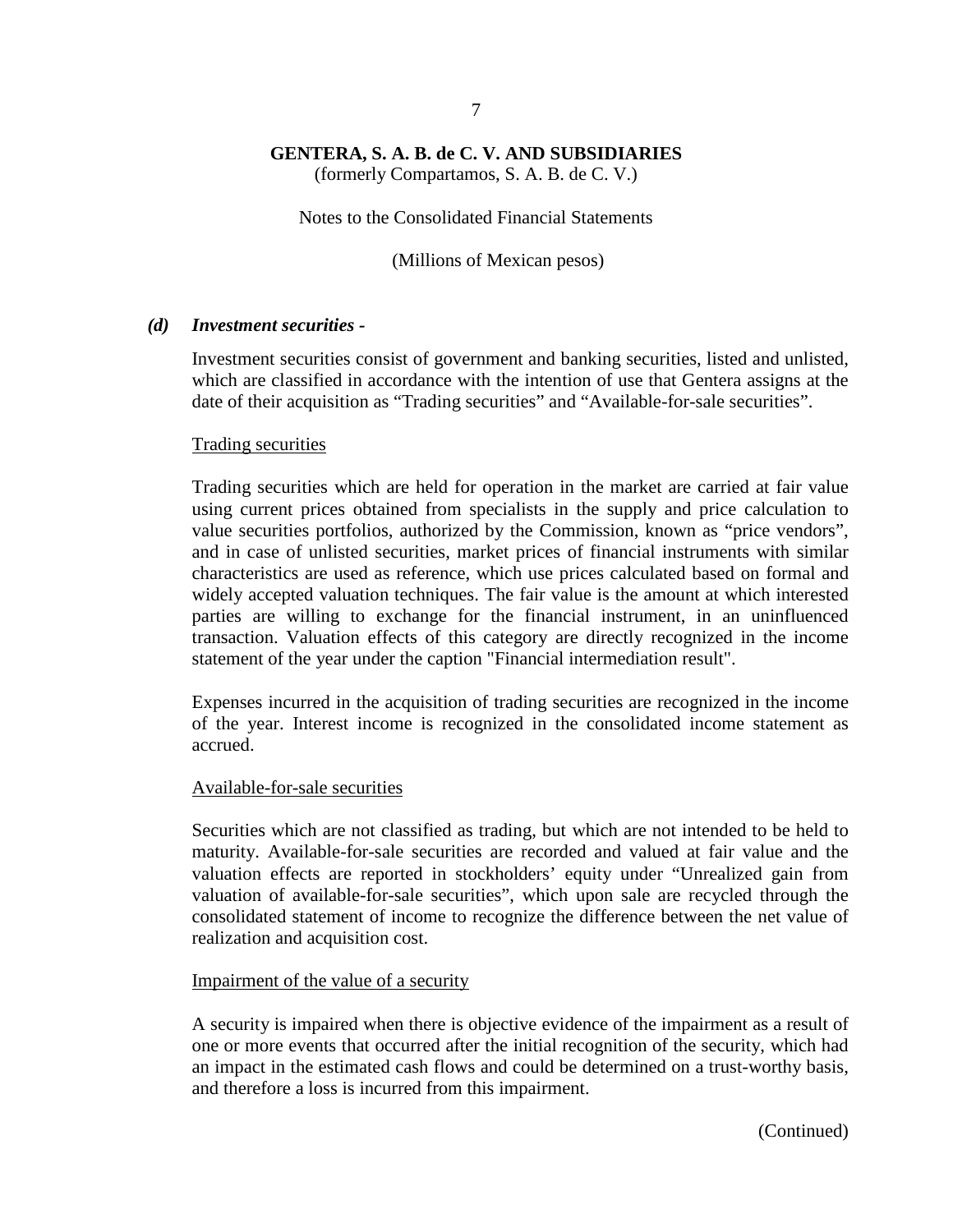(formerly Compartamos, S. A. B. de C. V.)

#### Notes to the Consolidated Financial Statements

(Millions of Mexican pesos)

During the years ended December 31 2013 and 2012, Gentera did not make transfers between categories.

### *(e) Repurchase/resell agreements-*

The repurchase/resell agreements that do not comply with the terms of the criteria C-1 "Recognition and derecognition of financial assets", are treated as collateralized financing transactions, which reflects the economic substance of those transactions regardless of whether it is a "cash oriented" or "security-oriented" repurchase/resell agreements.

Gentera acting as a seller on resell agreements recognizes cash received or a debit to a settlement account, as well as a payable account valued at the price agreed at origination, which represents the obligation to repay the cash to the buyer reclassifying the financial assets given as collateral to present them as restricted. While Gentera acting as a buyer on resell agreements recognizes the out flow of cash and cash equivalents or a credit to a settlement account, booking an account receivable for the agreed price, which represents the right to recover the cash given and recognizes the collateral received in memorandum accounts.

Throughout the life of the repurchase/resell agreements the account payable or receivable is presented in the consolidated balance sheet as debtors or creditors on repurchase/resell agreements as appropriate and is valued at amortized cost by recognizing the interest from the repurchase/resell agreements on the years' income as accrued according to the effective interest method.

Interest accrued on repurchase/resell agreements transactions are presented under the caption "Interest income" or "Interest expense" in the consolidated statement of income whichever is applicable. The difference, if any, generated by selling or using the collateral in lieu of payment will be presented in the caption "Financial intermediation result".

### **(f)** *Loan portfolio-*

Represents the outstanding balances of the amounts granted to borrowers (including financed insurances), plus uncollected interest earned. Outstanding loan and interest balances are classified as past due according to the criteria listed in the following page.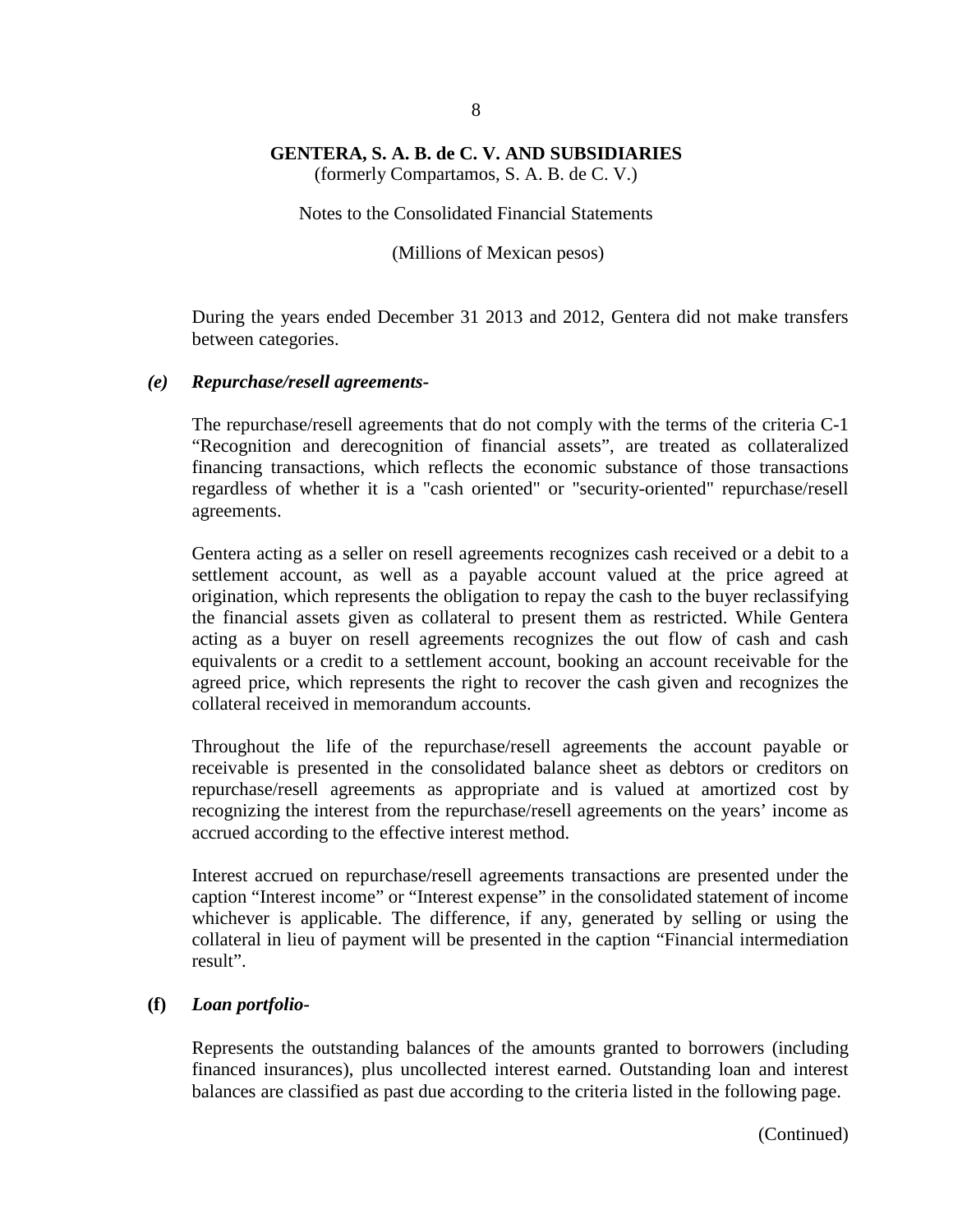(formerly Compartamos, S. A. B. de C. V.)

#### Notes to the Consolidated Financial Statements

(Millions of Mexican pesos)

*Commercial loans with one principal amortization and interest payment –* 30 days after due date.

*Consumer and mortgage loans –* 90 or more days past due.

In addition, a loan is classified as past due when the debtor files for bankruptcy protection.

The amount of the credit facilities that Gentera has granted and has not been used is recorded in memorandum accounts under the caption of "Credit commitments".

Consumer loans are granted based on an analysis of the customer's application, the socioeconomic study conducted and the consultations made at the credit information bureaus. In some cases, an analysis is conducted to the borrower's financial position, the economic feasibility of the investment projects and other general characteristics established in the Credit Institutions Law, Gentera's manuals and internal policies.

Loans are controlled by periodic visits to the client by Gentera personnel, and by daily monitoring of the payments through the system, where the relevant personnel can follow-up on late payments.

Loans are collected weekly, biweekly or monthly, when clients make loan payments in the form of deposits in accounts contracted by Gentera with other multiple banking institutions solely for that purpose, as well as correspondents to conduct this type of operations.

Evaluation and follow-up on the credit risk of each client is handled by verifying their credit history with Gentera, and checking clients' credit ratings with the credit bureau.

Gentera policy for avoiding risk concentration is based mainly on setting maximum amount limits on loans by borrower.

9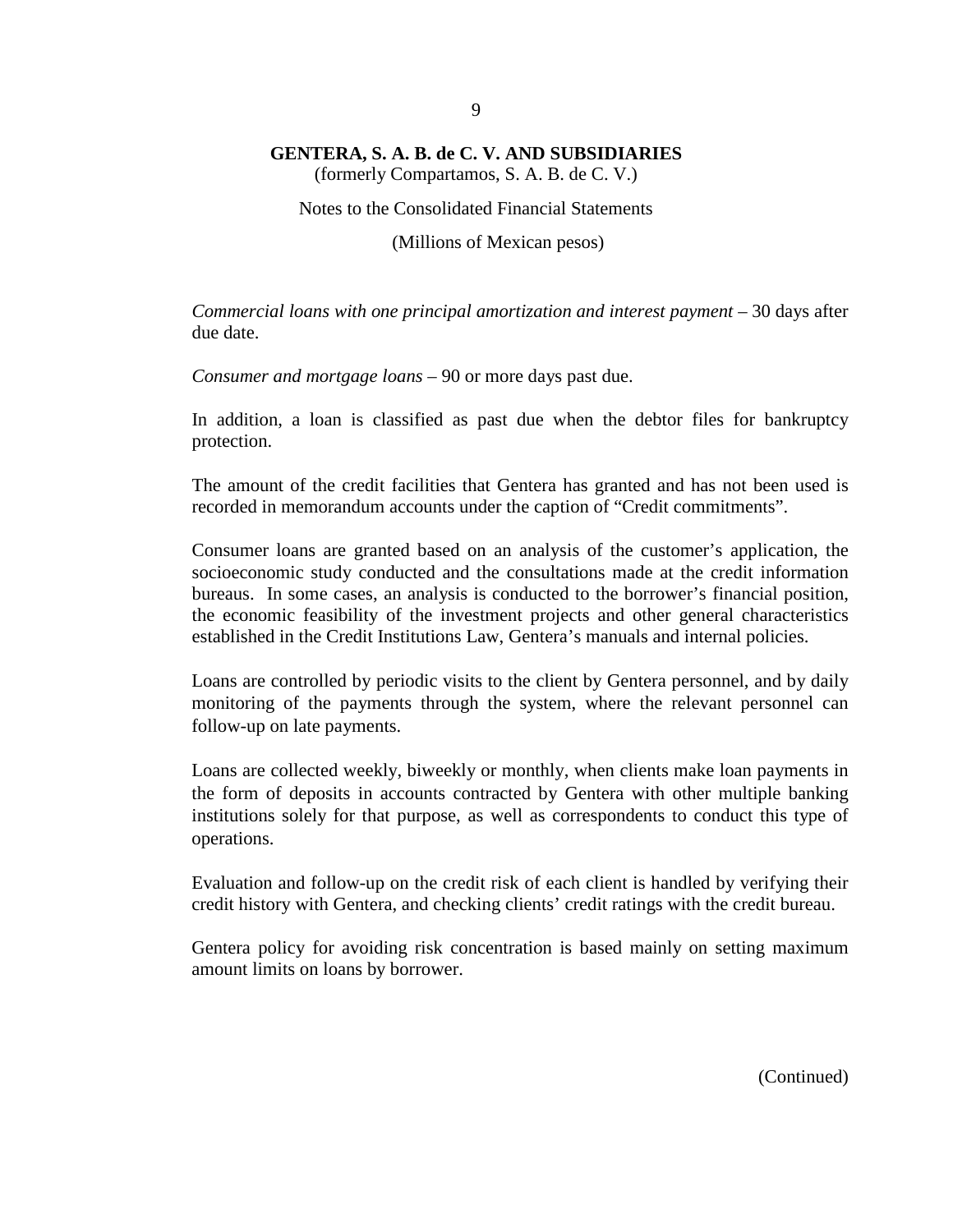(formerly Compartamos, S. A. B. de C. V.)

#### Notes to the Consolidated Financial Statements

#### (Millions of Mexican pesos)

Interests are recognized as income as they accrue. However, the accumulation of interests is suspended when a loan is transferred to past due loan portfolio and are recorded in memorandum accounts. When such interests are collected, these are recognized as income. Reserves are created for the total balance of non-collected accrued ordinary interest, related to the loans transferred to past due loans, at the moment of transfer.

Past due loans are transferred to current loans when the outstanding balances of past-due loans (principal and interest, among others) are totally settled.

Commissions on late payment of loans are recognized in the income statement when the delay occurs.

As of December 31, 2013 and 2012, Gentera had mainly a short-term consumer loan portfolio (note 9).

### **(g)** *Allowance for loan losses-*

An allowance for loan losses is maintained which, in management's opinion, is sufficient to cover for credit risks associated with the loan portfolio, as well as other credit risks.

Allowances for loan losses are based on analytical studies of the portfolio in accordance with the "General dispositions applicable to credit institutions" issued by the Commission.

For the commercial portfolio, the loan portfolio was evaluated in accordance with the incurred loss methodology set forth by the Commission until June 24, 2013, which consists in a methodology based on the debtor's rating process and the probability of default, according to which the commercial portfolio is grouped by degree of risk and in consequence the corresponding percentage ranges of allowance are applied as shown in the next page.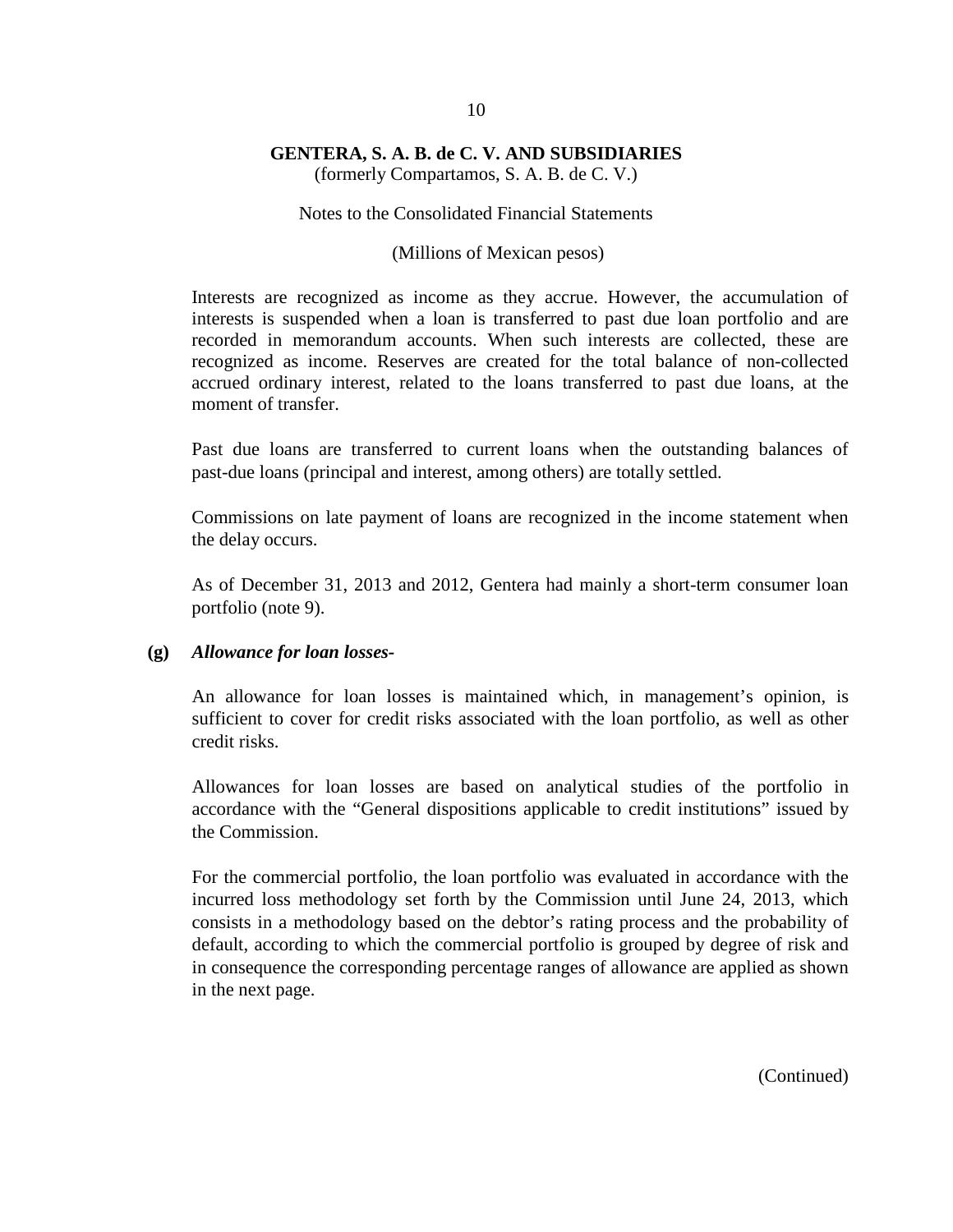(formerly Compartamos, S. A. B. de C. V.)

Notes to the Consolidated Financial Statements

(Millions of Mexican pesos)

| Degree of risk | <b>Percentage</b><br>ranges of<br>allowance |
|----------------|---------------------------------------------|
| $A-1$          | 0 to 0.9                                    |
| $A-2$          | $0.901$ to 1.5                              |
| $B-1$          | 1.501 to 2.0                                |
| $B-2$          | $2.001$ to 2.5                              |
| $B-3$          | $2.501$ to $5.0$                            |
| $C-1$          | 5.001 to 10.0                               |
| $C-2$          | 10.001 to 15.5                              |
| Ð              | $15.501$ to $45.0$                          |
| E              | Grater than 45.0                            |
|                |                                             |

The percentage ranges of allowance are established in accordance with the Article 129 of the applicable general dispositions.

Troubled loans – Commercial loans with a high probability of not being collected. As of December 31, 2013 and 2012, Gentera has troubled loans for \$9 and \$6, respectively, which come from Financiera Compartamos. These loans have been fully reserved.

The calculation of the allowance for loan losses for consumer loans is made in conformity with the current dispositions issued by the Commission. The model of expected loss establishes that the allowance for loan losses is based on the probability of default, severity of loss and exposure at default, considering for the calculation of the reserve the figures at the last day of each month. This methodology considers variables such as: i) the amount receivable, ii) payment made, iii) past-due days, iv) total term, v) remaining term, vi) the original loan amount, vii) the original value of the property, viii) loan balance and ix) the type of loan.

Additionally, when non-revolving consumer loans have guarantees, the covered and exposed parts must be segregated, considering an assignment in the severity of the loss of 10% to the covered part if the guarantees are cash collateral and /or liquid collateral and in case of mortgage collaterals a severity of the loss of 60% to the covered part may be assigned.

#### 11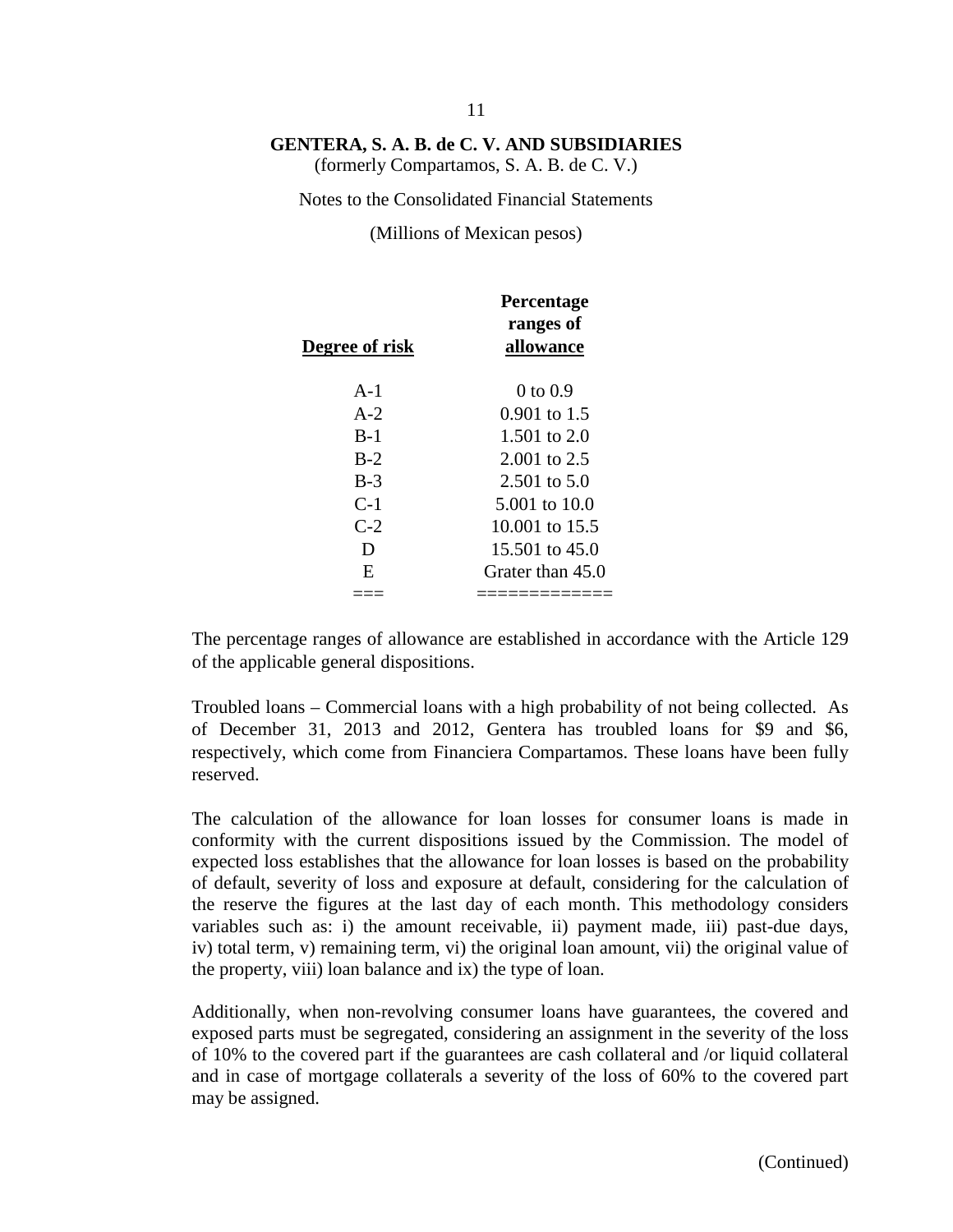(formerly Compartamos, S. A. B. de C. V.)

Notes to the Consolidated Financial Statements

(Millions of Mexican pesos)

As of December 31, 2013, the allowance for loans losses is determined by the degree of risk assigned to the loan, as shown below:

| Degree of risk | Percentage ranges<br>of allowance |
|----------------|-----------------------------------|
| $A-1$          | 0 to $2.0$                        |
| $A-2$          | $2.01 \text{ to } 3.0$            |
| $B-1$          | 3.01 to $4.0$                     |
| $B-2$          | 4.01 to $5.0$                     |
| $B-3$          | 5.01 to $6.0$                     |
| $C-1$          | $6.01 \text{ to } 8.0$            |
| $C-2$          | 8.01 to 15.0                      |
| D              | 15.01 to 35.0                     |
| E.             | 35.01 to 100.0                    |
|                |                                   |

As of December 31, 2012, the allowance for loans losses is determined by the degree of risk assigned to the loan, as shown below:

| Degree of risk | Percentage ranges<br>of allowance |
|----------------|-----------------------------------|
| A - Minimum    | $0.50 - 0.99$                     |
| $B - Low$      | $1.00 - 19.99$                    |
| C - Medium     | $20.00 - 59.99$                   |
| $D - High$     | $60.00 - 89.99$                   |
| $E$ - Loss     | $90.00 - 100.00$                  |
|                |                                   |

Gentera periodically assesses if a past due loan should remain in the consolidated balance sheet, or be written-off once its collection is determined to be impractical. When applicable, write-offs are conducted by cancelling the unpaid balance of the loan against the allowance for loan losses. In the event the loan balance to be written-off exceeds that corresponding to the related reserve, prior to the write off, such reserve is increased up to the amount of the difference.

Recoveries related to written off loans or loans eliminated from the consolidated balance sheet are recognized in income of the year under the caption of "Other operating income (expenses)".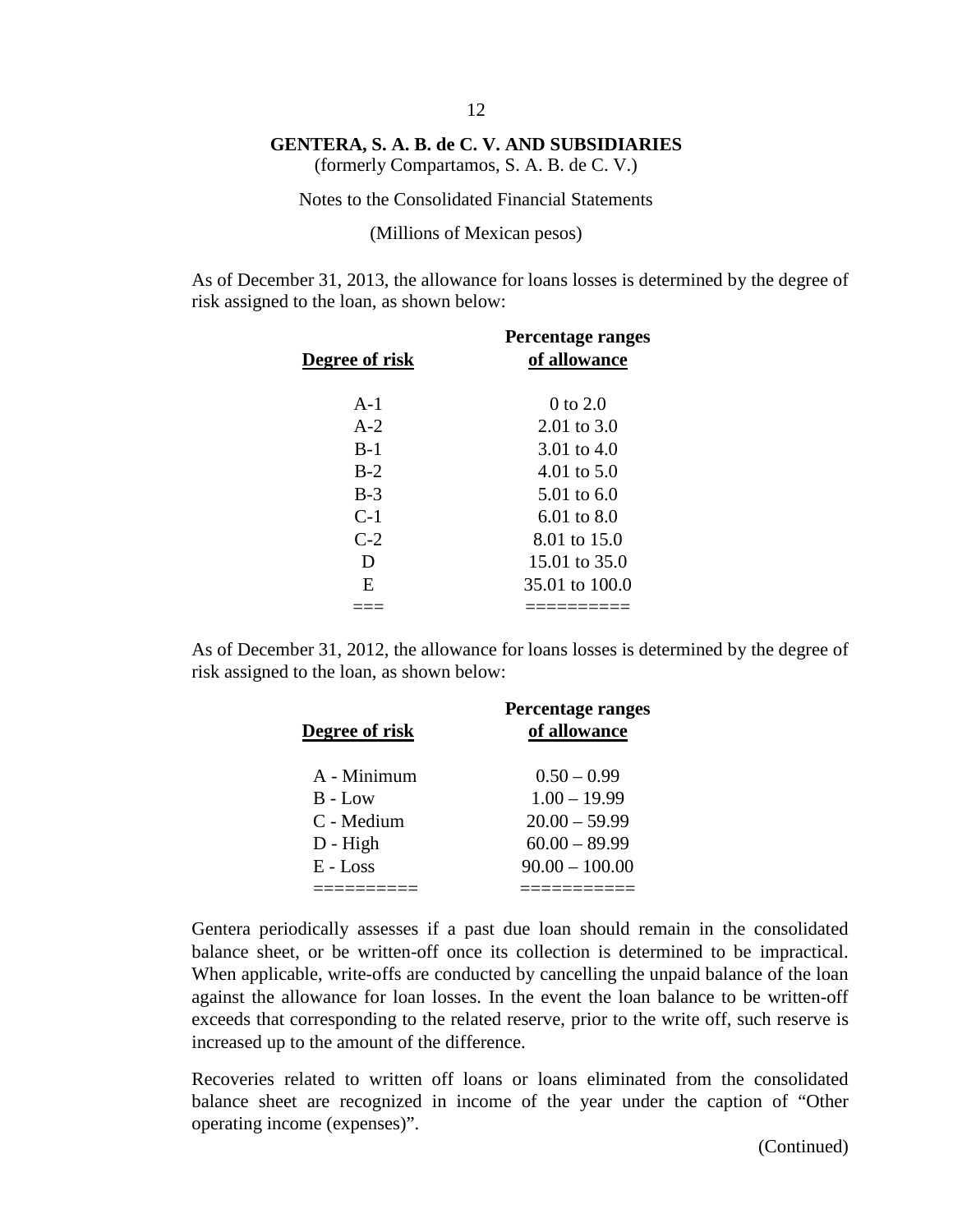(formerly Compartamos, S. A. B. de C. V.)

Notes to the Consolidated Financial Statements

(Millions of Mexican pesos)

The last grading of the loan portfolio was conducted as of December 31, 2013 and management considers that the allowances resulting from such grading are sufficient to absorb the portfolio's loan loss risks.

#### *(h) Other accounts receivable-*

This caption represents, among others, loans to employees and items directly related to the loan portfolio, such as legal expenses and accounts receivable from correspondents.

For the loans to employees and other receivables, including accounts receivable from correspondents, related to identified debtors with maturity exceeding 90 calendar days, a reserve is created for the total unpaid balance (60 days if balances are unidentified), except for those related to recoverable tax balances and clearing accounts.

Management considers that the reserve for doubtful accounts is sufficient to absorb losses in accordance with Gentera's policies.

#### *(i) Property, furniture and equipment-*

Property, furniture and equipment, including acquisitions from financial leases, are stated as follows: i) acquisitions conducted from January 1, 2008 at their historical cost, and ii) domestic acquisitions made up to December 31, 2007 at their restated values, determined applying factors derived from the UDI, to their acquisition costs up to December 31, 2007.

Depreciation is calculated using the straight-line method, based on the estimated assets' useful life determined by Gentera management.

The leases are capitalized if the contract terms substantially transferred all inherent risks and benefits of ownership of the leased asset. The capitalized value is the value of the leased asset or the present value of minimum lease payments, whichever is less at lease inception. Beginning 2011, in the case of new capital lease agreements, the interest rate used for calculating the present value of minimum payments is implicit in the related agreement. If interest rate is not available, the incremental rate as established on Mexican FRS D-5 "Leases" is used.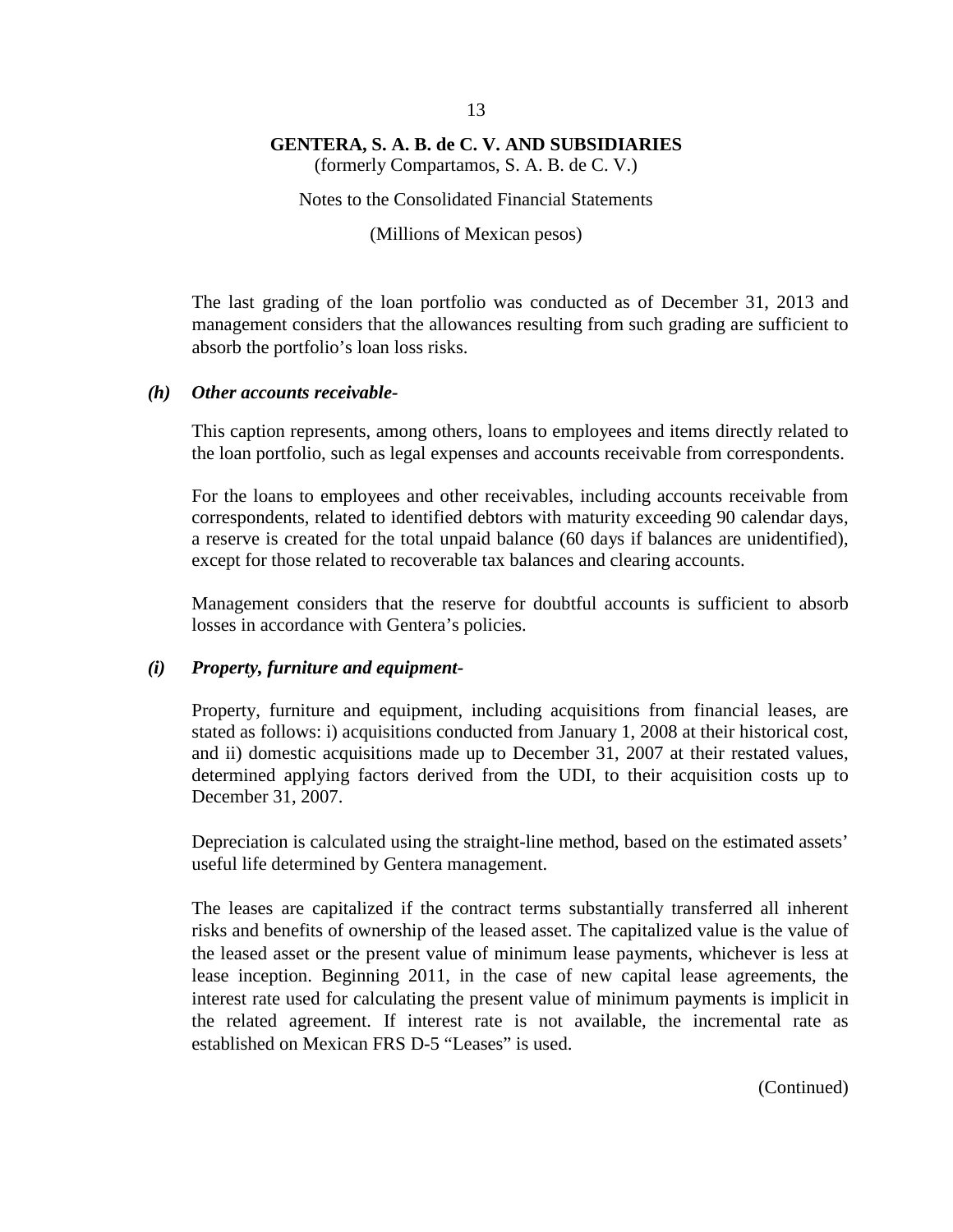(formerly Compartamos, S. A. B. de C. V.)

Notes to the Consolidated Financial Statements

(Millions of Mexican pesos)

The related liability with the lessor is included in the consolidated balance sheet as an obligation for capital lease.

The financial costs of the financing granted by the lessor to acquire the leased assets are recognized in the consolidated income statement as they accrue. Lease payments are allocated between finance charges and reduction of the lease obligation in order to achieve a constant interest rate on the remaining balance of the liability. Assets held under capitalized leases are included within furniture and equipment and computer equipment caption, and its depreciation is calculated according to the term of the lease.

# *(j) Income taxes (income tax (IT) and flat rate business tax (IETU)) and employee statutory profit sharing (ESPS)-*

IT and IETU incurred during the year are determined according to current tax legislation.

Deferred income tax is recognized using the assets and liabilities method, which compares their accounting and tax values. Deferred income taxes (assets and liabilities) are recognized for future tax consequences attributable to temporary differences between the value reflected in the consolidated financial statements of existing assets and liabilities and their respective tax bases, as well as for operating losses and tax credit carryforwards.

Deferred income taxes (assets and liabilities) are measured using enacted tax rates expected to apply to taxable income in the years in which those temporary differences are expected to be recovered. The effect of changes in tax rates on deferred income taxes are recognized in results of the period in which they were enacted.

Deferred asset for ESPS is not recognized, given that Gentera has the policy to reward its employees up to a month of salary, even when there is no resulting payment base for ESPS according to the current tax legislation.

### *(k) Other assets, deferred charges and intangibles-*

This caption is mainly comprised of investment in the development of the electronic banking system, guarantee deposits, insurance and expenses paid in advance, as well as expenses for debt issuance. Amortization is made using the straight-line method during the life of each transaction. For the years ended December 31, 2013 and 2012, the charge to the consolidated income statement for amortization amounted to \$20 and \$7, respectively.

(Continued)

#### 14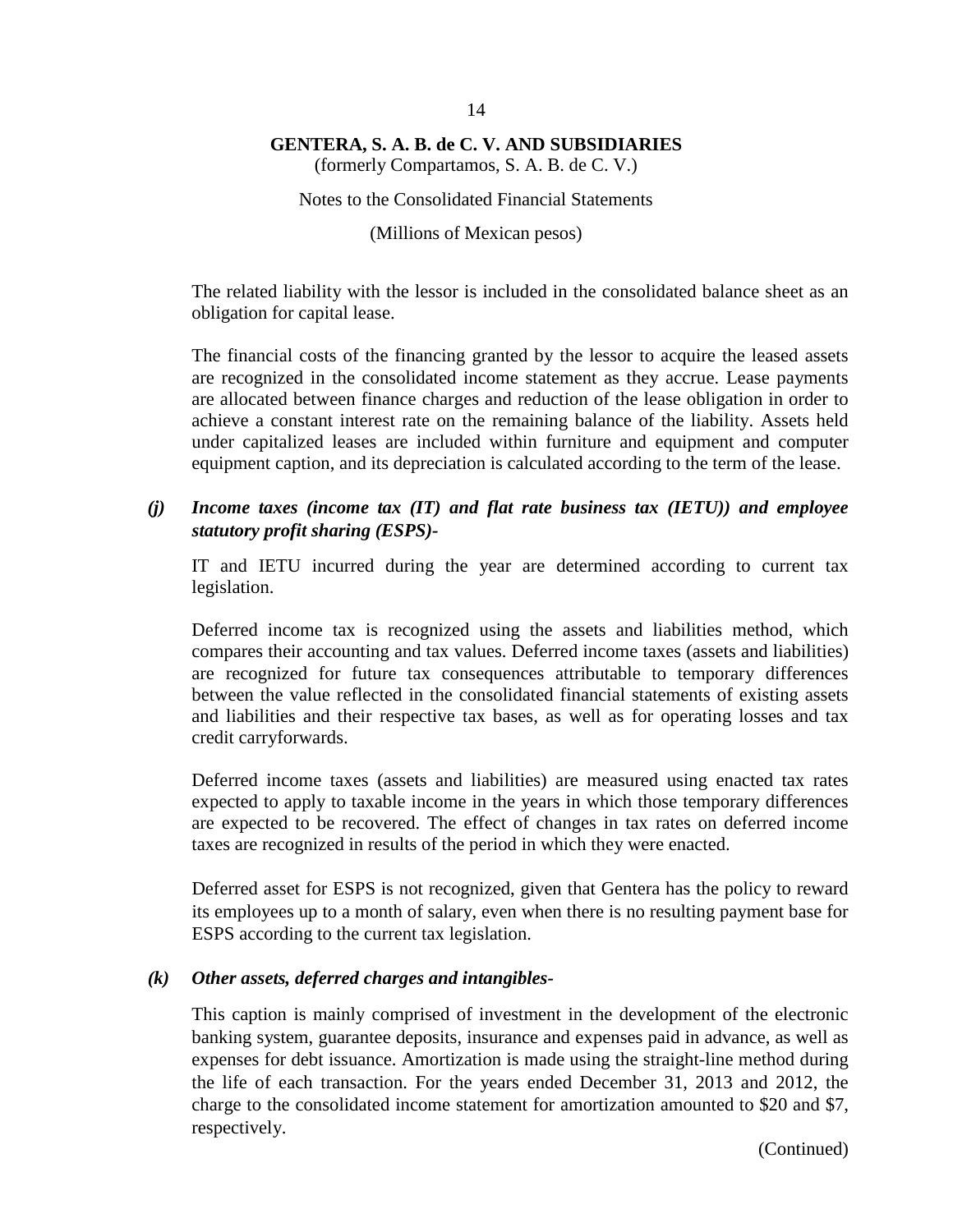(formerly Compartamos, S. A. B. de C. V.)

Notes to the Consolidated Financial Statements

(Millions of Mexican pesos)

### *(l) Impairment of long-lived assets-*

Gentera periodically assesses the net carrying amount of property, furniture and equipment and intangibles assets, to determine whether there is an indication that the carrying amount exceeds the recoverable amount. Recoverability of assets to be held and used is measured by a comparison of the carrying amount of the asset to future net revenues reasonably expected to be generated by the asset. If the net carrying amount of the asset exceeds the recoverable amount, Gentera records the necessary provisions. When Gentera has the intention to sell such assets, these are reported in the consolidated balance sheet at the lower of net carrying amount or realizable value.

Long-lived assets, both tangible and intangible, are subject to impairment testing, in the case of assets with an indefinite life, impairment testing is performed annually and assets with a definite life are only subject to impairment testing when there are signs of impairment.

#### *(m) Deposit funding-*

Liabilities arising from deposit funding including demand deposits, Cetificates of Deposit (CEDES for its abbreviation in Spanish) and Cebures are recorded at placement cost, plus interest expense, determined by the straight-line method as they are accrued.

Those securities issued at a different price of the face value, shall recognize a deferred charge or credit for the difference between the face value of the security and the amount of cash received, which will be recognized in the consolidated income statement as an interest income or expense as accrued, taking into account the term of the security.

Issuance expenses are initially recognized as deferred charges and amortized against results for the period, according to the term of the debt issuance from which they derived.

### *(n) Bank and other loans-*

Bank and other loans comprise loans from banks and financing provided by development banking institutions and development funds specialized in financing economic, productive or development activities. The bank and other loans are recorded at the value of the contractual obligation; interest is recognized on an accruals basis in the consolidated income statement for the year.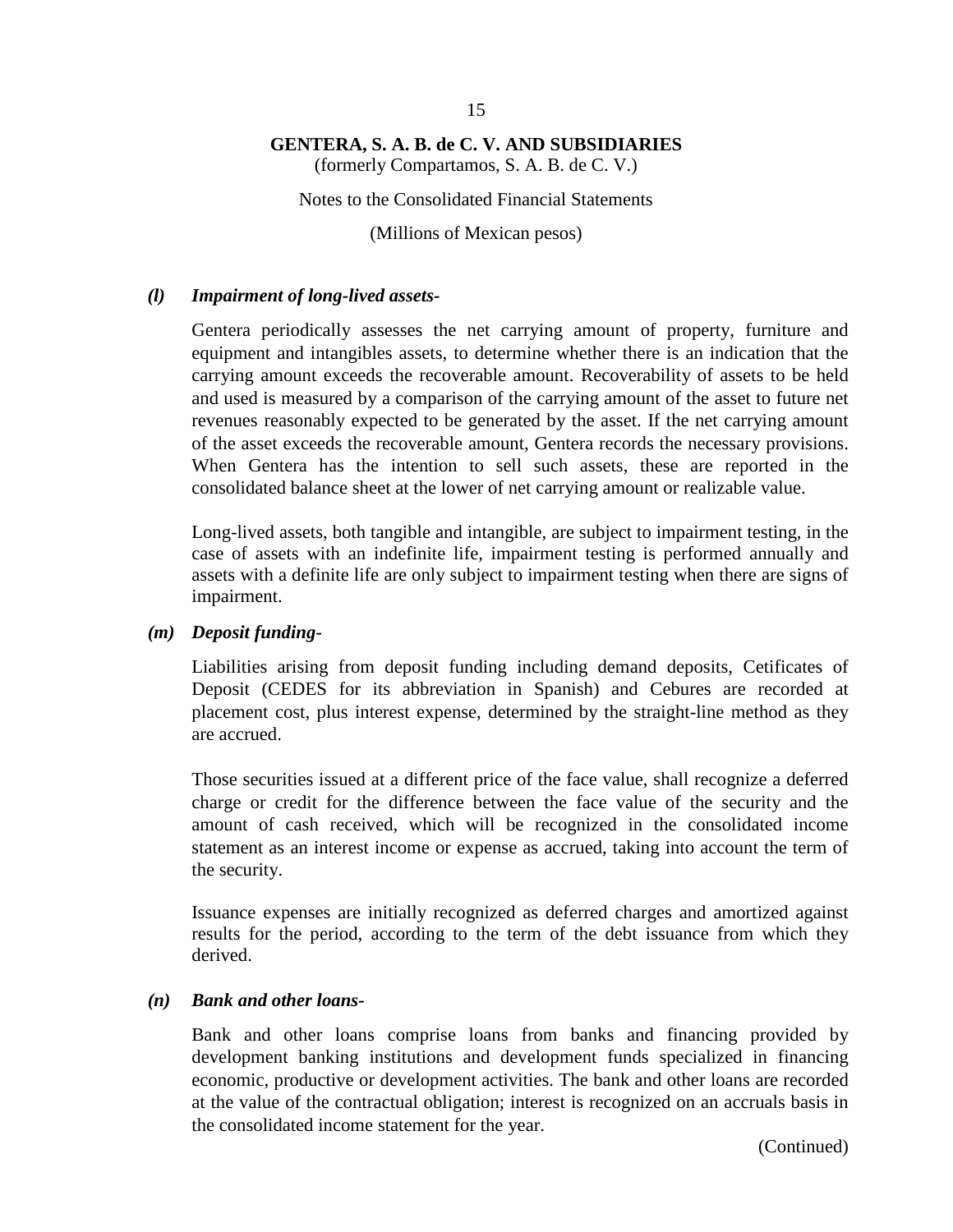(formerly Compartamos, S. A. B. de C. V.)

Notes to the Consolidated Financial Statements

(Millions of Mexican pesos)

## *(o) Provisions-*

Provisions for liabilities represent present obligations arising from past events, likely to require the use of economic resources to settle the obligation in the short term. These provisions have been recorded under Management's best estimate.

### *(p) Employee benefits-*

The benefits granted by Gentera to its employees are described as follows:

Direct benefits (salaries, vacations, holidays and paid leave of absence, among others) are applied to the consolidated income statement as they arise and the related liabilities are stated at their face value, due to their short-term nature. Absences payable under legal or contractual provisions are non-cumulative.

Employee benefits upon termination of employment for reasons other than restructuring (severance), as well as retirement benefits (seniority premium) are recorded based on actuarial studies conducted by independent experts by the projected unit credit method, considering projected salaries.

The net cost for the period of each benefit plan is recognized as an operating expense in the year as accrued, which includes, among other items, amortization of the labor cost of past services, financial cost and prior years' actuarial gains or losses.

The actuarial gain or loss for termination benefits are recognized directly in the results for the year as they are accrued, while the retirement benefits are recognized in the results based on the average remaining labor life of employees.

# *(q) Stockholders' equity-*

Capital stock, statutory reserves and prior years' results are stated as follows: i) movements made beginning January 1, 2008 at their historical cost, and ii) movements made prior to January 1, 2008, at their restated values determined by applying factors derived from UDIS to their historical values through December 31, 2007.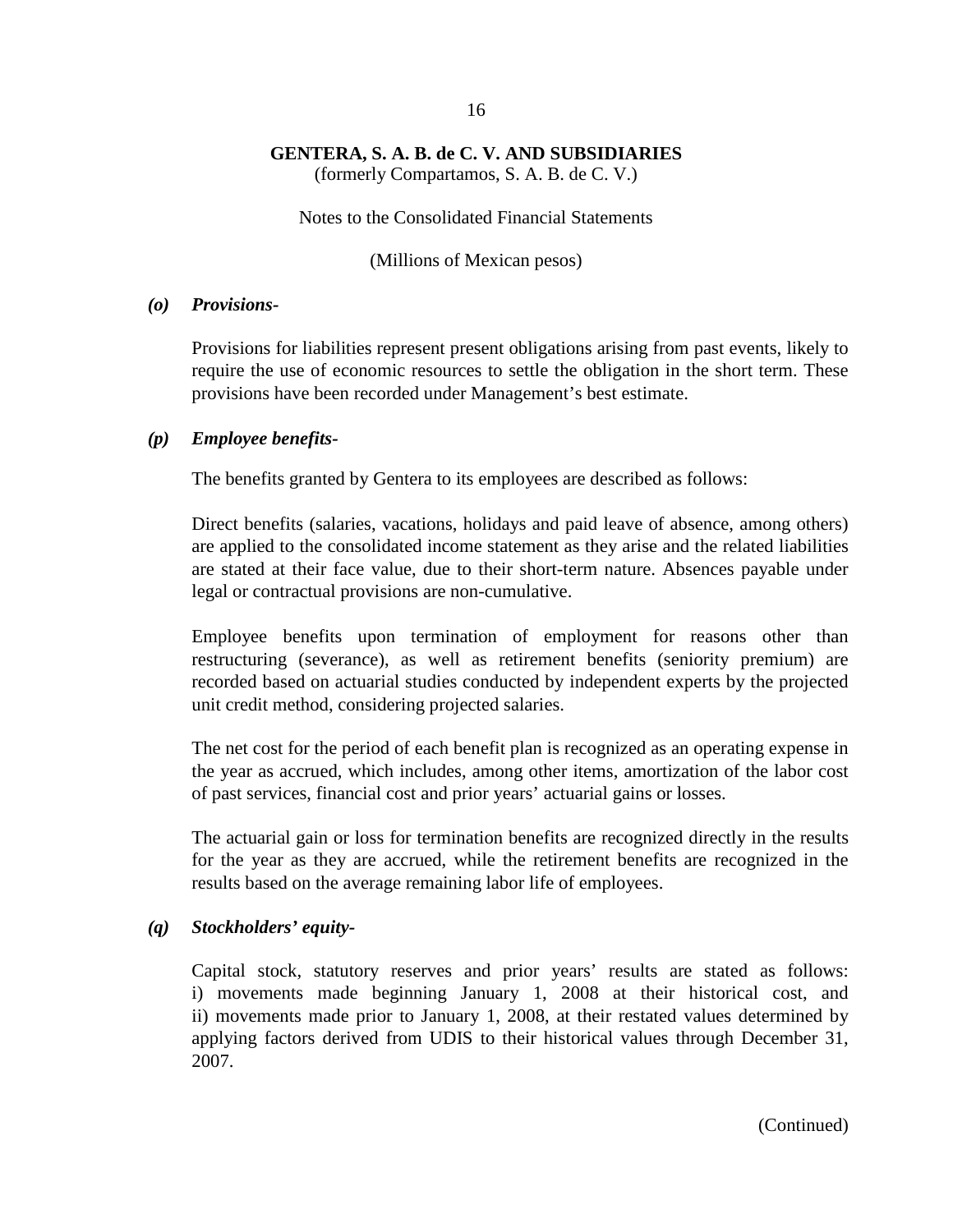(formerly Compartamos, S. A. B. de C. V.)

Notes to the Consolidated Financial Statements

(Millions of Mexican pesos)

# *(r) Repurchase of shares-*

The own shares acquired are shown as a decrease in the fund for the repurchase of own shares, included in the consolidated financial statements under the statutory reserves. Dividends received are recognized by decreasing their cost.

With respect to the sale of repurchased shares, the amount obtained in excess or deficit of their restated cost is recognized as additional paid-in capital.

# *(s) Cumulative translation adjustment-*

Represent the difference arising from translating foreign operations from its functional currency to the reporting currency.

# *(t) Comprehesive income-*

Comprehensive income comprises the net income, cumulative translation adjustment of subsidiaries and the unrealized gain from valuation of available-for-sale securities, as well as items required by specific accounting standards to be included in the stockholders' equity, such items do not constitute capital contributions, reductions or distributions.

# *(u) Revenue recognition-*

Interest gained from cash and cash equivalents, investments in trading securities and debtors on repurchase/resell agreements are recognized in income statement as they accrue, in the latter case, as per the straight-line method.

Loan portfolio interest is recognized as it accrues, except for those related to past-due portfolio, which are recognized in income when they are collected.

Amortization of premiums for the issuance of debt securities is also considered as income.

Income from sales of furniture and equipment is recognized in income when all of the following requirements are met: a) the risks and benefits of the goods have been transferred to the buyer and no significant control thereon is retained; b) income, costs incurred or costs to be incurred are determined on a reliable basis, and c) Gentera is likely to receive economic benefits from the sale.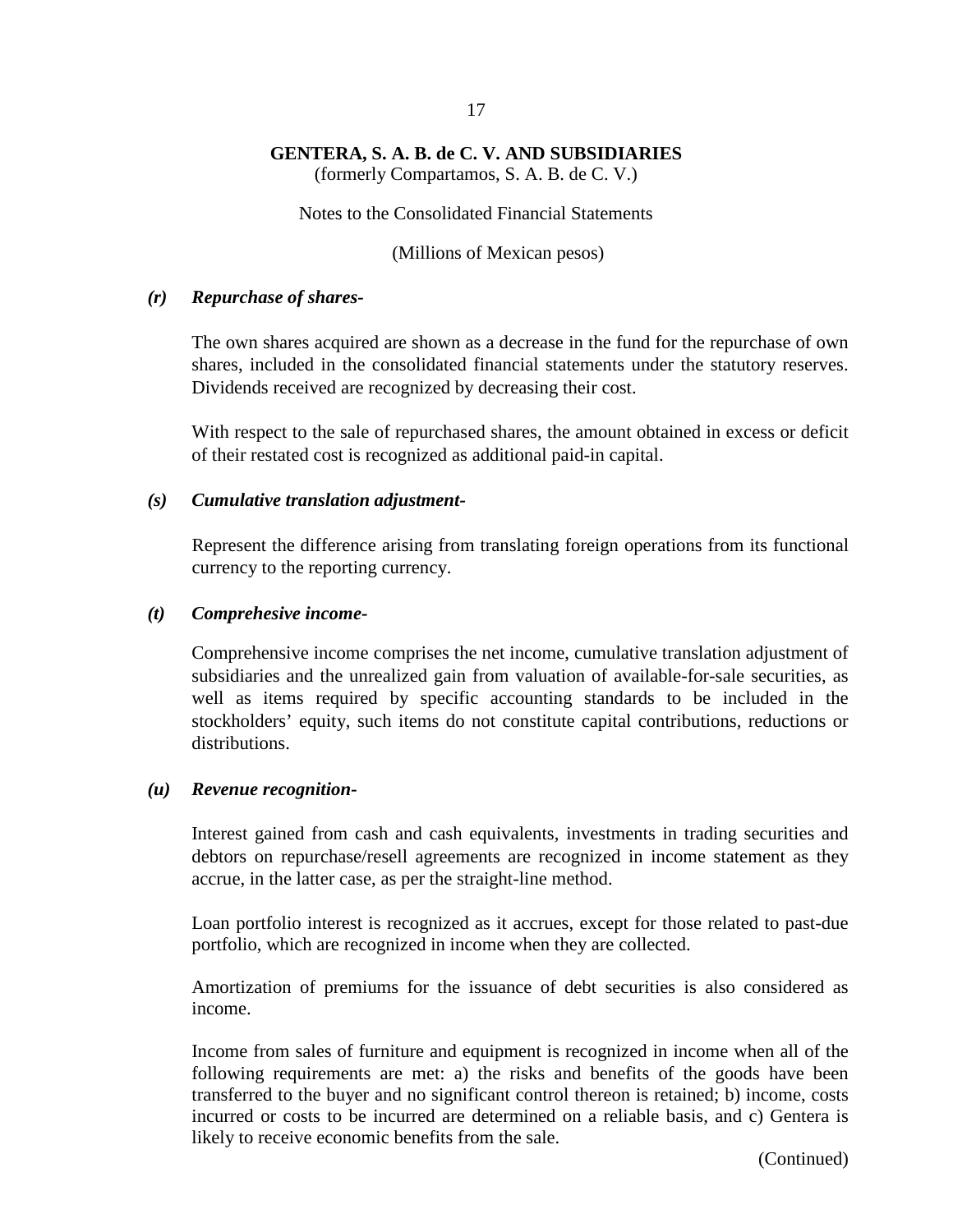(formerly Compartamos, S. A. B. de C. V.)

Notes to the Consolidated Financial Statements

(Millions of Mexican pesos, except earning per share)

#### *(v) Interest expense-*

This caption comprises interest accrued on financing received to fund the operations of Gentera and the interest accrued from the time deposits received, Cebures issued and bank and other loans.

#### *(w) Other operating income (expense)-*

This caption includes income and expenses such as recoveries of loan portfolio, financing cost of capital lease, charges for doubtful accounts, write-offs, donations and result in the sale of furniture and equipment.

### *(x) Earning per share-*

This caption represents the result of dividing the profit for the period by the weighted average of current shares during the period. For the years ended on December 31, 2013 and 2012, the earning per share is \$1.38 pesos and \$1.21 pesos, respectively.

### *(y) Contributions to the Banks Savings Protection Institute (IPAB)-*

Contributions made by multiple banking institutions to the IPAB are made in order to establish a system to protect the banking savings of parties conducting guaranteed operations in the terms and with the restrictions stipulated in the Bank Savings Protection Law, as well as to regulate the financial support granted to multiple banking institutions for the protection of the interests of the savings of the public.

Contributions made for this concept for the years ended December 31, 2013 and 2012, amounted to \$36 and \$26, respectively, which were charged directly to results of the year.

### *(z) Foreing currency transactions-*

The accounting records are maintained in both Mexican pesos and foreign currencies, which for financial statement presentation purposes, currencies other than dollars are translated to the dollar equivalent and subsequent to the national currency as established by the Commission. For the dollar translation into Mexican pesos, the exchange rate determined by the Central Bank for the settlement in Mexico of transactions denominated in foreign currencies is used. Exchange gains and losses are recognized on an accruals basis in the results of the year.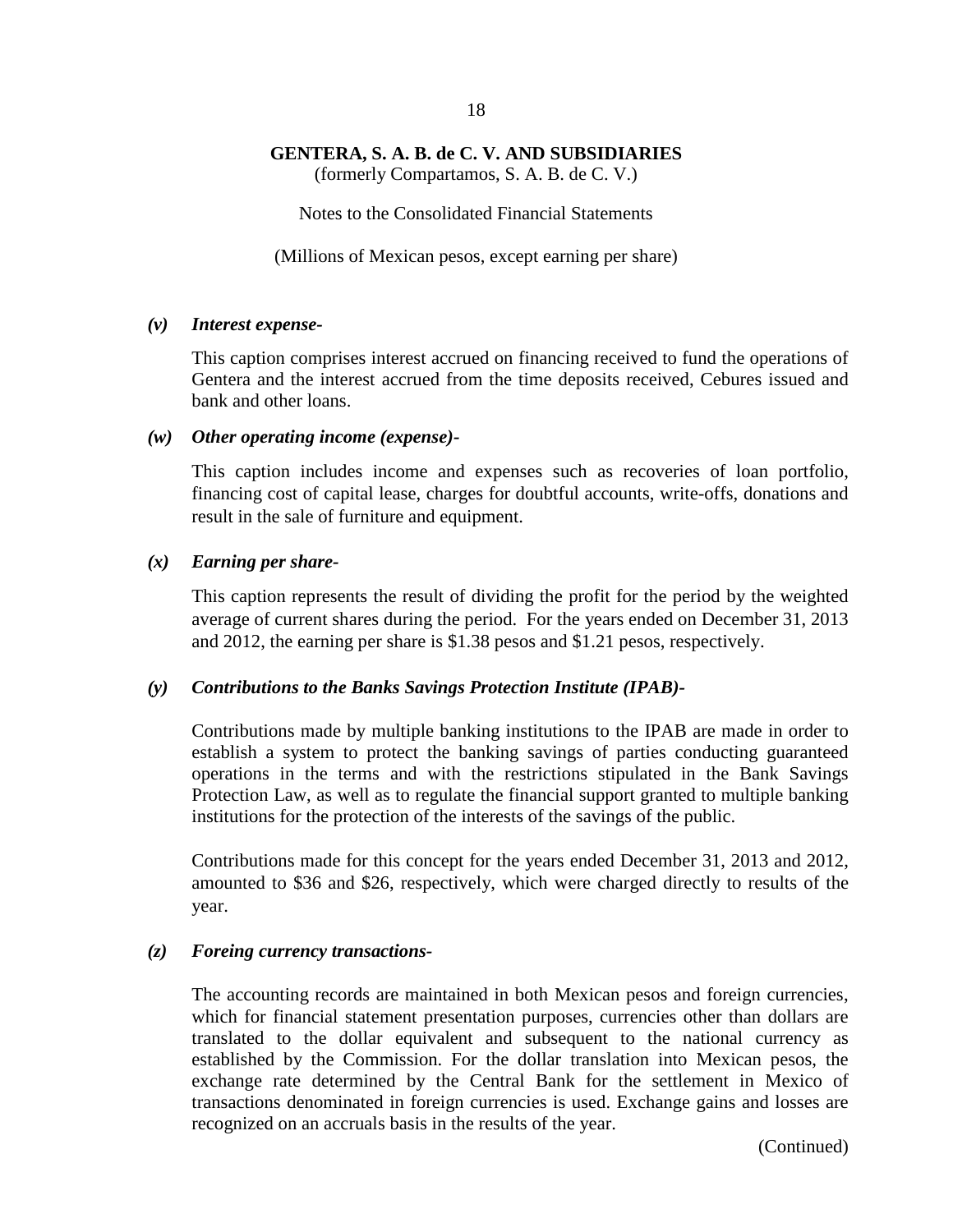(formerly Compartamos, S. A. B. de C. V.)

Notes to the Consolidated Financial Statements

(Millions of Mexican pesos)

#### *(aa) Contingencies-*

Liabilities or important losses related to contingencies are recorded when it is probable that a liability has been incurred and the amount of the assessment and/or remediation can be reasonably estimated. When a reasonable estimation cannot be made, qualitative disclosure is provided in the notes to the consolidated financial statements. Contingent income, earnings or assets are not recognized until their realization is virtually certain.

### *(bb) Segment information-*

The accounting criteria prescribed by the Commission establishes that multiple banking institutions must segregate their activities in order to identify the different operating segments, which as minimum includes: i) loan operations; ii) treasury and investment banking operations, and iii) operations conducted on behalf of third parties. In addition, due to materiality, additional operating segments and sub-segments can be identified (note 22).

### **(4) New accounting standards-**

On June 24, 2013 the Commission published in the Official Gazette a Resolution which modified the methodology to constitute allowance for loan losses for commercial loans portfolio, changing from an incurred loss model to an expected loss model; the accompanying consolidated financial statements as of December 31, 2013, do not include the complement for \$5 related to the allowance for loan losses for commercial loans portfolio, derived from the change in the methodology aforementioned.

During 2012 the Mexican Board of Financial Reporting Standards (CINIF – Spanish abbreviation), issued new FRS and the document called "FRS Improvements 2013", which contains specific modifications to current FRS. Such FRS and Improvements did not generate material effects in the consolidated financial statements of Gentera and its subsidiaries since these were not applicable or there is a specific accounting framework issued by the Commission.

19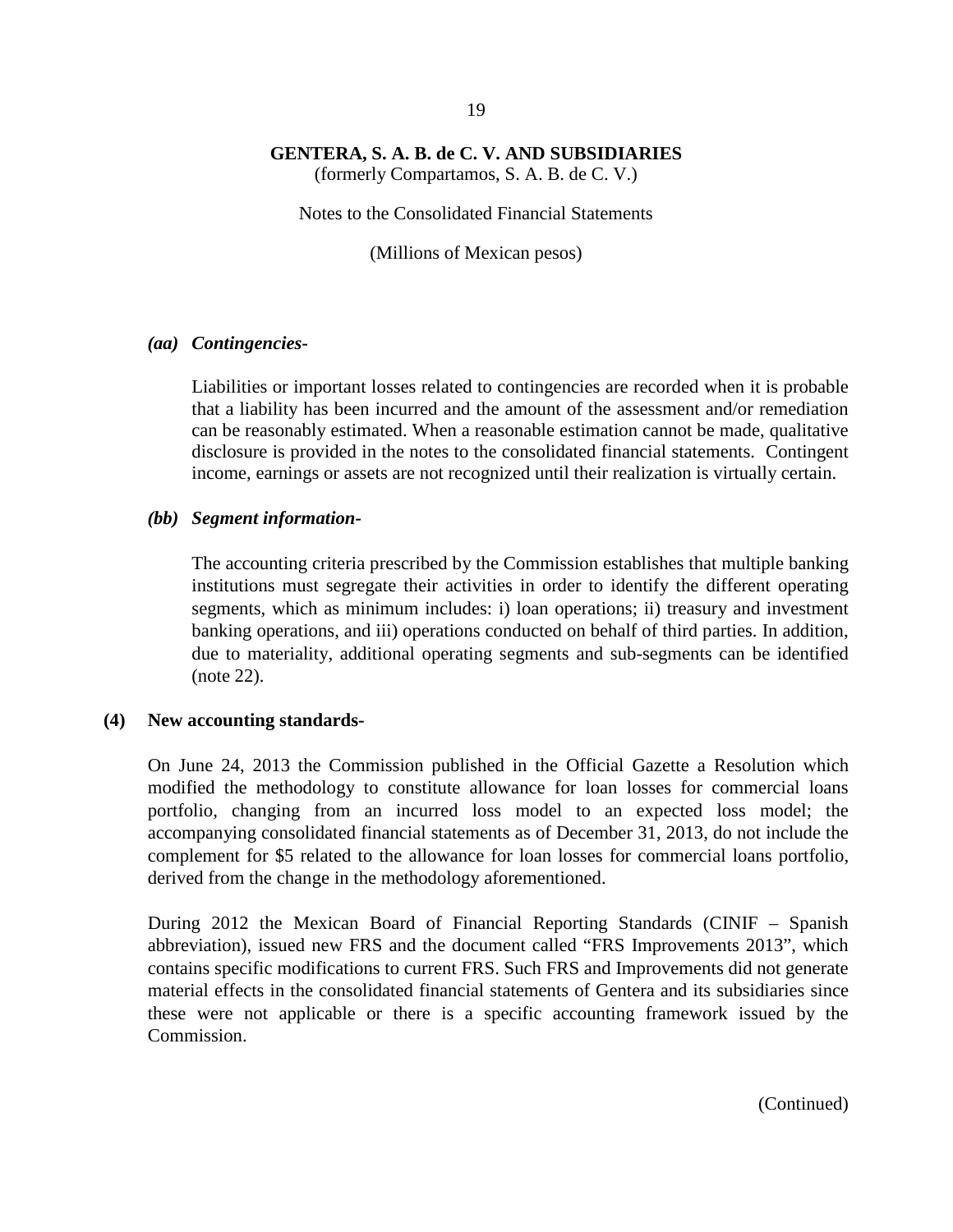(formerly Compartamos, S. A. B. de C. V.)

Notes to the Consolidated Financial Statements

(Millions of Mexican pesos, except otherwise noted)

### **(5) Foreign currency position-**

Central Bank regulations establish the following standards and caps for operations in foreign currencies carried out by the credit institutions:

- 1. The (short or long) position in US dollars must not exceed a maximum of 15% of the Bank's basic capital.
- 2. The foreign currency position by currency must not exceed 2% of net capital, except for the dollar or currencies referred to the dollar, which can reach up to 15% of the basic capital of the Bank.
- 3. Liabilities in foreign currency must not exceed 1.83 times the Bank's basic capital.
- 4. The foreign currency operations investment regulations make it necessary to hold a minimum amount of liquid assets, in accordance with a calculation mechanism established by the Central Bank, based on the maturity of operations in foreign currency.

As of December 31, 2013 and 2012, the Bank had a long position of 1,398 dollars and 19,354 dollars, respectively. The net assets at December 31, 2013 of Compartamos Guatemala and Financiera Compartamos represent a long position of 19,287,478 dollars and 35,670,282 dollars, respectively (long position of 18,731,021 dollars and 93,032,769 dollars, respectively in 2012).

As of December 31, 2013 the exchange rate determined by the Central Bank and used by Gentera to value its assets in foreign currency was \$13.0843 pesos per dollar (\$12.9658 pesos per dollar in 2012). On February 20, 2014, issuance date of the consolidated financial statements, the exchange rate was \$13.2913 pesos per dollar.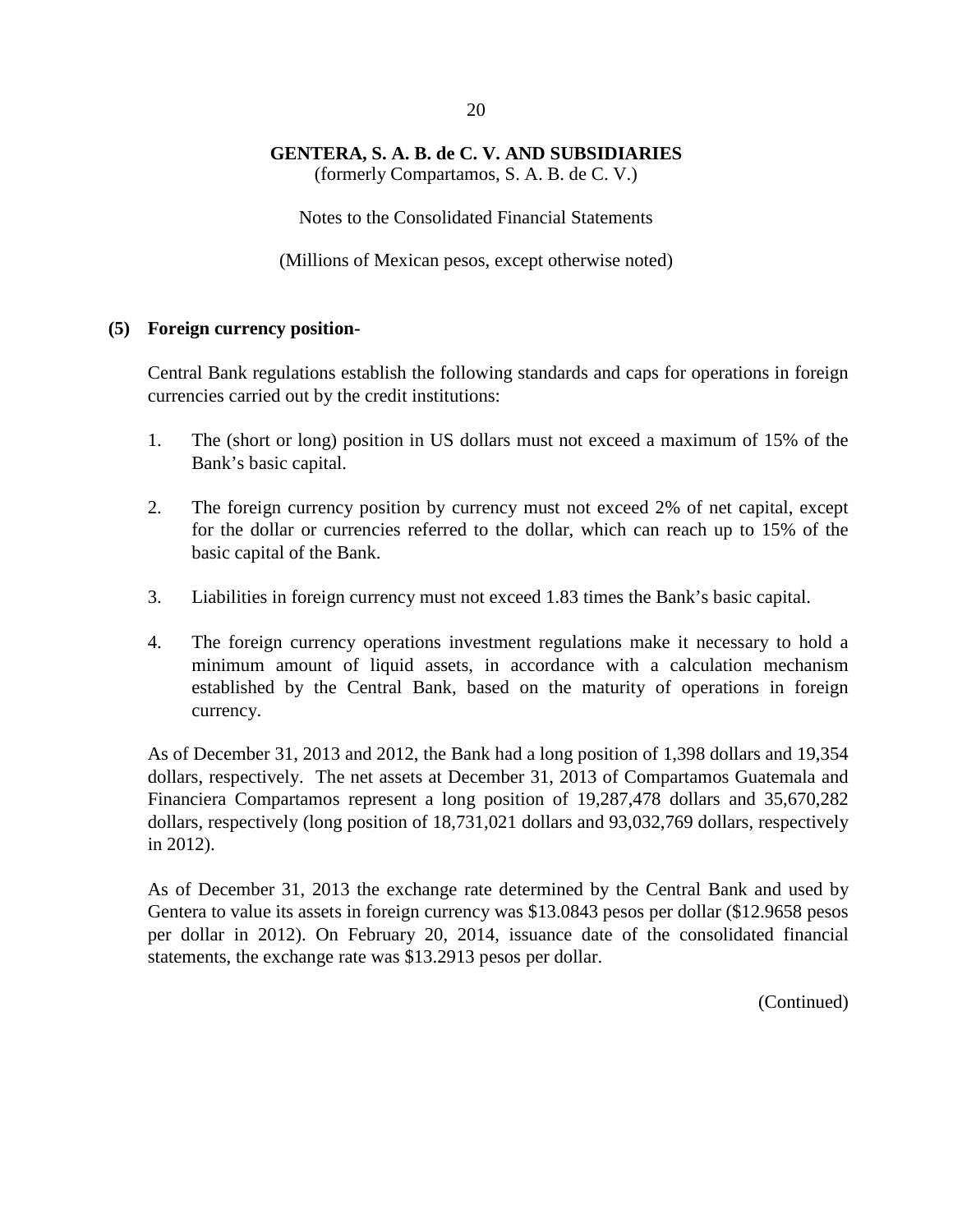(formerly Compartamos, S. A. B. de C. V.)

Notes to the Consolidated Financial Statements

(Millions of Mexican pesos)

#### **(6) Cash and cash equivalents-**

At December 31, 2013 and 2012, cash and cash equivalents consist of the following:

|                             | 2013        | 2012  |
|-----------------------------|-------------|-------|
| Cash on hand                | \$<br>62    | 39    |
| Mexican banks               | 530         | 706   |
| Foreign banks               | 302         | 511   |
| <b>Restricted funds:</b>    |             |       |
| Monetary regulation deposit |             |       |
| with the Central Bank       | 204         | 204   |
| Bank loans whit maturity    |             |       |
| up to three days            | 849         | 822   |
| Other funds                 | 222         | 144   |
|                             | \$<br>2,169 | 2,426 |
|                             |             |       |

At December 31, 2013 and 2012, the monetary regulatory deposit with Central Bank has no established term and bears interest at the rate of bank deposit funding. For the years ended December 31, 2013 and 2012, interest obtained from monetary regulatory deposits amount to \$8 and \$9, respectively.

At December 31, 2013 and 2012, other restricted funds correspond to guarantee deposits with financial institutions in Peru incurred by Financiera Compartamos for \$216 and \$139, respectively, and the saving fund of Gentera's employees for \$6 and \$5, respectively.

At December 31, 2013, the average rate of interbank loans maturing in 3 days was 3.78% (4.30% in 2012). For the years ended on December 31, 2013 and 2012, interest earned from call money transactions amounted to \$49 and \$59, respectively.

At December 31, 2013 and 2012, Gentera has no precious metals, coins or position in foreign bills and coins.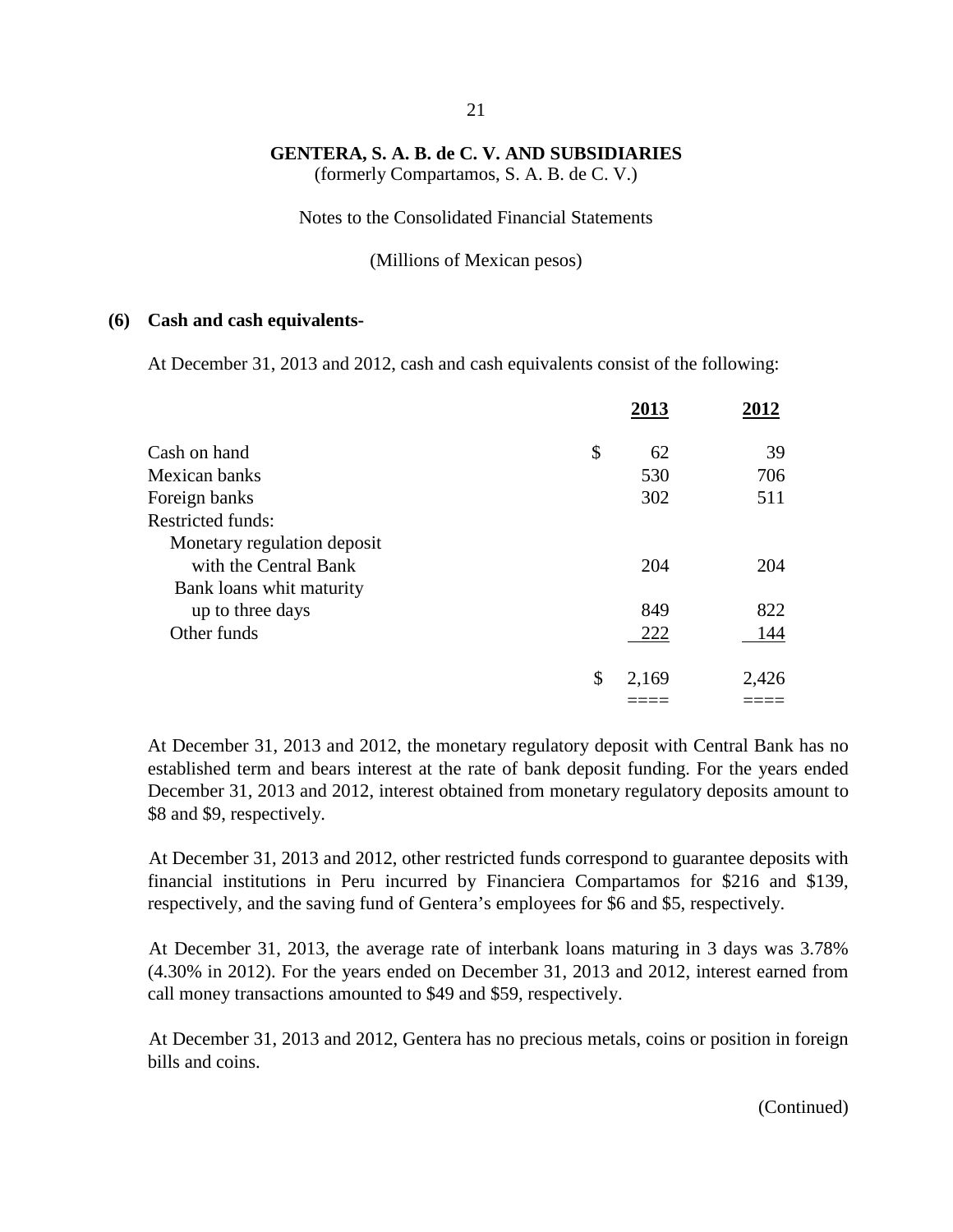(formerly Compartamos, S. A. B. de C. V.)

Notes to the Consolidated Financial Statements

(Millions of Mexican pesos)

#### **(7) Investment securities-**

Cash surpluses resulting from Gentera operations are invested in debt instruments, searching for the best available rate with the authorized counterparties.

Investments in securities are subject to different types of risks directly related to the market in which they operate, such as interest rates and risks inherent to credit and market liquidity.

Risk management policies, as well as the analysis of the risks which Gentera is exposed to are described in note 23.

At December 31, 2013 and 2012, investments in securities at fair value are analyzed as follows:

|                                 | 2013     | 2012 |
|---------------------------------|----------|------|
| Trading securities              |          |      |
| Debt securities:                |          |      |
| Promissory notes to be settled  |          |      |
| at maturity                     | \$       | 400  |
| Government securities:          |          |      |
| Cetes                           |          | 100  |
|                                 |          | 500  |
| Available-for-sale securities   |          |      |
| Government securities:          |          |      |
| Deposit certificates of the     |          |      |
| Republic of Peru's Central Bank | 22       |      |
|                                 | \$<br>22 | 500  |
|                                 |          |      |

The average maturity terms of these securities are 20 days for 2013 and range between 8 and 167 days for 2012.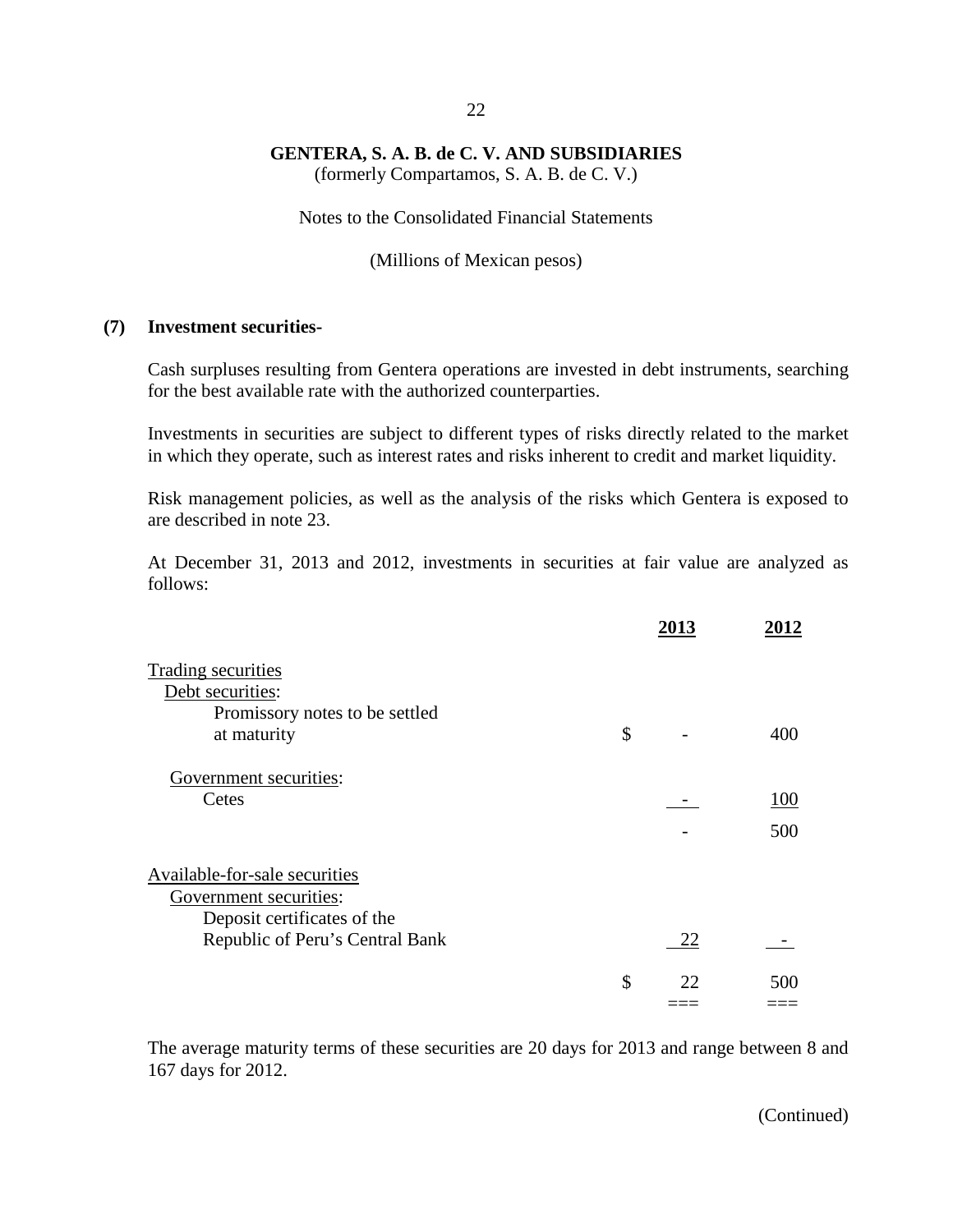(formerly Compartamos, S. A. B. de C. V.)

Notes to the Consolidated Financial Statements

(Millions of Mexican pesos)

At December 31, 2013 and 2012, the average rates of investments were 4.10% and 4.47%, respectively. In addition, for the years ended on December 31, 2013 and 2012, interest income from investments of trading and available-for-sale securities amounted to \$8 and \$13, respectively.

At December 31, 2013 and 2012, Gentera had no investments in securities other than government securities comprised of debt securities pertaining to the same issuer, accounting greater than 5% of the Banks's net capital.

### **(8) Debtors on repurchase/resell agreements-**

Gentera carries out transactions of repurchase/resell agreements with a 1 day term, acting as buyer. As of December 31, 2013 and 2012, the balance of \$342 and \$29, respectively, relates to development bonds in 2013 and IPAB bonds in 2012.

For the years ended on December 31, 2013 and 2012, the interest income arising from repurchase/resell agreements transactions in the consolidated income statement amounted to \$2, in both years.

### **(9) Loan portfolio-**

The loan portfolio is composed mainly of consumer loans in Mexican pesos with an average term of four months with a fixed rate and joint guarantee of the borrowers. Capital and interest are mainly paid on a weekly basis.

At December 31 2013 and 2012, total loan portfolio (current and past due loans) are composed as shown in the next page.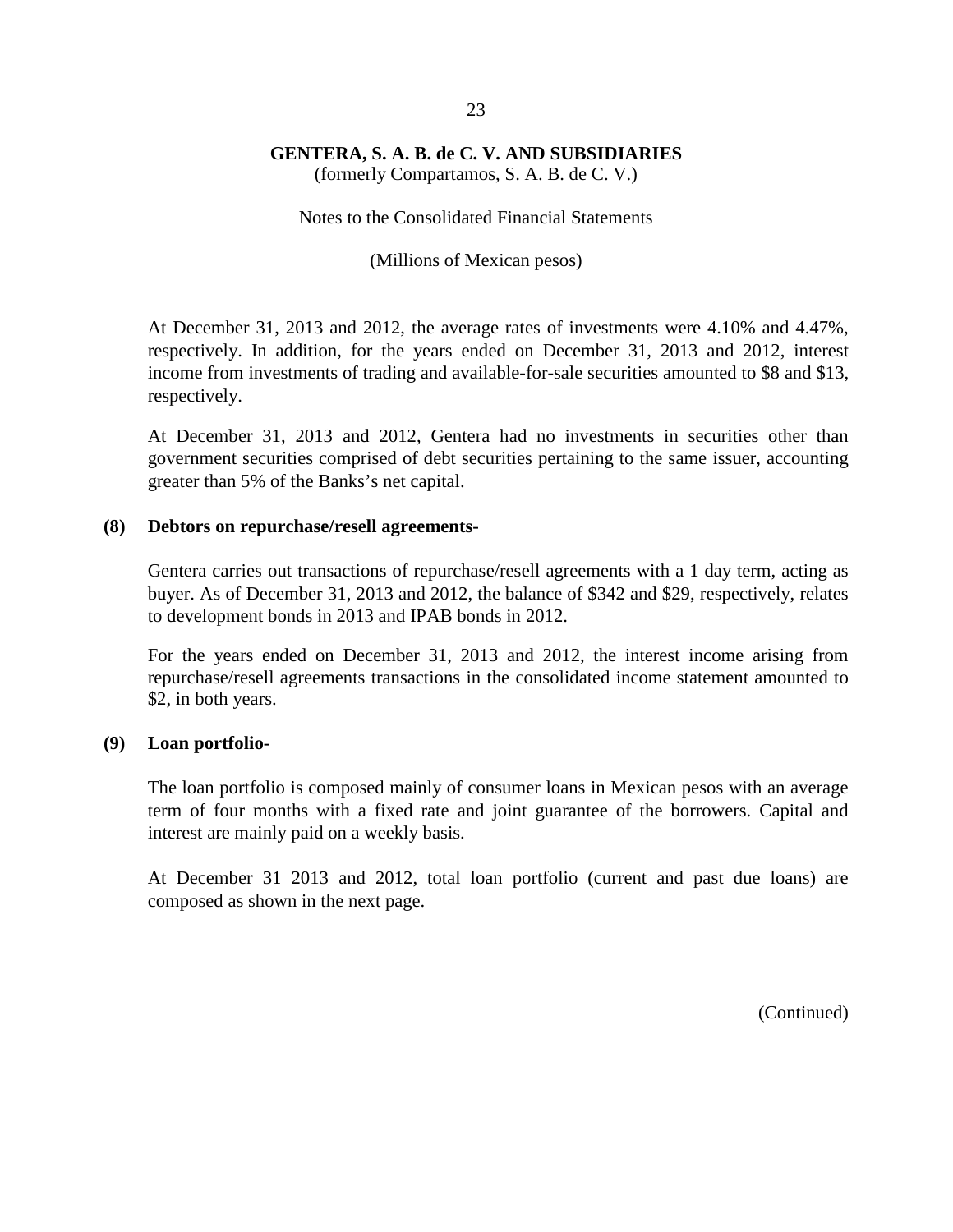(formerly Compartamos, S. A. B. de C. V.)

# Notes to the Consolidated Financial Statements

# (Millions of Mexican pesos)

|                                              |                  | 2013                       |                           |
|----------------------------------------------|------------------|----------------------------|---------------------------|
| Current loans:                               | Principal        | <b>Accrued</b><br>interest | <b>Total</b><br>portfolio |
| Commercial loans:                            |                  |                            |                           |
| Business and commercial                      | \$<br>347        | 6                          | 353                       |
| Consumer loans                               | 19,306           | 358                        | 19,664                    |
| Residential mortgages                        | 43               | $\overline{1}$             | 44                        |
|                                              | 19,696           | 365                        | 20,061                    |
| Past due loans:                              |                  |                            |                           |
| Commercial loans:                            |                  |                            |                           |
| Business and commercial                      | 12               | 1                          | 13                        |
| Consumer loans                               | 579              | 52                         | 631                       |
| Residential mortgages                        | 1                | - 1                        | 1                         |
|                                              | 592              | 53                         | 645                       |
| Total loan portfolio                         | \$<br>20,288     | 418                        | 20,706                    |
|                                              | =====            | $==$                       |                           |
|                                              |                  | 2012                       |                           |
|                                              |                  | <b>Accrued</b>             | <b>Total</b>              |
| Current loans:<br>Commercial loans:          | <b>Principal</b> | <i>interest</i>            | portfolio                 |
| Business and commercial                      | \$<br>234        | $\overline{4}$             | 238                       |
| Consumer loans                               | 17,054           | 316                        | 17,370                    |
| Residential mortgages                        | 30               | $\sim$                     | 30                        |
|                                              | 17,318           | 320                        | <u>17,638</u>             |
| Past due loans:                              |                  |                            |                           |
| Commercial loans:<br>Business and commercial | 9                | $\mathbf{1}$               | 10                        |
| Consumer loans                               | 476              | 36                         | 512                       |
| Residential mortgages                        |                  |                            | 1                         |

Total loan portfolio \$ 17,804 357 18,161

486 37 523

===== === =====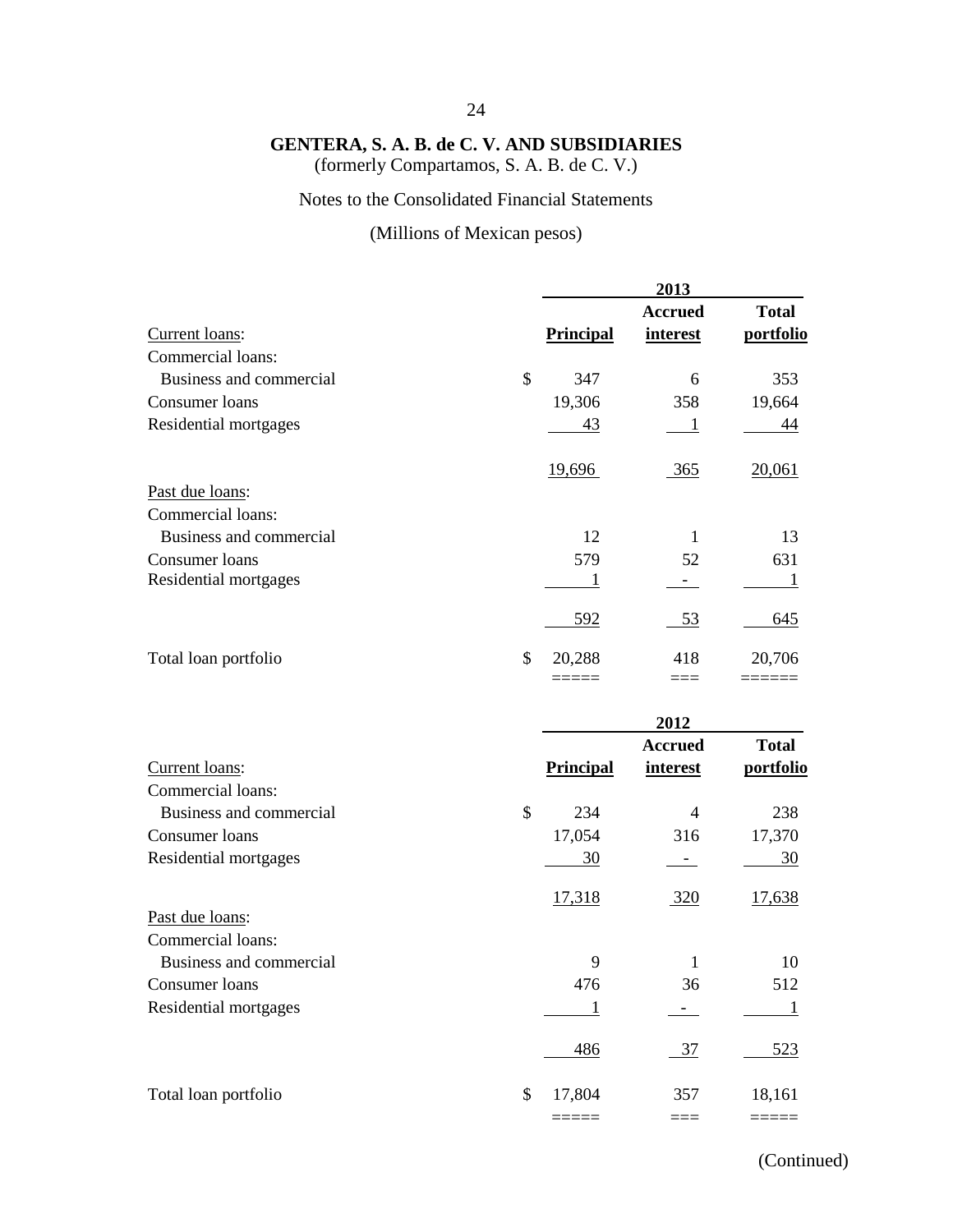(formerly Compartamos, S. A. B. de C. V.)

#### Notes to the Consolidated Financial Statements

#### (Millions of Mexican pesos)

Income from interest and commissions for the years ended at December 31, 2013 and 2012, segmented by type of loan are described as follows:

| Interest income (note 22)                 | 2013               |             |
|-------------------------------------------|--------------------|-------------|
| Commercial loans:                         |                    |             |
| Business and commercial<br>Consumer loans | \$<br>79<br>12,390 | 59<br>9,921 |
| Residential mortgages                     | 6                  | h           |
|                                           | \$<br>12,475       | 9,986       |
|                                           |                    |             |
| Commissions income (note 22)              |                    |             |
| Consumer loans                            | \$<br>340          | 233         |
|                                           |                    |             |

At December 31, 2013 and 2012, the loans (current and past due loans), are broken-down by economic sector, as follows:

|                          | 2013          |               | 2012          |                |  |
|--------------------------|---------------|---------------|---------------|----------------|--|
| <b>Economic activity</b> | <b>Amount</b> | $\frac{0}{0}$ | <b>Amount</b> | $\frac{0}{0}$  |  |
| Commerce                 | 16,777<br>\$  | 81            | 15,051        | 83             |  |
| Construction             | 20            |               | 87            |                |  |
| Professional services    | 1,950         | 9             | 668           | $\overline{4}$ |  |
| Agriculture              | 129           |               | 129           |                |  |
| Cattle raising           | 201           |               | 154           |                |  |
| Manufacturing            | 532           | 3             | 354           | $\overline{2}$ |  |
| Other                    | 1,097         |               | 1,718         | 9              |  |
|                          | 20,706<br>\$  | 100           | 18,161        | 100            |  |
|                          |               |               |               |                |  |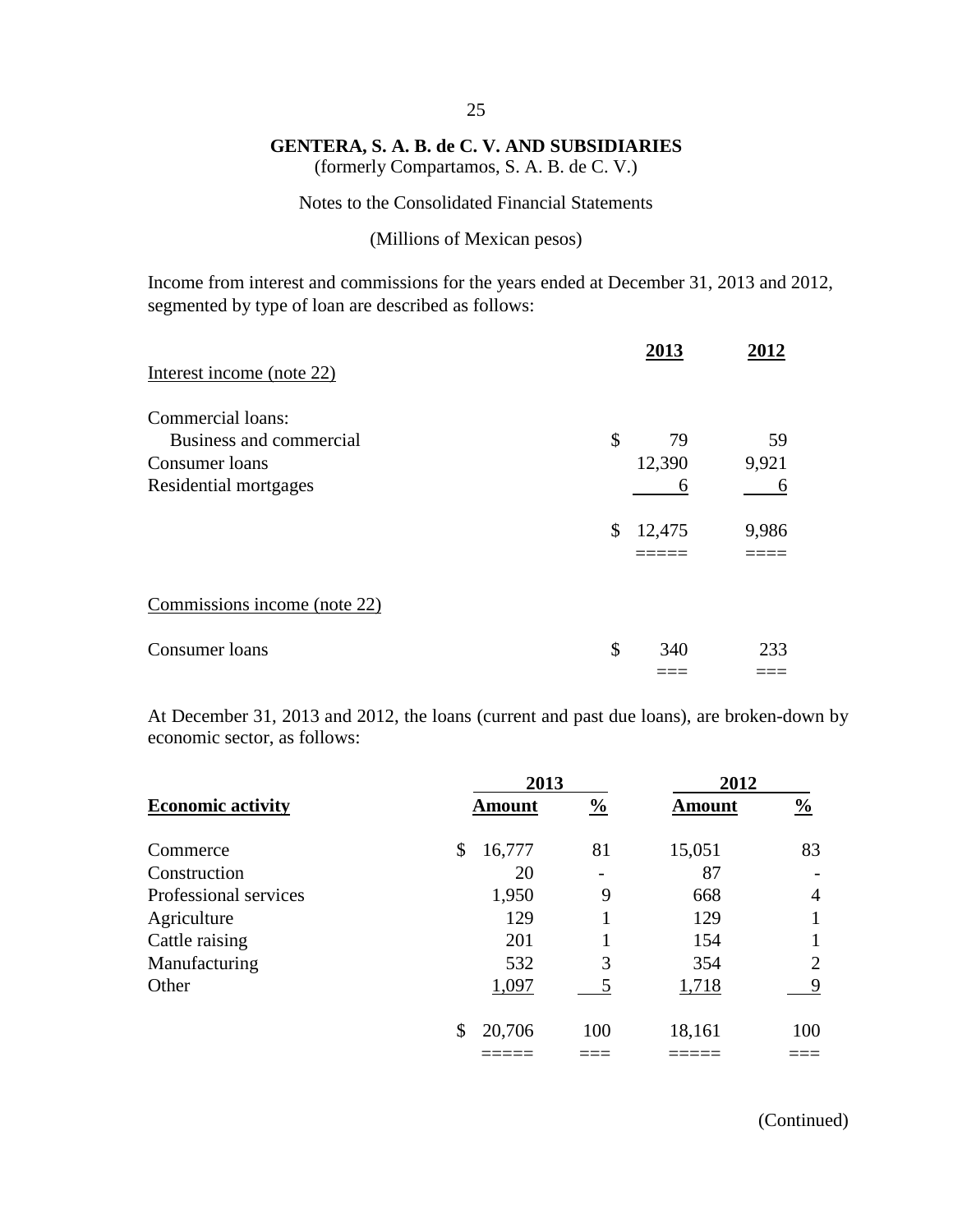(formerly Compartamos, S. A. B. de C. V.)

# Notes to the Consolidated Financial Statements

## (Millions of Mexican pesos)

The distribution of the loan portfolio at December 31, 2013 and 2012, by geographical region is shown as follows:

|                       | 2013           |                 | 2012           |                 |  |
|-----------------------|----------------|-----------------|----------------|-----------------|--|
| In Mexico:            | <b>Current</b> | <b>Past-due</b> | <b>Current</b> | <b>Past-due</b> |  |
| Aguascalientes        | \$<br>86       | $\mathbf{1}$    | 75             | $\mathbf{1}$    |  |
| Baja California Norte | 321            | 6               | 253            | $\overline{7}$  |  |
| Baja California Sur   | 173            | 3               | 142            | 3               |  |
| Campeche              | 207            | 3               | 177            | 5               |  |
| Chiapas               | 942            | 30              | 821            | 28              |  |
| Chihuahua             | 184            | 9               | 144            | 9               |  |
| Coahuila              | 487            | 24              | 537            | 30              |  |
| Colima                | 67             | 3               | 67             | 3               |  |
| Distrito Federal      | 500            | 16              | 361            | 9               |  |
| Durango               | 280            | 16              | 298            | 14              |  |
| Estado de México      | 1,812          | 57              | 1,552          | 28              |  |
| Guanajuato            | 353            | 8               | 313            | 11              |  |
| Guerrero              | 539            | 17              | 562            | 14              |  |
| Hidalgo               | 418            | 7               | 373            | $\tau$          |  |
| Jalisco               | 391            | 10              | 321            | 13              |  |
| Michoacán             | 454            | 9               | 391            | 10              |  |
| Morelos               | 292            | 11              | 330            | 12              |  |
| Nayarit               | 132            | 5               | 119            | 5               |  |
| Nuevo León            | 562            | 18              | 477            | 20              |  |
| Oaxaca                | 688            | 14              | 622            | 10              |  |
| Puebla                | 1,252          | 28              | 1,204          | 25              |  |
| Querétaro             | 133            | 3               | 130            | $\mathbf{2}$    |  |
| Quintana Roo          | 297            | 11              | 280            | 8               |  |
| San Luis Potosí       | 222            | 7               | 236            | 6               |  |
| Sinaloa               | 261            | 6               | 216            | 5               |  |
| Sonora                | 389            | 11              | 343            | 11              |  |
| Tabasco               | 765            | 21              | 732            | 22              |  |
| Tamaulipas            | 639            | 15              | 548            | 9               |  |
| Tlaxcala              | 429            | 8               | 396            | $\overline{4}$  |  |
| Veracruz              | 2,133          | 52              | 1,905          | 47              |  |
| Yucatán               | 211            | 6               | 208            | 5               |  |
| Zacatecas             | 92             | $\mathbf{1}$    | 86             | $\overline{2}$  |  |
| <b>Total Mexico</b>   |                |                 |                |                 |  |
| carried forward       | \$<br>15,711   | 436             | 14,219         | 385             |  |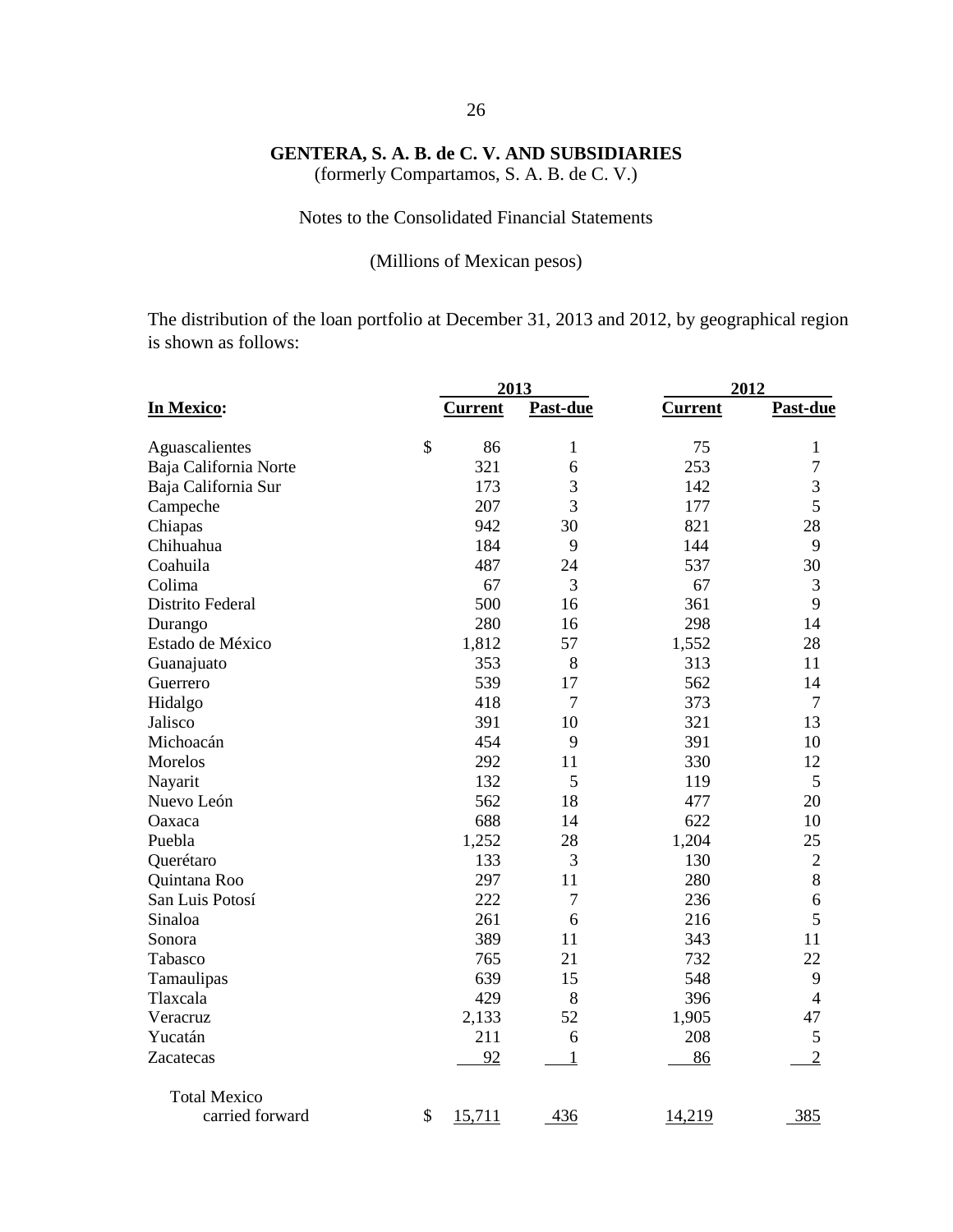(formerly Compartamos, S. A. B. de C. V.)

# Notes to the Consolidated Financial Statements

## (Millions of Mexican pesos)

|                                        |                | 2013     |                | 2012                  |  |
|----------------------------------------|----------------|----------|----------------|-----------------------|--|
|                                        | <b>Current</b> | Past-due | <b>Current</b> | <b>Past-due</b>       |  |
| <b>Total Mexico</b><br>brought forward | \$<br>15,711   | 436      | 14,219         | 385                   |  |
| Abroad:<br>Guatemala<br>Peru           | 178<br>3,807   | 7<br>149 | 109<br>2,989   | $\overline{2}$<br>100 |  |
| Total abroad                           | 3,985          | 156      | 3,098          | 102                   |  |
| Accrued interests                      | 365            | 53       | 321            | 36                    |  |
| Total portfolio                        | 20,061<br>\$   | 645      | 17,638         | 523                   |  |

At December 31, 2013 and 2012, aging of the past-due loan portfolio is as follows:

|                         | Aging         |     |                                                  |       |    |              |  |  |
|-------------------------|---------------|-----|--------------------------------------------------|-------|----|--------------|--|--|
| 2013                    |               |     |                                                  | Years |    |              |  |  |
|                         |               |     | 1 to 180 days 181 to 365 days 1 to 2 More than 2 |       |    | <b>Total</b> |  |  |
| Commercial loans:       |               |     |                                                  |       |    |              |  |  |
| Business and commercial | \$            | 4   |                                                  | 5     |    | 13           |  |  |
| Consumer loans          |               | 469 | 117                                              | 45    |    | 631          |  |  |
| Residential mortgages   |               |     |                                                  |       |    |              |  |  |
|                         | \$            | 473 | 121                                              | 50    |    | 645          |  |  |
|                         |               |     |                                                  |       |    |              |  |  |
| 2012                    |               |     |                                                  |       |    |              |  |  |
| Commercial loans:       |               |     |                                                  |       |    |              |  |  |
| Business and commercial | $\mathcal{S}$ | 4   |                                                  | 2     |    | 10           |  |  |
| Consumer loans          |               | 280 | 205                                              | 15    | 12 | 512          |  |  |
| Residential mortgages   |               |     |                                                  |       |    |              |  |  |
|                         | \$            | 284 | 207                                              | 17    | 15 | 523          |  |  |
|                         |               |     |                                                  |       |    |              |  |  |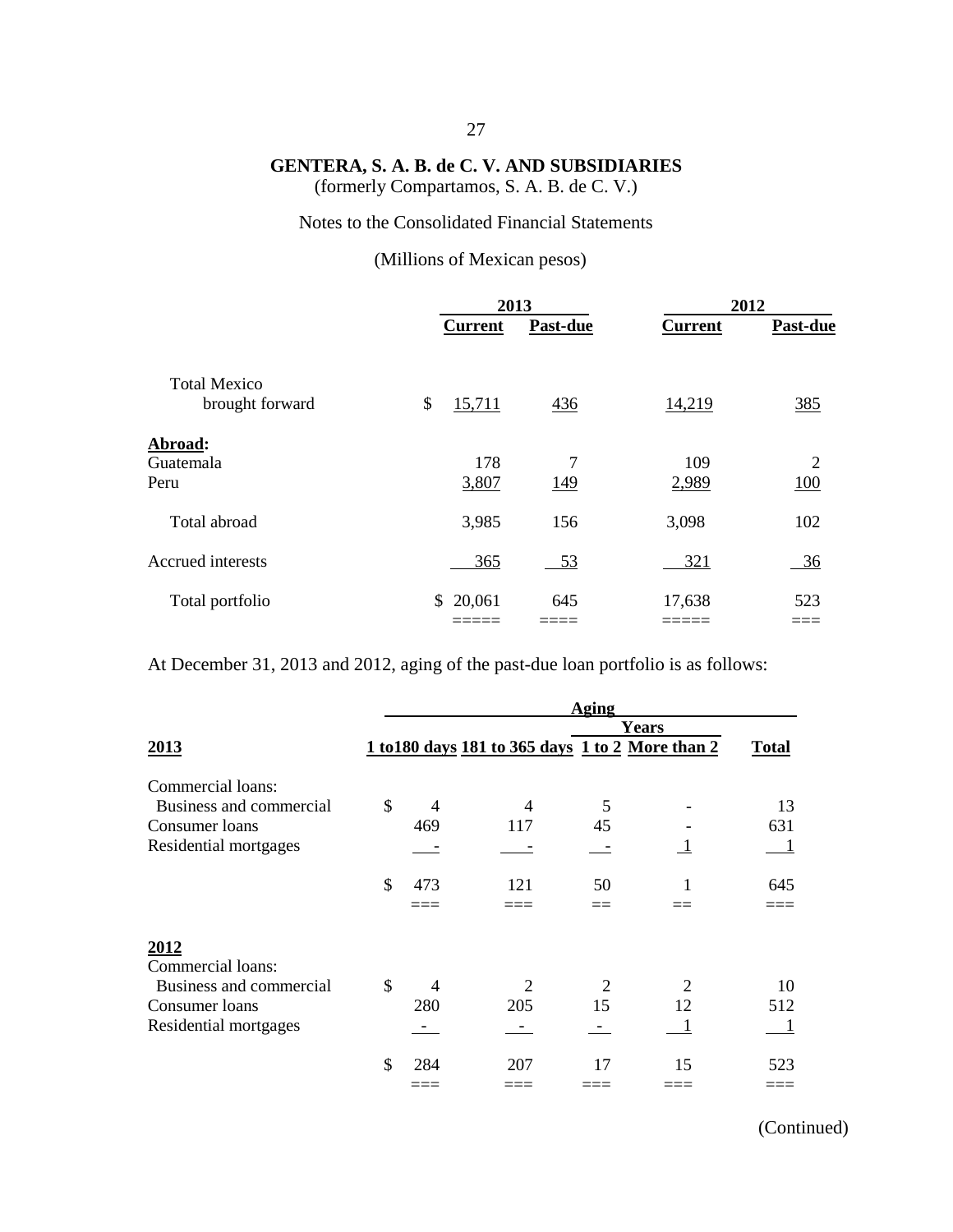(formerly Compartamos, S. A. B. de C. V.)

### Notes to the Consolidated Financial Statements

#### (Millions of Mexican pesos)

Following is an analysis of the movements of the past-due loans, for the years ended December 31, 2013 and 2012.

|                                             | 2013      |       |
|---------------------------------------------|-----------|-------|
| Past due loans at the beginning of the year | \$<br>523 | 383   |
| Plus:                                       |           |       |
| Transfer from current loans                 | 1,844     | 1,045 |
| Less:                                       |           |       |
| Write offs                                  | 1,359     | 632   |
| Collections                                 | 348       | 267   |
| Transfer to current loans                   | 6         | 6     |
| Exchange rate fluctuation                   | 9         |       |
| Past-due loans at year-end                  | \$<br>645 | 523   |
|                                             |           |       |

Interest and commission income for the years ended December 31, 2013 and 2012, according to the type of loan is comprised as follows:

|                         | 2013            |                    |              |  |  |
|-------------------------|-----------------|--------------------|--------------|--|--|
|                         | <b>Interest</b> | <b>Commissions</b> | <b>Total</b> |  |  |
| Current loans:          |                 |                    |              |  |  |
| Business and commercial | \$<br>79        |                    | 79           |  |  |
| Consumer loans          | 12,383          | 340                | 12,723       |  |  |
| Residential mortgages   | 6               |                    | 6            |  |  |
|                         | 12,468          | 340                | 12,808       |  |  |
| Past due loans:         |                 |                    |              |  |  |
| Consumer loans          |                 |                    |              |  |  |
|                         | \$<br>12,475    | 340                | 12,815       |  |  |
|                         |                 |                    |              |  |  |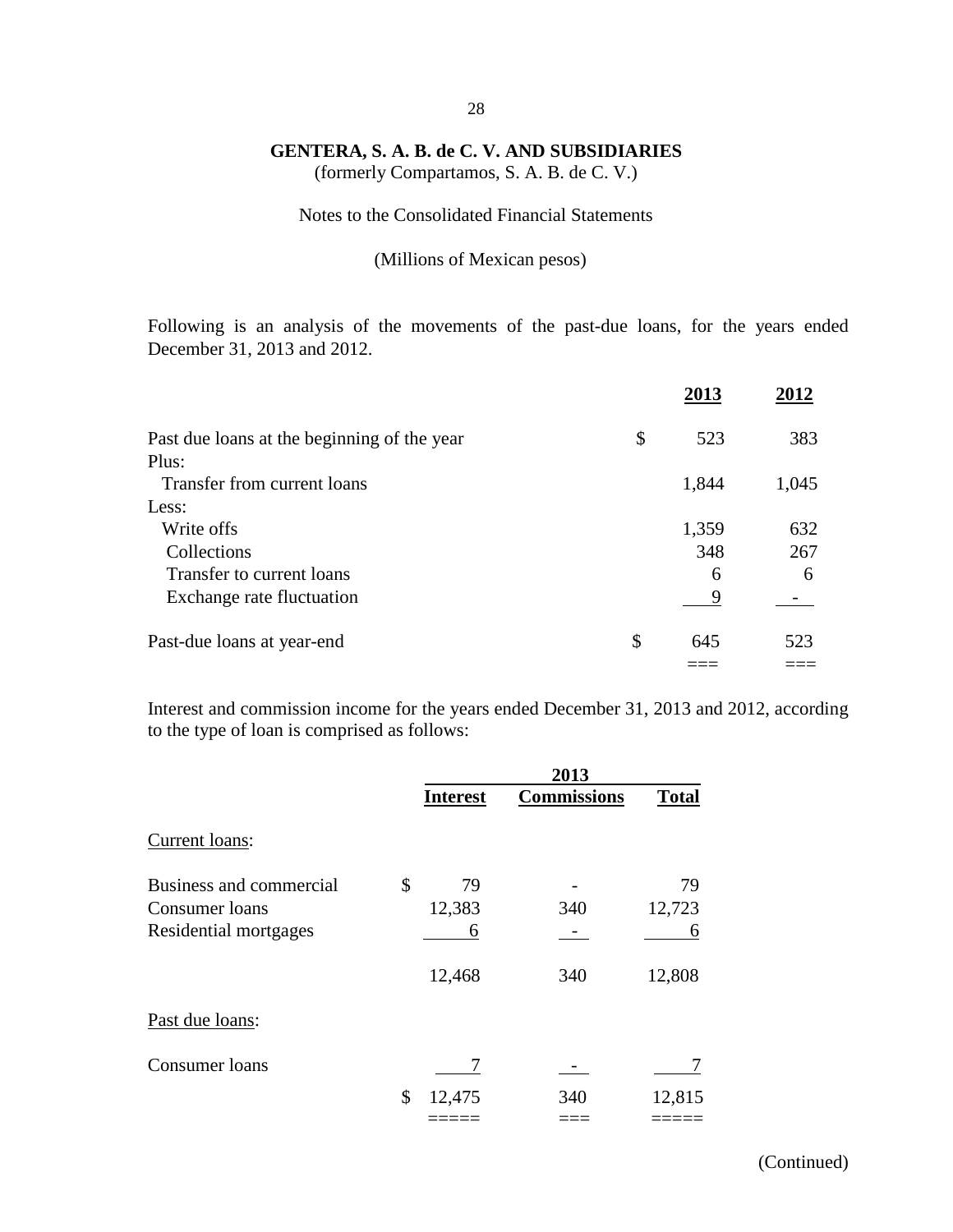(formerly Compartamos, S. A. B. de C. V.)

#### Notes to the Consolidated Financial Statements

#### (Millions of Mexican pesos)

|                         | 2012            |                    |              |  |  |
|-------------------------|-----------------|--------------------|--------------|--|--|
|                         | <b>Interest</b> | <b>Commissions</b> | <b>Total</b> |  |  |
| Current loans:          |                 |                    |              |  |  |
| Business and commercial | \$<br>59        |                    | 59           |  |  |
| Consumer loans          | 9,916           | 233                | 10,149       |  |  |
| Residential mortgages   | 6               |                    | 6            |  |  |
|                         | 9,981           | 233                | 10,214       |  |  |
| Past due loans:         |                 |                    |              |  |  |
| Consumer loans          | 5               |                    |              |  |  |
|                         | \$<br>9,986     | 233                | 10,219       |  |  |
|                         |                 |                    |              |  |  |

Interest on past due loans, which by accounting criteria is recorded in memorandum accounts and applied to income until collected, as of December 31, 2013 amounts to \$72 (\$49 in 2012).

For the years ended on December 31, 2013 and 2012, the amount recovered on the previously written-off loan portfolio amounted to \$25 and \$21, respectively.

#### *Sale of loan portfolio-*

During the second half of 2013, a licitation process was undertaken to sell Bank's loan portfolio previously written-off, during the years 2012, 2009 and 2008, whose amount of principal and not collected accrued interests at time of the write-off, are described as follows:

| Year  | Number of<br>written-off loans | <b>Principal</b> |     | <b>Interest</b> | <b>Total</b> |  |
|-------|--------------------------------|------------------|-----|-----------------|--------------|--|
| 2012  | 211,321                        |                  | 497 | 30              | 527          |  |
| 2009  | 54,309                         |                  | 163 |                 | 170          |  |
| 2008  | 25,879                         |                  | 64  |                 | 66           |  |
| Total | 291,509                        |                  | 724 | 39              | 763          |  |
|       |                                |                  |     |                 |              |  |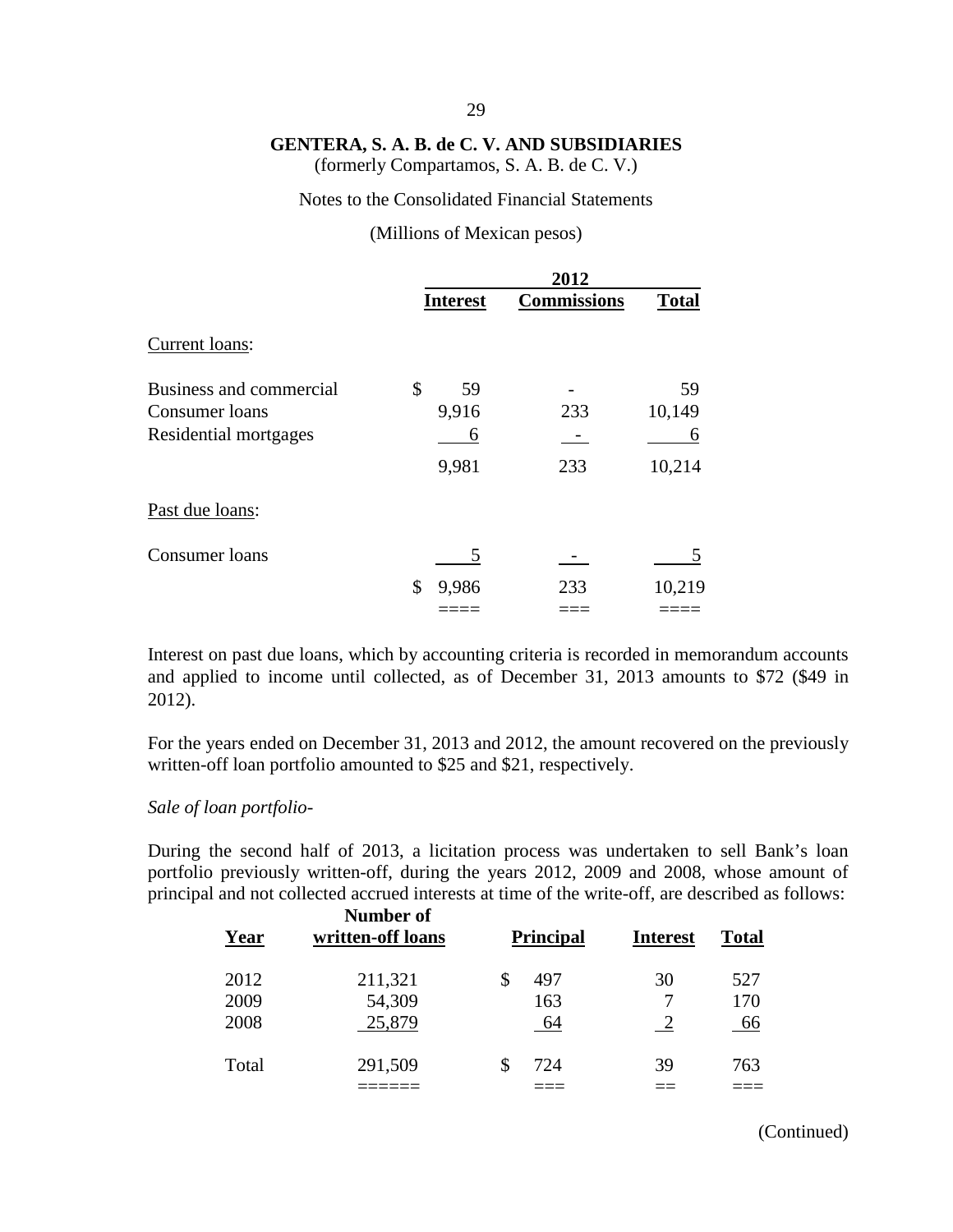(formerly Compartamos, S. A. B. de C. V.)

Notes to the Consolidated Financial Statements

(Millions of Mexican pesos)

On October 30, 2013, as a result of this licitation, an onerous contract of assignment of loans was signed and a payment of \$2 was received, which is presented under the "Other operating income (expenses)" caption in the consolidated statements of income. Such onerous assignment of loans generated to the Bank a tax loss on sale of \$761 and as consequently a deductible tax benefit of \$228 (note 16).

The authorization of loans as responsibility of the Board of Directors is centralized in committees and empowered officers, who in turn can delegate this authorization to the services office personnel.

For credit management, the general process is defined from the promotion to the recovery of the loan, specifying from each business unit policies, procedures and responsibilities of the officers involved and the tools to be used in each stage of the process.

The loan process is based on an in-depth analysis of loan applications in order to determine the overall risk of the borrower.

During the years ended on December 31, 2013 and 2012, there were no loans restructures and therefore, no interest arising from capitalization from loan restructurings was recognized.

At December 31, 2013 and 2012, the Bank's loan portfolio is not pledged as collateral. However there is portfolio of Financiera Compartamos pledged as collateral for the funding received for its credit operation, for \$875 and \$410, respectively.

#### **Allowance for loan losses**

As of December 31, 2013 and 2012 the rating of the overall portfolio and the provisions created based on the actual risk tables for each year, are shown in the next page.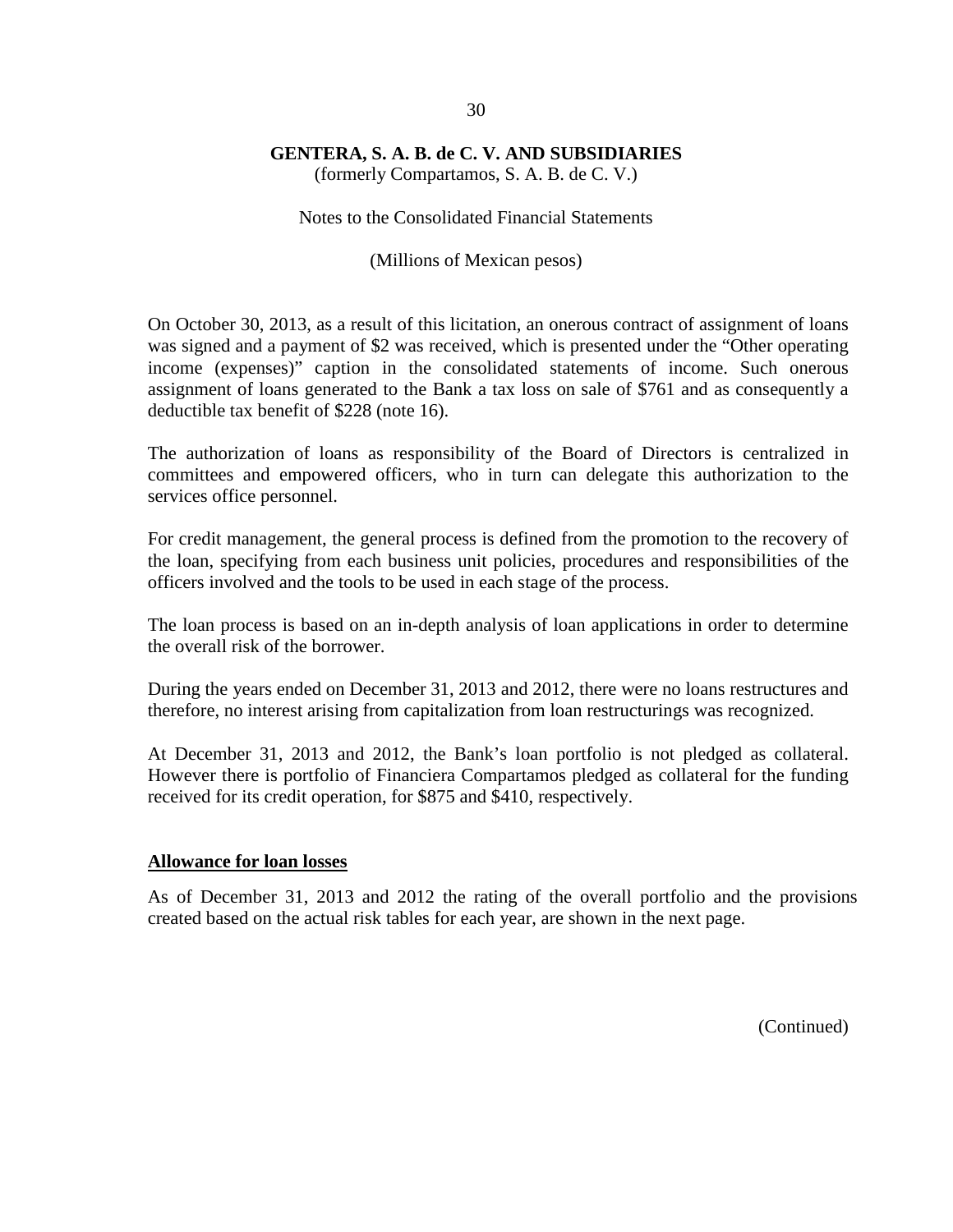(formerly Compartamos, S. A. B. de C. V.)

#### Notes to the Consolidated Financial Statements

(Millions of Mexican pesos)

| 2013        | <b>Rated portfolio</b> |                           |                    |              |  |  |  |  |
|-------------|------------------------|---------------------------|--------------------|--------------|--|--|--|--|
| <b>Risk</b> | <b>Commercial</b>      | <u>Consumer</u>           | <b>Residential</b> | <b>Total</b> |  |  |  |  |
| $A - 1$     | \$<br>332              | 11,708                    | 25                 | 12,065       |  |  |  |  |
| $A - 2$     | 5                      | 666                       | 3                  | 674          |  |  |  |  |
| $B - 1$     |                        | 45                        |                    | 46           |  |  |  |  |
| $B - 2$     | 11                     | 79                        |                    | 91           |  |  |  |  |
| $B-3$       | 4                      | 2,223                     | 1                  | 2,228        |  |  |  |  |
| $C-1$       |                        | 3,747                     | 3                  | 3,750        |  |  |  |  |
| $C-2$       | $\overline{2}$         | 695                       | $\overline{4}$     | 701          |  |  |  |  |
| D           | 3                      | 218                       | 5                  | 226          |  |  |  |  |
| E           | 9                      | 914                       | $\frac{2}{2}$      | 925          |  |  |  |  |
| Total       | \$<br>366              | 20,295                    | 45                 | 20,706       |  |  |  |  |
|             |                        |                           |                    |              |  |  |  |  |
| 2013        |                        | <b>Required allowance</b> |                    |              |  |  |  |  |

| <b>Risk</b> | <b>Commercial</b> | <b>Consumer</b> | <b>Residential</b>          | <b>Total</b> |
|-------------|-------------------|-----------------|-----------------------------|--------------|
| $A - 1$     | \$<br>2           | 59              |                             | 61           |
| $A - 2$     |                   | 15              |                             | 15           |
| $B - 1$     |                   |                 |                             |              |
| $B - 2$     |                   | 4               |                             | 5            |
| $B-3$       |                   | 122             |                             | 123          |
| $C-1$       |                   | 249             |                             | 249          |
| $C-2$       |                   | 66              |                             | 67           |
| D           | 3                 | 54              |                             | 58           |
| E           | g                 | 639             |                             | 649          |
| Total       | \$<br>17          | 1,209           | $\mathcal{D}_{\mathcal{L}}$ | 1,228        |
|             |                   |                 |                             |              |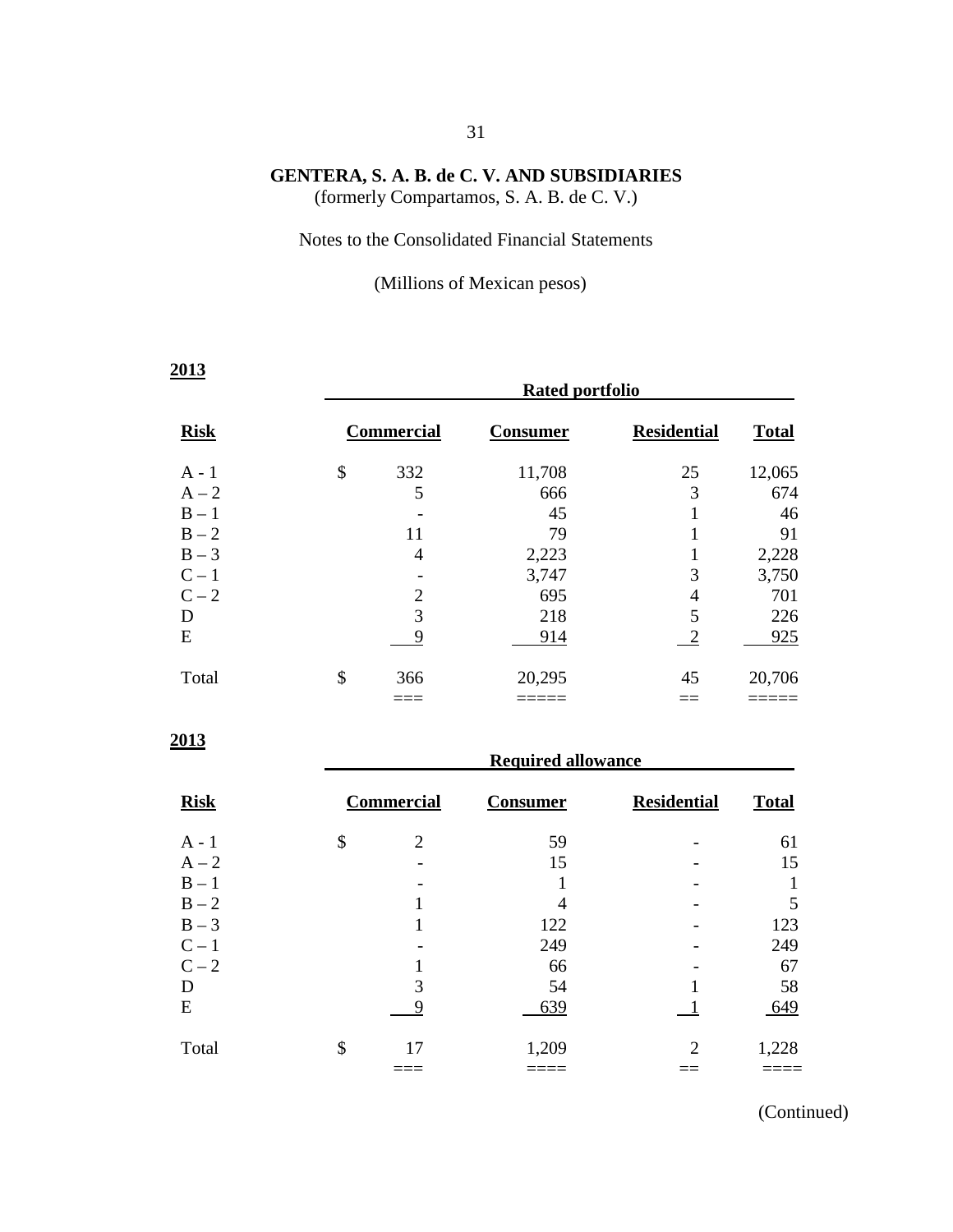(formerly Compartamos, S. A. B. de C. V.)

Notes to the Consolidated Financial Statements

(Millions of Mexican pesos)

#### **2012**

|                                       | <b>Risk</b>        |             |         |          |         |                     |  |
|---------------------------------------|--------------------|-------------|---------|----------|---------|---------------------|--|
| <b>Rated portfolio</b>                | A                  | B           | $\bf C$ | D        | E       | <b>Total</b>        |  |
| Commercial<br>Consumer<br>Residential | \$<br>226<br>9,066 | 11<br>7,945 | 257     | 3<br>526 | 6<br>88 | 247<br>17,882<br>32 |  |
|                                       | \$9,309            | 7,965       | 263     | 530      | 94      | 18,161              |  |

#### **2012**

|                                       |    | <b>Risk</b> |                  |     |          |         |                  |  |  |  |
|---------------------------------------|----|-------------|------------------|-----|----------|---------|------------------|--|--|--|
| <b>Required allowance</b>             |    | A           | $\mathbf C$<br>B |     | D        | E       | <b>Total</b>     |  |  |  |
| Commercial<br>Consumer<br>Residential | \$ | 26          | 415              | 100 | 2<br>381 | 6<br>88 | 11<br>1,010<br>3 |  |  |  |
|                                       | \$ | 27          | 417              | 103 | 383      | 94      | 1,024            |  |  |  |

The movements in the allowance for loan losses during the years ended December 31, 2013 and 2012, are shown in the next page.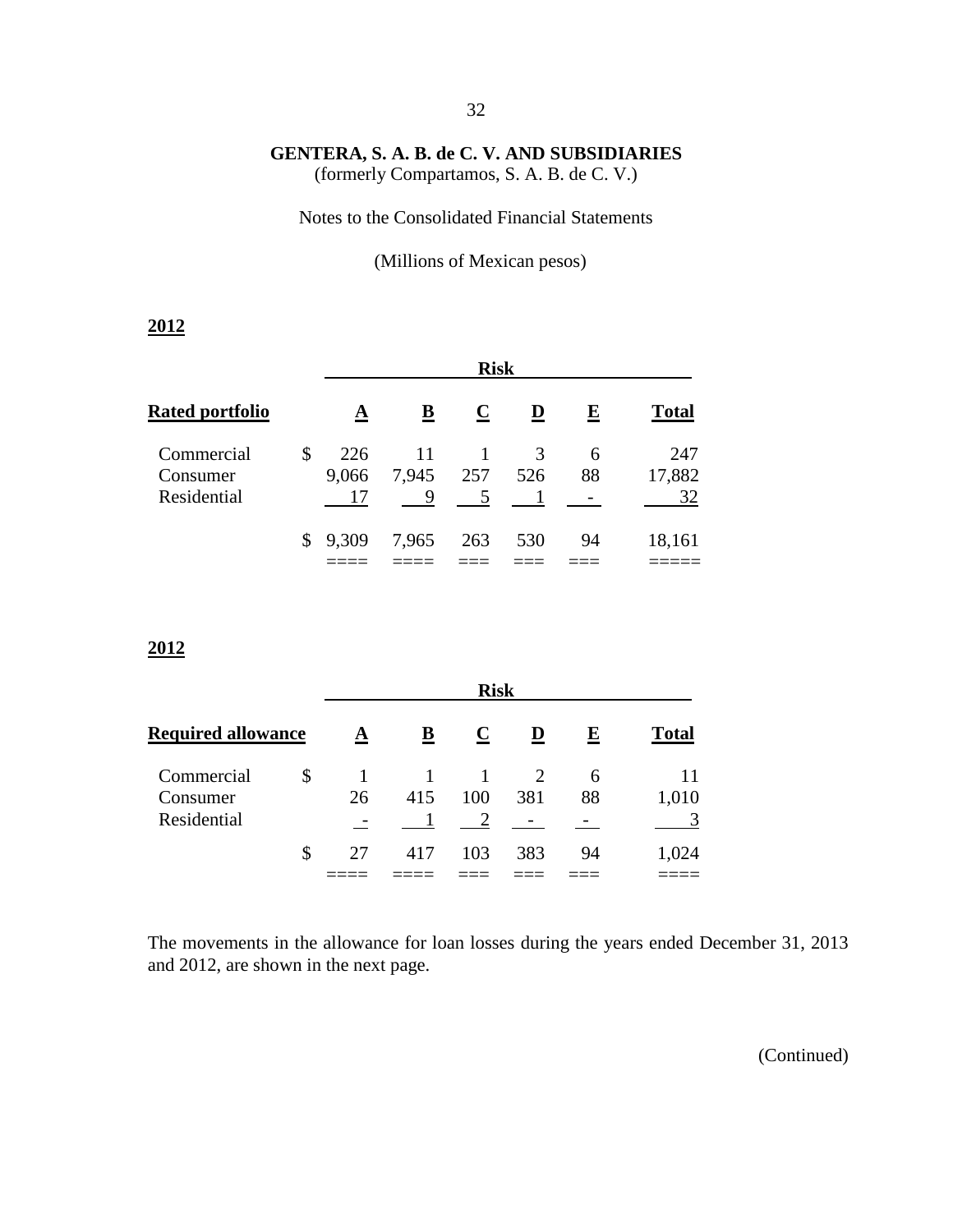(formerly Compartamos, S. A. B. de C. V.)

Notes to the Consolidated Financial Statements

(Millions of Mexican pesos)

|                                             | 2013  |       |
|---------------------------------------------|-------|-------|
| Balance at the beginning of the year        | 1,024 | 687   |
| Plus:                                       |       |       |
| Increase in the provision for loan losses   | 1,608 | 991   |
| Less application of reserves by write offs: |       |       |
| From current loans (by death)               | 23    | 22    |
| From past due loans                         | 1,359 | 632   |
| Exchange rate fluctuation                   | 22    |       |
| Allowance for loan losses at year-end       | 1.228 | 1,024 |
|                                             |       |       |
|                                             |       |       |

At December 31, 2013 the allowance for loan losses recorded by Gentera includes \$16 (\$10 in 2012), as a complement to reserve 100% of past-due interest at the end of these years.

Following is a breakdown of the general and specific allowance for loan losses at December 31, 2012.

| <b>Portfolio</b> | <b>General</b> | <b>Specific</b> |
|------------------|----------------|-----------------|
| Commercial       | 1              | 10              |
| Consumer         | 26             | 984             |
| Residential      |                |                 |
| Total            | 27             |                 |
|                  |                |                 |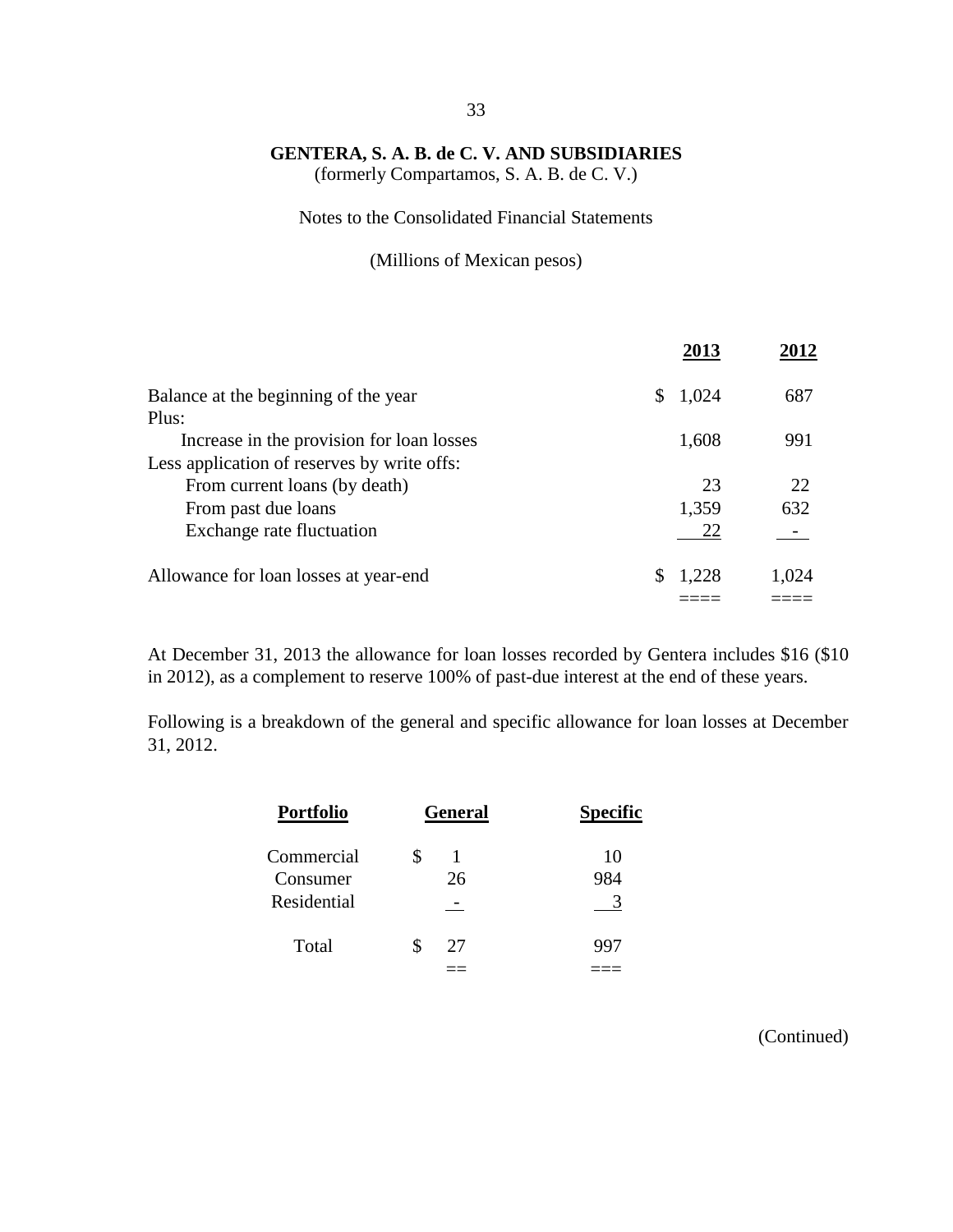(formerly Compartamos, S. A. B. de C. V.)

Notes to the Consolidated Financial Statements

(Millions of Mexican pesos)

#### **(10) Other accounts receivable-**

At December 31, 2013 and 2012, this caption is comprised as follows:

|                                 | 2013      | 2012 |
|---------------------------------|-----------|------|
| Loan portfolio accessories      | \$<br>60  | 42   |
| Other receivables:              |           |      |
| Sundry debtors                  | 162       | 112  |
| Debit by intermediation         | 292       | 370  |
|                                 | 514       | 524  |
| Less:                           |           |      |
| Allowance for doubtful accounts | (46)      | (31) |
|                                 | \$<br>468 | 493  |
|                                 |           |      |

#### **(11) Property, furniture and equipment -**

At December 31, 2013 and 2012, this caption is comprised as follows:

|                                 | 2013 |                                         |                              |                                    |                     |  |  |
|---------------------------------|------|-----------------------------------------|------------------------------|------------------------------------|---------------------|--|--|
|                                 |      | <b>Depreciation and</b><br>amortization |                              |                                    |                     |  |  |
|                                 |      | Original<br><b>Cost</b>                 | annual rate<br>$\frac{0}{0}$ | <b>Accumulated</b><br>depreciation | <b>Net</b><br>value |  |  |
| Land                            | \$   | 4                                       |                              |                                    | 4                   |  |  |
| Constructions                   |      | 18                                      | 5                            | (6)                                | 12                  |  |  |
| Office furniture and            |      |                                         |                              |                                    |                     |  |  |
| equipment                       |      | 195                                     | 10                           | (55)                               | 140                 |  |  |
| <b>Transportation equipment</b> |      | 112                                     | 25 and 20                    | (50)                               | 62                  |  |  |
| Computer equipment              |      | 652                                     | 30, 25 and 15                | (367)                              | 285                 |  |  |
| Others:                         |      |                                         |                              |                                    |                     |  |  |
| Leasehold improvements          |      | 464                                     | $\ast$                       | (130)                              | 334                 |  |  |
| Telecommunications              |      |                                         |                              |                                    |                     |  |  |
| equipment                       |      | 180                                     | 10                           | (41)                               | <u>139</u>          |  |  |
|                                 | \$   | 1,625                                   |                              | (649)                              | 976                 |  |  |
|                                 |      |                                         |                              |                                    |                     |  |  |

\* See comment on next page.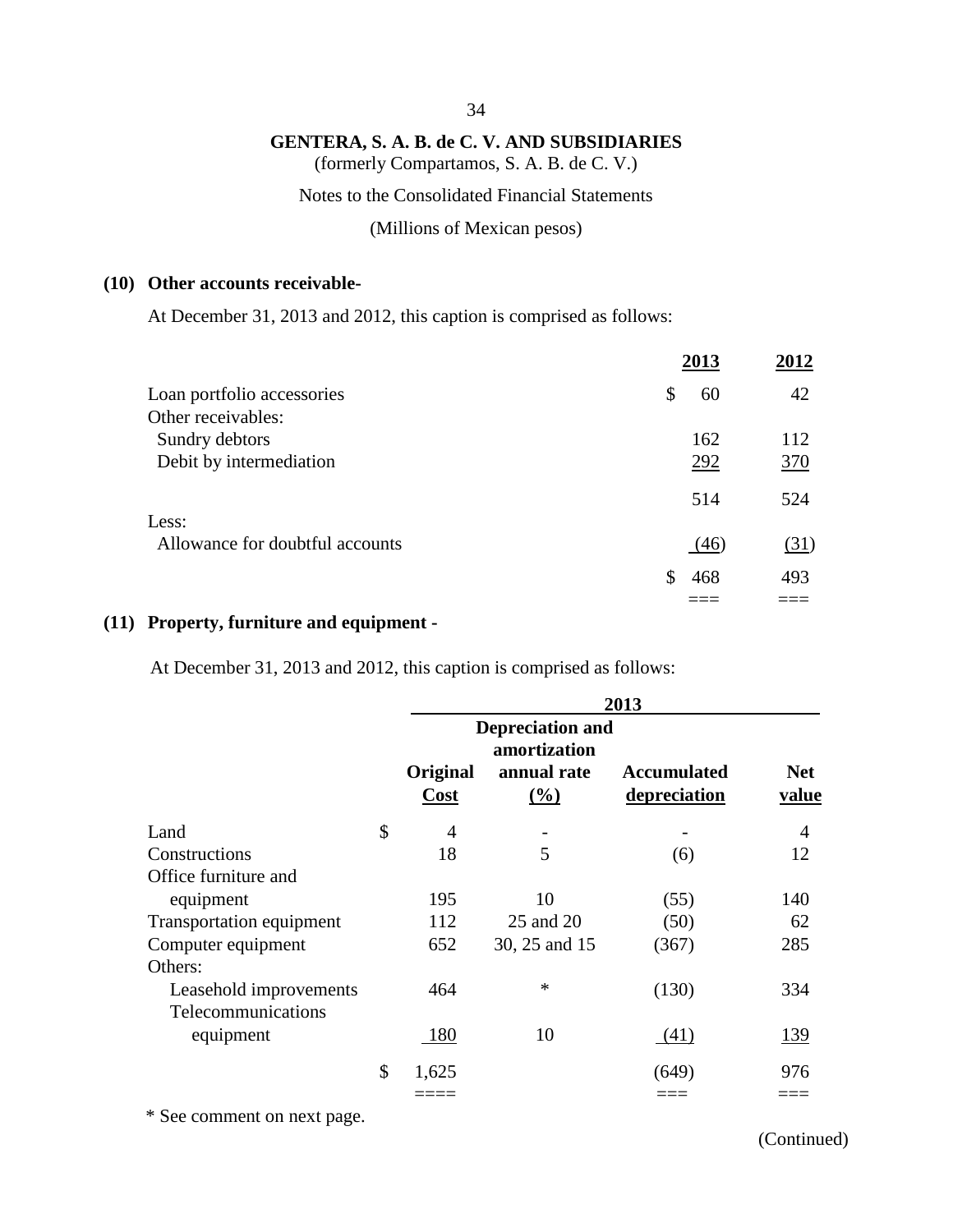(formerly Compartamos, S. A. B. de C. V.)

#### Notes to the Consolidated Financial Statements

(Millions of Mexican pesos)

|                                              | 2012                                |                    |                                    |                            |  |  |
|----------------------------------------------|-------------------------------------|--------------------|------------------------------------|----------------------------|--|--|
|                                              | <b>Depreciation and</b><br>Original |                    |                                    |                            |  |  |
|                                              | Cost                                | annual rate<br>(%) | <b>Accumulated</b><br>depreciation | <b>Net</b><br><u>value</u> |  |  |
| Land                                         | \$<br>4                             |                    |                                    | $\overline{4}$             |  |  |
| Constructions                                | 19                                  | 5                  | (5)                                | 14                         |  |  |
| Office furniture and                         |                                     |                    |                                    |                            |  |  |
| equipment                                    | 185                                 | 10                 | (57)                               | 128                        |  |  |
| <b>Transportation equipment</b>              | 98                                  | 25 and 20          | (39)                               | 59                         |  |  |
| Computer equipment<br>Others:                | 533                                 | 30, 25 and 15      | (247)                              | 286                        |  |  |
| Leasehold improvements<br>Telecommunications | 291                                 | $\ast$             | (166)                              | 125                        |  |  |
| equipment                                    | 142                                 | 10                 | (25)                               | <u> 117</u>                |  |  |
|                                              | \$<br>1,272                         |                    | (539)                              | 733                        |  |  |
|                                              |                                     |                    |                                    |                            |  |  |

\* The amortization rate of leasehold improvements is in accordance with the term of the lease agreement for each property.

For the year ended December 31, 2013, the charge to the consolidated income statement in the "Administrative and promotional expenses" caption related to depreciation and amortization amounted to \$272 and \$20, respectively (\$211 and \$7, respectively, in 2012).

#### Fully depreciated assets

|                                |         | <b>Original cost</b> |
|--------------------------------|---------|----------------------|
|                                | 2013    | 2012                 |
| Office furniture and equipment | \$<br>3 |                      |
| Transportation equipment       |         |                      |
| Computer equipment             | 141     | 94                   |
| Leasehold improvements         | 68      | 115                  |
|                                | 214     | 214                  |
|                                |         |                      |

The property, furniture and equipment property of Gentera does not have any burden or restriction for its use or disposal.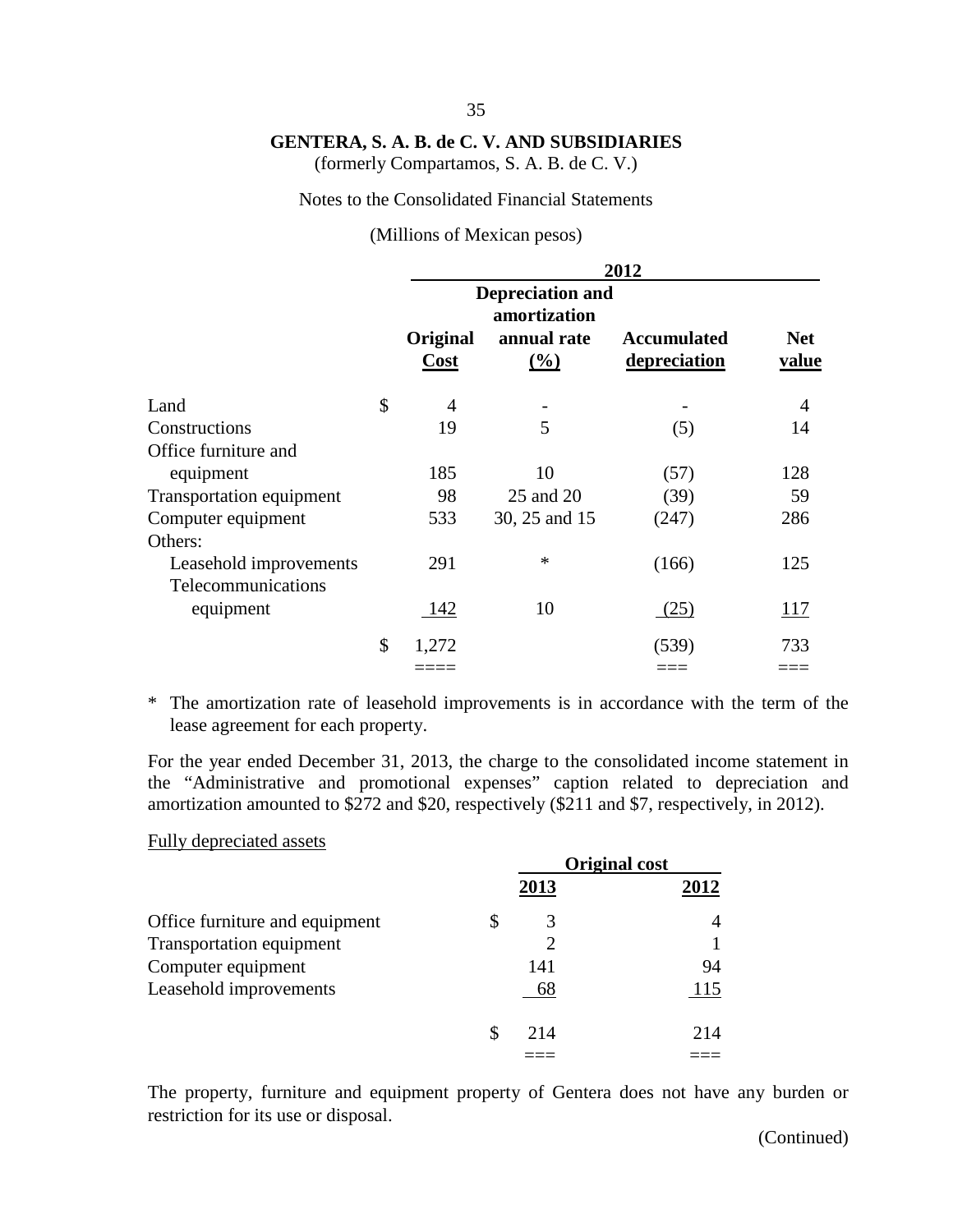(formerly Compartamos, S. A. B. de C. V.)

#### Notes to the Consolidated Financial Statements

#### (Millions of Mexican pesos)

Gentera as lessee has capitalized leases for mobile devices and automated teller machines with a term of 3 years and no option to purchase. The lease of furniture, computer and transportation equipment was recognized as capitalized because the present value of minimum lease payments exceeds 90% of fair market value of the asset at the beginning of the agreement.

At December 31, 2013 and 2012, assets leased through capitalized leases are comprised as follows:

|                                                                                  | 2013      | 2012      |
|----------------------------------------------------------------------------------|-----------|-----------|
| Office furniture and equipment<br>Computer equipment<br>Transportation equipment | \$<br>199 | 175       |
| Less accumulated depreciation                                                    | 214<br>92 | 182<br>29 |
|                                                                                  | \$<br>122 | 153       |

The liability related to capitalized leases is payable as follows (see note 17):

|                                       |   |                                  | 2013                                   |       | 2012                      |                                        |       |  |
|---------------------------------------|---|----------------------------------|----------------------------------------|-------|---------------------------|----------------------------------------|-------|--|
|                                       |   | <b>Future</b><br><i>payments</i> | minimum Discounted Present<br>interest | value | <b>Future</b><br>payments | minimum Discounted Present<br>interest | value |  |
| Less than one year<br>Between one and | S | 78                               | (6)                                    | 72    | 66                        | (9)                                    | 57    |  |
| five years                            |   | -59                              | (2)                                    | - 57  | 104                       | (5)                                    | 99    |  |
|                                       |   | 137                              | (8)                                    | 129   | 170                       | (14)                                   | 156   |  |

Interest expense over capitalized leases during the years ended on December 31, 2013, and 2012, was of \$10 and \$5, respectively, which is recorded under the caption of "Other operating income (expenses)" in the consolidated statements of income.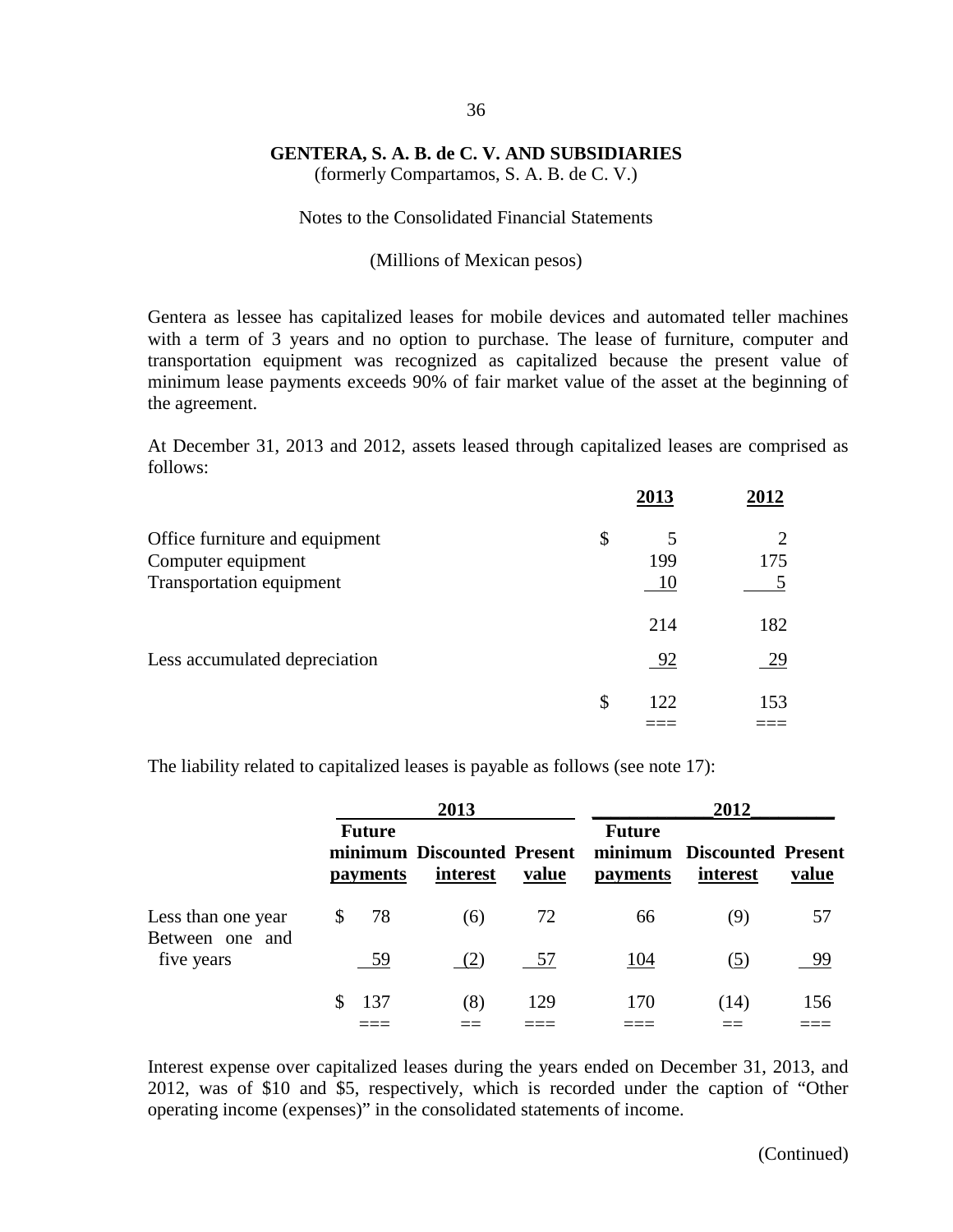(formerly Compartamos, S. A. B. de C. V.)

Notes to the Consolidated Financial Statements

(Millions of Mexican pesos)

#### **(12) Other assets, deferred charges and intangibles-**

At December 31, 2013 and 2012, this caption comprised as follows:

|                                                  | 2013        | 2012  |
|--------------------------------------------------|-------------|-------|
| Goodwill (a)                                     | \$<br>718   | 776   |
| Brand (b)                                        |             | 6     |
| Guarantee deposits (c)                           | 50          | 61    |
| Insurance $(d)$                                  | 33          | 8     |
| Development of the electronic banking system (e) | 692         | 341   |
| Advance payments                                 | 219         | 93    |
| Debt issuance costs                              | 52          | 39    |
|                                                  | 1,765       | 1,324 |
| Less:                                            |             |       |
| Accumulated amortization                         | 33          | 18    |
|                                                  | \$<br>1,732 | 1,306 |
|                                                  |             |       |

- (a) Derives from the acquisition of Financiera Compartamos which is subject to impairment testing.
- (b) During the acquisition of Financiera Compartamos the brand was recorded at fair value in conformity with Mexican FRS B-7 "Business acquisitions".
- (c) Not amortizable, subject to recovery upon expiration of each leasing agreement for the respective service office.
- (d) Insurance is amortized according to the duration of each policy. The amount charged to the consolidated income statement in the years ended on December 31, 2013 and 2012, was \$36 in both years.
- (e) Investment intangibles, includes the rent of licenses and acquisition of software of the Bank, for the development of the new electronic system to book and control the banking operation, which is in testing stage in one service office; its implementation and full utilization is expected in 2014.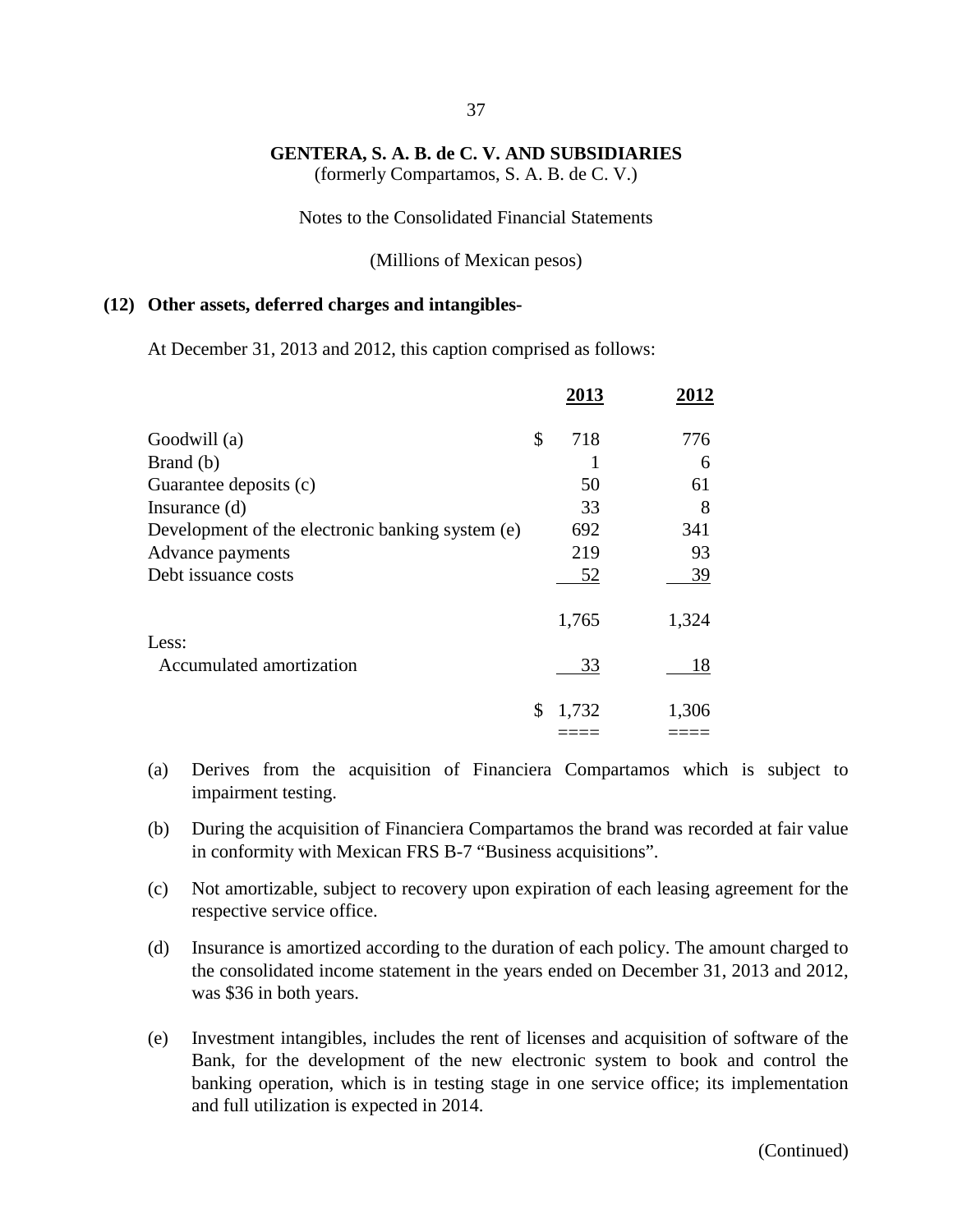(formerly Compartamos, S. A. B. de C. V.)

Notes to the Consolidated Financial Statements

(Millions of Mexican pesos, except otherwise noted)

#### **(13) Deposit funding-**

Deposit funding includes deposits on demand, time deposits and debt securities issued. As part of the deposit funding, 6 and 3 million of soles at December 31, 2013 and 2012, respectively, are kept as demand deposits (equivalent to \$27 and \$13 million of pesos at December 31, 2013 and 2012, respectively) and 136 and 120 million of soles in time deposits at December 31, 2013 and 2012, respectively, (equivalent to \$638 and \$611 million of pesos, respectively), from which 11 and 21 million of soles at December 31, 2013 and 2012, respectively (equivalent to \$53 and \$105 million of pesos, respectively), are managed by FIDUPERU in accordance with the purchase and sale agreement of Financiera Compartamos.

At December 31, 2013 and 2012, the average annual interest rate on deposits on demand was 2% for both years.

At December 31, 2013, Gentera does not have a liability for issuing certificates of deposit (Cedes-Spanish acronym). At December 31, 2012 the liability for issuing certificates of deposit amounted to \$601; which accrued interest at the 28 days TIIE plus 0.30 bp with maturity on October 29, 2013.

At December 31, 2013 and 2012, long term debt securities (Cebures-Spanish acronym) were issued in Mexican pesos of un-secured nature covered by the increase in the program approved by the Commission in the amount of \$12,000, as follows:

|                                                                                          |                                                      |                                                                                  | 2013                                                                                |                                                                                                                                      |                                  |
|------------------------------------------------------------------------------------------|------------------------------------------------------|----------------------------------------------------------------------------------|-------------------------------------------------------------------------------------|--------------------------------------------------------------------------------------------------------------------------------------|----------------------------------|
| <b>Cebures</b>                                                                           | <b>Amount of</b><br>program                          | Date of<br>issuance                                                              | Date of<br>maturity                                                                 | Interest rate                                                                                                                        | <b>Balance</b>                   |
| COMPART 10<br>COMPART 10*<br><b>COMPART 11</b><br><b>COMPART 12</b><br><b>COMPART 13</b> | \$1,000<br>1,500<br>2,000<br>2,000<br>2,000          | October 2010<br>December 2012<br>September 2011<br>August 2012<br>September 2013 | October 2015<br>October 2015<br>September 2016<br>August 2017<br><b>August 2018</b> | THE 28 Days + 130 bp $$1,000$<br>THE $28$ Days + 130 bp<br>TIIE $28$ Days + 85 bp<br>THE $28$ Days + 70 bp<br>TIIE $28$ Days + 60 bp | 1,500<br>2,000<br>2,000<br>2,000 |
| Interest payable                                                                         |                                                      |                                                                                  |                                                                                     |                                                                                                                                      | 8,500<br>20                      |
|                                                                                          | Premium carry forwards of the reopening of COMPART10 |                                                                                  |                                                                                     |                                                                                                                                      | 8,520<br>17                      |
| Total debt issuance<br>*Reopening                                                        |                                                      |                                                                                  |                                                                                     |                                                                                                                                      | \$8,537                          |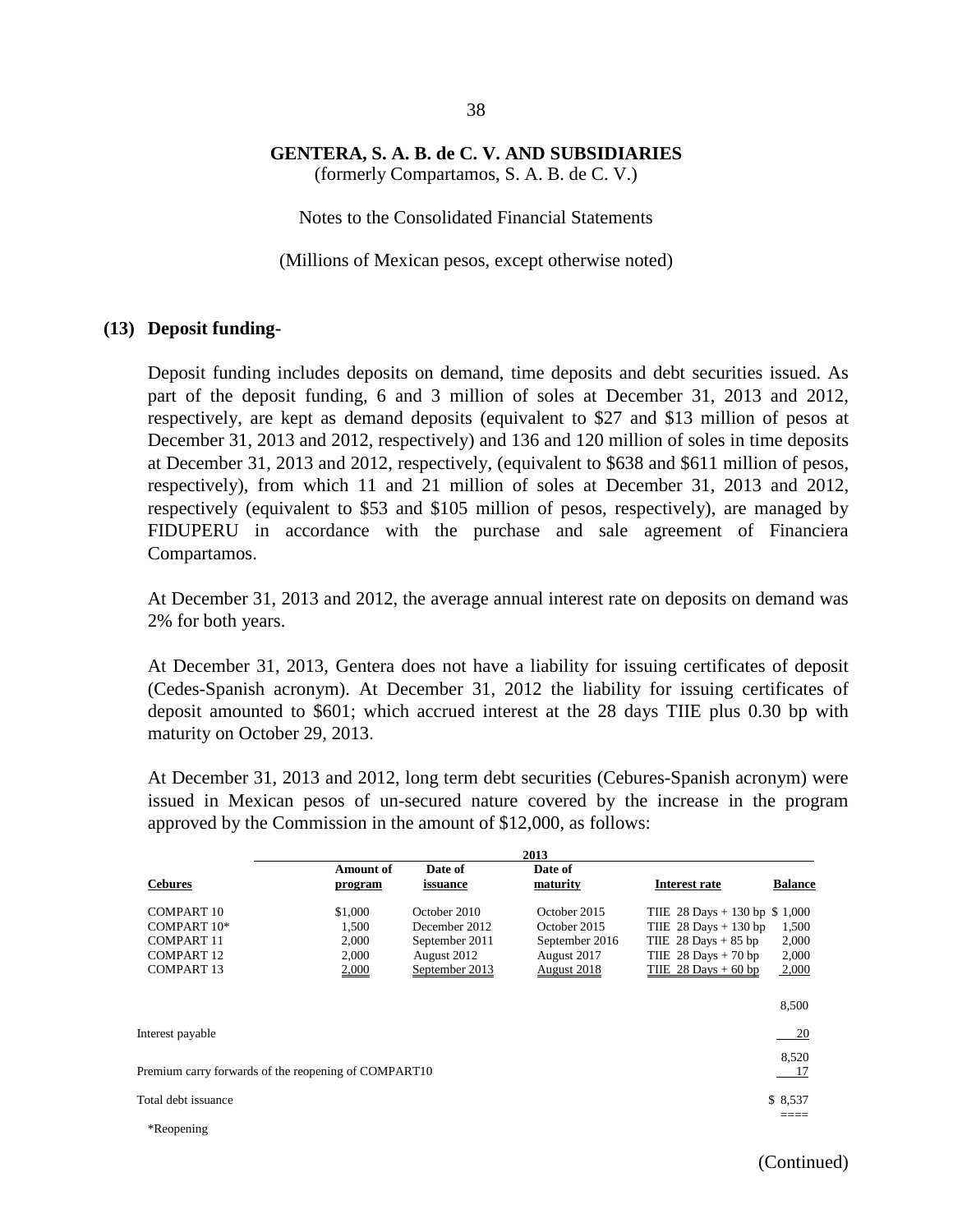(formerly Compartamos, S. A. B. de C. V.)

Notes to the Consolidated Financial Statements

(Millions of Mexican pesos)

|                                                                                    |                                    |                                                                | 2012                                                                 |                                                                                                                |                         |
|------------------------------------------------------------------------------------|------------------------------------|----------------------------------------------------------------|----------------------------------------------------------------------|----------------------------------------------------------------------------------------------------------------|-------------------------|
| <b>Cebures</b>                                                                     | <b>Amount of</b><br>program        | Date of<br>issuance                                            | Date of<br>maturity                                                  | <b>Interest rate</b>                                                                                           | <b>Balance</b>          |
| COMPART <sub>10</sub><br>COMPART 10*<br>COMPART <sub>11</sub><br><b>COMPART 12</b> | \$1,000<br>1.500<br>2.000<br>2,000 | October 2010<br>December 2012<br>September 2011<br>August 2012 | October 2015<br>October 2015<br>September 2016<br><b>August 2017</b> | THE 28 Days $+ 130$ bp \$ 1,000<br>THE $28$ Days + 130 bp<br>TIIE $28$ Days $+85$ bp<br>TIIE $28$ Days + 70 bp | 1,500<br>2,000<br>2,000 |
| Interest payable                                                                   |                                    |                                                                |                                                                      |                                                                                                                | 6,500<br>21             |
| Premium carry forwards of the reopening of COMPART10                               |                                    |                                                                |                                                                      |                                                                                                                | 6,521<br>$-28$          |
| Total debt issuance                                                                |                                    |                                                                |                                                                      |                                                                                                                | \$6,549                 |

\*Reopening

On December 21, 2012, the reopening of COMPART10 was made, generating a premium for the debt issuance amounting to \$28, which will be unwound during the term of the issuance.

Interest accrued by Cebures for the year ended on December 31, 2013 amounted to \$379 (\$261 in 2012), see note 22.

At December 31, 2013 and 2012, Cebures had the following terms at maturity:

|                |                         |                   | 2013                             |       |                |                             |
|----------------|-------------------------|-------------------|----------------------------------|-------|----------------|-----------------------------|
| Concept        | 1 to 179<br><u>days</u> | 6 to 12<br>months | More than Over 2<br>1 to 2 years | years | <b>Balance</b> | <b>Contractual</b><br>value |
| <b>Cebures</b> | 20<br>\$                | 1,250             | 1,250                            | 6,000 | 8,520          | 8,500                       |
|                |                         |                   | 2012                             |       |                |                             |
| Concept        | 1 to 179<br><u>days</u> | 6 to 12<br>months | More than Over 2<br>1 to 2 years | years | <b>Balance</b> | <b>Contractual</b><br>value |
| Cebures        | \$<br>21                |                   | 1,250                            | 5,250 | 6,521          | 6,500                       |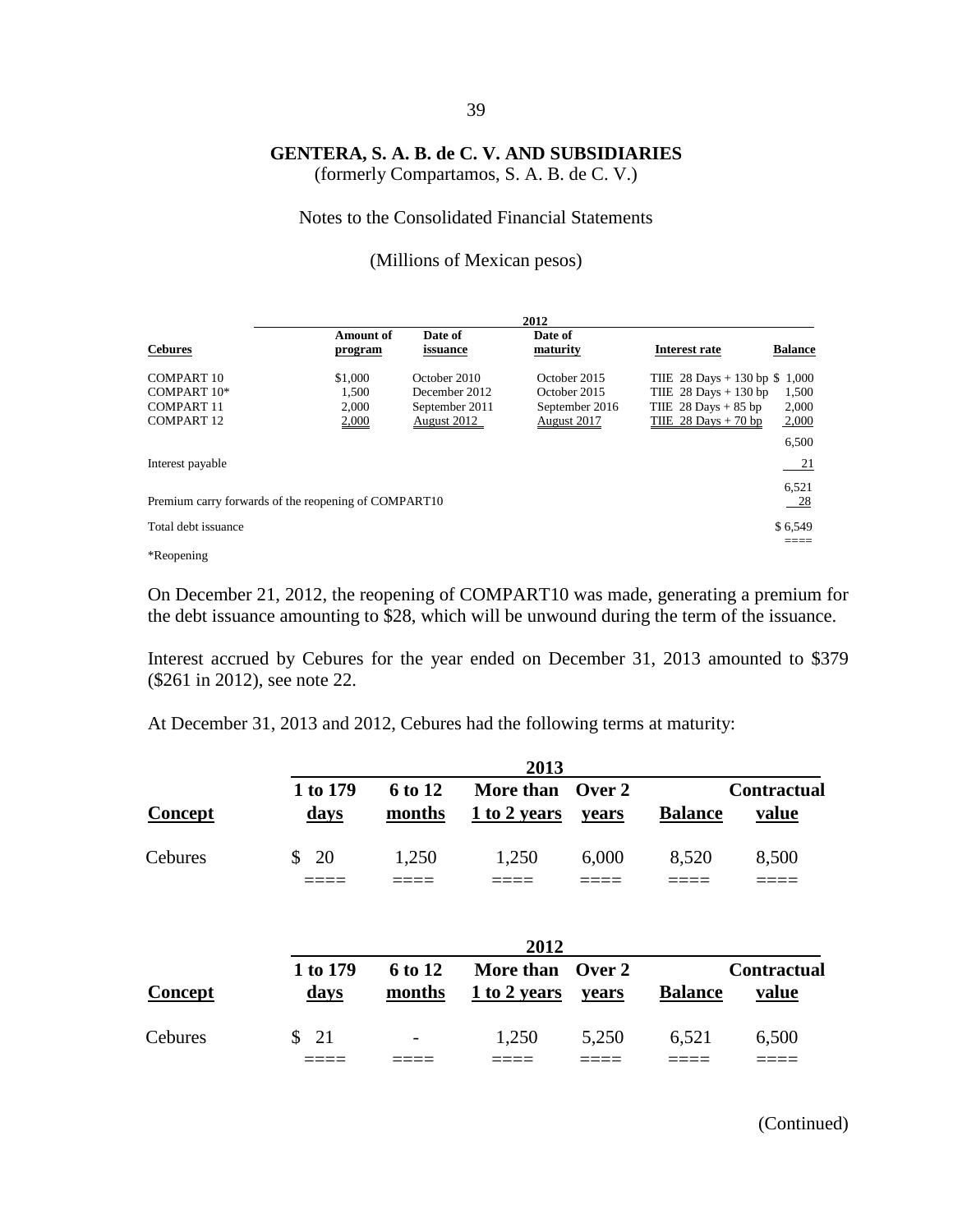(formerly Compartamos, S. A. B. de C. V.)

Notes to the Consolidated Financial Statements

(Millions of Mexican pesos)

#### **(14) Bank and other loans -**

At December 31, 2013 and 2012, Gentera had contracted the following loans in Mexican and in soles translated to pesos, as follows:  **2013 2012**

|                                                                                            | 2013                          | 2012                  |
|--------------------------------------------------------------------------------------------|-------------------------------|-----------------------|
| Demand and short-term:                                                                     |                               |                       |
| Development banks loans<br>Public trusts loans<br>Other institutions                       | \$<br>1,001<br>1,100<br>1,539 | 402<br>798            |
| Total demand and short-term                                                                | 3,640                         | 1,200                 |
| Long-term:                                                                                 |                               |                       |
| Loans of multiple banking institutions<br>Loans of development banks<br>Other institutions | 300<br>2,041                  | 522<br>1,400<br>2,215 |
| Total long-term                                                                            | 2,341                         | 4,137                 |
| Total bank and other loans                                                                 | \$<br>5,981                   | 5,337                 |

As of December 31, 2013, the accrued interest of bank and other loans amounted to \$359 (\$391 in 2012), see note 22.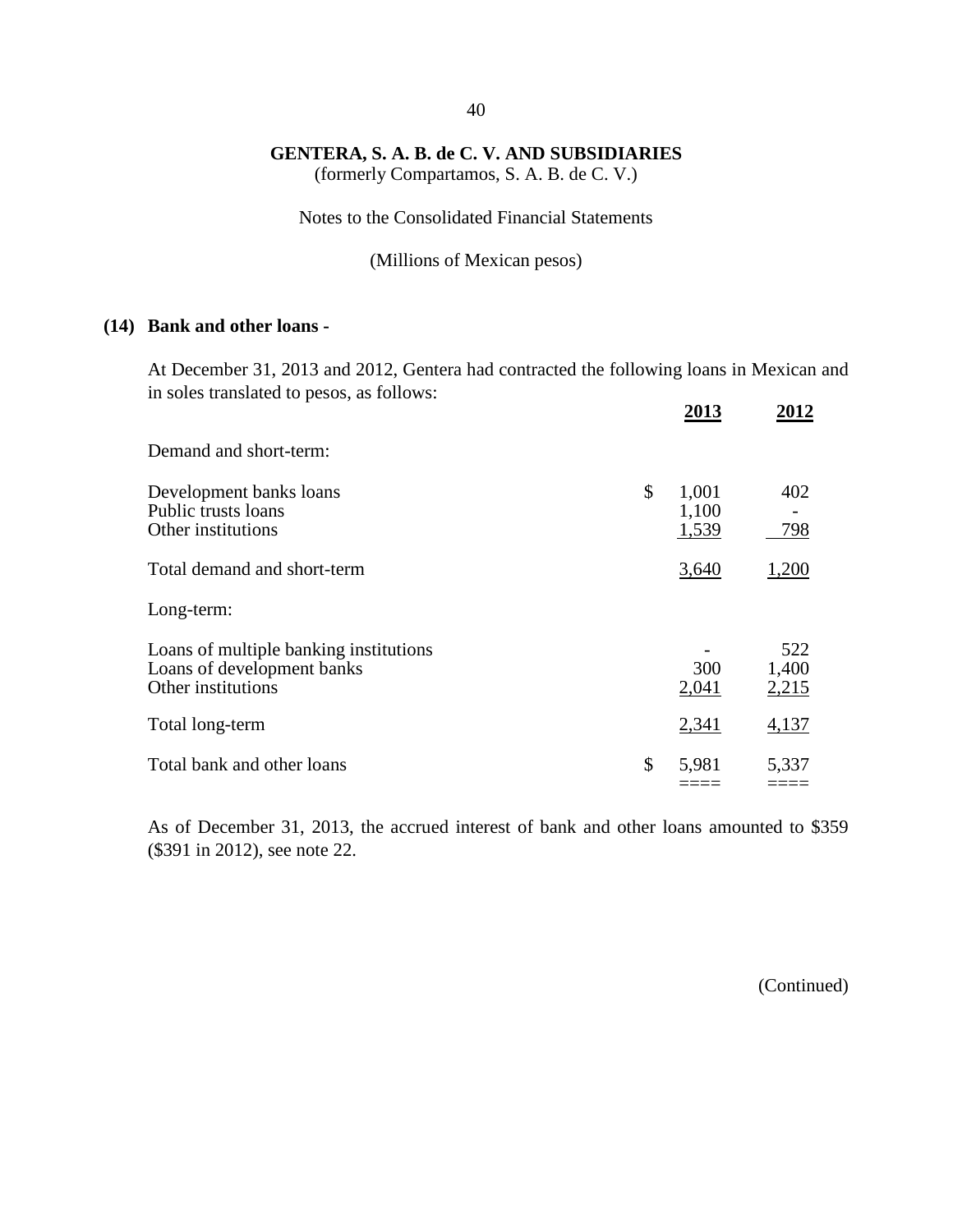#### 41

#### **GENTERA, S. A. B. de C. V. AND SUBSIDIARIES**

(formerly Compartamos, S. A. B. de C. V.)

#### Notes to the Consolidated Financial Statements

(Millions of Mexican pesos)

Lines of credit received by Gentera, at December 31, 2013 and 2012, as well as the unused portion are as shown below:

|                                                                             | 2013           |                     |
|-----------------------------------------------------------------------------|----------------|---------------------|
|                                                                             | Line of credit | <b>Unused</b>       |
| Institution                                                                 | received       | portion             |
| Fideicomisos Instituidos en                                                 |                |                     |
|                                                                             | \$             | 1,900               |
| Relación con la Agricultura (FIRA)<br>Nacional Financiera, S. N. C. (NAFIN) | 3,000<br>2,500 |                     |
|                                                                             | 400            | 1,450<br>400        |
| BBVA Bancomer, S. A.                                                        | 350            | 350                 |
| Banco Nacional de México, S. A.                                             |                |                     |
| HSBC México, S. A.                                                          | 550            | 550                 |
| Banco Ve por Más, S. A.                                                     | 300            | 300                 |
| Corporación Interamericana de Inversiones                                   | 400            |                     |
| <b>International Finance Corporation</b>                                    | 200            | 117                 |
| Banco Mercantil del Norte, S. A. (Banorte)                                  | 200            | 200                 |
| Banco Santander (México), S. A.                                             | 250            | 250                 |
| Sociedad Hipotecaria Federal                                                | 500            | 250                 |
| Banco Ahorro Famsa, S. A.                                                   | 300            | 300                 |
| Corporación Financiera de Desarrollo S.A. (COFIDE)                          | 856            | 138                 |
| <b>FONDEMI-COFIDE</b>                                                       | 47             |                     |
| Banco de la Nación                                                          | 239            | 99                  |
| FIDEICOMISO MIMDES - FONCODES                                               | 28             |                     |
| Scotiabank Perú S. A.                                                       | 52             | $\overline{a}$      |
| <b>BBVA Banco Continental</b>                                               | 107            | $\overline{a}$      |
| <b>Banco Interbank</b>                                                      | 211            | 75                  |
| Corporación Andina de Fomento - CAF                                         | 70             | $\overline{a}$      |
| Microfinance Growth Fund LLC                                                | 72             |                     |
| PettelaarEffectenbewaarbedrijf N.V.                                         | 79             |                     |
| Triodos Fair Share Fund                                                     | 39             |                     |
| Triodos SICAV II - Triodos Microfinance Fund                                | 125            |                     |
| ResponsAbility SICAV (Lux)                                                  | 185            |                     |
| Credit Suisse Microfinance Fund Management                                  | 257            |                     |
| Dual Return Fund SICAV                                                      | 39             |                     |
| Microfinance Enhancement Facility S. A., SICAV-SIF                          | 107            |                     |
| DWM Income Funds S.C.A. - SICAV SIF                                         | 90             |                     |
| Instituto de Crédito Oficial del Reino de España – ICO                      | 96             | 8                   |
| Microfinance Loan Obligations S. A.                                         | 20             |                     |
| Symbiotics SICAV (Lux)                                                      | 117            |                     |
| International Finance Corporation - IFC                                     | 159            |                     |
|                                                                             | 121            |                     |
| Citibank                                                                    |                |                     |
| Nederlandse Financierings-Maatschappij Voor                                 |                |                     |
| Ontwikkelingslanden N.V.                                                    | 189            | 38                  |
| Micro- Small & Medium Enterprises Bonds SA                                  | 70             |                     |
| Corporación Interamericana de Inversiones - CII                             | 26             |                     |
| Finethic Microfinance, Societé en Commandite                                |                |                     |
| par Actions (S.C.A.)                                                        | 24             |                     |
|                                                                             | \$<br>12,375   | 6,425               |
|                                                                             | =====          | $=$ $=$ $=$ $=$ $=$ |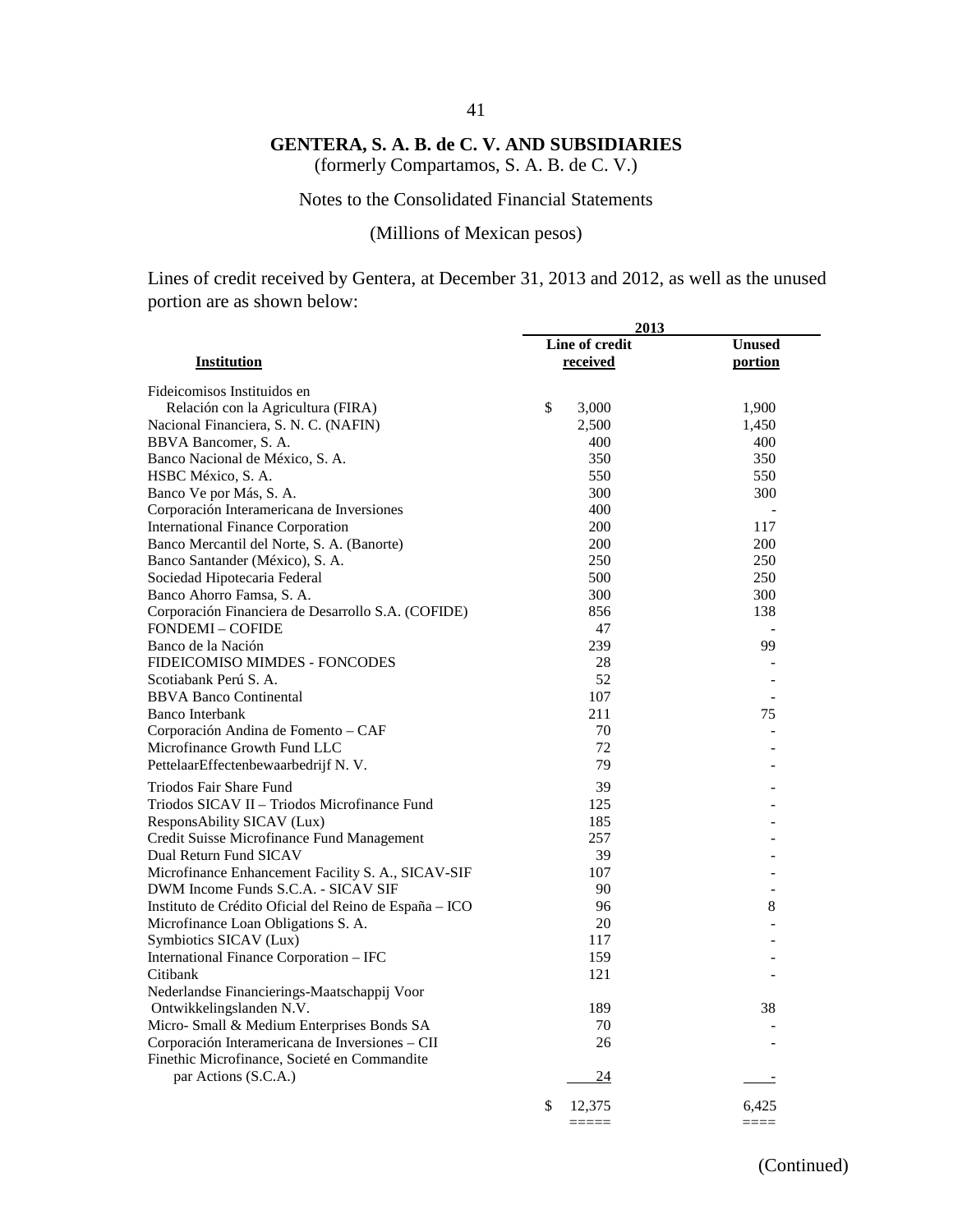### 42

### **GENTERA, S. A. B. de C. V. AND SUBSIDIARIES**

(formerly Compartamos, S. A. B. de C. V.)

#### Notes to the Consolidated Financial Statements

### (Millions of Mexican pesos)

|                                                          | 2012                       |                          |  |
|----------------------------------------------------------|----------------------------|--------------------------|--|
| <b>Institution</b>                                       | Line of credit<br>received | <b>Unused</b><br>portion |  |
| Fideicomiso Instituido en                                |                            |                          |  |
| Relación con la Agricultura (FIRA)                       | \$2,000                    | 2,000                    |  |
| Nacional Financiera, S. N. C. (NAFIN)                    | 2,000                      | 200                      |  |
| BBVA Bancomer, S. A.                                     | 250                        | 250                      |  |
| Banco Nacional de México, S. A.                          | 350                        | 350                      |  |
| HSBC México, S. A.                                       | 400                        | 400                      |  |
| Banco Ve por Más, S. A.                                  | 300                        | 99                       |  |
| Corporación Interamericana de Inversiones                | 400                        |                          |  |
| <b>International Finance Corporation</b>                 | 373                        | 50                       |  |
| Banco Mercantil del Norte, S. A. (Banorte)               | 900                        | 579                      |  |
| Banco Santander (México), S. A.                          | 250                        | 250                      |  |
| Banco Ahorro Famsa, S. A.                                | 300                        | 300                      |  |
| Corporación Financiera de Desarrollo S.A.(COFIDE)        | 481                        | 166                      |  |
| <b>FONDEMI - COFIDE</b>                                  | 8                          | 7                        |  |
| Banco de la Nación                                       | 154                        | 24                       |  |
| FIDEICOMISO MIMDES - FONCODES                            |                            |                          |  |
| - Banco de la Nación                                     | 21                         |                          |  |
| <b>BBVA Banco Continental</b>                            | 66                         |                          |  |
| <b>Banco Interbank</b>                                   | 141                        |                          |  |
| Banco Interamericano de Finanzas                         | 34                         |                          |  |
| Corporación Andina de Fomento - CAF                      | 25                         | 12                       |  |
| Microfinance Growth Fund LLC                             | 43                         | 22                       |  |
| Dexia Microcredit Fund                                   |                            |                          |  |
| (Sub-fund BlueOrchard Debt)                              | 43                         | 22                       |  |
| Selectum SICAV-SIF                                       | 29                         |                          |  |
| Pettelaar Effectenbewaarbedrijf N.V.                     | 102                        |                          |  |
| Triodos Fair Share Fund                                  | 61                         |                          |  |
| Triodos SICAV II - Triodos Microfinance Fund             | 155                        |                          |  |
| ResponsAbility SICAV (Lux)                               | 140                        |                          |  |
| Credit Suisse Microfinance Fund Management               | 150                        |                          |  |
| Dual Return Fund SICAV                                   | 28                         |                          |  |
| Microfinance Enhancement Facility S.A., SICAV-SIF        | 116                        |                          |  |
| Oikocredit Ecumenical Development Cooperative Society UA | 109                        | 88                       |  |
| <b>FMO</b>                                               | 202                        |                          |  |
| Finethic Microfinance Societe en Commandite – Symbiotics | 26                         |                          |  |
| Citibank                                                 | 131                        |                          |  |
| DWM Income Funds S.C.A. - SICAV SIF                      | 133                        |                          |  |
| <b>SNS Institutional Microfinance Fund II</b>            | 76                         |                          |  |
| Instituto de Crédito Oficial del Reino de España - ICO   | 95                         | 4                        |  |
| Corporación Interamericana de Inversiones - BID          | 26                         |                          |  |
| Microfinance Loan Obligations S.A.                       | 20                         |                          |  |
|                                                          | 10,138<br>\$               | 4,823                    |  |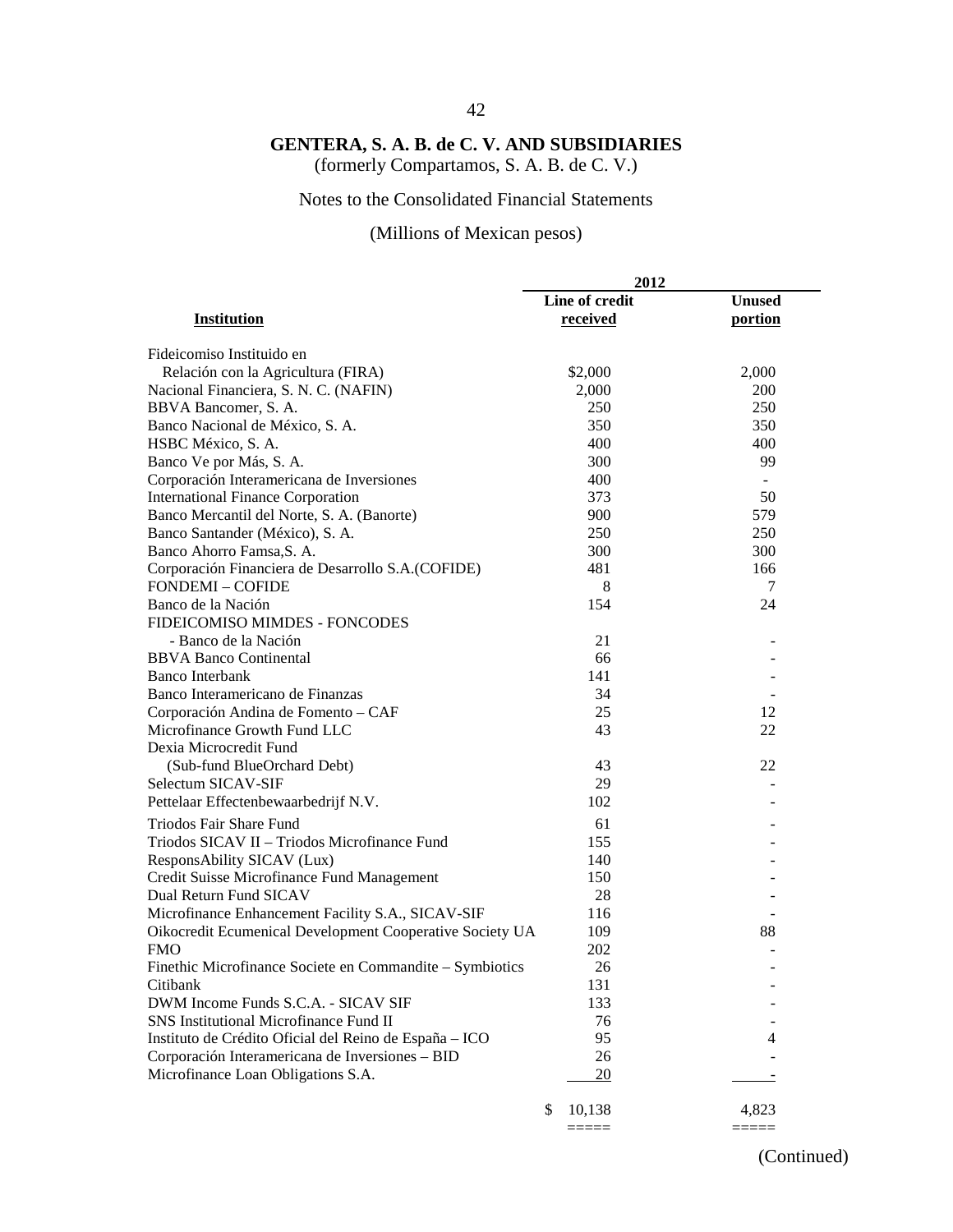(formerly Compartamos, S. A. B. de C. V.)

Notes to the Consolidated Financial Statements

(Millions of Mexican pesos)

At December 31, 2013, Gentera had obtained resources from NAFIN and FIRA for \$1,050 and \$1,100, respectively (\$1,800 of NAFIN in 2012). These resources were assigned to small entrepreneurs and the amount of accrued interest in the year ended on December 31, 2013, for the loans of NAFIN and FIRA were \$81 and \$10 respectively (\$81 of NAFIN and \$27 of FIRA, in 2012).

Loans at December 31, 2013 accrued interest at average annual interest rates in local currency of 4.69% (6.39% in 2012) and in soles of 8% (7.95% in 2012).

Under article 106, section III of the Law of Credit Institutions, the Bank may not pledge debt securities issued or accepted by them or kept in their treasury.

#### **(15) Employees' benefits-**

At December 31, 2013, Gentera has a mixed pension plan (defined benefit and defined contribution) that covers its employees. The benefits are based on years of service and the amount of employee's compensation. Gentera's policy to fund the defined benefit plan is to contribute according to the projected credit unit method, while funding the pension plan of defined contribution is according to seniority and age of the employees. The amount charge to results of the year for 2013 and 2012 for the defined contribution plan amounted to \$11 and \$9 respectively.

At December 31, 2013 and 2012, labor liability recognized is comprised as shown in the next page.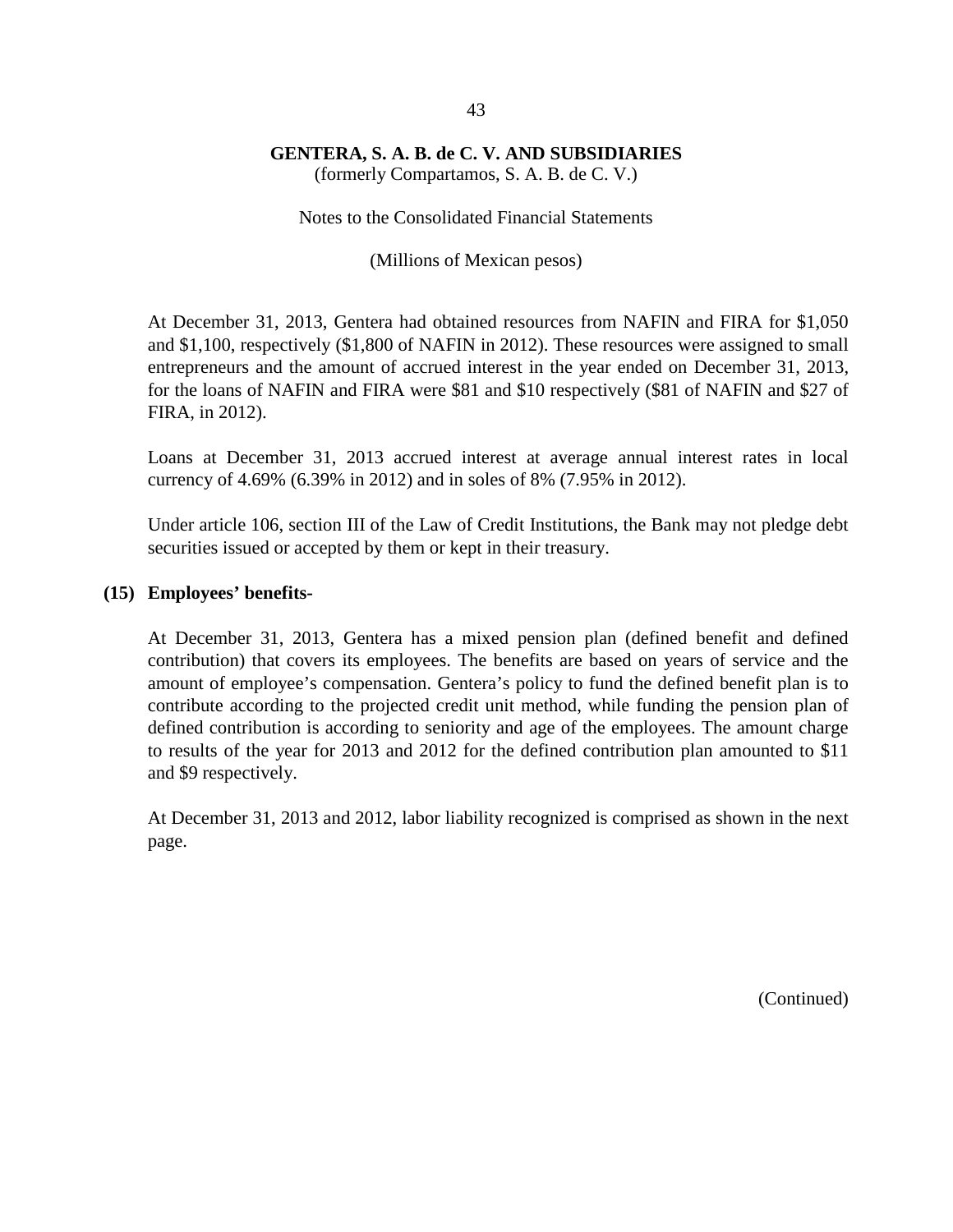(formerly Compartamos, S. A. B. de C. V.)

Notes to the Consolidated Financial Statements

(Millions of Mexican pesos, except otherwise noted)

**(a)** Reconciliation between the initial and final balances of the defined benefit obligations (OBD-Spanish abbreviation) for the years ended at December 31, 2013 and 2012.

| <b>Financial position of</b><br>assets and liabilities | <b>Pre-retirement</b><br>severance<br>payment |      | <b>Pre-retirement</b><br>seniority<br>premium |              | <b>Seniority</b><br>premium<br>at retirement |      |
|--------------------------------------------------------|-----------------------------------------------|------|-----------------------------------------------|--------------|----------------------------------------------|------|
|                                                        | 2013                                          | 2012 | 2013                                          | 2012         | 2013                                         | 2012 |
| OBD at beginning of period $$ (34)$<br>Plus (less):    |                                               | (21) | (7)                                           | (5)          | (6)                                          | (2)  |
| Labor cost of current                                  |                                               |      |                                               |              |                                              |      |
| service                                                | (5)                                           | (8)  | (3)                                           | (3)          | (3)                                          | (1)  |
| Financial cost                                         | (2)                                           | (1)  |                                               |              |                                              |      |
| Actuarial earnings                                     |                                               |      |                                               |              |                                              |      |
| generated in the period                                | (2)                                           | (5)  |                                               |              |                                              | (3)  |
| Paid benefits                                          | 10                                            |      | 1                                             | $\mathbf{1}$ |                                              |      |
| OBD at the end of the                                  |                                               |      |                                               |              |                                              |      |
| period                                                 | (33)                                          | (34) | (9)                                           | (7)          | (9)                                          | (6)  |
|                                                        |                                               |      |                                               |              |                                              |      |

- **(b)** The value of the acquired benefits obligations as of December 31, 2013 and 2012 was \$27,000 pesos and \$8,000 pesos, respectively.
- **(c)** Reconciliation of the OBD and the Net Projected Liability (PNP-Spanish abbreviation).

Following is the reconciliation between the OBD and the PNP recognized in the consolidated balance sheet.

| <b>Labor liabilities</b>                 | <b>Pre-retirement</b><br>severance<br>payment<br>2013 | 2012 | 2013 | <b>Pre-retirement</b><br>seniority<br>premium<br>2012 | 2013           | <b>Seniority</b><br>premium<br>at retirement<br>2012 |
|------------------------------------------|-------------------------------------------------------|------|------|-------------------------------------------------------|----------------|------------------------------------------------------|
| <b>OBD</b> at December 31<br>Plan assets | \$ (33)                                               | (34) | (9)  | (7)                                                   | (9)            | (6)                                                  |
| Financial position of<br>plan            | (33)                                                  | (34) | (9)  | (7)                                                   | (9)            | (6)                                                  |
| Actuarial gains                          |                                                       |      |      |                                                       | $\overline{2}$ | $\overline{2}$                                       |
| <b>PNP</b>                               | \$ (33)                                               | (34) | (9)  | (7)                                                   | (7)            | (4)                                                  |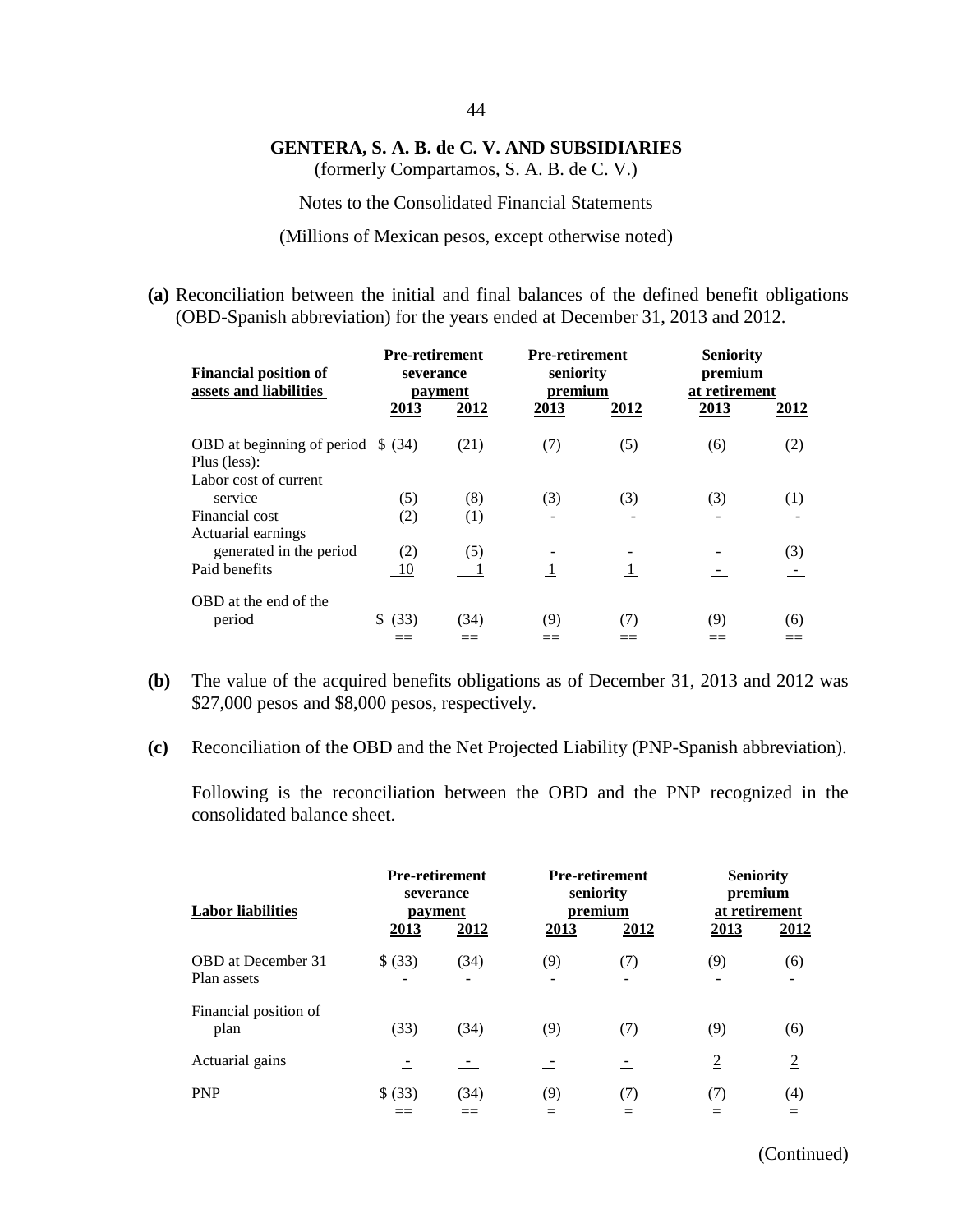(formerly Compartamos, S. A. B. de C. V.)

#### Notes to the Consolidated Financial Statements

(Millions of Mexican pesos)

#### **(d)** Period net cost (CNP-Spanish abbreviation):

An analysis of the CNP by plan type is presented as follows:

|                                                                             |    |                | <b>Pre-retirement</b><br>severance<br>payment |      | <b>Pre-retirement</b><br>seniority<br>premium |                             | <b>Seniority</b><br>premium<br>at retirement |  |
|-----------------------------------------------------------------------------|----|----------------|-----------------------------------------------|------|-----------------------------------------------|-----------------------------|----------------------------------------------|--|
| <b>CNP</b>                                                                  |    | 2013           | 2012                                          | 2013 | 2012                                          | 2013                        | 2012                                         |  |
| Labor cost of the<br>current service                                        | \$ | 5              | 8                                             | 3    | 2                                             | $\mathcal{D}_{\mathcal{L}}$ | 2                                            |  |
| Financial cost                                                              |    | $\overline{c}$ |                                               |      |                                               |                             | 2                                            |  |
| Actuarial (earnings)<br>loss<br>Amortization of the<br>transition liability |    | $\mathcal{D}$  | 3                                             |      |                                               |                             |                                              |  |
|                                                                             |    |                |                                               |      |                                               |                             |                                              |  |
| Total                                                                       | \$ | 9              | 13                                            | 3    | $\mathcal{D}_{\mathcal{L}}$                   | 3                           | 4                                            |  |

#### **(e)** Main actuarial assumptions:

The main actuarial assumptions used, expressed in absolute terms, as well as the discount rates, yield of the plan assets (AP-Spanish abbreviation), salary increases and changes in the indexes or other variables referred, at December 31, 2013 and 2012, are as follows: **2013**

|            | 201J          |                    |                  |  |  |  |  |
|------------|---------------|--------------------|------------------|--|--|--|--|
| <u>Age</u> | Death $(\% )$ | Disability $(\% )$ | Rotation $(\% )$ |  |  |  |  |
| 20         | 0.000453      | 0.000760           | 0.606061         |  |  |  |  |
| 25         | 0.000719      | 0.001000           | 0.112179         |  |  |  |  |
| 30         | 0.001085      | 0.001120           | 0.068027         |  |  |  |  |
| 35         | 0.001509      | 0.001290           | 0.042735         |  |  |  |  |
| 40         | 0.002093      | 0.001640           | 0.027349         |  |  |  |  |
| 45         | 0.002969      | 0.002210           | 0.016340         |  |  |  |  |
| 50         | 0.004337      | 0.003470           | 0.009033         |  |  |  |  |
| 55         | 0.006493      | 0.007120           | 0.003814         |  |  |  |  |
| 60         | 0.010062      | 0.000000           | 0.000000         |  |  |  |  |
| 65         | 0.016000      | 0.000000           | 0.000000         |  |  |  |  |
|            |               |                    |                  |  |  |  |  |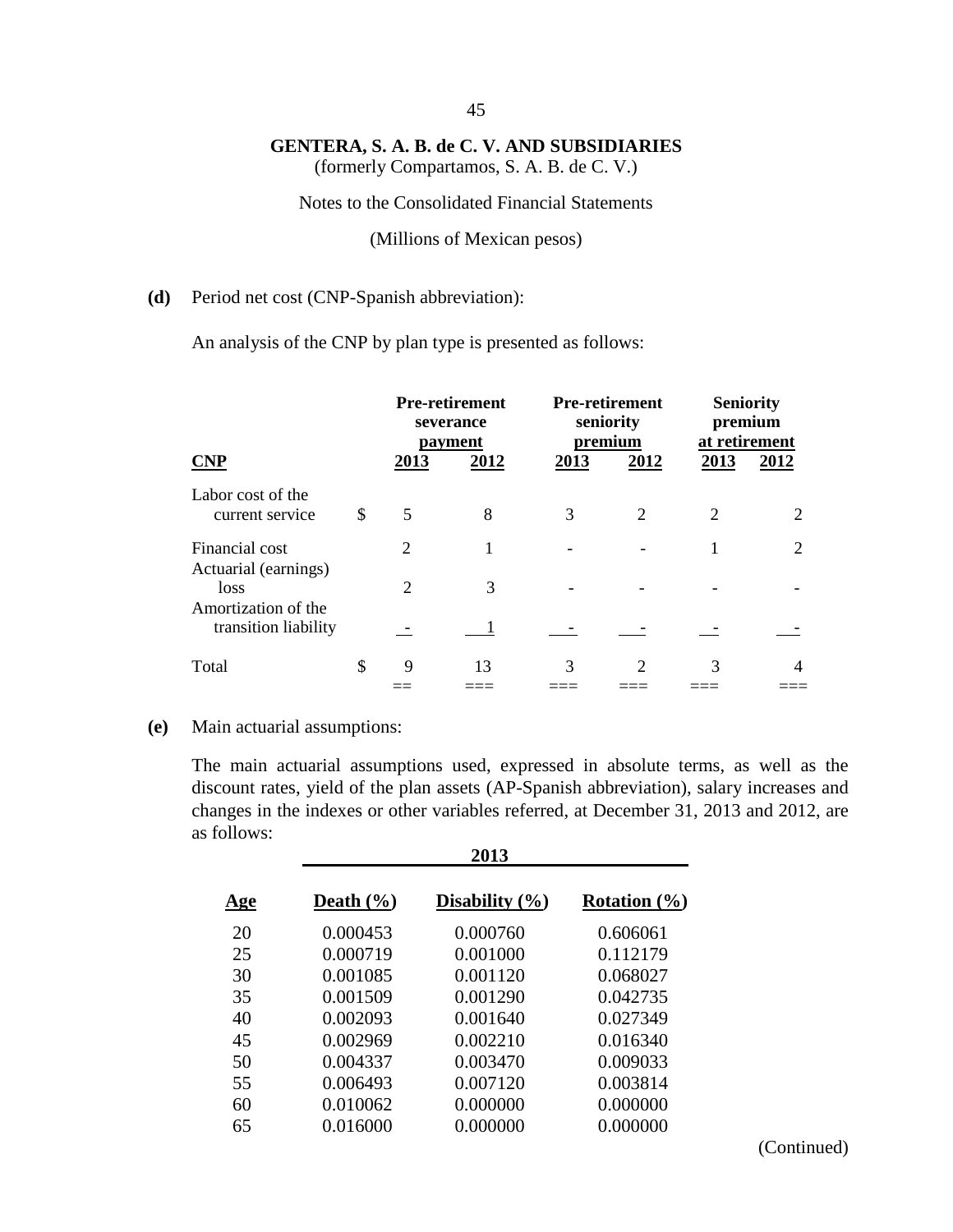(formerly Compartamos, S. A. B. de C. V.)

#### Notes to the Consolidated Financial Statements

(Millions of Mexican pesos)

|                          |               | 2012               |                  |
|--------------------------|---------------|--------------------|------------------|
| <u>Age</u>               | Death $(\% )$ | Disability $(\% )$ | Rotation $(\% )$ |
| 20                       | 0.000453      | 0.000760           | 0.606061         |
| 25                       | 0.000719      | 0.001000           | 0.112179         |
| 30                       | 0.001085      | 0.001120           | 0.068027         |
| 35                       | 0.001509      | 0.001290           | 0.042735         |
| 40                       | 0.002093      | 0.001640           | 0.027349         |
| 45                       | 0.002969      | 0.002210           | 0.016340         |
| 50                       | 0.004337      | 0.003470           | 0.009033         |
| 55                       | 0.006493      | 0.007120           | 0.003814         |
| 60                       | 0.010062      | 0.000000           | 0.000000         |
| 65                       | 0.016000      | 0.000000           | 0.000000         |
|                          |               | 2013               | <u> 2012 </u>    |
| Discount rate            |               | 7.10%              | 7.00%            |
| Rate of salary increases |               | 5.57%              | 5.57%            |
| Rate of increases to the |               |                    |                  |
| minimum salary           |               | 3.50%              | 3.50%            |
|                          |               | =====              |                  |

### **(f)** OBD and plan situation at the end of the last four annual periods:

The OBD value, the plan situation, as well as the adjustments by experience of the last four years are shown as follows:

|      |            | <b>Seniority premium</b><br><b>Historical values</b> |                          | <b>Adjustments from</b>   |
|------|------------|------------------------------------------------------|--------------------------|---------------------------|
| Year | <b>OBD</b> | AP                                                   | <b>Plan</b><br>situation | experience<br>OBD $(\% )$ |
| 2013 | 18<br>\$   |                                                      | 18                       |                           |
| 2012 | 13         |                                                      | 13                       |                           |
| 2011 |            |                                                      |                          | 2                         |
| 2010 |            |                                                      |                          | 10                        |
| 2009 |            |                                                      |                          | 6                         |
| 2008 | 4          |                                                      |                          | 10                        |
| 2007 | 3          |                                                      | 3                        | 11                        |
| 2006 | 2          |                                                      | $\overline{2}$           |                           |
| 2005 |            |                                                      |                          |                           |
|      |            |                                                      |                          |                           |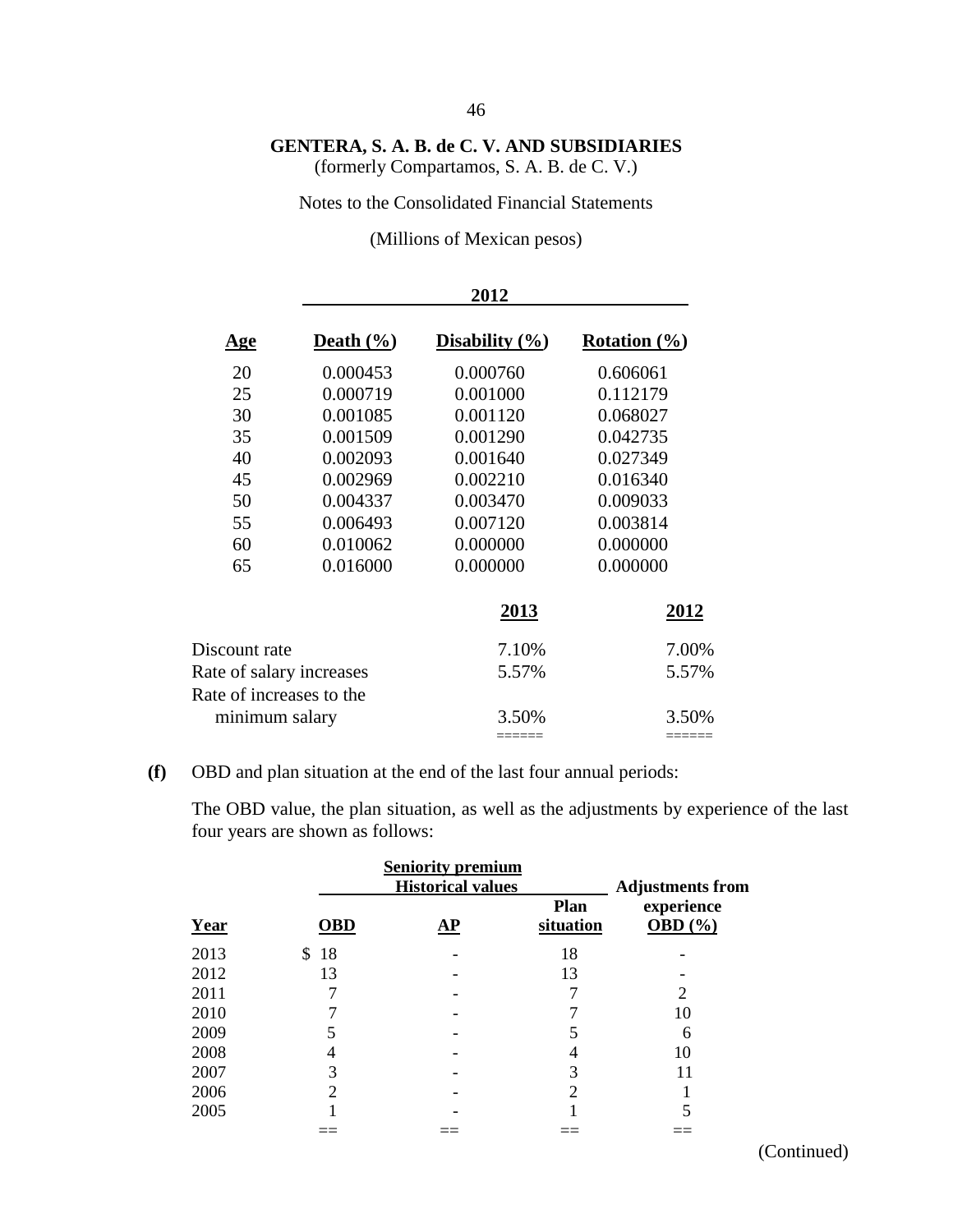(formerly Compartamos, S. A. B. de C. V.)

Notes to the Consolidated Financial Statements

(Millions of Mexican pesos)

|      | <b>Severance payment</b> |                          |                   |                         |
|------|--------------------------|--------------------------|-------------------|-------------------------|
|      |                          | <b>Historical values</b> |                   | <b>Adjustments from</b> |
| Year | <b>OBD</b>               | ${\bf \underline{AP}}$   | Plan<br>situation | experience<br>OBD $(%$  |
| 2013 | 33<br>\$.                |                          | 33                |                         |
| 2012 | 34                       |                          | 34                |                         |
| 2011 | 21                       |                          | 21                |                         |
| 2010 | 19                       |                          | 19                |                         |
| 2009 | 14                       |                          | 14                |                         |
| 2008 | 11                       |                          | 11                |                         |
| 2007 | 8                        |                          | 8                 | 10                      |
| 2006 | 5                        |                          | 5                 | 21                      |
| 2005 | 3                        |                          | 3                 | 11                      |
|      |                          |                          |                   |                         |

#### **(16) Tax on earnings (Income Tax (IT) and Flat Rate Business Tax (IETU)) and employee statutory profit sharing (ESPS)-**

#### **(a) IT**

For the years ended December 31, 2013 and 2012, Gentera determined tax earnings of  $$4,023$  and  $$3,863$ , respectively, that represent a current IT of  $$1,207$  and  $$1,159$ , respectively, which are higher compared to the determined taxes for IETU purposes in both years.

The tax results differ from the accounting result, mainly in such items cumulative by the time and deducted differently for accounting and tax purposes, by the recognition of the inflation effects for tax purposes, as well as such items only affecting either the accounting or tax results.

On December 11, 2013, a decree was published in the Official Gazette whereby several tax provisions were amended, supplemented and repealed. This decree became effective as of January 1, 2014. Upon enactment of a new IT Law, the IETU Law and the IT Law in effect as of December 31, 2013 were repealed.

In accordance with the current tax legislation until December 31, 2013, companies must pay the tax greater between IT and IETU. If it pays IETU, the payment is considered final and not subject to recovery in subsequent years. According to the current IT Law as of December 31, 2013, the IT rate for the fiscal years of 2013 and 2012 was 30%. The IETU rate for the fiscal years of 2013 and 2012 was 17.5%.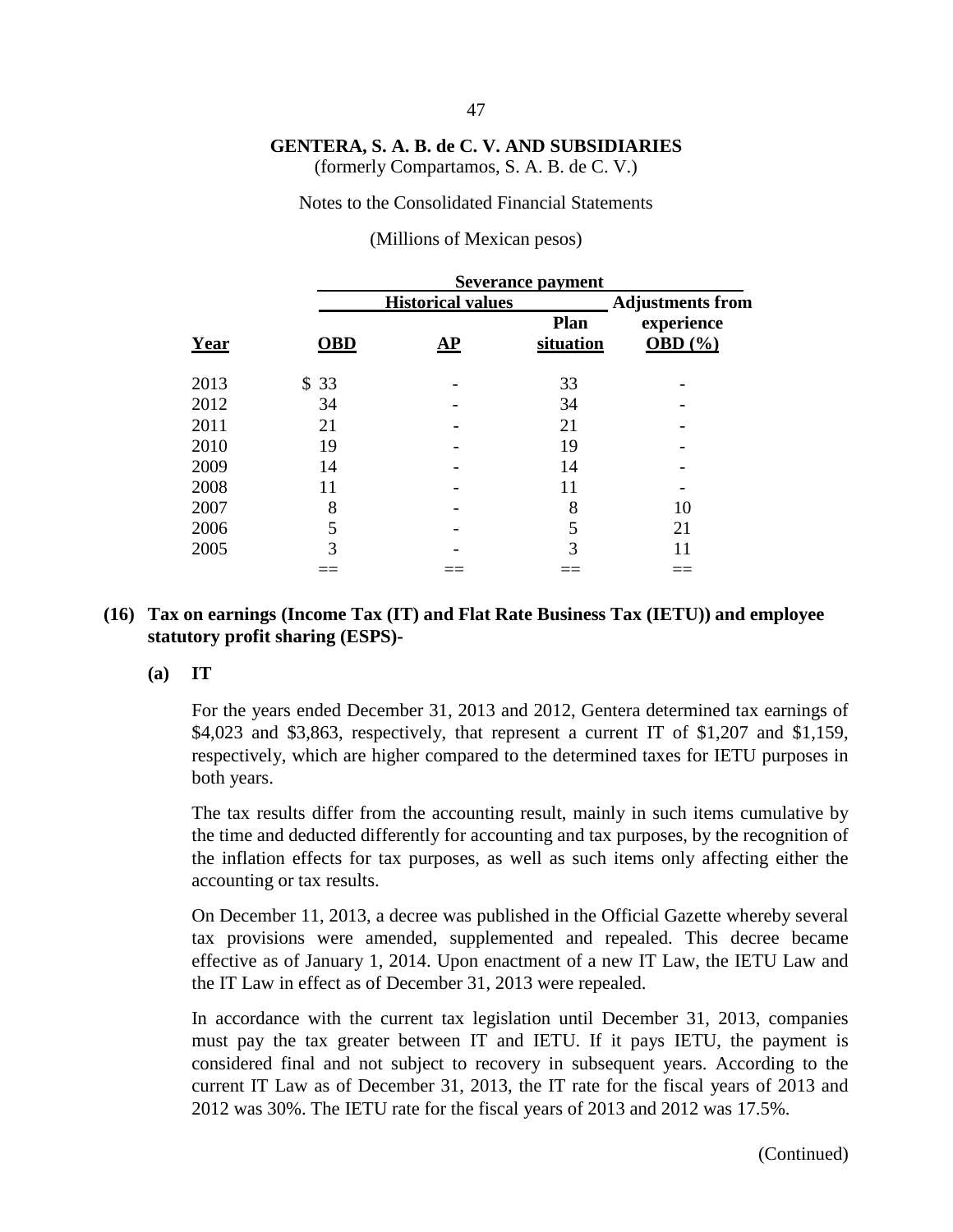(formerly Compartamos, S. A. B. de C. V.)

Notes to the Consolidated Financial Statements

(Millions of Mexican pesos)

The most important aspects of the aforementioned tax reform, which is applicable from the fiscal period of 2014, are as follows:

- The dividends paid to individuals and corporations resident abroad, shall be subject to an additional tax of 10%, which is considered final and must be retained by the entities that distribute such dividends. The new rule solely applies to dividend payments from earnings generated from January 1, 2014.
- The deductible amount of some employees' benefits expenses is limited for corporations, for example, the wage expenses which is exempted income for the worker, will be deductible for only 47% and in some cases until 53%.
- The IT law applicable in 2013 establishes in its transitory sections that the current IT rate would be 28% beginning in 2014. The deferred taxes that were calculated using a rate of 28% until December 31, 2012, were modified using a rate of 30% at the end of year 2013, derived from the change in the IT rate according with the tax reform. The item that was calculated using a rate of 28% was related to the surplus of the provision for the global loss reserve to be applied, which is totally reserved in the Bank in both years.

Based on its financial and tax projections and due to the repeal of IETU law in 2014, Gentera determined that the tax to be paid in the future will be IT, therefore deferred income tax has been recognized on that basis.

The expense (income) in the consolidated statement of income for current and deferred income taxes for the years ended December 31, 2013 and 2012, is comprised as follows:

|                                                    | 2013                                |                       | 2012                                |                       |
|----------------------------------------------------|-------------------------------------|-----------------------|-------------------------------------|-----------------------|
|                                                    | <b>Current</b><br><b>IT or IETU</b> | <b>Deferred</b><br>ĽТ | <b>Current</b><br><b>IT or IETU</b> | <b>Deferred</b><br>LT |
| Bank (IT)                                          | \$<br>1,093                         | 5                     | 979                                 | 16                    |
| Financiera Compartamos                             | 50                                  | (6)                   | 49                                  | (2)                   |
| Red Yastás                                         |                                     | 33                    |                                     | (31)                  |
| Compartamos Servicios<br>(IETU and IT, in 2013 and |                                     |                       |                                     |                       |
| 2012, respectively)                                | 55                                  | 3                     | 131                                 | (89)                  |
| Controladora<br>AT,<br>S.A.P.I.                    | 9                                   | (1)                   |                                     |                       |
|                                                    | \$<br>1,207                         | 34                    | 1,159                               | (106)                 |
|                                                    |                                     |                       |                                     |                       |
|                                                    |                                     |                       |                                     | (Continued)           |

48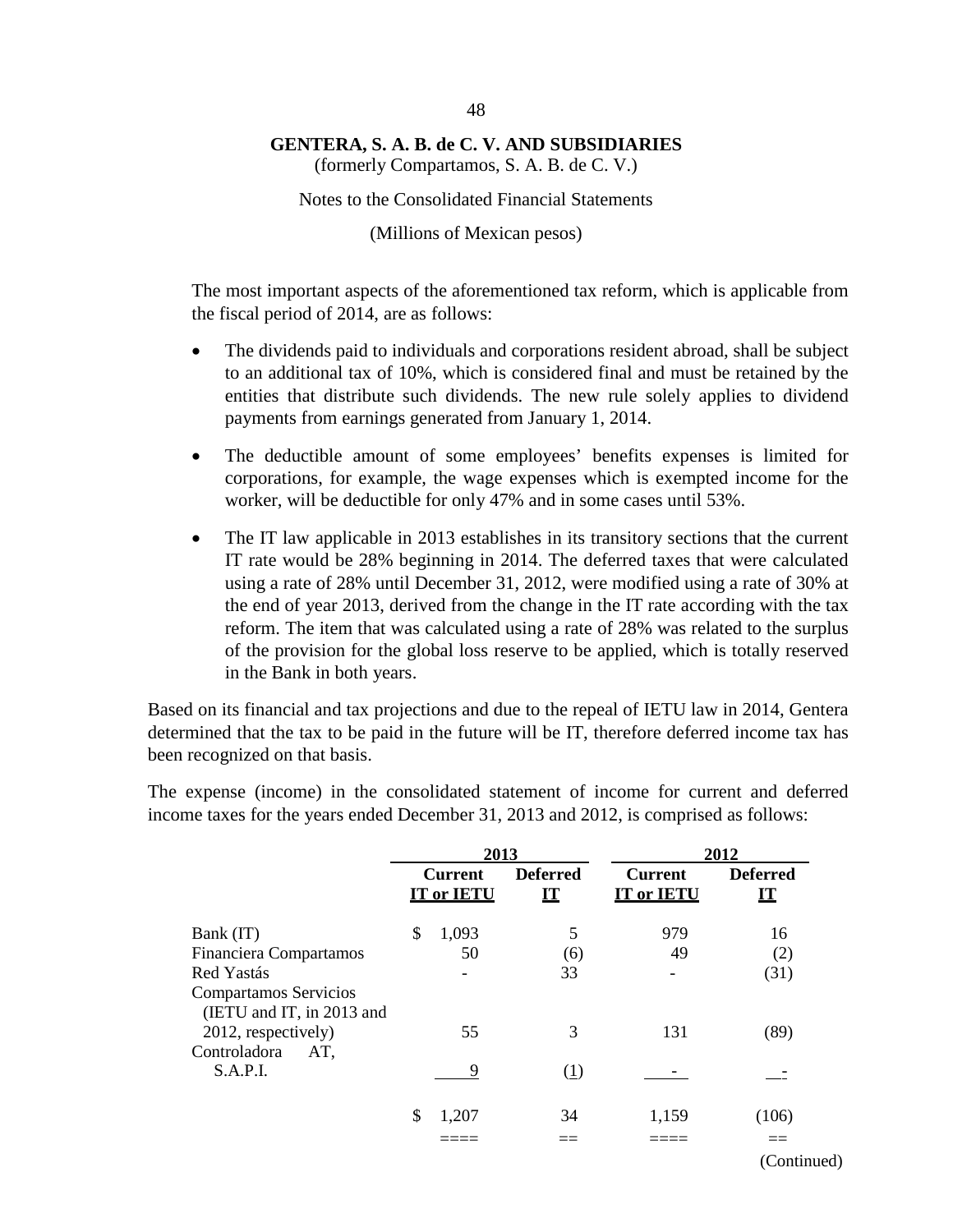(formerly Compartamos, S. A. B. de C. V.)

#### Notes to the Consolidated Financial Statements

(Millions of Mexican pesos)

The reconciliation between the current and effective IT tax rates of the Bank for the years ended on December 31, 2013 and 2012, which provision is the main consolidated IT expense, is shown as follows:

|                                              | 2013        | <u> 2012 </u> |
|----------------------------------------------|-------------|---------------|
| Income before IT                             | \$<br>3,594 | 3,046         |
|                                              |             |               |
| IT at 30% rate on income                     |             |               |
| before IT                                    | \$(1,078)   | (914)         |
| Plus (less) the effect of IT on:             |             |               |
| Deductible annual inflation adjustment       | 71          | 59            |
| Allowance for loan losses                    | (411)       | (246)         |
| Deduction of 2.5% of the global loss reserve | 122         | 105           |
| Deduction from the loan portfolio sale       | 228         |               |
| Other non-deductible or taxable items, net   | (15)        | 17            |
| Current IT                                   | (1,083)     | (979)         |
| IT paid in 2013 corresponding                |             |               |
| to prior year                                | (10)        |               |
| Deferred IT                                  | (5)         | (16)          |
| IT expense                                   | \$(1,098)   | (995)         |
|                                              |             |               |
| Effective IT rate                            | 30%         | 33%           |
|                                              |             |               |

At December 31, 2013 and 2012, the main temporary differences of Gentera on which deferred IT was recognized are as follows:

|                                    |   | 2013  | 2012  |
|------------------------------------|---|-------|-------|
| Allowance for loan loss reserves   | S | 1,178 | 948   |
| Furniture and equipment            |   |       | (1)   |
| Installation expenses              |   | 102   | 135   |
| Valuation of financial instruments |   |       |       |
| Current ESPS payable               |   |       |       |
| Subtotal, carried forward          |   |       | 1,131 |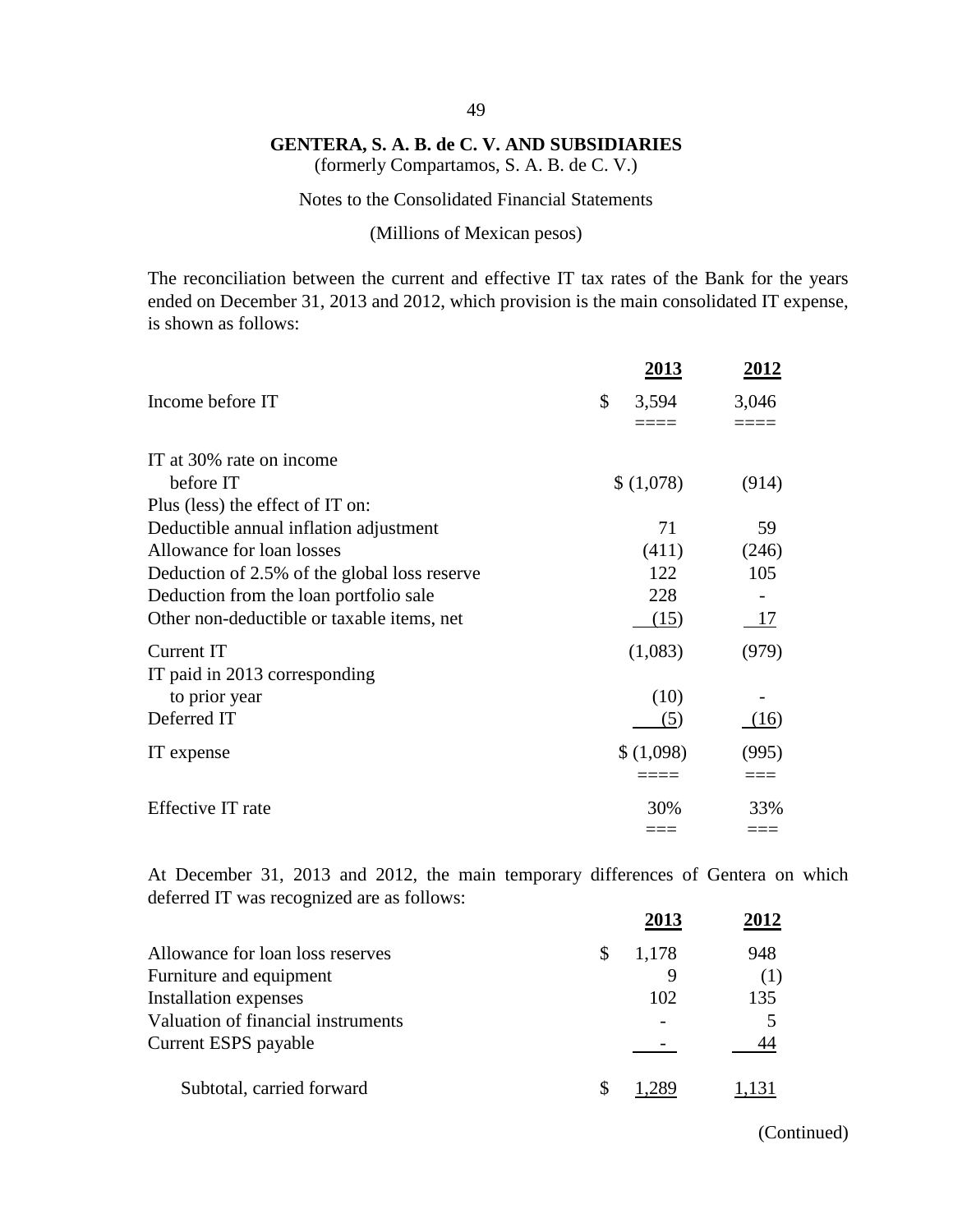#### 50

#### **GENTERA, S. A. B. de C. V. AND SUBSIDIARIES**

(formerly Compartamos, S. A. B. de C. V.)

#### Notes to the Consolidated Financial Statements

#### (Millions of Mexican pesos)

|                           | 2013        | 2012       |
|---------------------------|-------------|------------|
| Subtotal, brought forward | \$<br>1,289 | 1,131      |
| Employees' benefits       | 311         | 253        |
| Provisions                | 65          | 38         |
| Tax loss                  | 239         | 107        |
| Other                     | 90          | 105        |
|                           | 1,994       | 1,634      |
| IT rate                   | 30%         | 29 and 30% |
| Deferred IT               | 598         | 488        |
| Less:                     |             |            |
| Valuation allowance*      | 423         | 279        |
| Deferred IT asset         | \$<br>175   | 209        |
|                           |             |            |

\* The valuation allowance corresponds to the deferred tax asset of the Bank, provided by the surplus of the provision for loan losses reserves over the loan portfolio annual average of 2.5% that is deducted in each fiscal year. The new IT law includes some precepts that generate uncertainty about the future deduction of the surplus generated until 2013, and for the unamortized tax losses of Red Yastás.

As of December 31, 2013 and 2012, Compartamos Servicios recognized a deferred tax asset derived from ESPS, which amounted to \$16 and \$26, respectively, which is fully reserved.

**(b) IETU-**

Current IETU for the years ended December 31, 2013 and 2012, is calculated at the 17.5% rate on the profit determined based on cash flows, such net income represents the difference between the total income collected from taxable activities, less authorized tax deductions paid. IETU credits are deducted from the aforementioned result, in accordance with current legislation. In the case of Gentera and subsidiaries (except for Compartamos Servicios), IT was greater than IETU.

#### **(c) ESPS -**

For the year ended December 31, 2013 and 2012, Compartamos Servicios calculated ESPS base on article 16 of the IT Law. The amount of ESPS determined for the years ended December 31, 2013 and 2012 is \$22 and \$43, respectively, which were recognized under the "Administrative and promotion expenses" caption in the consolidated statement of income. At December 31, 2013 and 2012, Financiera Compartamos recorded a provision of \$9 for ESPS, in both years, such liability was recognized in the account "Sundry provisions" within the "Sundry creditors and other accounts payable" caption.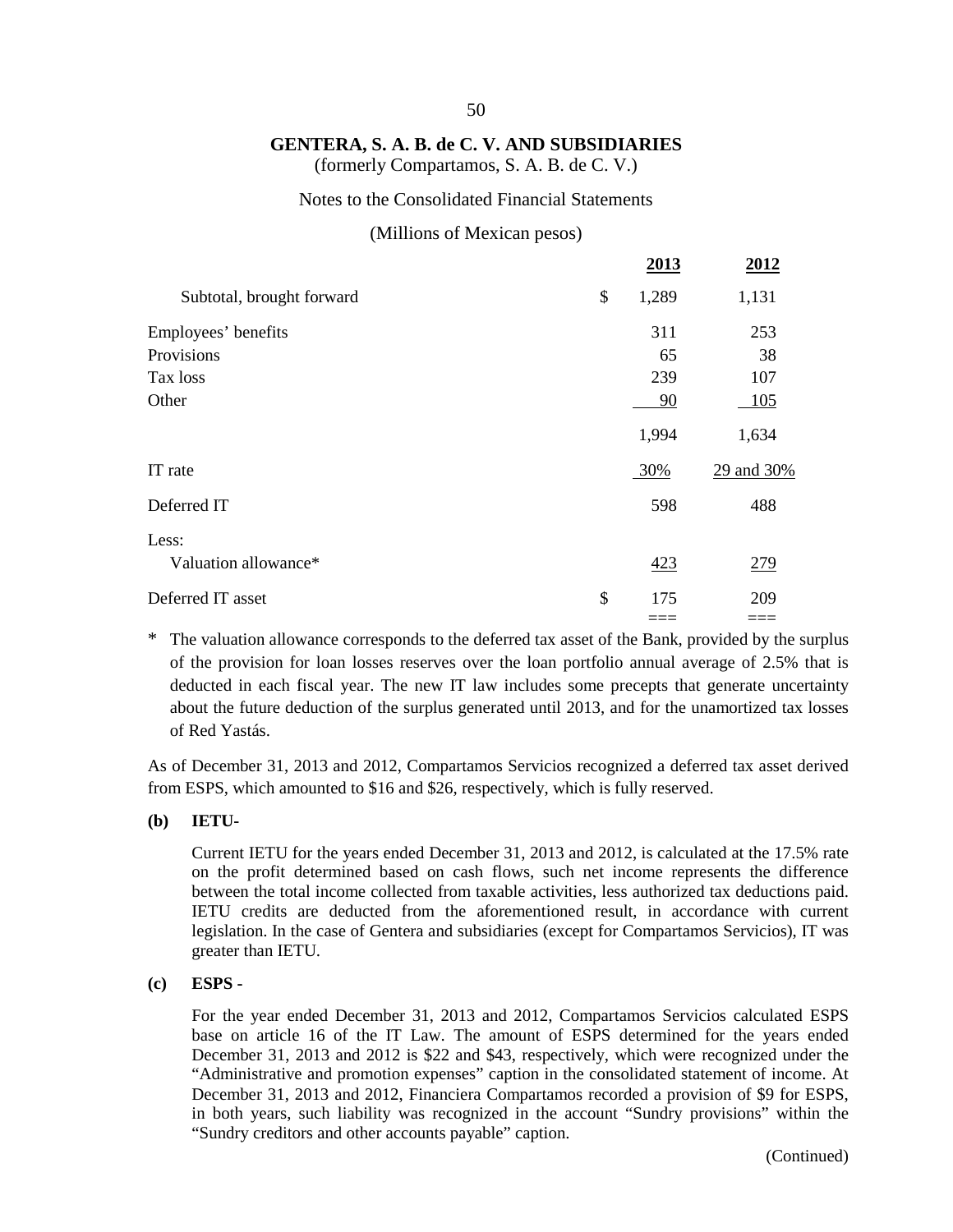**GENTERA, S. A. B. de C. V. AND SUBSIDIARIES** (formerly Compartamos, S. A. B. de C. V.)

Notes to the Consolidated Financial Statements

(Millions of Mexican pesos)

#### **(17) Sundry creditors and other accounts payable -**

At December 31, 2013 and 2012, the balance of this caption is comprised as follows:

|                                         | 2013            | 2012       |
|-----------------------------------------|-----------------|------------|
| Taxes payable                           | \$<br><u>54</u> | 21         |
| ESPS (note 16)                          | 22              | 44         |
| Capitalized lease liabilities (note 11) | 129             | 156        |
| Social security contributions           | 27              | 68         |
| Other taxes                             | 254             | 87         |
| Labor liabilities (note 15) $(*)$       | 47              | 57         |
| Sundry provisions                       | 332             | 272        |
| Sundry creditors                        | 274             | <u>294</u> |
|                                         | 1,063           | <u>934</u> |
|                                         | 1,139<br>\$     | 999        |
|                                         |                 |            |

(\*) Includes \$3 and \$12, at December 31, 2013 and 2012, respectively, of labor liability of Financiera Compartamos. During December 2013, Gentera made severance payments for a total amount of \$5, which decreased the labor liability that was determined by actuaries using figures as of November 2013.

Following is the analysis of the activity of the most significant provisions for the year ended December 31, 2013 and 2012.

| <b>Type of</b><br><b>Provision</b> |    | <b>Balance at</b><br>January 1,<br><u>2013</u> | <b>Plus</b><br>increases | <b>Less</b> | <b>Less</b><br>aplications cancellations | <b>Balance at</b><br>December 31,<br>2013 |
|------------------------------------|----|------------------------------------------------|--------------------------|-------------|------------------------------------------|-------------------------------------------|
| Short term:                        |    |                                                |                          |             |                                          |                                           |
| <b>ESPS</b>                        | \$ | 44                                             | 22                       | 44          |                                          | 22                                        |
|                                    |    |                                                |                          |             |                                          |                                           |
| Sundry                             |    |                                                |                          |             |                                          |                                           |
| provisions                         | S  | 272                                            | 1,745                    | 1,653       | 32                                       | 332                                       |
|                                    |    |                                                |                          |             |                                          |                                           |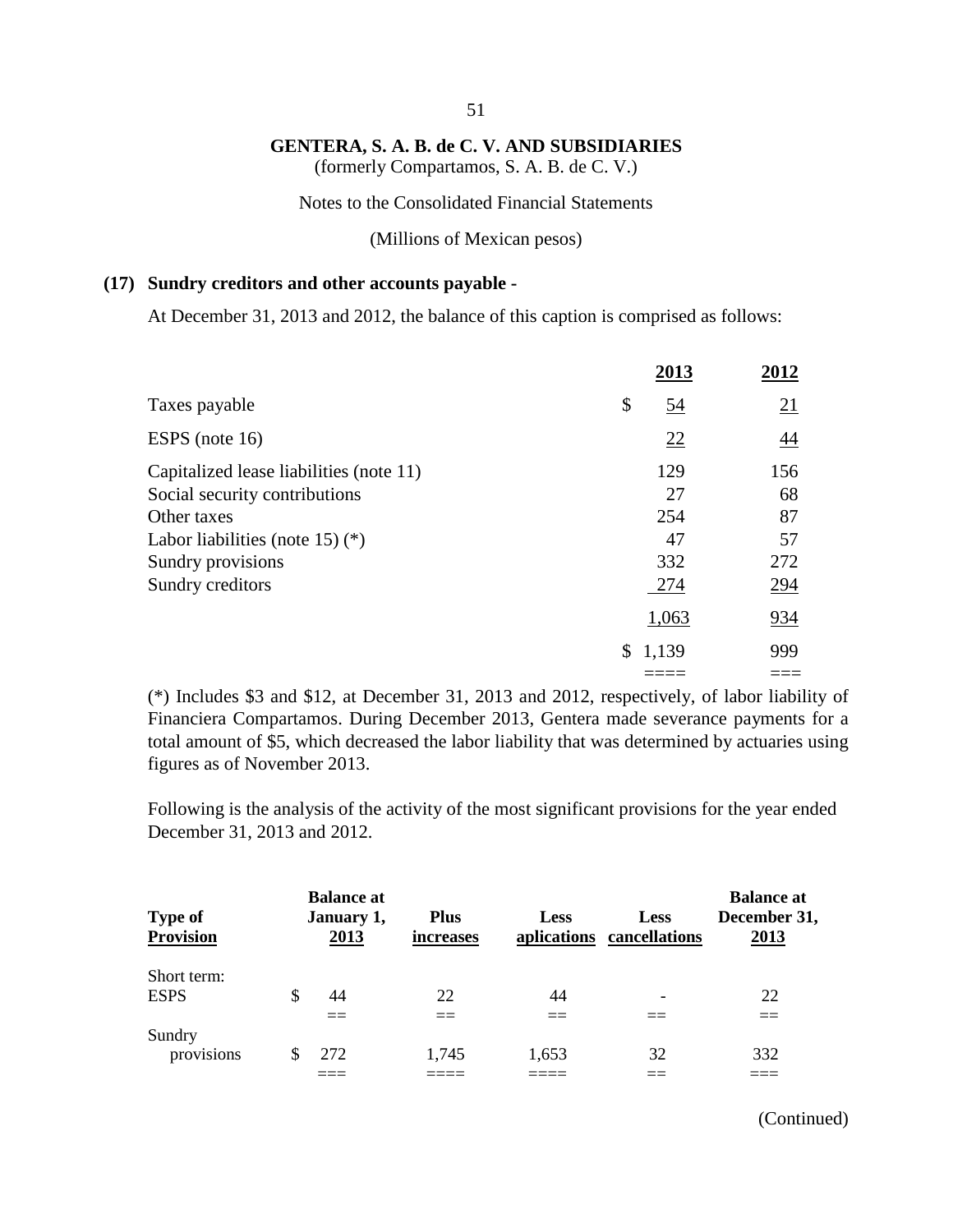(formerly Compartamos, S. A. B. de C. V.)

Notes to the Consolidated Financial Statements

(Millions of Mexican pesos)

|                      | <b>Balance at</b> |             |             |                            | <b>Balance at</b> |
|----------------------|-------------------|-------------|-------------|----------------------------|-------------------|
| <b>Type of</b>       | January 1,        | <b>Plus</b> | <b>Less</b> | <b>Less</b>                | December 31,      |
| <b>Provision</b>     | 2012              | increases   |             | applications cancellations | 2012              |
| Short term:          |                   |             |             |                            |                   |
| <b>ESPS</b>          | 106<br>\$         | 43          | 105         |                            | 44                |
| Sundry<br>provisions | 146<br>\$         | 680         | 549         | 5                          | 272               |
|                      |                   |             |             |                            |                   |

Provisions represent present obligations for past events where it is more likely than not, there will be outflow of economic resources in the short-term.

Following are presented the main provision concepts at December 31 2013 and 2012.

|                   | 2013      | 2012 |
|-------------------|-----------|------|
| Performance bonus | \$ 259    | 221  |
| Commissions       | 29        | 22   |
| Other             | 44        | 29   |
| Total provisions  | 332<br>\$ | 272  |
|                   |           |      |

#### (**18) Institute for the protection of bank saving (IPAB-Spanish abbreviation)-**

The Bank Savings Protection Law went into effect on January 20, 1999 as part of the measures adopted by the federal government to deal with the economic crisis arising in late 1994. The law provides for the creation of the IPAB to replace the Bank Savings Protection Fund.

The purpose of the IPAB is to apply a series of preventive measures designed to avoid financial problems, which can affect banks and ensure compliance with bank obligations towards their depositors.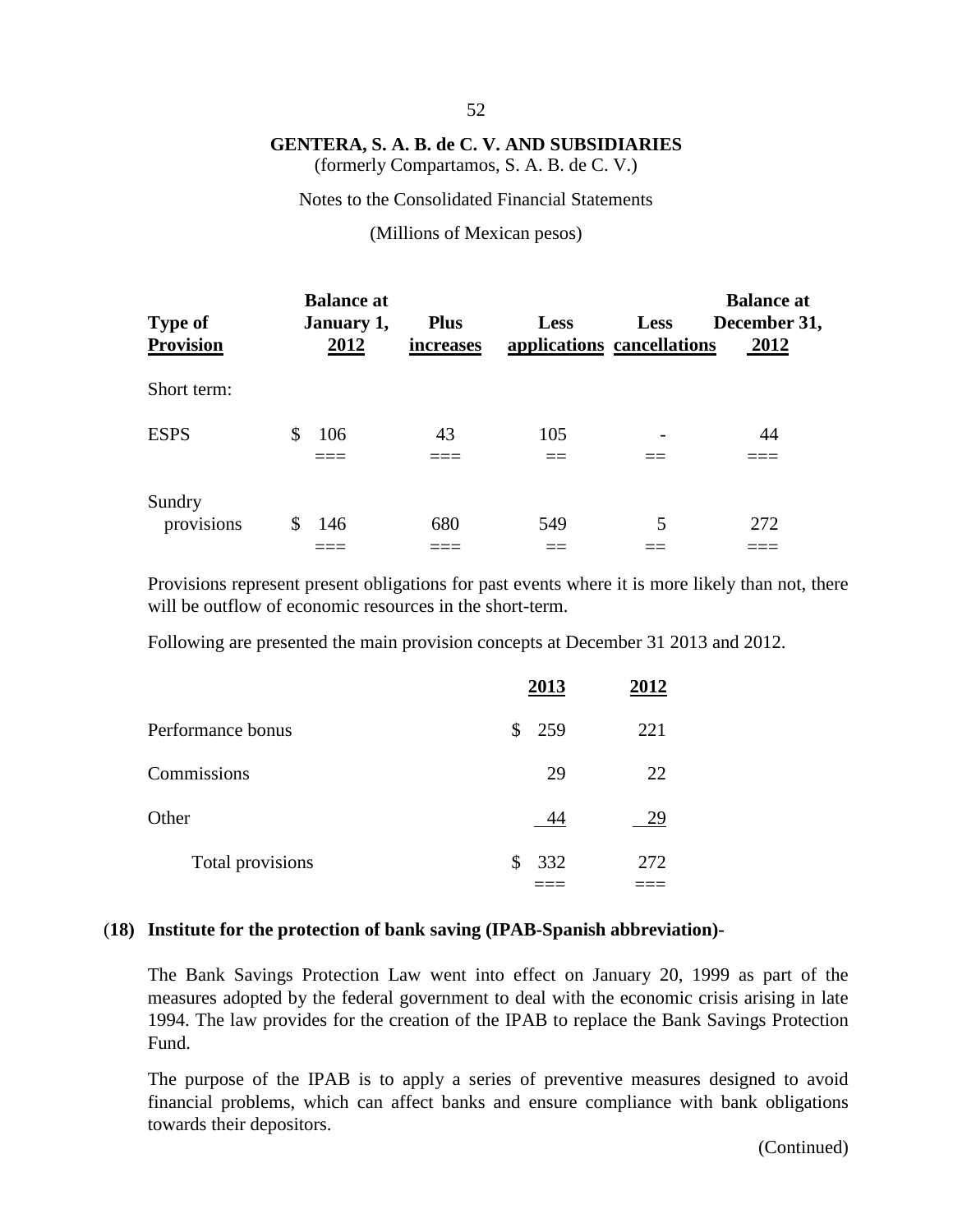(formerly Compartamos, S. A. B. de C. V.)

Notes to the Consolidated Financial Statements

(Millions of Mexican pesos, except the earning per share)

The IPAB manages the Bank Savings Protection System, which was gradually restructured as per the established transition guidelines. The new System for the Protection of Bank Savings, in effect since 2005, comprises, among other changes, the protection of deposits from the general public amounting to the equivalent of 400,000 UDI (approximately \$2.02 and \$1.95 at December 31, 2013 and 2012, respectively), excluding interbank deposits and those payable to its stockholders and upper bank management, among others.

Fees paid to the IPAB during the years ended December 31, 2013 and 2012, amounted to \$36 and \$26, respectively, which were charged directly to the results of the year.

#### **(19) Stockholders' equity-**

The company was incorporated with a minimum fixed capital of fifty thousand pesos and an unlimited variable capital.

#### *Movements 2013-*

At the December 16, 2013 Ordinary General Stockholders' Meeting, it was resolved to declare and pay dividends for \$919 equivalent to \$0.56 pesos per share, which were paid on December 26, 2013 through S. D. Indeval, S. A. de C. V. (Institution for the Deposit of Securities). As a result of this dividend payment the Indeval returned to Gentera \$1, derived from the corresponding dividend from own shares repurchased.

At the April 25, 2013 Ordinary General Stockholders' Meeting, it was resolved to declare and pay dividends for \$791 equivalent to \$0.48 pesos per share, which was paid on May 23, 2013 through S. D. Indeval, S. A. de C. V. (Institution for the Deposit of Securities). In the same meeting, it was resolved to restitute the fund for the acquisition of own shares for \$199. During 2013, some shares were repurchased for an amount of \$172. It was authorized the cancellation of 14,171,168 common shares of the unique series that the entity holds in own possession. Furthermore, an increase of the statutory reserve for \$101 was approved.

#### *Movements 2012-*

In 2011, Gentera undertook a public offering for the acquisition and reciprocal subscription of shares to acquire up to 2.84% of the Bank's shares, which were owned by public investors and were different from those owned by Gentera. As a result of the Exchange Offering, Gentera owns 99.98% of the Bank's capital stock.

Gentera decided to cancel the registration of the Bank's shares in the National Securities Registry, as well as unlisting the shares from the Mexican Stock Exchange. Based on the aforementioned, and in terms of Article 108 of the Securities Exchange Act, from the date of the cancellation of the registration of the shares, 314,092 shares of Gentera, equivalent to 78,523 shares of the Bank that were not acquired in connection with the Exchange Offering, will be affected in a trust, for a minimum period of six months.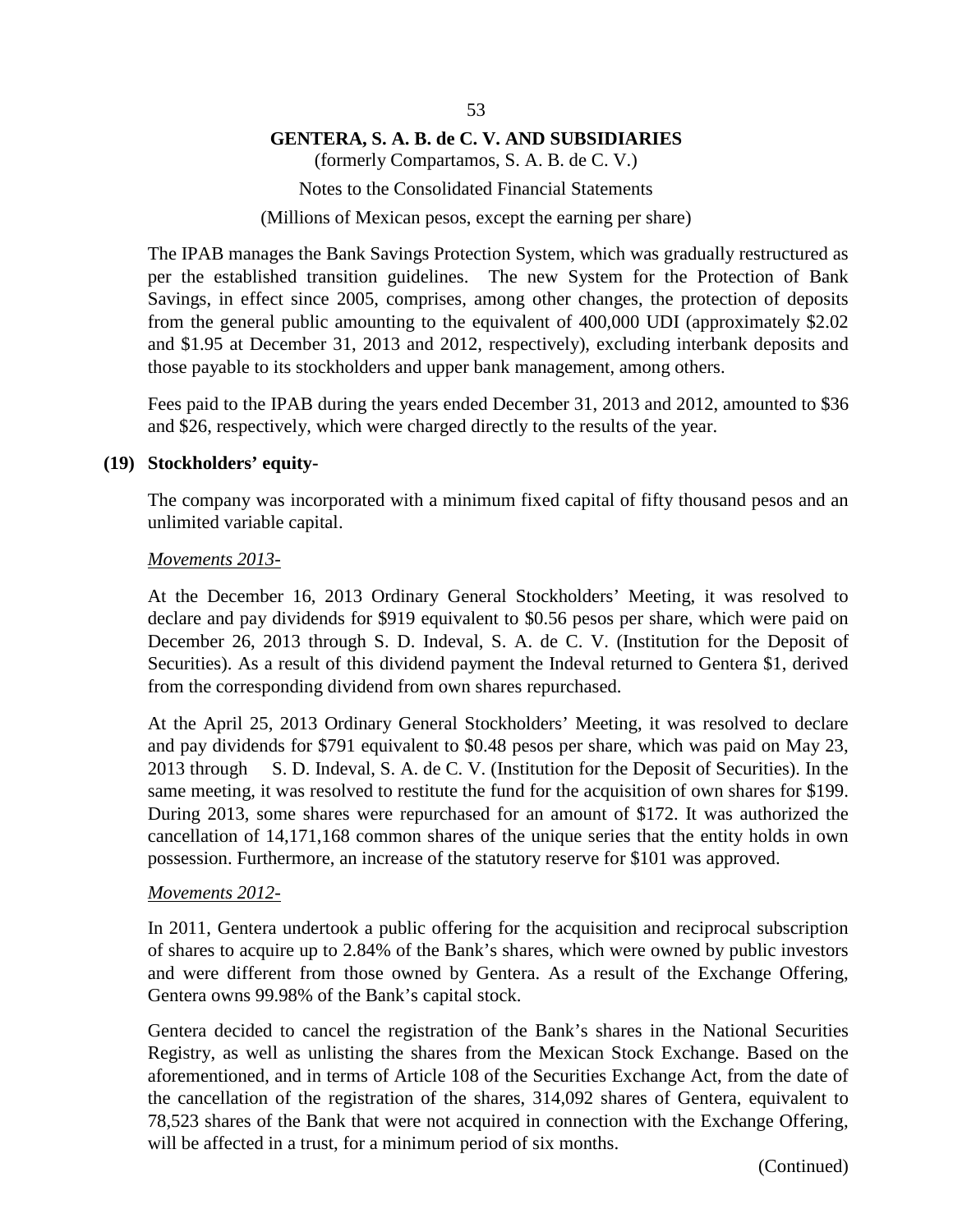(formerly Compartamos, S. A. B. de C. V.)

Notes to the Consolidated Financial Statements

(Millions of Mexican pesos, except otherwise noted)

During the term of the aforementioned trust, 268,084 shares of Gentera, equivalent to 67,021 shares of the Bank were sold. On August 31, 2012, the Technical Committee of the trust instructed its cancellation, in which 46,008 remaining shares of Gentera were transferred to Shares in Treasury recognizing an effect of \$1 in additional paid-in capital.

As a consequence of this exchange, the amount of \$135 was reclassified from additional paid-in capital to capital stock in 2013.

At the April 23, 2012 Ordinary General Stockholders' Meeting, it was resolved to declare and pay dividends for \$499 equivalent to \$0.30 pesos per share, which were paid on May 23, 2012 through S. D. Indeval, S. A. de C. V., (Institution for the Deposit of Securities). In the same meeting it was resolved to establish a fund for the acquisition of own shares for \$700. At December 31, 2012, 14,066,994 shares have been repurchased amounting to \$198. In addition it was approved the increase of statutory reserve for \$97.

Gentera's subscribed and paid capital at December 31, 2013 and 2012 is comprised as follows:

#### **2013**

| <b>Series</b> | <b>Shares</b> | <b>Description</b>                                 | <b>Amount</b> |
|---------------|---------------|----------------------------------------------------|---------------|
| "Unique"      | 415'595,676   | Minimum fixed capital with<br>no withdrawal rights | \$<br>1,201   |
|               | 1,232'569,852 | Variable capital                                   | 3,563         |
|               | 1,648'165,528 | Capital stock as of December 31, 2013              | \$<br>4,764   |
| 2012          |               |                                                    |               |
| <b>Series</b> | <b>Shares</b> | <b>Description</b>                                 | <b>Amount</b> |
| "Unique"      | 415'595,676   | Minimum fixed capital with<br>no withdrawal rights | \$1,157       |
|               | 1,246'741,020 | Variable capital                                   | 3,472         |
|               | 1,662,336,696 | Capital stock as of December 31, 2012              | 4,629         |
|               |               |                                                    | (Continued)   |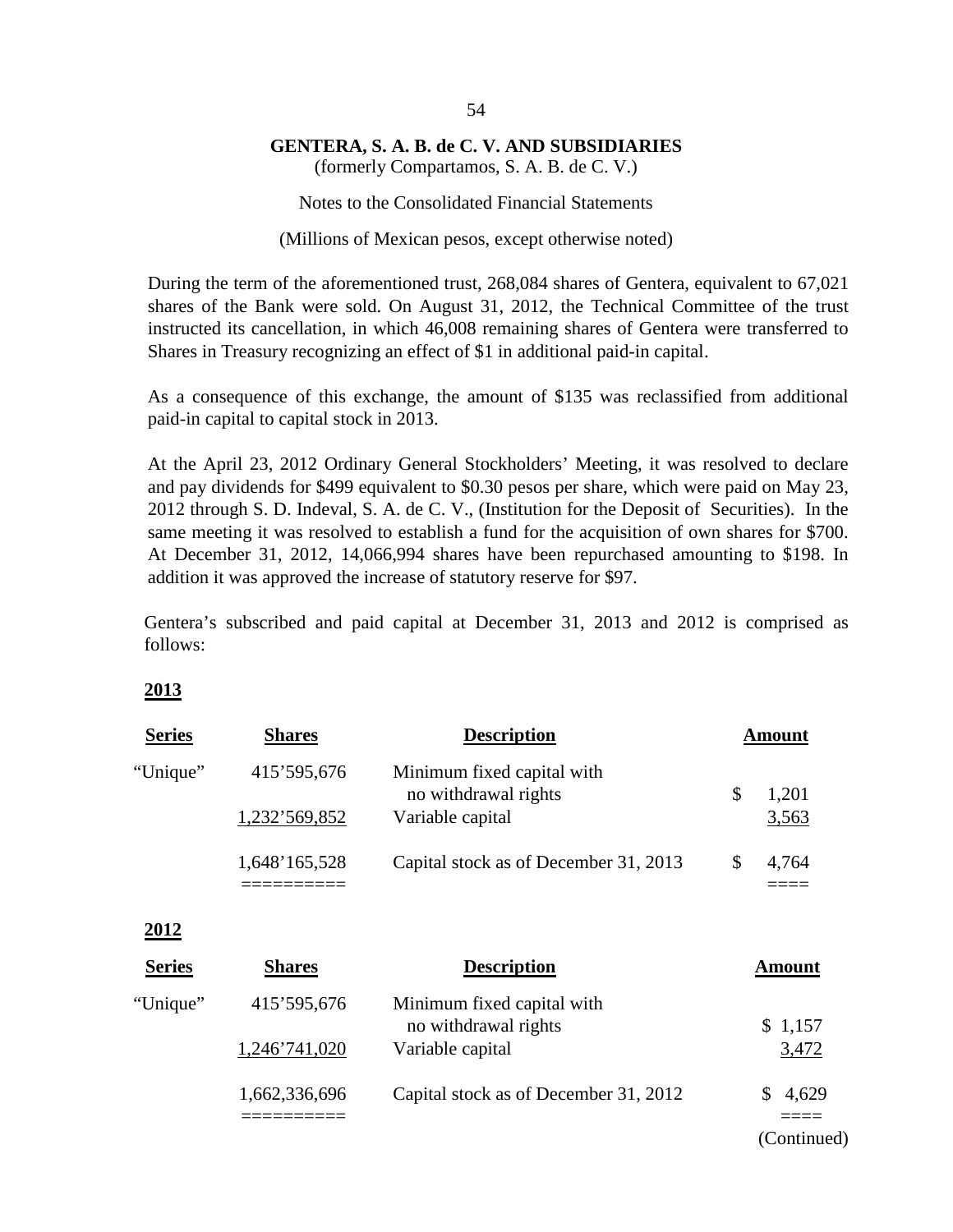(formerly Compartamos, S. A. B. de C. V.)

Notes to the Consolidated Financial Statements

(Millions of Mexican pesos)

The General Corporations Law requires the Company to separate annually 5% of their profits to constitute the statutory reserve until it reaches 20% of the capital stock.

Dividends paid are not subject to IT if they are paid from the net tax profit account (CUFIN - Spanish abbreviation). Any dividends paid in excess of this account will cause IT. The current tax will be payable by Gentera and may be credited against its IT in the same year or the following two years or if relevant against the IETU of the period.

In the event of a capital reduction, the provisions of the IT Law state any excess of stockholders' equity over capital contributions, to be accounted with the same tax treatment as dividends.

The Ministry of Finance and Public Credit (SHCP-Spanish acronym) requires banks to have a percentage of capitalization on assets at risk, which are calculated by applying certain percentages depending on assigned risk. As of December 31, 2013 and 2012, the Bank had complied with the percentage.

#### *Minimum capital stock-*

The Bank's subscribed and paid-in minimum capital is equivalent, in Mexican pesos, to the value of ninety million UDIs. The minimum capital stock required for the Bank to operate must be subscribed and paid-in. When the capital stock exceeds the minimum, at least 50% must be paid-in, provided this percentage is not below the established minimum.

In order to comply with minimum capital requirements, the Bank can consider the net capital held, as per the provisions of article 50 of the Law of Credit Institutions. At no time net capital can be less than minimum capital.

#### *Capitalization -*

#### *Net capital-*

The Bank maintains net capital related to the market, credit and operating risk to which it is exposed, and which is not lower than the sum of the capital requirements for the aforementioned risks, in terms of the Capitalization Requirement Rules for Multiple Banking Institutions issued by the SHCP.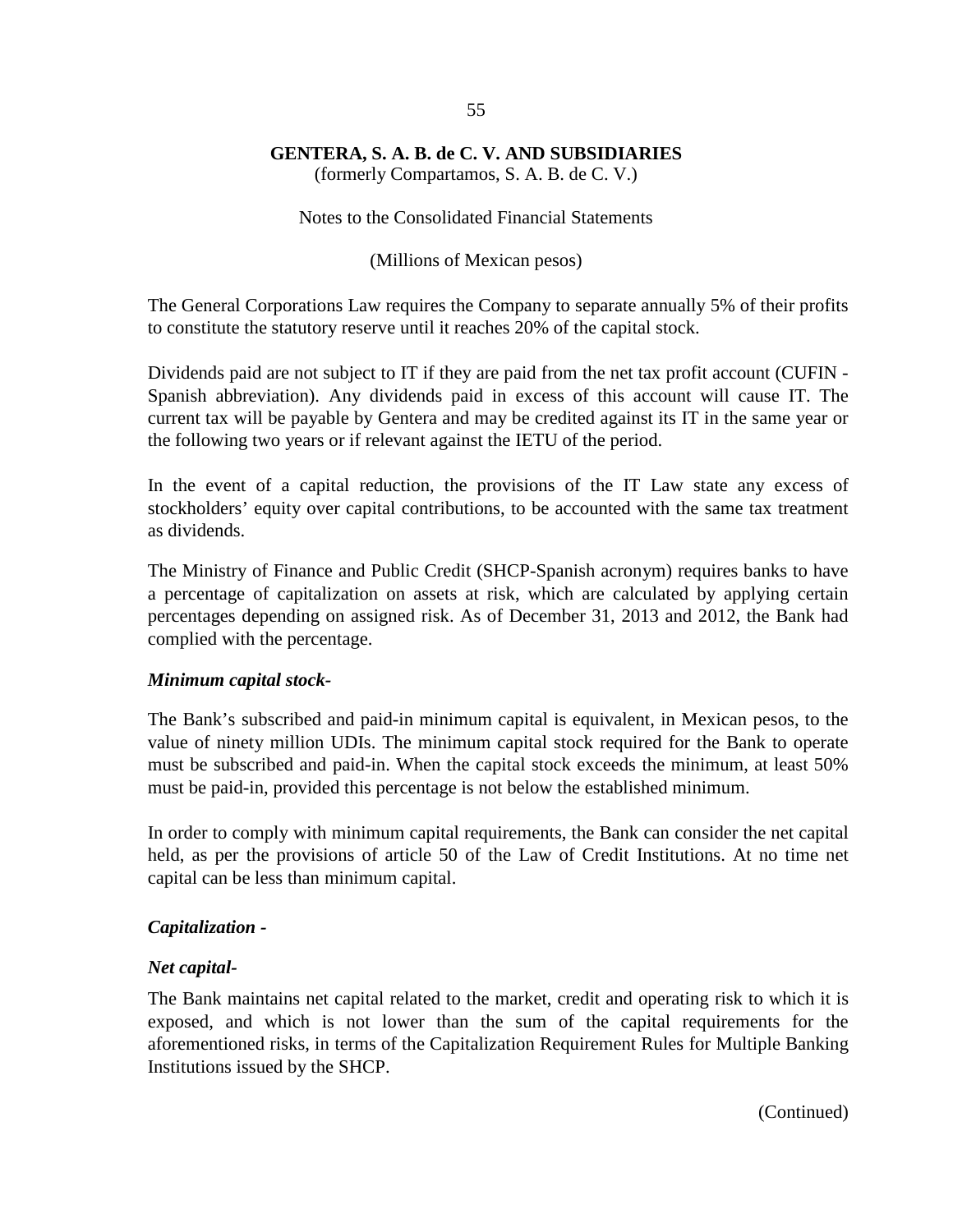(formerly Compartamos, S. A. B. de C. V.)

Notes to the Consolidated Financial Statements

(Millions of Mexican pesos)

At December 31, 2013 and 2012, the Bank is in compliance with the capitalization rules, which require the Bank to maintain a certain net capital in relation to market and credit risks incurred in its operations, which may not be lower than the total amount from adding up capital requirements for both types of risk.

#### *Capitalization index of the Bank-*

Capitalization rules for financial institutions establish requirements for specific levels of net capital, such as a percentage of assets subject to market, credit or operational risk. The Bank's capitalization Index (ICAP by its acronym in Spanish) as of December 31, 2013 is 27.77% according to the current rules<sup>[1](#page-62-0)</sup>. As of December 31, 2012 is 33.4%.

The ICAP on assets subject to credit risk ("ASRC" by its acronym in Spanish) as of December 31, 2013 and 2012 is 34.77% and 40.5%, respectively.

Following are the most relevant items of the ICAP at December 31, 2013 and 2012:

|                                        | 2013         | 2012   |
|----------------------------------------|--------------|--------|
| Assets in market risk                  | \$<br>1,954  | 1,515  |
| Assets in credit risk                  | 16,988       | 15,971 |
| Assets in operational risk             | 2,330        | 1,879  |
| Total risk assets                      | \$<br>21,272 | 19,365 |
|                                        |              |        |
| Net capital                            | \$<br>5,906  | 6,475  |
|                                        |              |        |
| Ratio on assets subject to credit risk | 34.77%       | 40.5%  |
|                                        |              |        |
| Ratio on assets subject to total risk  | 27.77%       | 33.4%  |
|                                        |              |        |

<span id="page-62-0"></span> $<sup>1</sup>$  The current computation was calculated according to the General Provisions applicable to Credit Institutions set forth</sup> by the Commission and issued on June 24, 2013, according with the modification of the Article 2 Bis 7, providing the no recognition of general reserves to be incorporated in the Complementary Capital.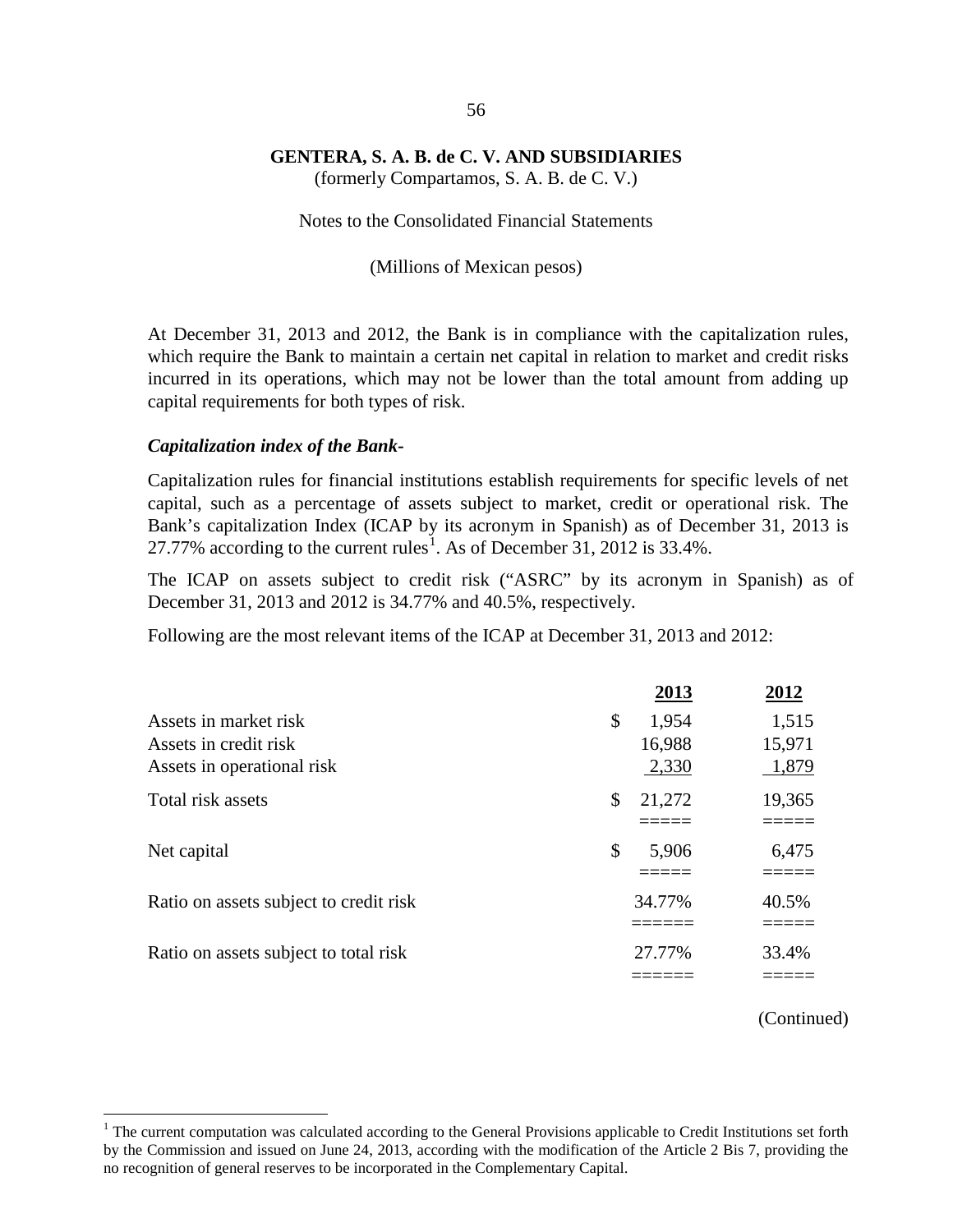(formerly Compartamos, S. A. B. de C. V.)

#### Notes to the Consolidated Financial Statements

#### (Millions of Mexican pesos)

The Bank's net capital requirement derived from its exposure to credit risk must be at a minimum ICAP of 10.5%, which is the result of multiplying the weighted assets for which the standard method was used.

The net capital is determined as follows:

|                                                                   | December 31   |         |  |
|-------------------------------------------------------------------|---------------|---------|--|
|                                                                   | 2013          | 2012    |  |
| Stockholders' equity <sup>2</sup>                                 | \$<br>6,637.7 | 6,764.4 |  |
| Deduction of investments in shares of non - financial<br>entities |               | (0.2)   |  |
| Deduction of intangibles and deferred expenses or costs           | (731.4)       | (313.6) |  |
| Basic capital                                                     | 5,906.3       | 6,450.6 |  |
| General preventive loan loss reserves                             |               | 24.6    |  |
| Complementary capital                                             |               | 24.6    |  |
| Net capital                                                       | \$<br>5,906.3 | 6,475.2 |  |
|                                                                   |               |         |  |

According to Article 220 of the General Provisions applicable to Credit Institutions, issued in the Official Gazette on December 2, 2005 and subsequent amendments, the Bank has as of December 31, 2013 a Ratio of Basic Capital 1(RBC1) higher than 0.875, and a Ratio of Basic Capital higher than 1.0625 and an ICAP higher than 10%, therefore it is classified in the "I" category in accordance with the aforementioned provisions.

<span id="page-63-0"></span><sup>&</sup>lt;sup>2</sup> As of December 31, 2013, the computation only considers the following capital accounts: i) capital stock, ii) statutory reserves, iii) prior years' results, and iv) net income. All this in accordance with the modification of the Article 2 Bis, Section I, subsection a) of the General Provisions applicable to Credit Institutions, issued in the Official Gazette on November 28, 2012.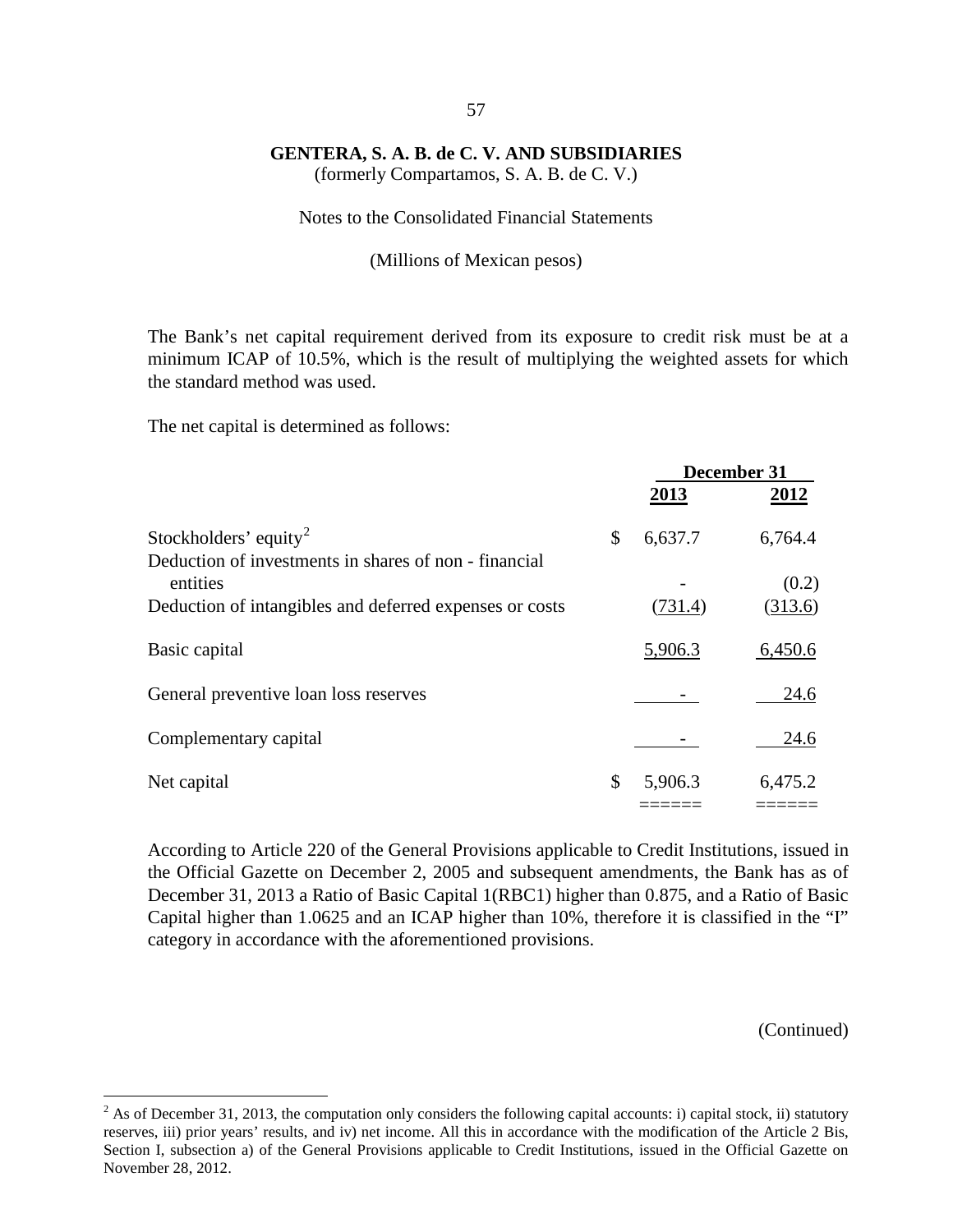(formerly Compartamos, S. A. B. de C. V.)

Notes to the Consolidated Financial Statements

(Millions of Mexican pesos)

The Ratio of Basic Capital 1 (RBC1) and the Ratio of Basic Capital (RBC), is determined as follows:

 $RBC1 = (Basic Capital 1 / Weighted Assets subject to Total Risks) / ICAP<sub>M</sub>$  $RBC = [(Basic Capital 1 + Basic Capital 2) / Weighted Assets subject to Total Risks] - / ICAP<sub>M</sub>$ 

 $ICAP<sub>M</sub>$  = Ratio of minimum capitalization.

Multiple banking institutions will be notified by the Commission of their rating with respect to their categories, as well as the applicable minimum corrective measures and/or special additional measures.

Special additional corrective measures could be applied by the Commission in addition to minimum corrective measures, which, depending on the category, could include the requirement to issue more detailed reports to the Board of Directors of those institutions and the Commission, and contracting special auditors to deal with specific questions with external auditors authorized by the Commission, to the replacement of officers, directors, statutory auditors and auditors, the modification of interest rate policies and the withdrawal of the multiple banking institution's operating permit.

#### *(a) Market risk-*

The capital required for the position of assets at market risk of the Bank as of December 31, 2013 and 2012 is as follows:

|                                                                                          | <b>Amount of the</b><br>equivalent positions |         | Capital<br>requirement |  |
|------------------------------------------------------------------------------------------|----------------------------------------------|---------|------------------------|--|
| <b>Item</b>                                                                              | 2013                                         | 2012    | 2013<br>2012           |  |
| Operations at nominal rate in local<br>currency<br>Positions in foreign currency or with | \$1,954.5                                    | 1,514.4 | 156.4 121.2            |  |
| return indexed to exchange rates                                                         | (0.0)                                        | 0.4     | 0.0<br>0.0             |  |
|                                                                                          | \$1,954.5                                    | 1,514.8 | 121.2<br>156.4         |  |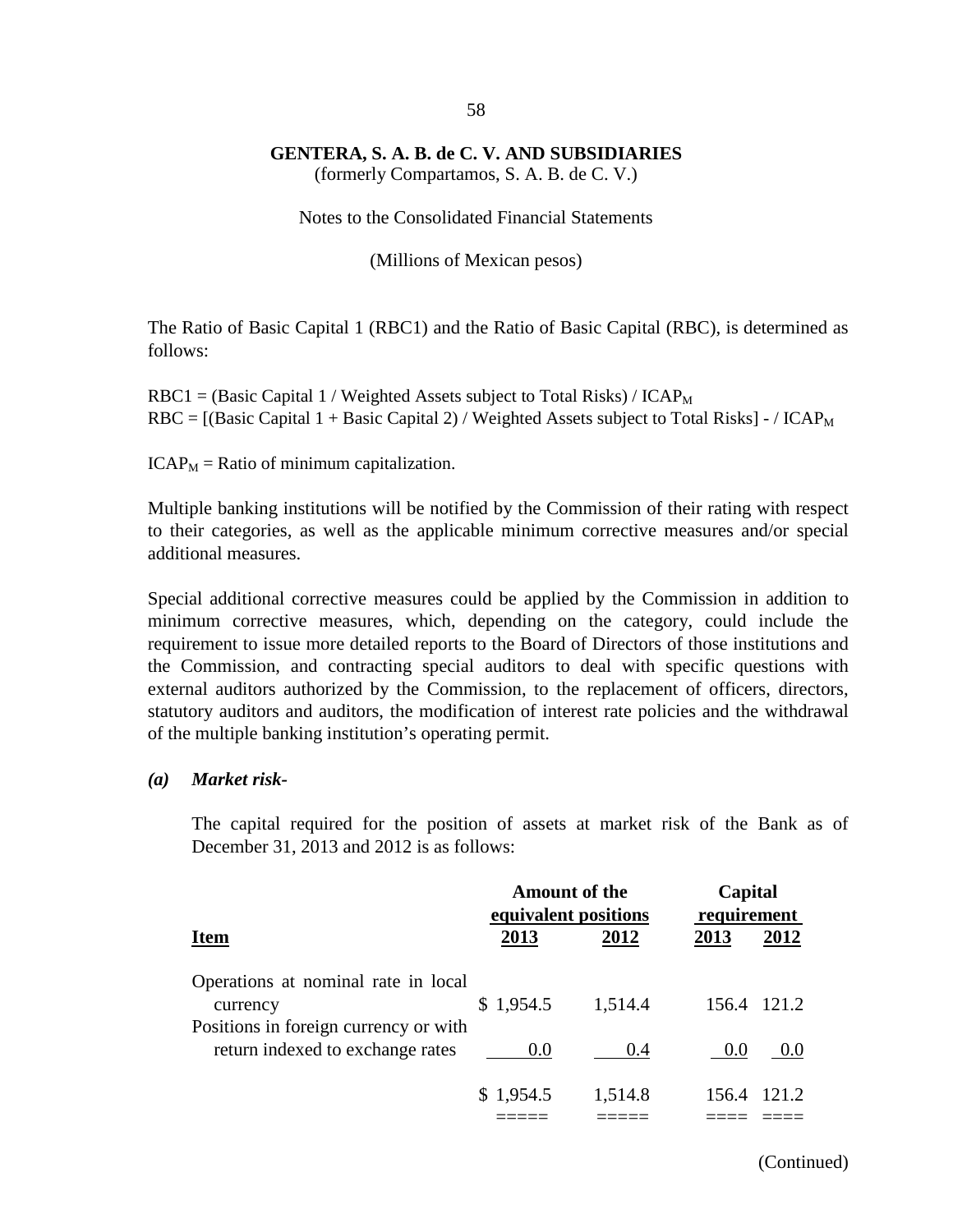59

(formerly Compartamos, S. A. B. de C. V.)

#### Notes to the Consolidated Financial Statements

#### (Millions of Mexican pesos)

#### *(b) Credit risk -*

The amount corresponding to weighted assets subject to credit risk and their respective capital requirements of the Bank as of December 31, 2013 and 2012 is described below per risk group and item:

|                                                  | <b>Risk-weighted</b><br>assets |          | Capital<br>requirement |         |
|--------------------------------------------------|--------------------------------|----------|------------------------|---------|
|                                                  | 2013                           | 2012     | 2013                   | 2012    |
| Risk group:                                      |                                |          |                        |         |
| Group III (weighted at 20%)                      | \$<br>179.6                    | 69.9     | 14.4                   | 5.6     |
| Group III (weighted at 50%)                      |                                | 287.5    |                        | 23.0    |
| Group VI (weighted at 100%)                      | 15,411.4                       | 14,056.5 | 1,232.9                | 1,124.5 |
| Group VIII (weighted at 125%)                    | 197.5                          | 116.8    | 15.8                   | 9.3     |
| of<br>debt<br>securities<br><i>Issuers</i><br>in |                                |          |                        |         |
| position                                         |                                | 300.3    |                        | 24.0    |
| Permanent investments and other                  |                                |          |                        |         |
| assets                                           | 1,199.0                        | 1,140.1  | 95.9                   | 91.2    |
| Total credit risk                                | \$<br>16,987.5                 | 15,971.1 | 1,359.0                | 1,277.6 |
|                                                  |                                |          |                        |         |

#### *(c) Operational risk-*

The capital requirement from its exposure to operational risk for December 2013 is \$186.4, while in 2012 was \$159.3, both equivalent to the corresponding percentage, as established in the Article 2 Bis 112 of the capitalization requirements for multiple banking institutions, of the average of 15% of the requirement for market and credit risks.

Capital requirements are calculated periodically and the sufficiency of the Bank's capital is evaluated. Over the past two years, the Bank has maintained 20 basis points in average, higher than the current regulatory limit (10.5%) of ICAP.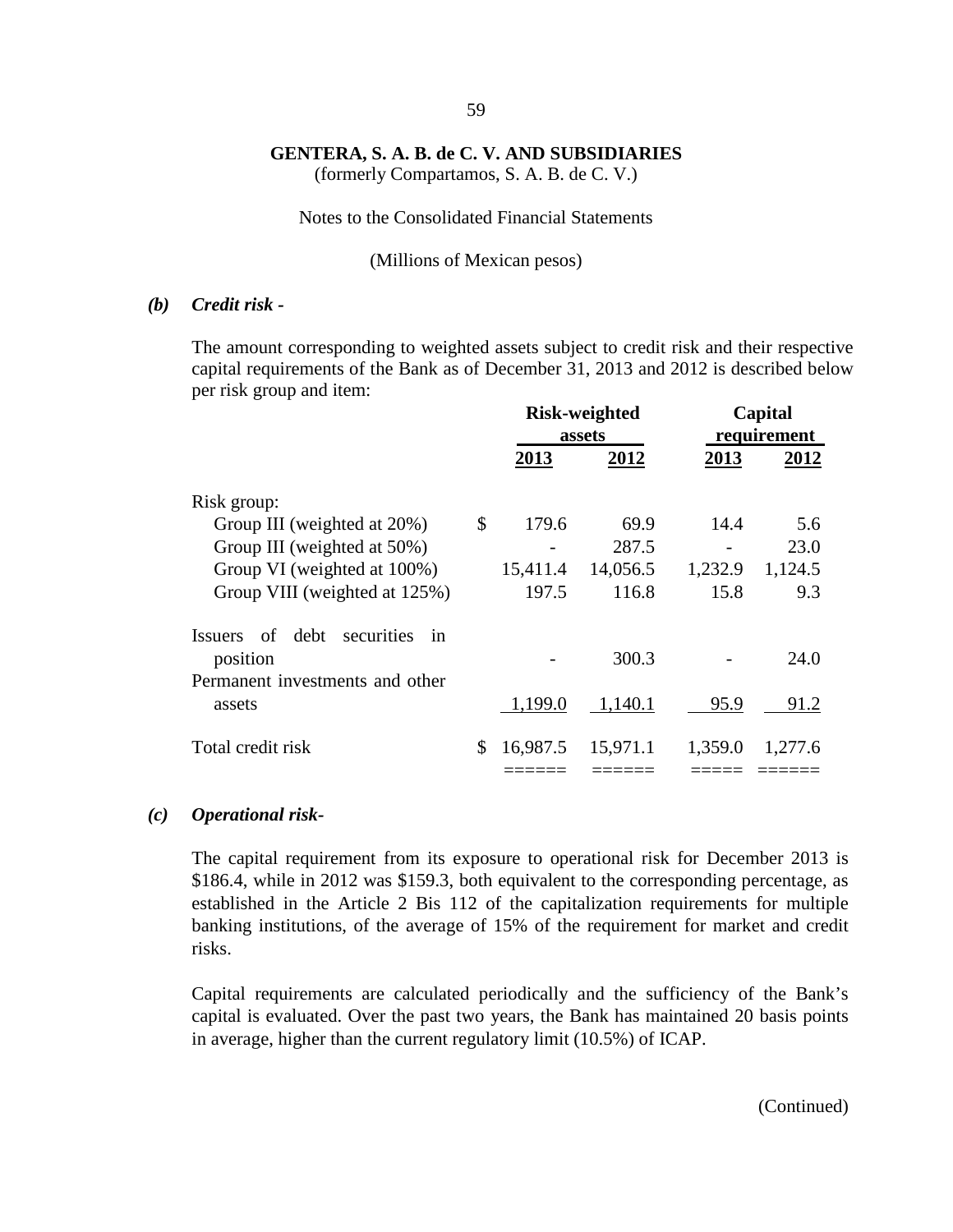#### **GENTERA, S. A. B. de C. V. AND SUBSIDIARIES** (formerly Compartamos, S. A. B. de C. V.)

Notes to the Consolidated Financial Statements

(Millions of Mexican pesos, except otherwise noted)

#### **(20) Commitments and contingent liabilities–**

Gentera has entered into a number of lease agreements for its head office and service offices from which it performs its transactions as of December 31, 2013. The average terms of these agreements range from two to five years. Rent payments to be made over the next five years amount to \$1,262 (\$267 in 2014, \$249 in 2015 \$241 in 2016, \$216 in 2017, \$157 in 2018 and \$132 in 2019).

Compartamos Servicios entered into a lease agreement of a building for the exclusive use of corporate offices, the amount of the rent is in dollars and will be translated into Mexican pesos as of April 1, 2013, date when conditions are met to occupy the building. The term of the agreement is for a period of 126 months, starting on October 1, 2012, and ending on March 31, 2023, paying a total of 44,889,935 dollars to an exchange rate of \$12.62 pesos per dollar, during the aforementioned period. For the payment of the rent Gentera has a grace period of six months to condition the property for its use beginning on October 1, 2012. To date Gentera has not hedged its payments of its commitments of the rent in dollars.

The majority of the lease agreements for the service offices are based on Gentera's templates, containing the following clauses: purpose, intent, duration, rent, guarantee deposit, form of payment, expense, additional obligations, rescission, returning of the building, maintenance and leasehold improvements, privation, non-compliance, contractual penalty, modifications, notices and notifications, assignment, absence of flaws and jurisdiction.

Most of the agreements establish the option of early termination for Gentera, prior notification to the lesser in writing.

For the most part, contract renewals require that the lesser respect the preemptive right established in the legislation, as well as signature of a new lease agreement in the same terms and conditions set forth in the expiring agreement. The lesser is to grant Gentera 60 days prior to expiration of the agreement to conduct the renewal.

Gentera will enjoy a term of 10 business days as from the first working date after the lesser delivers the agreement, in order for the former to decide whether or not to sign the agreement.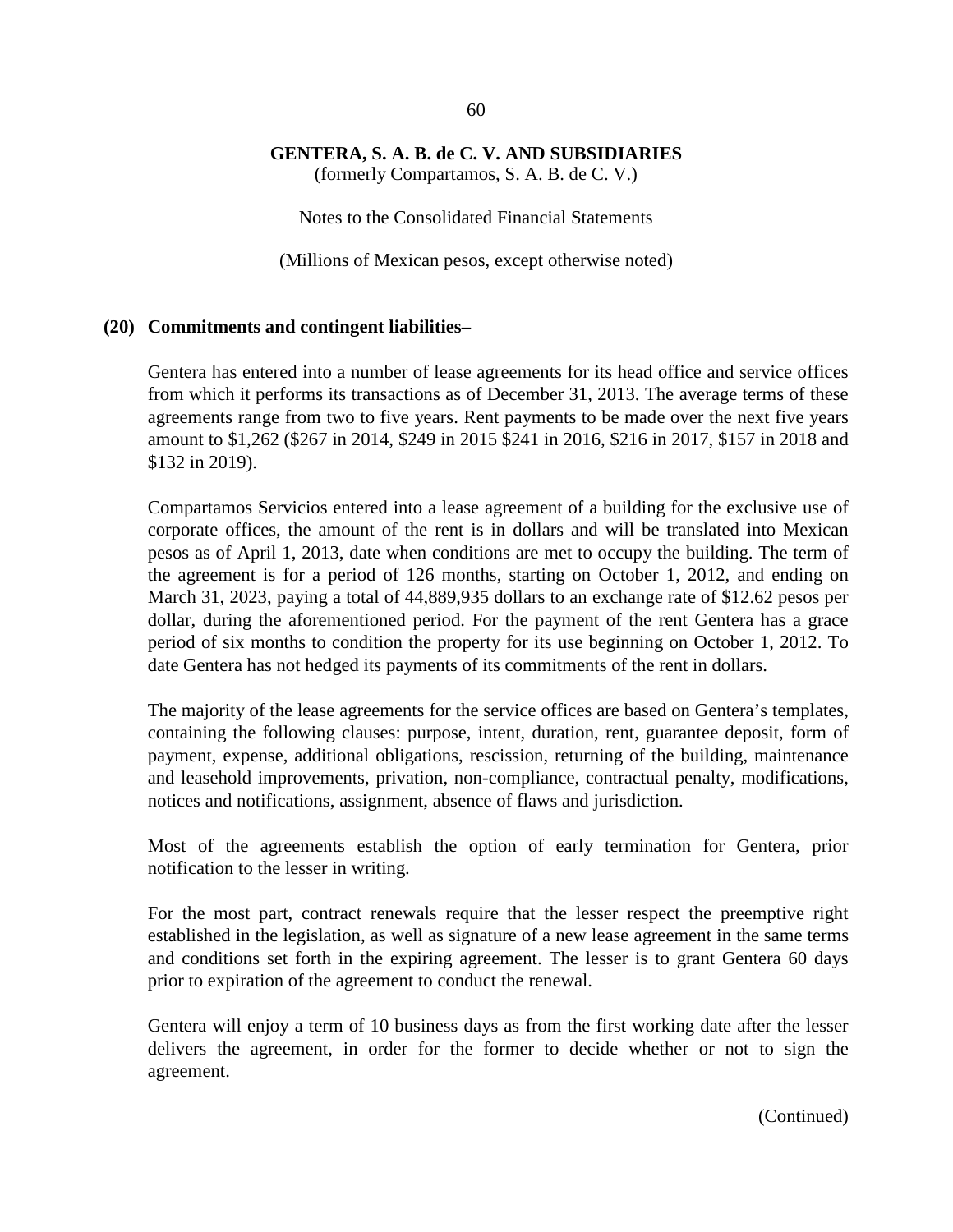(formerly Compartamos, S. A. B. de C. V.)

Notes to the Consolidated Financial Statements

(Millions of Mexican pesos)

Gentera does not sign lease agreements with an option to buy.

All of the lease agreements are guaranteed with cash deposits, which are the equivalent to 1 or 2 months' rent, as the case may be. Under no circumstances does Gentera offer additional guarantees.

Rent agreements are paid on a monthly basis and are updated annually and increases are determined based on the National Consumer Price Index published by Central Bank the previous month prior to signing the agreement supporting said increase.

In most cases, the annual increase is capped to 10% of the rent price paid the prior year, in the event of macroeconomic contingencies, this percentage will be applied.

Rent increases must be supported through an amending agreement, to be signed 30 days prior to the date on which the rent is to be increased.

Gentera's lease agreements do not consider caps on dividend payments and debt contracting.

For the years ended on December 31, 2013 and 2012, lease payments were recorded in the consolidated income statement for \$238 and \$189, respectively.

The Bank is involved in several claims and trials, derived from the normal course of its operations, according to the opinion of its legal counsels and the assessment made by management, there are elements of defense in which exists a probability to obtain a favorable outcome. As part of those claims, up to date stands out the nullity trials and claims brought by the Mexican Internal Revenue Service (SAT-Spanish acronym) for fiscal years 2006, 2007, 2008 and 2009 whose claim comes mainly from the difference in the criteria applied up to 2011 for determining the ESPS; the amounts observed by the SAT, regarding to ESPS are \$74, \$96, \$101 and \$164 for the years 2006, 2007, 2008 and 2009, respectively.

Regarding to 2009, the trial of nullity is pending of submission by running the 45 days term for filing, nevertheless exist a high probability that this trial begins in the short term.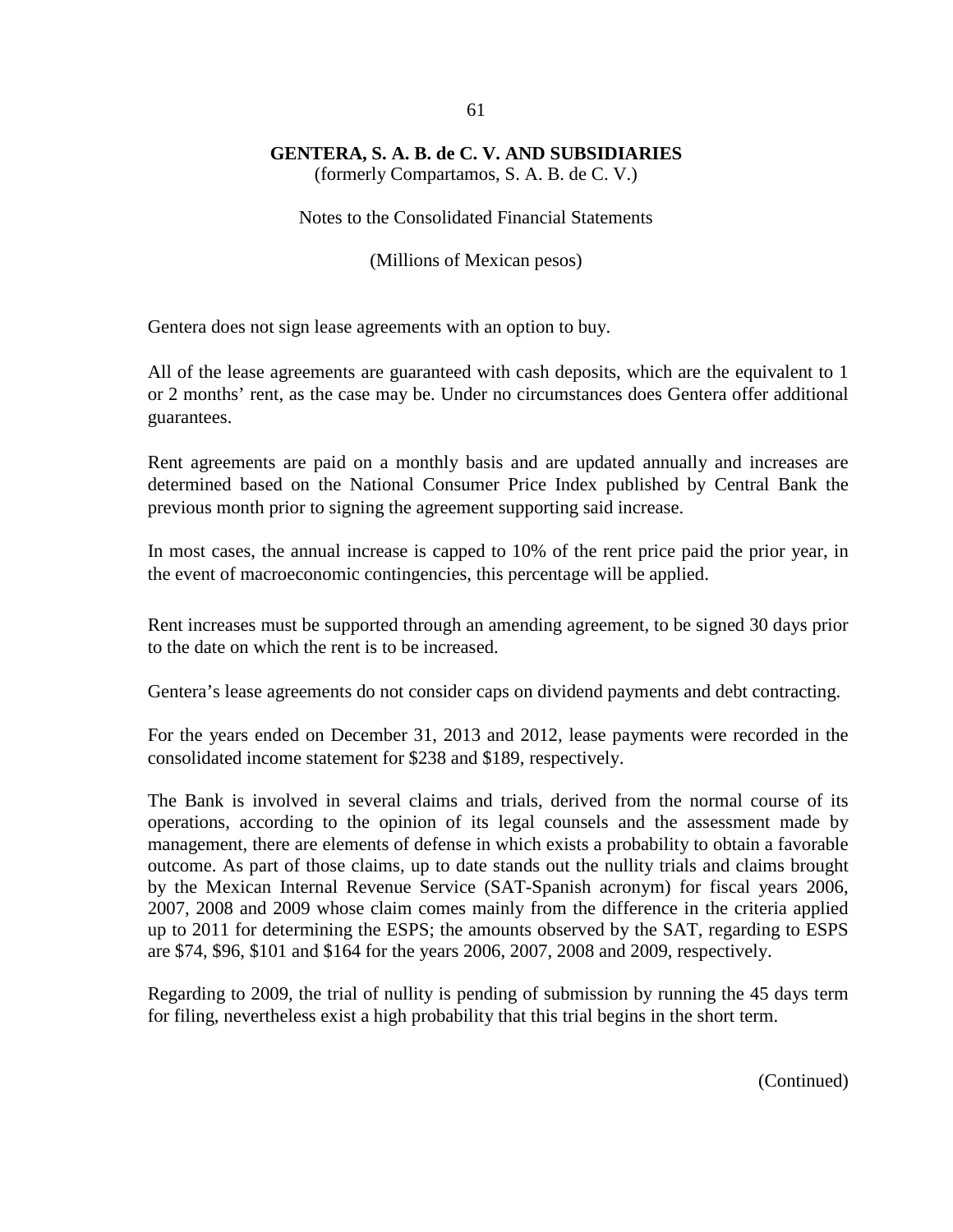(formerly Compartamos, S. A. B. de C. V.)

Notes to the Consolidated Financial Statements

(Millions of Mexican pesos, except otherwise noted)

#### *Commitment from the option to purchase shares*

Per the agreement entered into on March 28, 2011 by Gentera related to the acquisition of 82.70% of the stockholders' equity of Financiera Compartamos, the minority shareholders, whose equity represents 17.3% of Financiera Compartamos' paid-in capital, and Gentera agreed an option to purchase/sale shares as follows: (i) Gentera may exercise the purchase over all the shares owned by minority shareholders and (ii) minority shareholders may exercise the sale over all the shares owned by them.

Such options may be exercised by any of the parties considering the following: (i) 15% of the minority interest (represented by 552,l74 shares) exercisable at either 18, 24, 36 and 48 months following the day after the agreement is closed, considering the highest price per share between 57.05 soles (\$267.07 pesos at December 31, 2013) or 3.5 times the net stockholders' equity per share, to the extent that such value is not greater than 114.09 soles (\$534.09 pesos at December 31, 2013) (ii) 2.3% of the minority interest (represented by 84,666 shares) will be exercisable beginning 18 months and up to 5 years after the agreement is closed, considering the highest price per share between 57.05 soles (\$267.07 pesos at December 31, 2013) or 3.5 times the net stockholders' equity per share, among other considerations. At December 31, 2012, an option of purchase was exercised acquiring 97,793 shares of Financiera Compartamos at a price of 57.05 soles per share, increasing Gentera participation in 84.20% leaving the minority stockholders with 15.80%.

#### **(21) Balances and operations with related parties-**

During the normal course of operations, Gentera conducted transactions with related parties.

Related parties are defined as either individuals or entities holding direct or indirect control of 2% or more of the shares representing Gentera's capital and the members of the Board of Directors.

Also considered as related parties are entities, as well as the advisors and officers thereof, in which Gentera has direct or indirect control over 10% or more of their shares.

The total sum of operations with related parties did not exceed 50% of the basic portion of the Bank's net capital, as set out in article 50 of the Law of Credit Institutions.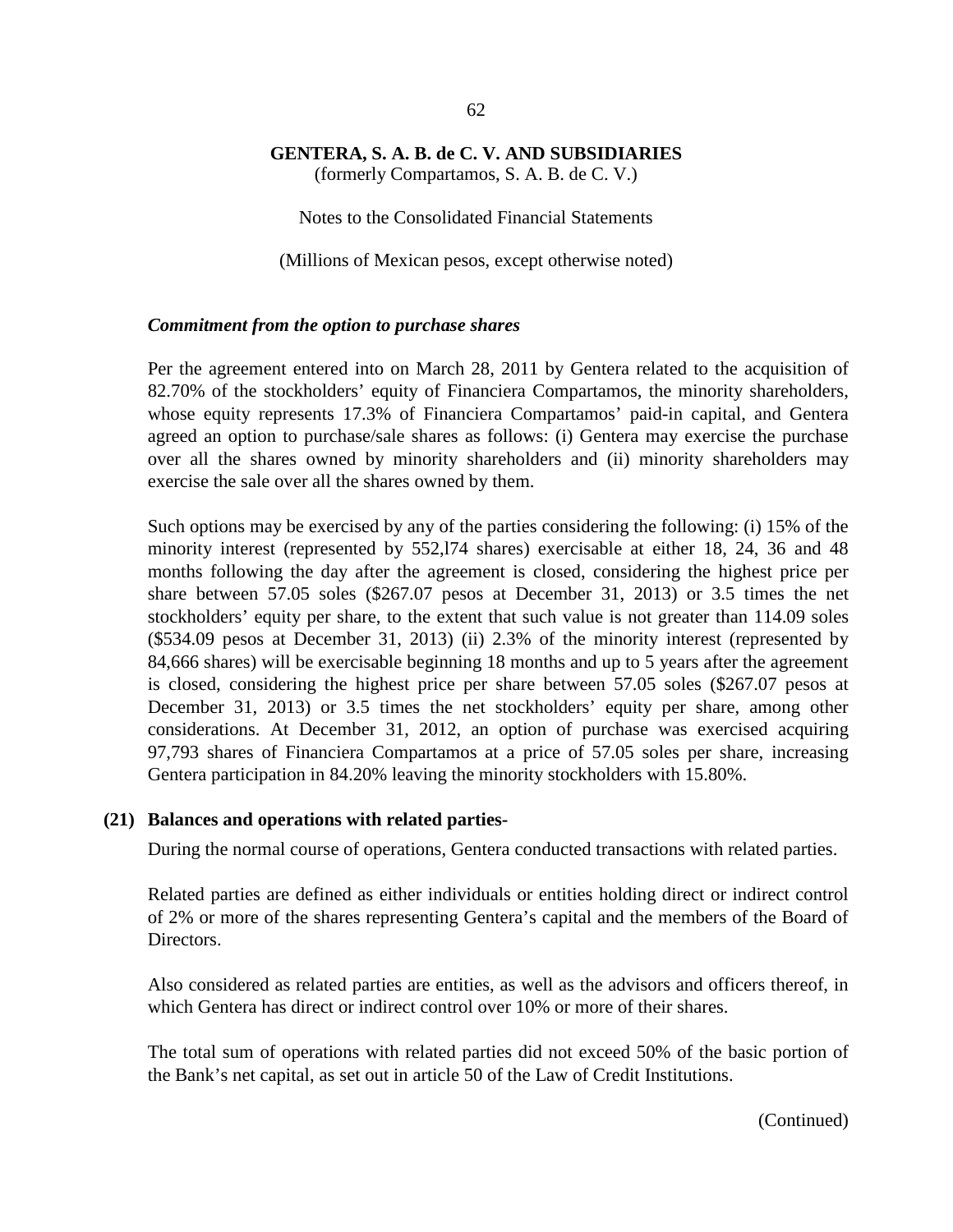(formerly Compartamos, S. A. B. de C. V.)

Notes to the Consolidated Financial Statements

(Millions of Mexican pesos)

For the years ended on December 31, 2013 and 2012, Gentera granted to key management personnel, short term direct benefits for \$202 and \$127, respectively.

The main transactions celebrated with related parties for the years ended on December 31, 2013 and 2012, are as follows:

|                       | <b>Expenses</b> |      |  |
|-----------------------|-----------------|------|--|
|                       | 2013            | 2012 |  |
| Donations             |                 | 13   |  |
| Advisory and services |                 |      |  |
|                       |                 |      |  |

#### **(22) Additional information from segments-**

Gentera has consumer, commercial and mortgage loans, thus its source of income is derived from interest of the loan products offered, in addition to the products of treasury operations, such as interest from investments in securities and repurchase/resell agreements. Liability transactions include demand and time deposits, Cebures and bank and other loans, from which interest expenses arise.

Out of the total income earned by the Bank (main subsidiary) for the year ended December 31, 2013 and 2012, 99% came from its loan operation. Consequently, the resources of deposit funding and bank and other loans obtained during the year were primarily used for the placement of loans, therefore the accrued interest are identified by the credit segment, same trend is reflected in administrative expenses. The remaining operations (approximately 1% of the operation of the Bank for 2013 and 2012) are the treasury segment.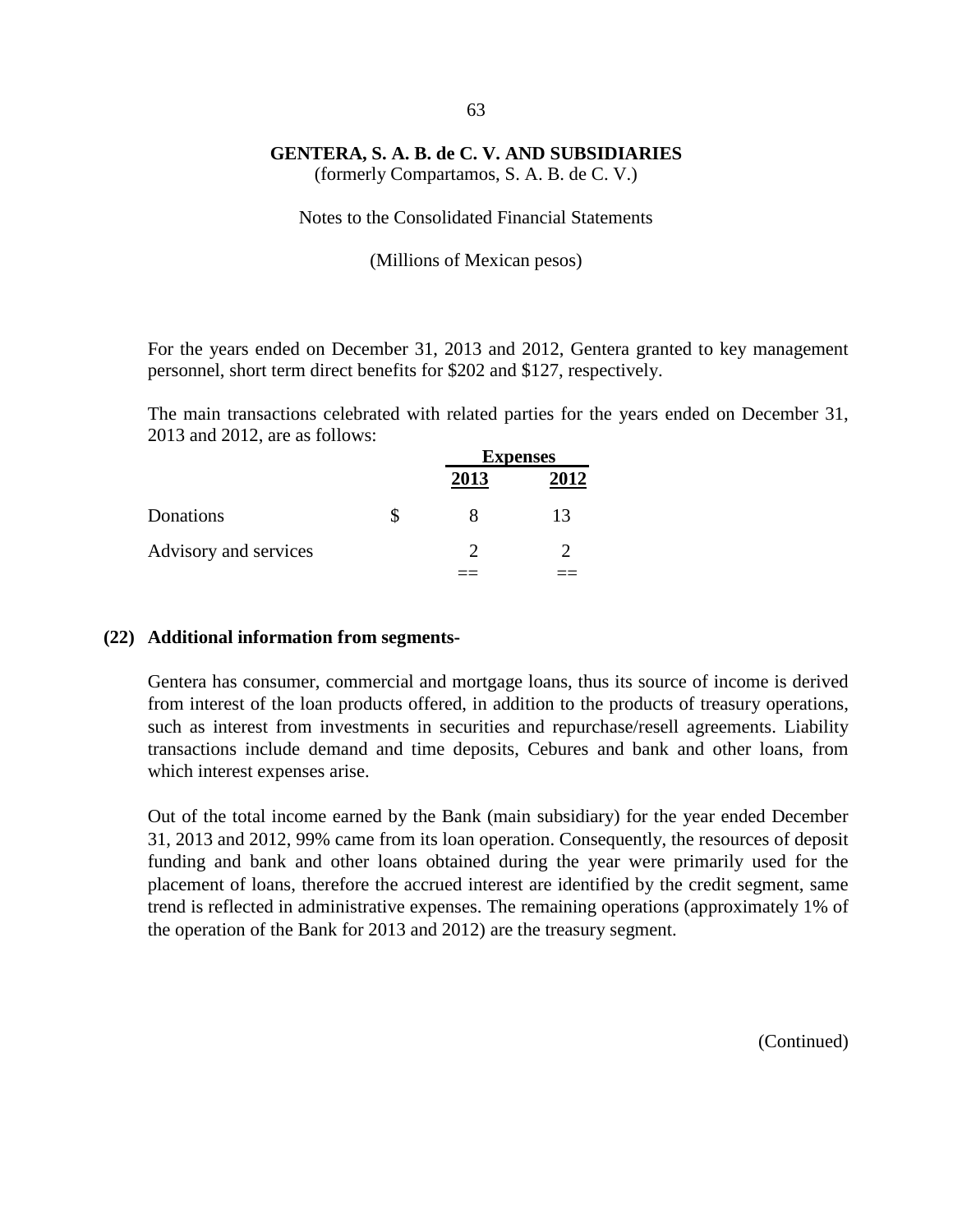(formerly Compartamos, S. A. B. de C. V.)

### Notes to the Consolidated Financial Statements

(Millions of Mexican pesos)

### *Financial margin*

For the years ended on December 31, 2013 and 2012, the financial margin is shown as follows:

|                                                                    | <u>2013</u>          | 2012   |
|--------------------------------------------------------------------|----------------------|--------|
| Interest income:                                                   |                      |        |
| Loan portfolio interest                                            | \$<br>12,475         | 9,986  |
| Interest on cash and cash<br>equivalents                           | 95                   | 101    |
| Interest arising from investments                                  |                      |        |
| in securities                                                      | 8                    | 13     |
| Interest from repurchase/resell                                    |                      |        |
| agreements                                                         | $\overline{2}$<br>10 | 2      |
| Placement premium                                                  |                      |        |
|                                                                    | \$<br>12,590         | 10,102 |
|                                                                    |                      |        |
|                                                                    |                      |        |
|                                                                    | 2013                 | 2012   |
| Interest expense:                                                  |                      |        |
| Time deposits and deposits on                                      |                      |        |
| demand                                                             | \$<br>67             | 44     |
| Cebures (includes amortization of<br>issuance expenses of \$13 and |                      |        |
| \$10 in 2013 and 2012,<br>respectively)                            | 392                  | 271    |
| Bank and other loans                                               | 359                  | 391    |
| Commissions for the initial                                        |                      |        |
| granting of credit lines                                           | ÷.,                  | 12     |
|                                                                    | \$<br>818            | 718    |
|                                                                    |                      |        |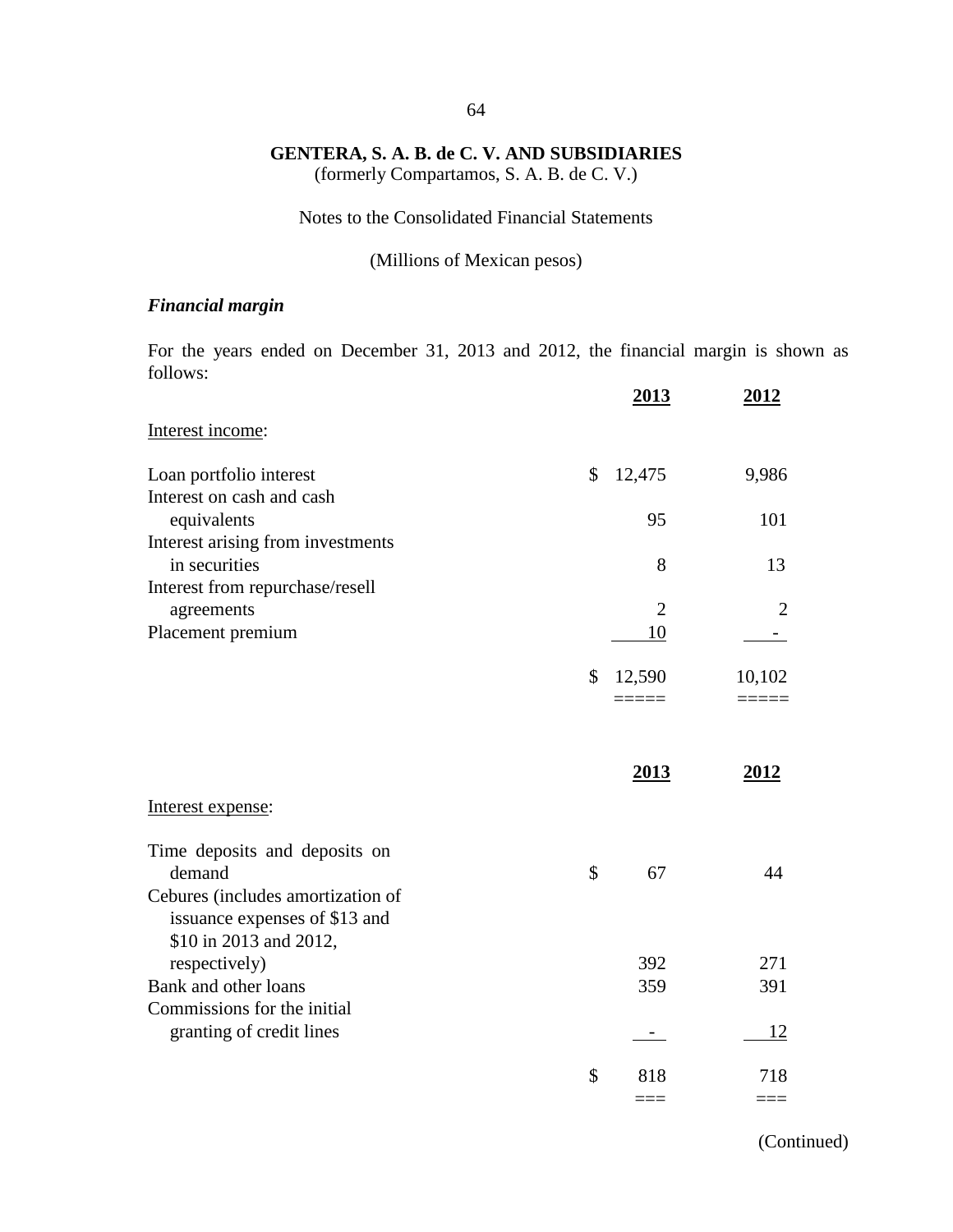(formerly Compartamos, S. A. B. de C. V.)

Notes to the Consolidated Financial Statements

(Millions of Mexican pesos)

#### *Interests and commissions per type of loan-*

Interests and commissions per type of loan, for the years ended on December 31, 2013 and 2012, are comprised as follows:

|                        | 2013           |          | 2012           |          |
|------------------------|----------------|----------|----------------|----------|
|                        | <b>Current</b> | Past-due | <b>Current</b> | Past-due |
| <b>Interest income</b> |                |          |                |          |
| Commercial loans:      |                |          |                |          |
| Business and           |                |          |                |          |
| commercial             | \$<br>79       |          | 59             |          |
| Consumer loans         | 12,383         |          | 9,916          |          |
| Residential mortgages  | h              |          | 6              |          |
|                        | \$<br>12,468   |          | 9,981          | 5        |
|                        |                |          |                |          |

For the years ended on December 31, 2013 and 2012, income and expense for commissions and fees, are comprised as follows:

|                               | 2013       | 2012 |
|-------------------------------|------------|------|
| Commissions and fees income:  |            |      |
| Consumer loans                | \$<br>340  | 233  |
| Insurance operations          | 165        | 127  |
| Other                         | <u>256</u> | 77   |
|                               | \$<br>761  | 437  |
|                               |            |      |
| Commissions and fees expense: |            |      |
| <b>Bank</b> fees              | \$<br>214  | 282  |
| <b>Brokers</b>                | 307        | 42   |
| Insurance operations          | 77         | 102  |
| Other                         | 8          |      |
|                               | \$<br>606  | 428  |
|                               |            |      |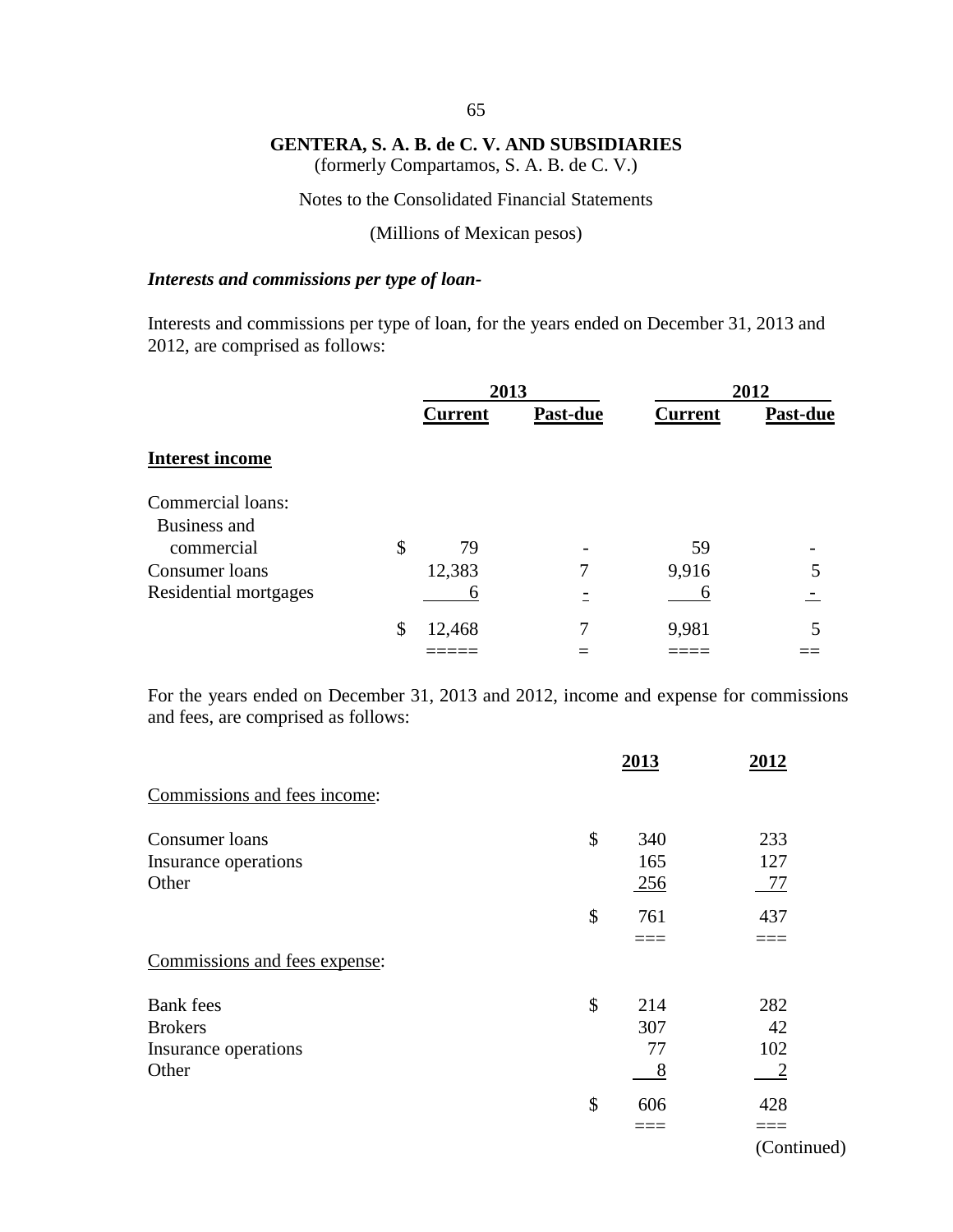(formerly Compartamos, S. A. B. de C. V.)

Notes to the Consolidated Financial Statements

(Millions of Mexican pesos, except otherwise noted)

For the years ended on December 31, 2013 and 2012, financial intermediation result, generated income and losses for \$10,520 pesos and \$64,383 pesos, respectively, from valuation of investment securities.

For the years ended on December 31, 2013 and 2012, "Other operating income (expenses)", is analyzed as follows:

|                                             | 2013       |      |
|---------------------------------------------|------------|------|
| Other operating income (expenses)           |            |      |
| Loan portfolio recoveries                   | \$<br>25   | 21   |
| Allowance for bad debts                     | (77)       | (34) |
| Miscellaneous losses                        | (4)        | (2)  |
| Donations                                   | (26)       | (36) |
| Results on sales of furniture and equipment | (39)       | (4)  |
| Capitalized leases                          | (13)       |      |
| Other income (expenses) (mainly insurance   |            |      |
| premium and cancellation provisions)        | 90         | 92   |
| Totals                                      | \$<br>(44) | 37   |
|                                             |            |      |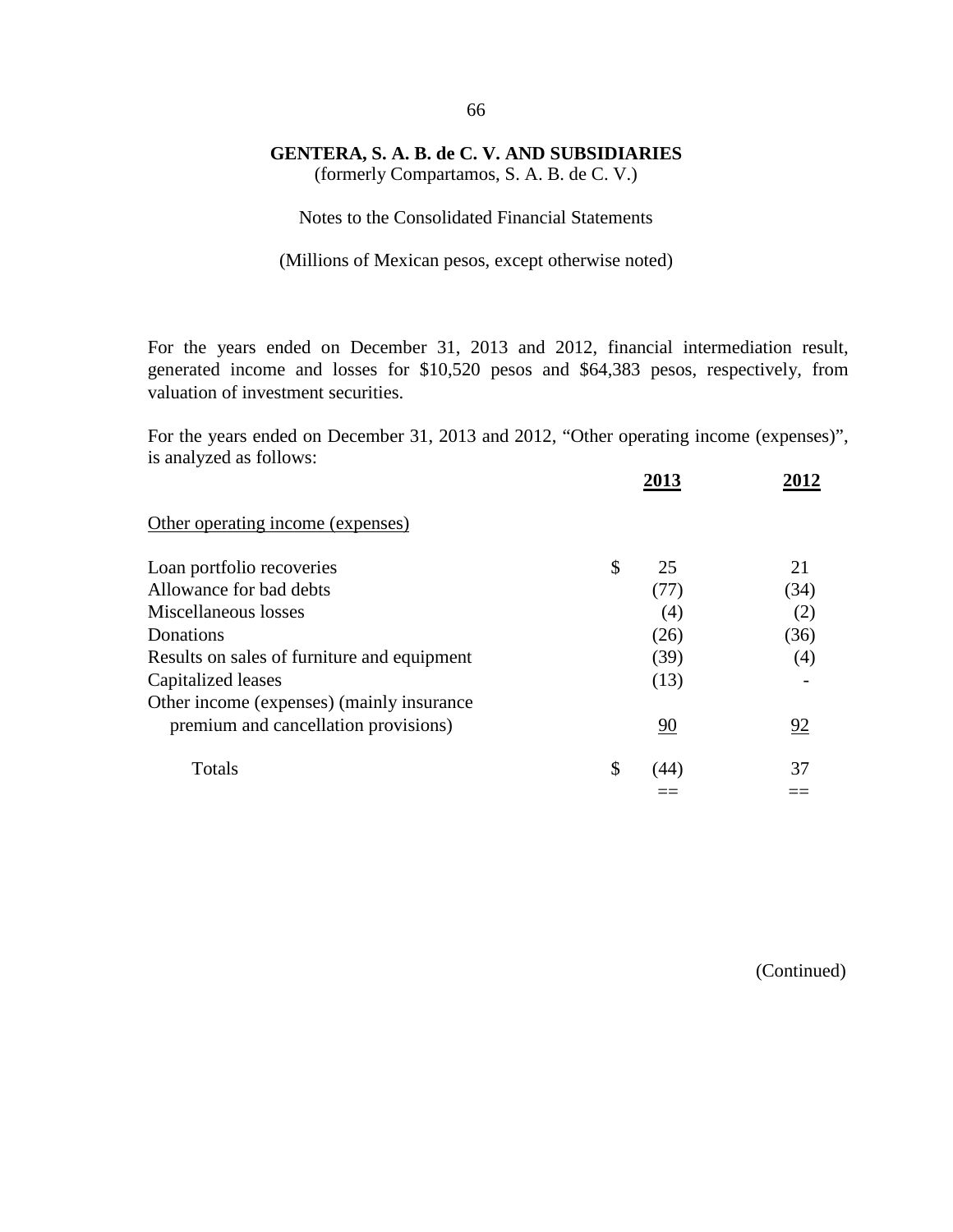(formerly Compartamos, S. A. B. de C. V.)

Notes to the Consolidated Financial Statements

(Millions of Mexican pesos)

Following is a condensed income statement (including intercompany eliminations) of the consolidated income statement of Gentera for the years ended on December 31, 2013 and 2012.

|                           |              |                |             |                          | <b>Subsidiaries</b>          |                          |                          |     |              |
|---------------------------|--------------|----------------|-------------|--------------------------|------------------------------|--------------------------|--------------------------|-----|--------------|
| 2013                      |              |                |             | Compartamos Financiera   |                              | <b>Red</b>               | Compartamos Controladora |     |              |
|                           |              | Gentera        | <b>Bank</b> |                          | Guatemala Compartamos Yastás |                          | <b>Servicios</b>         | AT  | <b>Total</b> |
| Interest income           | $\mathbb{S}$ | $\overline{2}$ | 11,391      | 118                      | 1,058                        |                          | 20                       |     | 12,590       |
| Interest expense          |              |                | (575)       | $\overline{\phantom{0}}$ | (243)                        | $\overline{\phantom{0}}$ |                          |     | (818)        |
| Financial margin          |              | $\overline{2}$ | 10,816      | 118                      | 815<br>___                   |                          | 20<br>____               |     | 11,772       |
| Financial margin adjusted |              |                |             |                          |                              |                          |                          |     |              |
| for credit risk           |              | $\overline{2}$ | 9,445       | 104                      | 592                          |                          | 20                       |     | 10,164       |
|                           |              |                |             |                          | ____                         |                          | ____                     |     |              |
| Operating income before   |              |                |             |                          |                              |                          |                          |     |              |
| income taxes              |              | (96)           | 8,354       | (13)                     | 117                          | (20)                     | (4,904)                  | 74  | 3,512        |
|                           |              | $===$          | =====       | ===                      | ____                         | ===                      | =====                    | ——— | _____        |
| Net income                | \$           | (96)           | 7,256       | (13)                     | 73                           | (53)                     | (4,962)                  | 66  | 2,271        |
|                           |              | ____           |             |                          |                              | ____                     |                          |     |              |

(Continued)

#### 67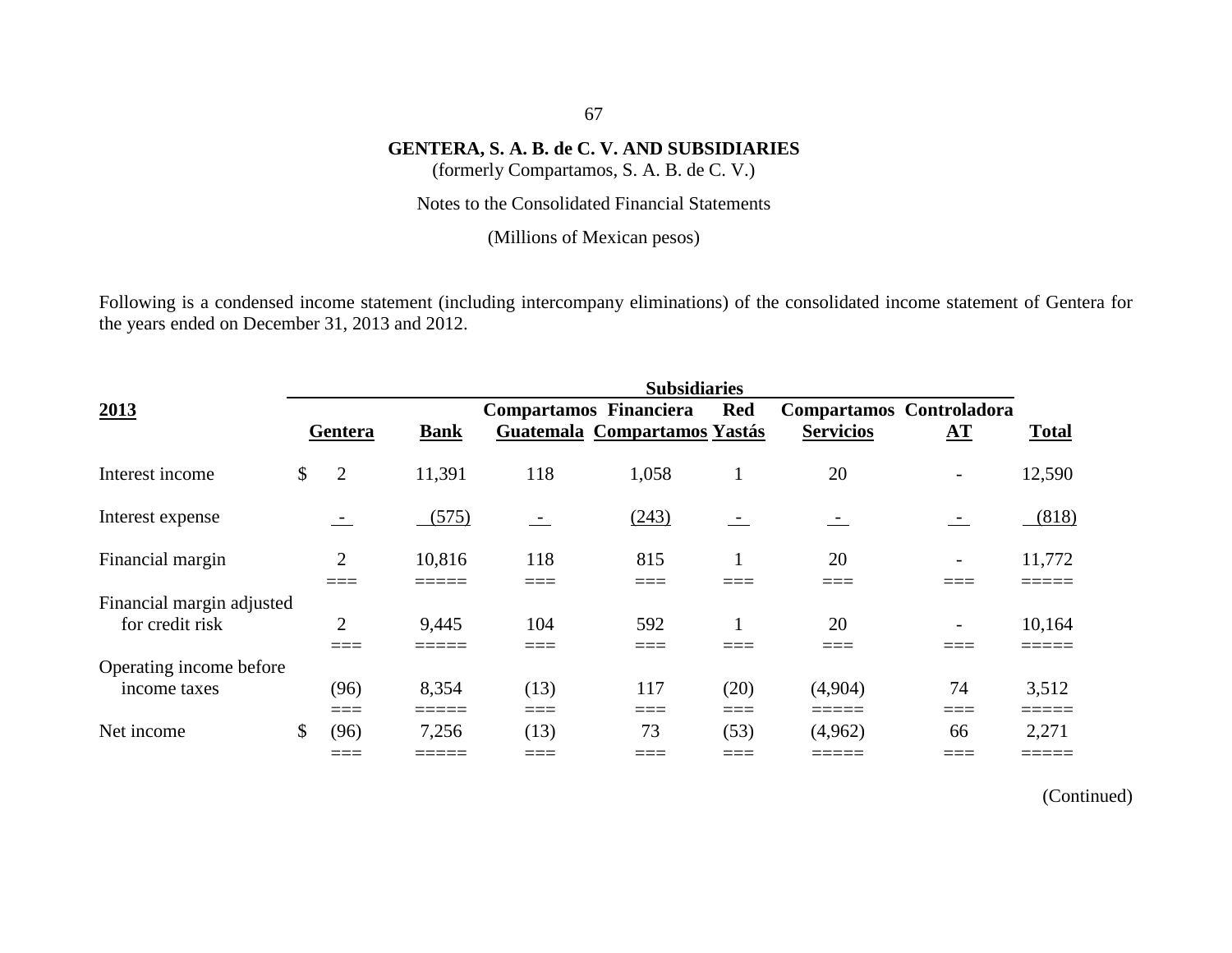(formerly Compartamos, S. A. B. de C. V.)

Notes to the Consolidated Financial Statements

(Millions of Mexican pesos)

|                           |                      |             |                        | <b>Subsidiaries</b>          |            |                          |                        |              |
|---------------------------|----------------------|-------------|------------------------|------------------------------|------------|--------------------------|------------------------|--------------|
| 2012                      |                      |             | Compartamos Financiera |                              | <b>Red</b> | Compartamos Controladora |                        |              |
|                           | Gentera              | <b>Bank</b> |                        | Guatemala Compartamos Yastás |            | <b>Servicios</b>         | ${\bf \underline{AT}}$ | <b>Total</b> |
| Interest income           | \$<br>$\overline{2}$ | 9,159       | 58                     | 873                          |            | 10                       |                        | 10,102       |
| Interest expense          | (1)                  | (503)       | $\sim$                 | (214)                        |            |                          |                        | (718)        |
| Financial margin          |                      | 8,656       | 58                     | 659                          |            | 10                       |                        | 9,384        |
| Financial margin adjusted |                      |             |                        |                              |            |                          |                        |              |
| for credit risk           |                      | 7,837       | 50                     | 495                          |            | 10                       |                        | 8,393        |
|                           |                      |             |                        |                              |            |                          |                        |              |
| Operating income before   |                      |             |                        |                              |            |                          |                        |              |
| income taxes              | (45)                 | 6,972       | (8)                    | 154                          | (37)       | (3,971)                  | 9                      | 3,074        |
|                           | ____                 |             | ____                   | ____                         | ____       |                          | ____                   |              |
| Net result                | \$<br>(45)           | 5,977       | (8)                    | 107                          | (6)        | (4,013)                  | 9                      | 2,021        |
|                           |                      |             |                        |                              |            |                          |                        |              |

(Continued)

## 68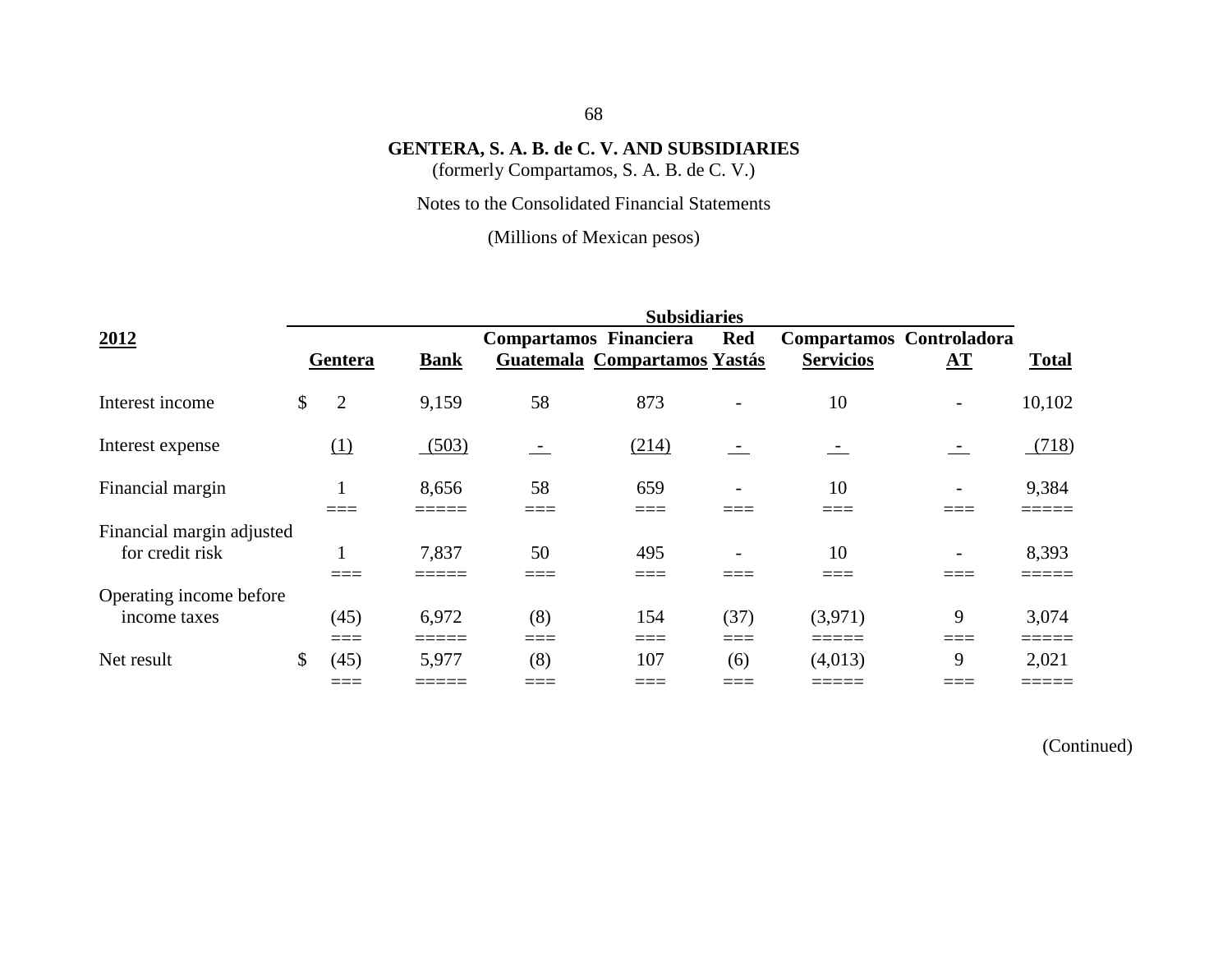(formerly Compartamos, S. A. B. de C. V.)

Notes to the Consolidated Financial Statements

(Millions of Mexican pesos)

## **(23) Comprehensive risk management (CRM) (information from the Bank, main subsidiary) (unaudited)-**

The Bank recognizes that the essence of its business is to assume risks in seeking potential financial and social returns. Consequently, CRM is a core component of the business' strategy for identifying, measuring, overseeing and controlling the different types of risks faced during the normal course of operations.

The Bank's CRM is considered to be an on-going process involving all levels of management. The structure for the Bank's CRM is based on the following guidelines:

- a. Commitment by Top Management and the Board of Directors to properly manage risks encountered.
- b. On-going supervision of CRM policies and procedures.
- c. Clear segregation of duties to ensure independence and objectivity in risk management.
- d. Formal cooperation between the CRM structure and the business units.
- e. Clear determination of responsibilities pertaining to CRM.
- f. On-going supervision of the Internal Control and Audit area, to ensure proper compliance with CRM duties.

The Board of Directors has set up a Risk Committee to ensure that operations are conducted in line with the objectives, policies and procedures for CRM, as well as with the exposure limits approved by said committee. This committee meets at least once a month and works in accordance with the guidelines set out in the General dispositions applicable to credit institutions.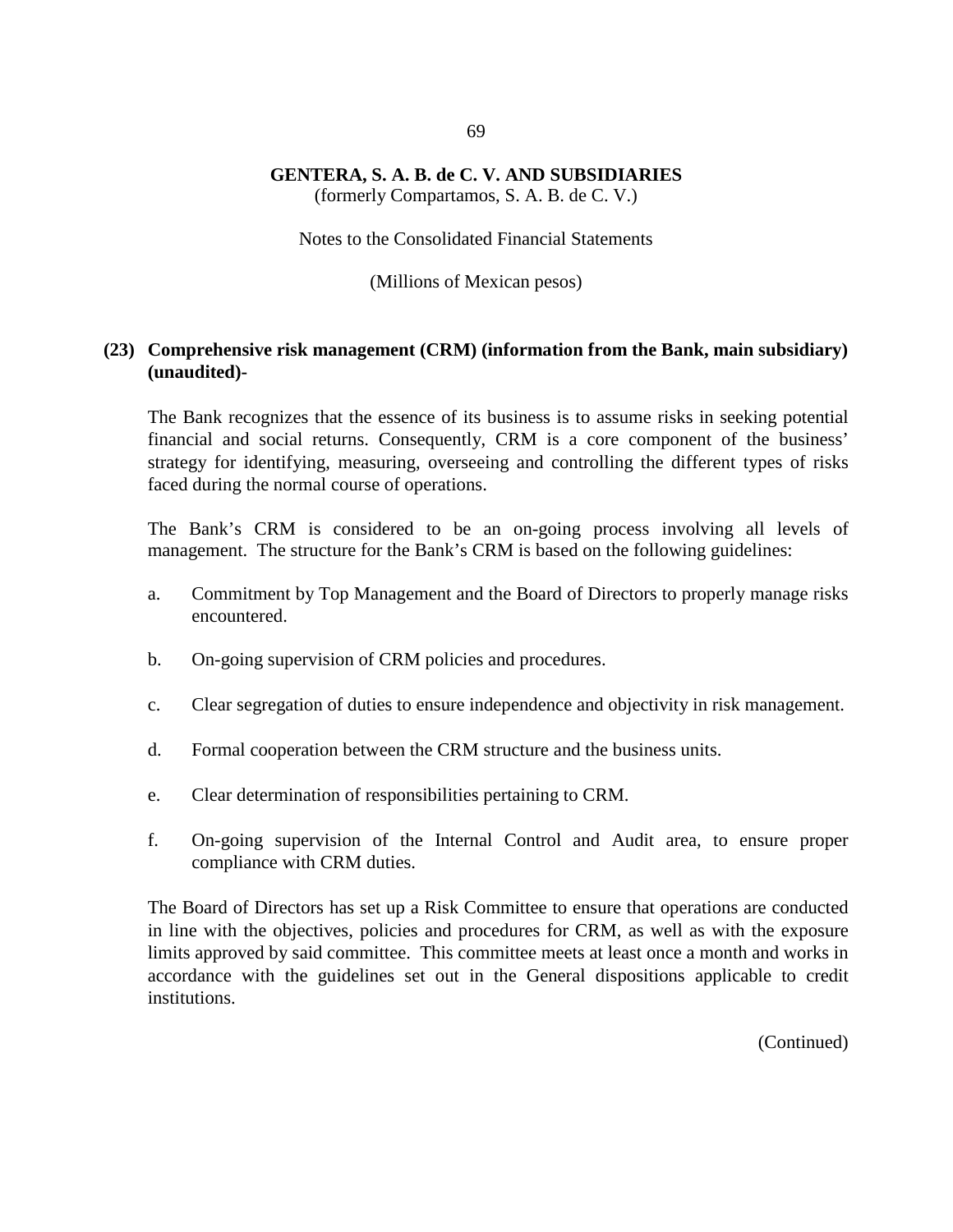(formerly Compartamos, S. A. B. de C. V.)

Notes to the Consolidated Financial Statements

(Millions of Mexican pesos, except otherwise noted)

The Risk Committee is aided by the Comprehensive Risk Management Unit (CRMU) for identification, measurement, oversight and disclosure of risks as per the General Provisions Applicable to Credit Institutions in effect and applicable best practices.

CRM is mainly based on the determination of a structure of global and specific limits, and on applying of risk methodology authorized by the Board of Directors.

### *Credit risk-*

Credit risk management considers: identification, quantification, establishing of limits, risk policies and risk monitoring, potential losses due to borrower or counterparty default in operations with financial instruments.

The Bank's loan portfolio at December 31, 2013 is made up in 100% of loans made to individuals for a specific purpose (consumer portfolio) in Mexican pesos. The consumer portfolio is sufficiently diversified to represent no concentration risk and there is a scarce value of individual positions. The commercial loans, despite being focused on a single counterparty, have the lowest risk accoording to the rating given.

In accordance with the criteria set forth in paragraph 70 of "International convergence of capital measurements and capital standards" Basel II, we classified the Bank's loan portfolio as retail portfolio.

As of December 31, 2013, the portfolio is comprised of 2.9 million loans (2.8 million in 2012), the average outstanding balance in 2013 has remained at approximately \$5,646 mexican pesos (\$5,127 mexican pesos for 2012), at an average term of four months.

The maximum authorized amount for a loan is \$100,000 Mexican pesos, as a result of which, the maximum financing limits established in the provisions for one individual or group of individuals representing a common risk were complied with no exceptions. In addition, no operations were conducted with customers considered an individual or group of individuals who, comprising one or more liabilty operations payable by the Bank, exceeded 100% of the basic capital.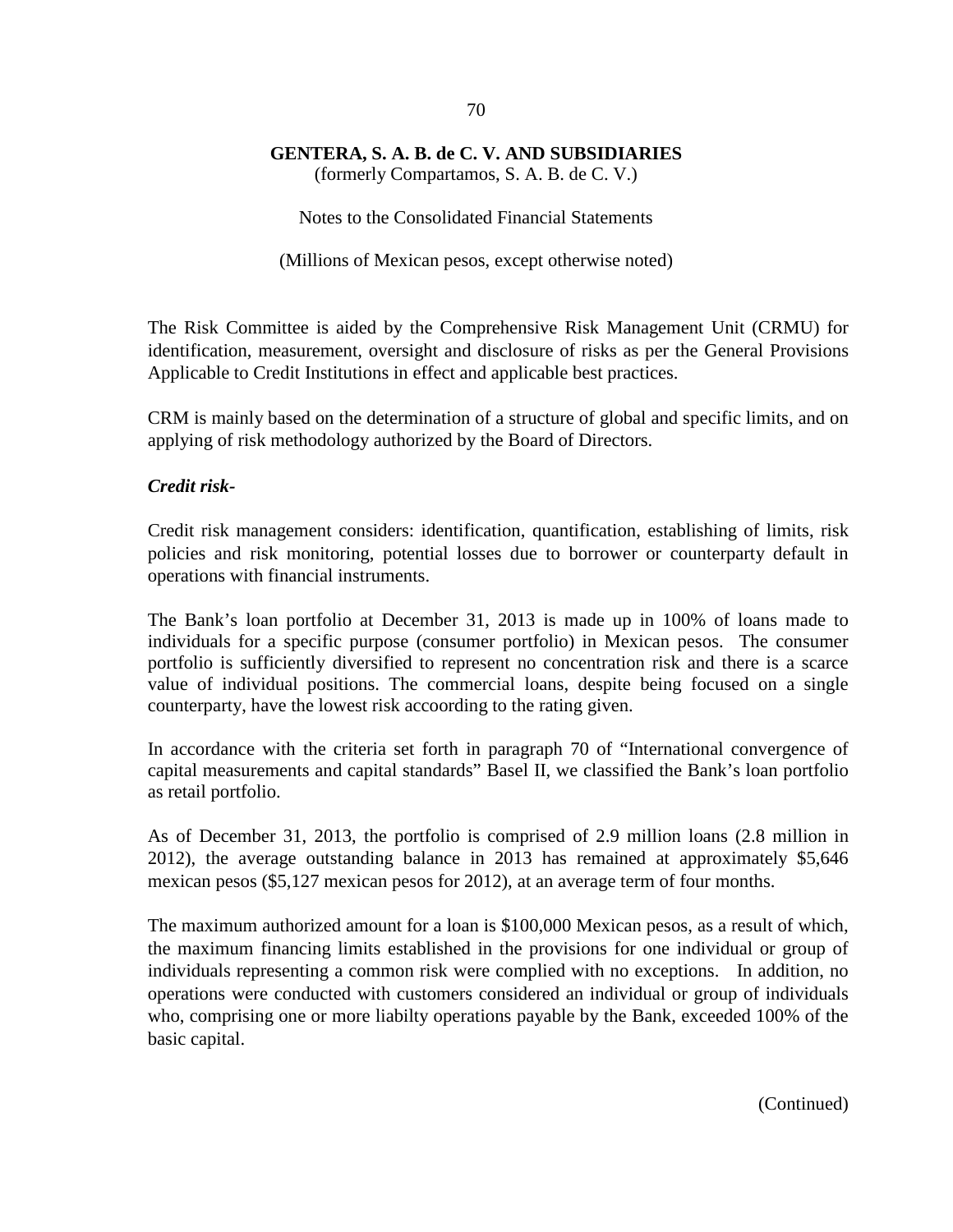(formerly Compartamos, S. A. B. de C. V.)

Notes to the Consolidated Financial Statements

(Millions of Mexican pesos, except otherwise noted)

Analyses of quality of the loan portfolio and credit risk rating thereof are conducted at least monthly. Loans are rated as per the methodology mentioned in note 3 (f).

Rating-based distribution of the loan portfolio, that could be interpreted as the risk profile of the Bank's loan portfolio, shows its greatest concentration in rating A-1, current portfolio.

For comparative and sensibility purposes, following is a table which considers the modification of the Article 129 of the General Provisions Applicable to Credit Institutions.

|               |                | Distribution of the loan portfolio by rating      |                |                |  |  |  |
|---------------|----------------|---------------------------------------------------|----------------|----------------|--|--|--|
|               |                | (data in percentages to the total loan portfolio) |                |                |  |  |  |
|               | 2013           |                                                   | 2012           |                |  |  |  |
| <b>Rating</b> | <b>Balance</b> | <b>Average</b>                                    | <b>Balance</b> | <b>Average</b> |  |  |  |
| $A-1$         | 68.0           | 67.7                                              | 69.4           | 74.1           |  |  |  |
| $A-2$         | 2.2            | 2.4                                               | 2.3            | 2.3            |  |  |  |
| $B-1$         | 0.2            | 0.3                                               | 0.5            | 0.5            |  |  |  |
| $B-2$         | 0.1            | 0.2                                               | 0.4            | 0.3            |  |  |  |
| $B-3$         | 1.2            | 1.2                                               | 1.4            | 1.6            |  |  |  |
| $C-1$         | 19.1           | 18.2                                              | 18.1           | 14.5           |  |  |  |
| $C-2$         | 3.9            | 4.2                                               | 3.1            | 2.5            |  |  |  |
| D             | 1.0            | 0.8                                               | 0.7            | 0.6            |  |  |  |
| E             | 4.3            | 5.0                                               | 4.1            | 3.6            |  |  |  |
| Total         | 100.0          | 100.0                                             | 100.0          | 100.0          |  |  |  |
|               |                |                                                   |                |                |  |  |  |

Consumer loans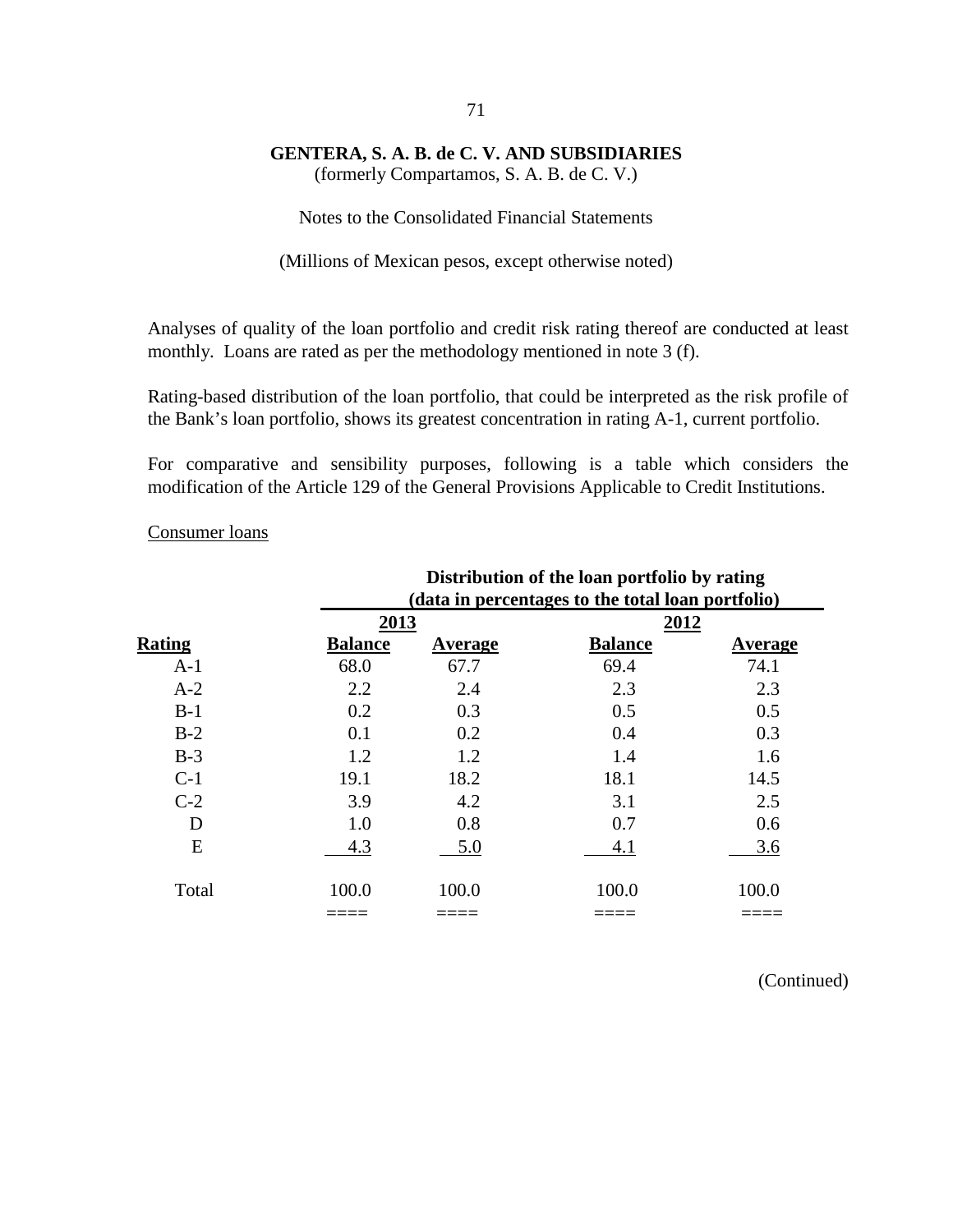(formerly Compartamos, S. A. B. de C. V.)

#### Notes to the Consolidated Financial Statements

#### (Millions of Mexican pesos)

The measurement methodology used in calculating expected and unexpected losses arising from the portfolio's credit risk is a Credit Risk+ model, which generates a thousand scenarios for each loan pertaining to the portfolio considered. The risk exposure which includes the model is the loan portfolio that has shown no default at the date of the analysis, defining default as an event in which a loan has not been paid in the allotted time and in the proper form.

The expected loss is calculated, multiplying the exposure of the operation by the likelihood of default by the borrower, using the aforementioned rating model for assigning of likelihood of default, mentioned above.

Commercial loan portfolio

|                                | Credit risk 2013 |         |                        | Credit risk 2012 |         |  |
|--------------------------------|------------------|---------|------------------------|------------------|---------|--|
| Concept                        |                  |         | <b>Balance Average</b> | <b>Balance</b>   | Average |  |
| Commercial loan portfolio:     |                  |         |                        |                  |         |  |
| Total exposure                 | \$               | 0.0     | 182.0                  | \$<br>0.0        | 138.5   |  |
| Expected loss                  |                  | 0.0     | 0.9                    | 0.0              | 0.7     |  |
| Unexpected loss at 95%         |                  | 0.0     | 12.8                   | 0.0              | 8.9     |  |
|                                |                  |         |                        |                  |         |  |
| Expected loss/total exposure   |                  | $0.0\%$ | 0.5%                   | 0.0%             | $0.4\%$ |  |
| Unexpected loss/total exposure |                  | 0.0%    | 7.1%                   | 0.0%             | 5.6%    |  |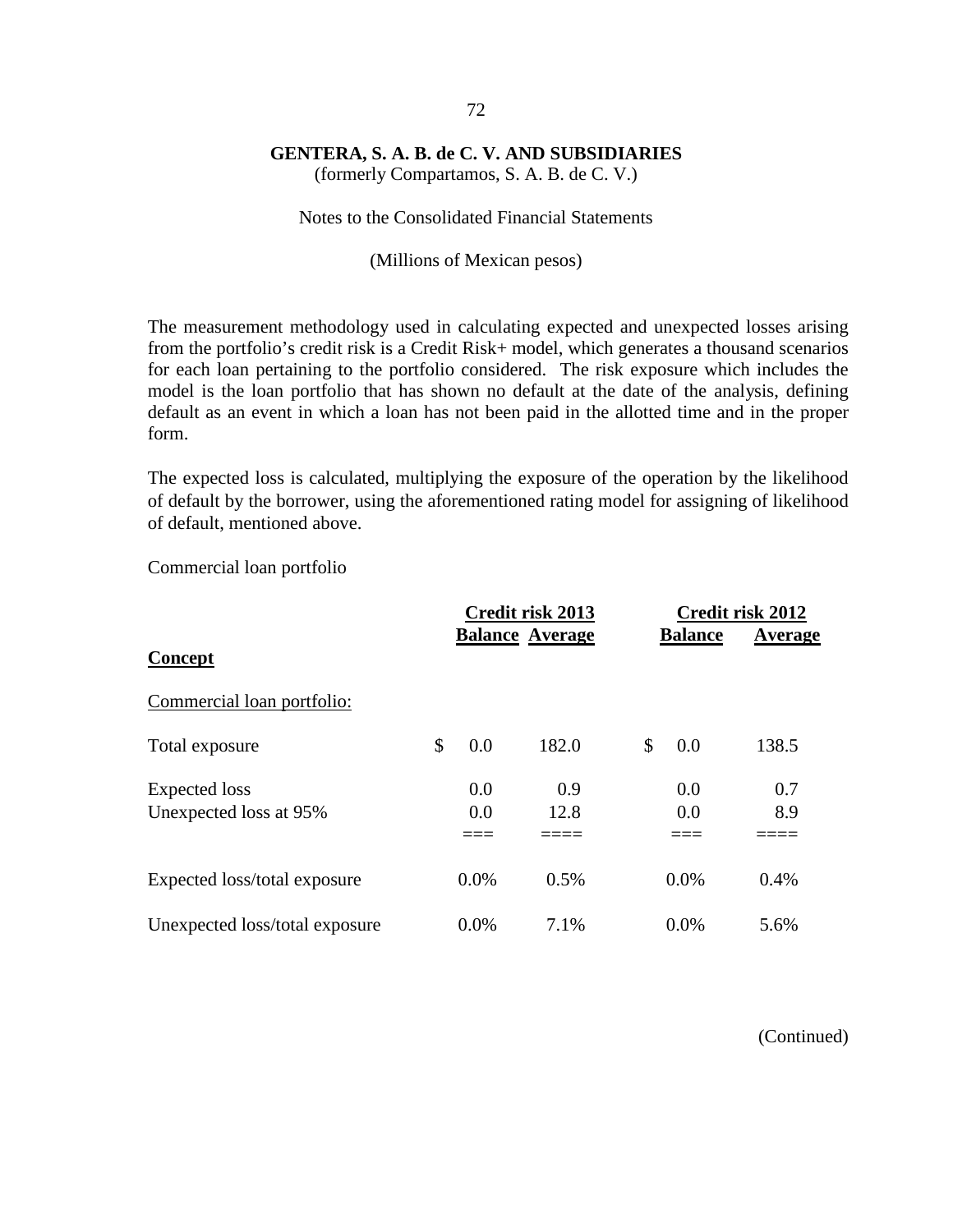(formerly Compartamos, S. A. B. de C. V.)

#### Notes to the Consolidated Financial Statements

#### (Millions of Mexican pesos)

At December 31, 2013 and 2012 the quantitative information for the credit risk of the consumer loan portfolio, is as follows:

|                                |                |         | <b>Credit risk</b> |         |
|--------------------------------|----------------|---------|--------------------|---------|
|                                | <b>Balance</b> | Average | <b>Balance</b>     | Average |
| Concept                        | 2013           | 2013    | 2012               | 2012    |
| Consumer loan portfolio:       |                |         |                    |         |
| Total exposure                 | \$<br>15,995   | 15,502  | 14,216             | 12,969  |
| Expected loss                  | 256            | 254     | 230                | 195     |
| Unexpected loss at 95%         | 258            | 257     | 232                | 197     |
|                                |                |         |                    |         |
| Expected loss/total exposure   | 1.6%           | 1.6%    | 1.6%               | 1.5%    |
| Unexpected loss/total exposure | 1.6%           | 1.7%    | 1.6%               | 1.5%    |

The expected loss pertaining to the portfolio under consideration as of December 31, 2013 represents 1.6% of the overall balance exposed to default. The Bank has set up loan loss reserves totaling \$877, equivalent to 5.4% of the balance of the overall portfolio. As of December 31, 2012, the expected loss was of 1.6% and the allowance amounted to \$761; 5.1% with respect to the balance of the overall portfolio. The loan portfolio is rated in accordance with the rules for rating the loan portfolio issued by the SHCP and the methodology established by the Commission. The Bank only sets up allowance for loan losses in addition to those created as a result of the portfolio rating process, in compliance with Title Two, Chapter I, Section Four of Art. 39 of the General Provisions Applicable to Credit Institutions. As of December 31, 2013, no additional allowance for loan losses were required (note 9).

Expected and unexpected losses are calculated on a monthly basis under different scenarios (sensitivity analyses), including stress scenarios. The results of the analysis are presented to the areas involved in portfolio risk management, to the Chief Executive Officer's Office and to the Risk Committee.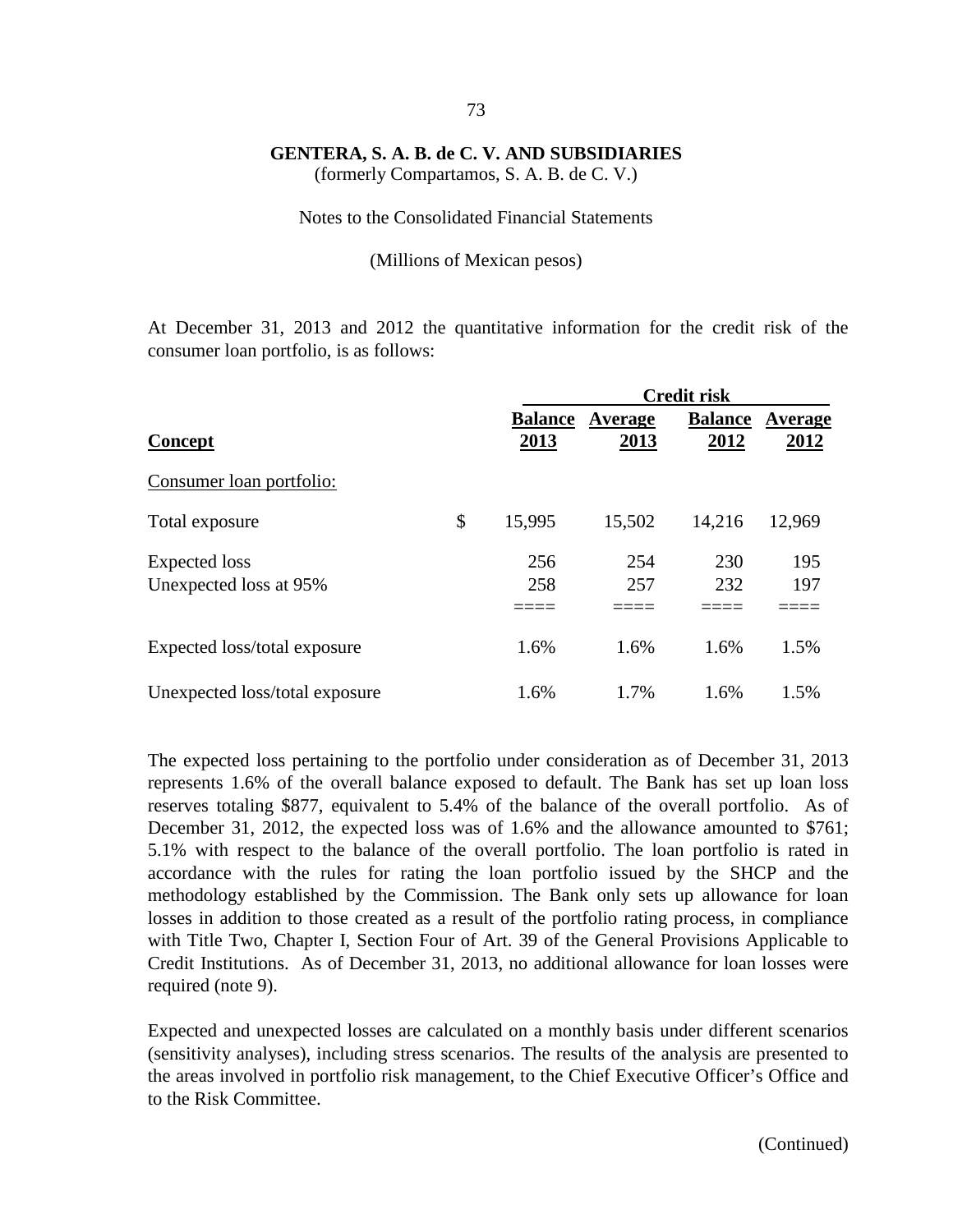(formerly Compartamos, S. A. B. de C. V.)

#### Notes to the Consolidated Financial Statements

#### (Millions of Mexican pesos)

The efficiency of the model and assumptions assumed are evaluated periodically "*backtesting";* in the event the projected results and those observed differ significantly, the necessary corrections are made; however, this has not been necessary, as the expected loss has been smaller than the loss observed in 100% of the cases in a one-year horizon.

At December 31, 2013, income from loan operations amounted to \$11,326, representing 99% of the Bank's total income, compared to the same item at December 31, 2012, the variation in income, in percentage terms is 25%.

#### Income from loan operations

|                                    | 2013     | 2012  | Variation $(\% )$ |
|------------------------------------|----------|-------|-------------------|
| Loan income                        | \$11,326 | 9.086 | 25                |
| Total income                       | \$11,401 | 9,168 | 24                |
| Income from loan operations $(\%)$ | 99       | 99    |                   |
|                                    |          |       |                   |

With respect to credit risk management for operations with financial instruments or counterparty risk, the credit risk exposure in operations with financial instruments, and the expected and unexpected loss thereof, are calculated on a daily basis. Such allowance is part of the daily report on market risk. As of December 31, 2013, the Bank's position in financial instruments subject to counterparty risk totals \$849; 100% in Call Money operations. The expected loss pertaining to counterparty risk is 0.5% of the overall exposure. In comparison, as of December 31, 2012, the Bank's position in financial instruments subject to counterparty risk totaled \$1,322; 62% in call money operations and the remaining 38% in direct positions in Cetes and PRLV with an expected loss from counterparty risk of 4.5%, with respect to the overall exposure.

The methodology for managing credit risk in financial operations consists of an economic capital type model which generates an allocation of capital that must be available to cover the losses.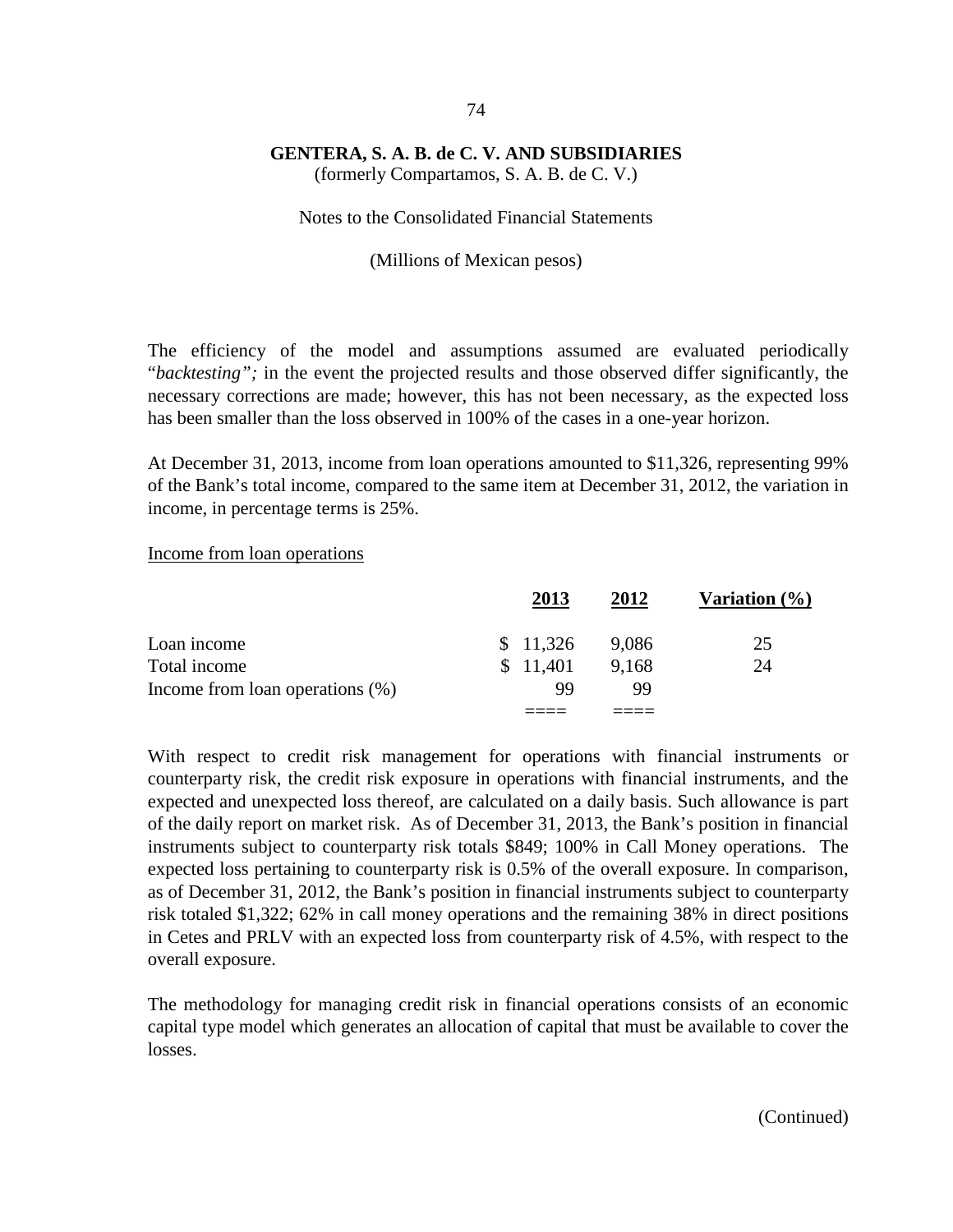(formerly Compartamos, S. A. B. de C. V.)

Notes to the Consolidated Financial Statements

(Millions of Mexican pesos)

Likelihood of default: This information is obtained from the next sources: 1) Standard & Poors, rating granted to financial institutions based on their rating scale known as CAVAL over the long term; 2) Moody's, as with S&P, according to the rating granted over the longterm; 3) Fitch, is the third source for learning the rating granted by this agency, 4) HR Ratings and VERUM (these authorized rating agencies, according to the Appendix 1-B of the General Provisions for Banks), and 5) in the event the Bank has no rating from any of the three agencies, an average rating is assigned according to its group. The above grouping refers to the group to which it pertains in the market (P8, AAA, P12, other). In the event of rating differences, the lowest rating is used.

Following is the exposure to counterparty risk for purchase/sale of securities and interbank loans as of December 31, 2013 and 2012 of the Bank, as well as the maximum exposure to said risk during said years.

|                             | <b>Exposure to counterparty risk</b><br>at December 31, 2013 |                            |                                             |  |  |
|-----------------------------|--------------------------------------------------------------|----------------------------|---------------------------------------------|--|--|
|                             | Amount<br>at year-end                                        | <b>Maximum</b><br>exposure | <b>Concentration</b><br>at year-end $(\% )$ |  |  |
| Total position              | 849                                                          | 849                        | 100                                         |  |  |
| Purchase/sale of securities |                                                              |                            |                                             |  |  |
| Rating AAA                  |                                                              |                            |                                             |  |  |
| Rating AA                   |                                                              |                            |                                             |  |  |
| Rating A                    |                                                              |                            |                                             |  |  |
| <b>Rating BBB</b>           |                                                              |                            |                                             |  |  |
| Call Money                  | 849                                                          | 849                        | 100                                         |  |  |
|                             |                                                              |                            |                                             |  |  |

\* The authorized counterparty risk limit is 8% of the product related to the ASRC of the Bank's latest knows net capital. The ASRC product x ICAP of the period was 6,129.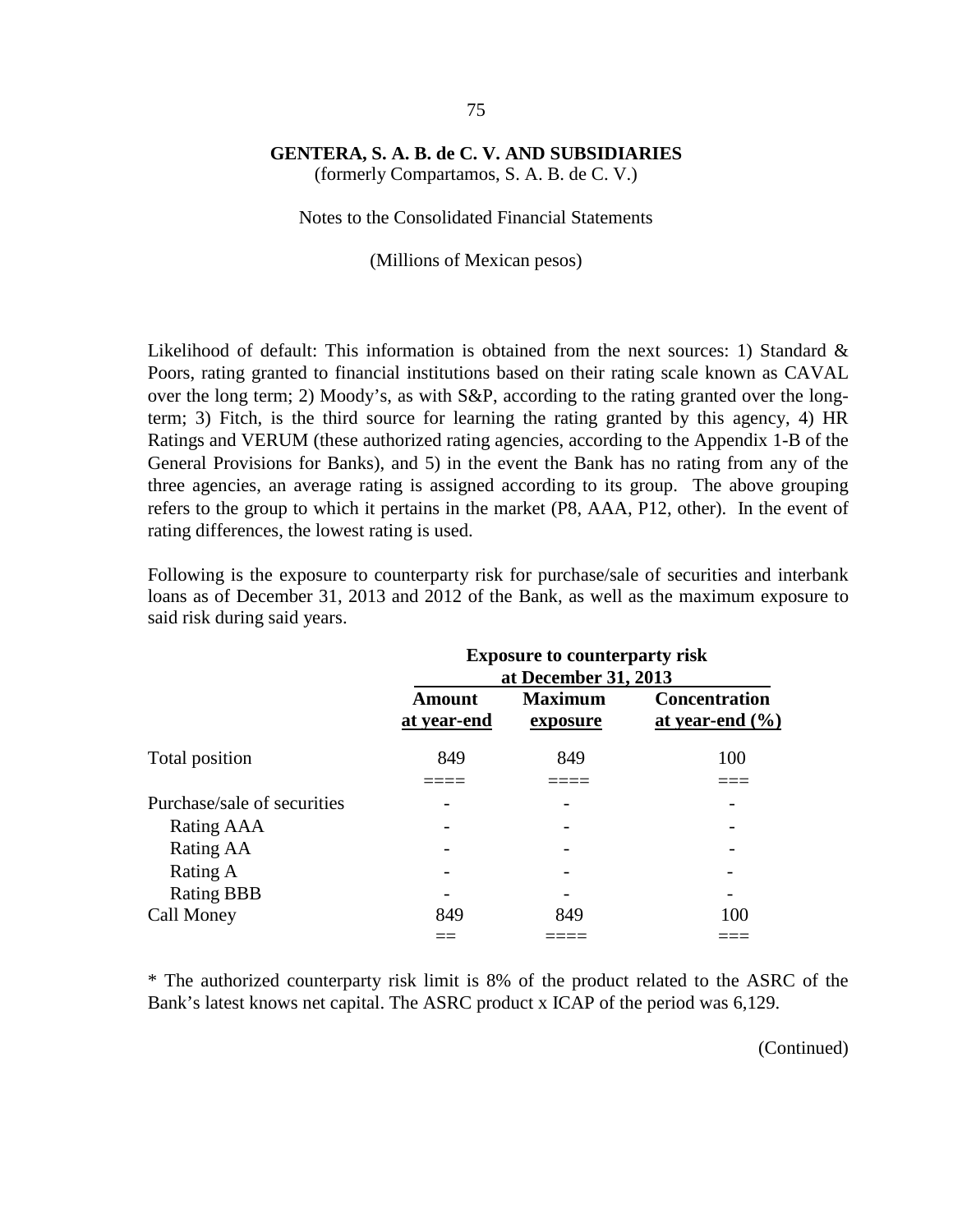(formerly Compartamos, S. A. B. de C. V.)

#### Notes to the Consolidated Financial Statements

#### (Millions of Mexican pesos)

|                             | <b>Exposure to counterparty risk</b><br>at December 31, 2012 |                            |                                 |  |  |
|-----------------------------|--------------------------------------------------------------|----------------------------|---------------------------------|--|--|
|                             | Amount<br>at end                                             | <b>Maximum</b><br>exposure | Concentration<br>at end $(\% )$ |  |  |
| Total position              | \$<br>1,322                                                  | 1,889                      | 100                             |  |  |
| Purchase/sale of securities | \$<br>500                                                    | 99                         | 37.8                            |  |  |
| Rating AAA                  | 99                                                           | 99                         | 7.5                             |  |  |
| Rating AA                   | 200                                                          |                            | 15.1                            |  |  |
| Rating A                    | 201                                                          |                            | 15.2                            |  |  |
| Call Money                  | 822                                                          | 1,790                      | 62.2                            |  |  |
|                             |                                                              |                            |                                 |  |  |

\* The authorized counterparty risk limit is 10% of the Bank's latest know net capital. The Bank's net capital as of December 31, 2012 is \$6,475.2.

Due to the nature of its business, it is the Bank's policy not to conduct brokerage operations or to act as issuer of derivative products.

#### *Market risk-*

Market risk management considers, at least, identification, quantification and establishing of limits and monitoring of risks arising from changes in the risk factors affecting the valuation or expected results of active or passive operations or those giving rise to contingent liabilities.

As of December 31, 2013 and 2012, the Bank's portfolio of financial instruments subject to market risk is comprised solely of Call Money operations and purchase of CETES and PRLV. As a result, the main risk factors that could affect the value of the investment portfolio are interest rates, spreads, and the prices of other financial instruments. It should be mentioned that the Bank's treasury operation is limited to investment of cash surpluses from the credit operation.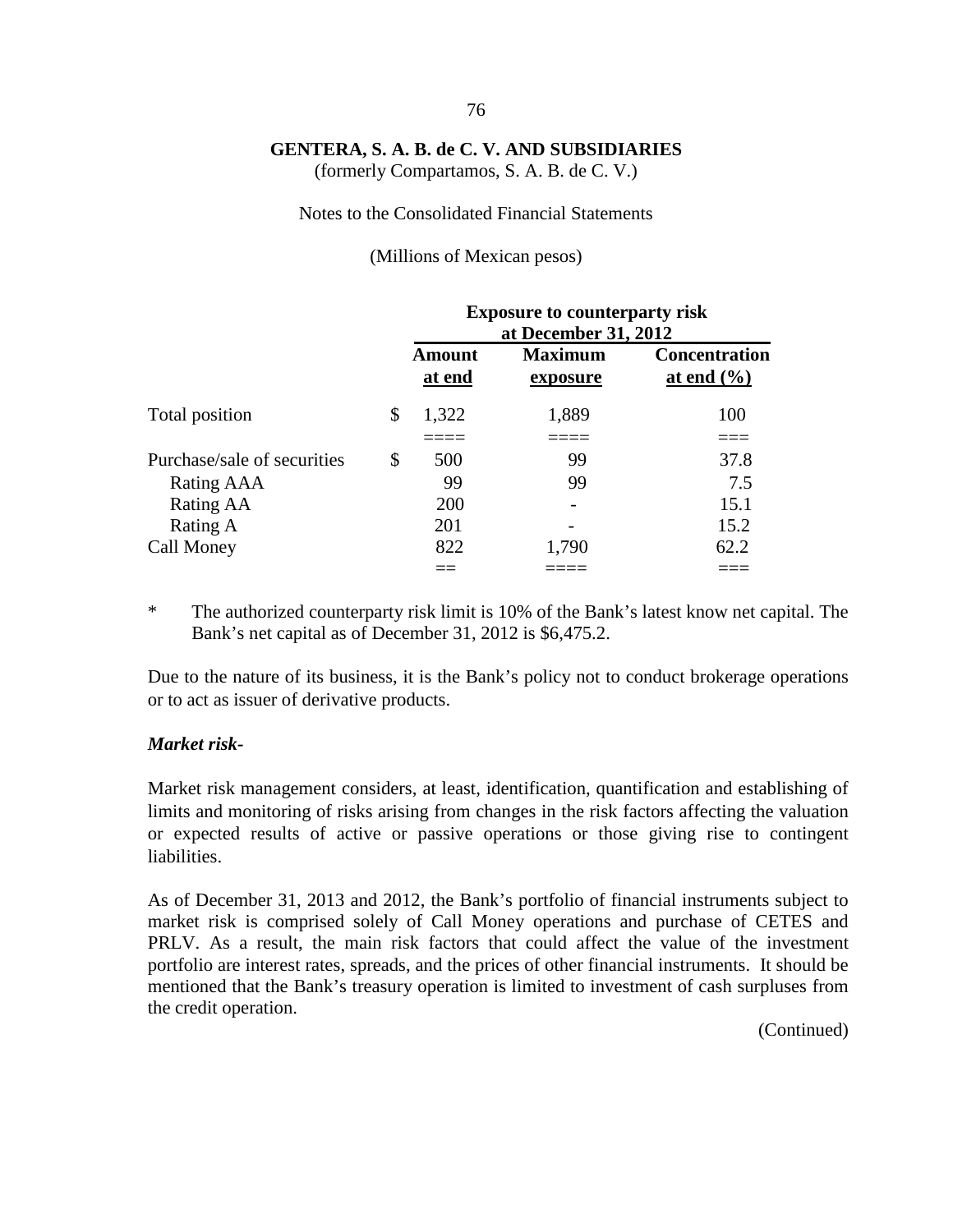(formerly Compartamos, S. A. B. de C. V.)

Notes to the Consolidated Financial Statements

(Millions of Mexican pesos)

The means for measurement of risk assumed by the Bank to manage this type of risk is the Value at Risk (VaR), which is calculated on a daily basis. VaR is an estimation of the potential loss in value of a determined period of time given the level of confidence. The method used by the Bank is the historical simulation method.

Parameters used in calculating the VaR.

- Method: Historical simulation
- Confidence level: 99%
- Investment horizon: one day
- Number of observations: 252 days
- Weighting of scenarios: Equally probable

Following is the quantitative information for market risk as of December 31, 2013:

|                          | Value at Risk, 1 day (VaR) on December 31, 2013 |               |                                  |                          |  |  |  |
|--------------------------|-------------------------------------------------|---------------|----------------------------------|--------------------------|--|--|--|
| <b>Portfolio</b>         | <b>Market</b><br><b>Value</b>                   | VaR at<br>99% | $\frac{0}{0}$<br><b>Position</b> | Use of<br>limit $(\%)^1$ |  |  |  |
| Total position           | 849                                             | 0.002         | 0.0002%                          | 0.18%                    |  |  |  |
| Money <sup>2</sup>       | 849                                             | 0.002         | 0.0002%                          | 0.18%                    |  |  |  |
| Purchase of securities   |                                                 |               |                                  |                          |  |  |  |
| Call Money               | 849                                             | 0.002         | 0.0002%                          | 0.18%                    |  |  |  |
| Derivatives <sup>3</sup> |                                                 |               |                                  |                          |  |  |  |
| Foreign exchange         |                                                 |               |                                  |                          |  |  |  |
| Equity                   |                                                 |               |                                  |                          |  |  |  |

- 1. The authorized risk limit is .15% related to the product of Assets Subject to Market Risk ("ASRM"-Spanish abbreviation) of the Bank's last known net capital. The ASRM product x ICAP of the Bank as of December 31, 2013 was \$702.
- 2. The positions subject to market risk referred to are call money operations.
- 3. There are no derivative operations for trade or hedge purposes to be sold.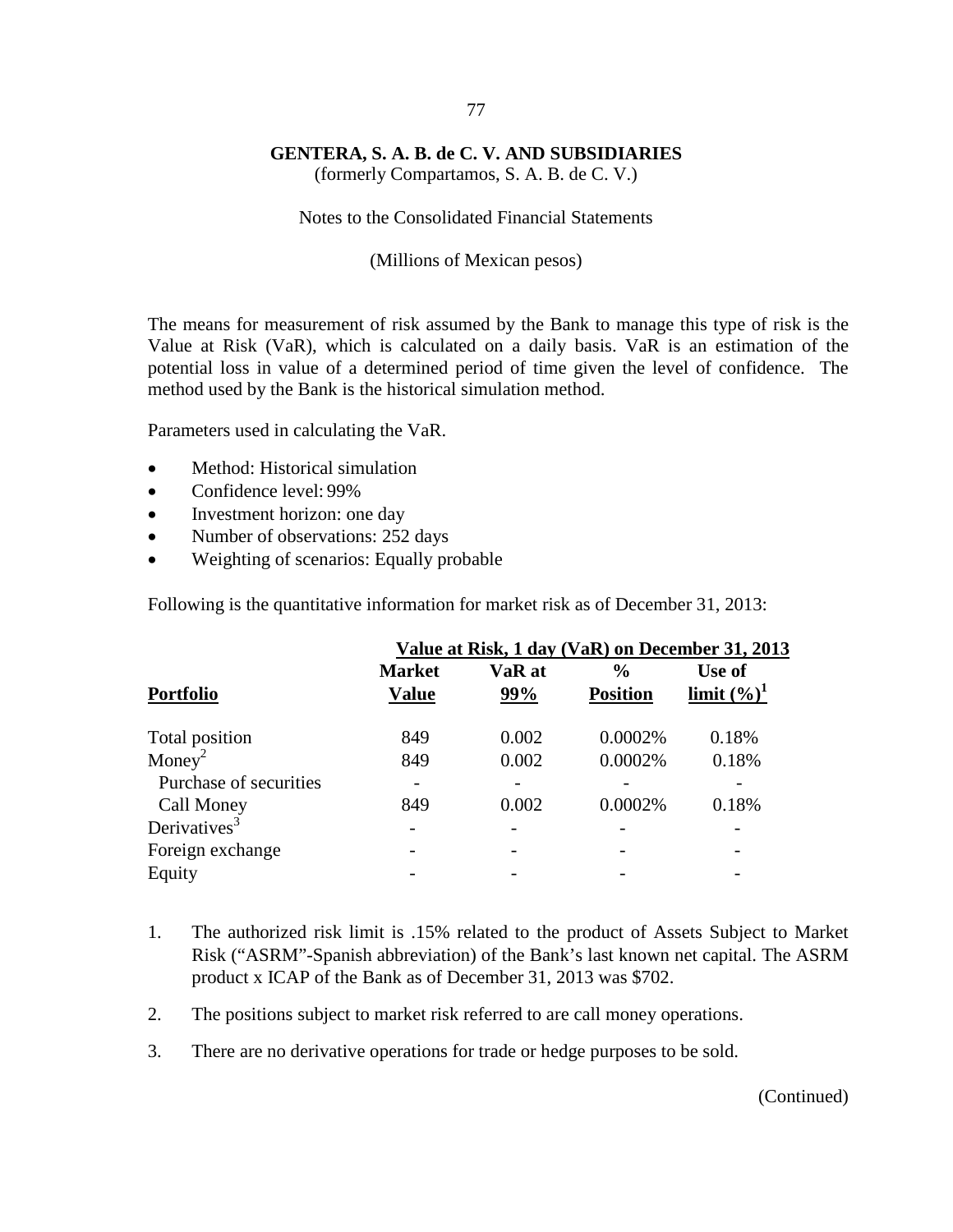(formerly Compartamos, S. A. B. de C. V.)

Notes to the Consolidated Financial Statements

(Millions of Mexican pesos, except otherwise noted)

Following is the quantitative information for market risk as of December 31, 2012:

|                          | Value at Risk, 1 day (VaR) on December 31, 2012 |               |                                  |                          |  |  |  |
|--------------------------|-------------------------------------------------|---------------|----------------------------------|--------------------------|--|--|--|
| <b>Portfolio</b>         | <b>Market</b><br><b>Value</b>                   | VaR at<br>99% | $\frac{6}{6}$<br><b>Position</b> | Use of<br>limit $(\%)^1$ |  |  |  |
| Total position           | 1,322                                           | 0.03          | 0.002                            | 0.3                      |  |  |  |
| Money <sup>2</sup>       | 1,322                                           | 0.03          | 0.002                            | 0.3                      |  |  |  |
| Purchase of securities   | 500                                             | 0.03          | 0.002                            | 0.3                      |  |  |  |
| Call Money               | 822                                             | 0.00          | 0.000                            | 0.0                      |  |  |  |
| Derivatives <sup>3</sup> |                                                 |               |                                  |                          |  |  |  |
| Foreign exchange         |                                                 |               |                                  |                          |  |  |  |
| Equity                   |                                                 |               |                                  |                          |  |  |  |

- 1. The authorized risk limit is .15% of the Bank's last known net capital. The Bank's net capital as of December 31, 2012 is \$6,475.2.
- 2. The positions subject to market risk referred to are call money operations and purchase of PRLV and CETES.
- 3. There are no derivative operations for trade or hedge purposes to be sold.

The market VaR is calculated daily, including the main positions, asset and liability, subject to market risk shown in the balance sheet, which is also used for interest rate risk management. The daily average VaR of the Bank in 2013 was \$4,299 pesos, corresponding to 0.0007% of the last ASRM product x ICAP known as of December 31, 2013. The daily average VaR held in 2012 was \$46,756 pesos, corresponding to 0.0007% of the last known net capital as of December 31, 2012.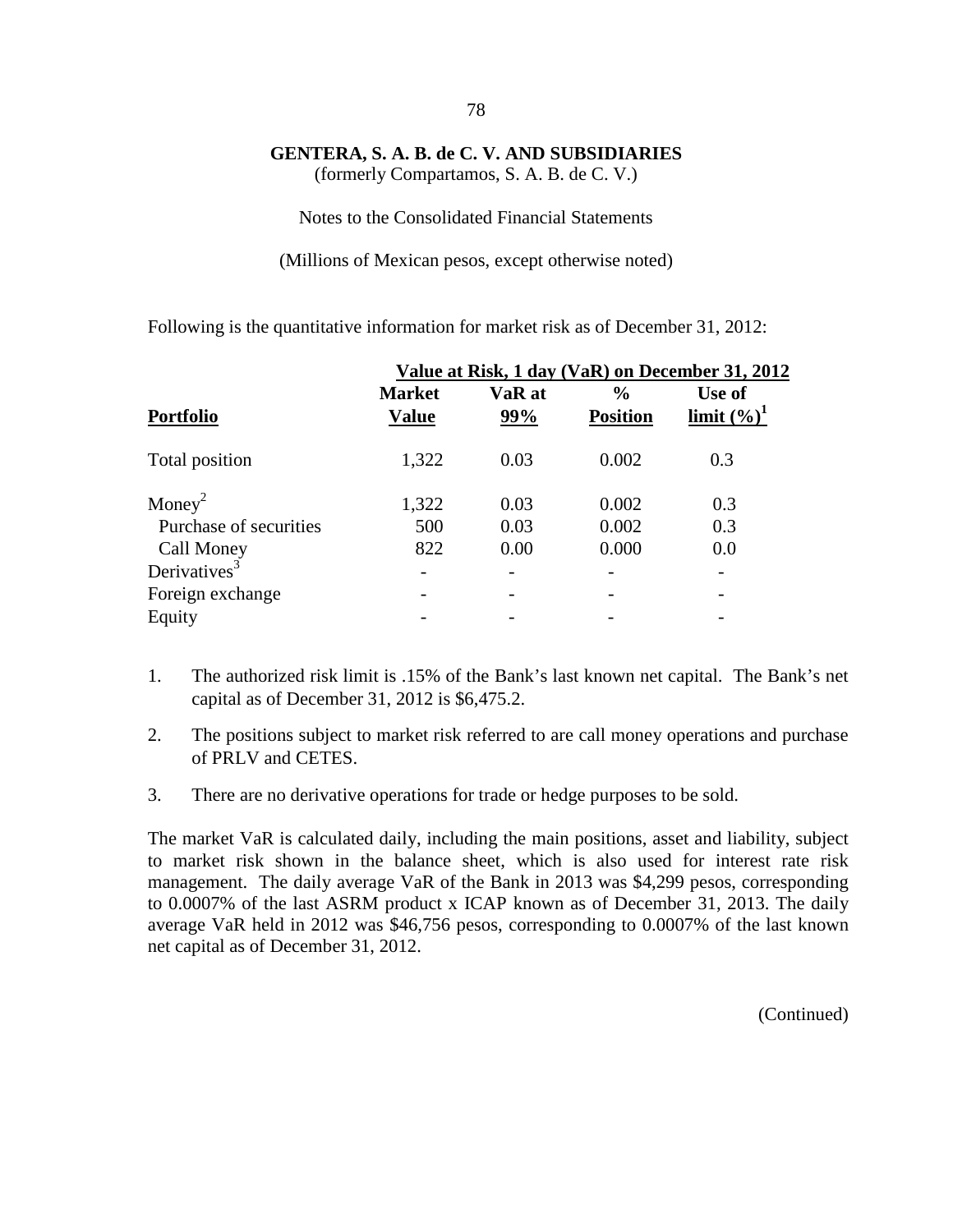(formerly Compartamos, S. A. B. de C. V.)

Notes to the Consolidated Financial Statements

(Millions of Mexican pesos)

As part of the market-risk management process, backtesting, sensitivity and stress scenario tests are conducted.

Backtesting is conducted monthly to compare the losses and gains that would have been observed had the same positions been maintained, considering only the change in value due to market movements, against the calculation of the VaR. This allows for evaluating the accuracy of the prediction. To date, testing has been highly effective by more than 98.4%.

The sensitivity analyses conducted periodically normally considers movements of  $\pm 100$  base points in rates or risk factors. Whereas to generate stress scenarios, movements of  $\pm 150$  base points are considered in rates or risk factors.

Following are the sensitivity and stress tests of the Bank conducted as of December 31, 2013 and 2012, respectively.

|                                 | <b>Sensitivity analysis as of December 31, 2013</b> |               |                                 |                                  |  |  |
|---------------------------------|-----------------------------------------------------|---------------|---------------------------------|----------------------------------|--|--|
|                                 | <b>Market</b><br><b>Value</b>                       | VaR at<br>99% | <b>Sensitivity</b><br>$+100$ pb | <b>Stress</b><br>$+150pb$        |  |  |
| Total position                  | 849                                                 | 0.002         | 0.047                           | 7.08                             |  |  |
| Money<br>Purchase of securities | 849<br>$\overline{\phantom{0}}$                     | 0.002         | 0.047                           | 7.08<br>$\overline{\phantom{0}}$ |  |  |
| Call money                      | 849                                                 | 0.002         | 0.047                           | 7.08                             |  |  |

|                        | <b>Sensitivity analysis as of December 31, 2012</b> |               |                                 |                            |
|------------------------|-----------------------------------------------------|---------------|---------------------------------|----------------------------|
|                        | <b>Market</b><br><b>Value</b>                       | VaR at<br>99% | <b>Sensitivity</b><br>$+100$ pb | <b>Stress</b><br>$+150$ pb |
| Total position         | 1,322                                               | 0.10          | 0.4                             | 0.6                        |
| Money                  | 1,322                                               | 0.10          | 0.4                             | 0.6                        |
| Purchase of securities | 500                                                 | 0.10          | 0.4                             | 0.6                        |
| Call money             | 822                                                 | 0.01          | 0.1                             | 0.1                        |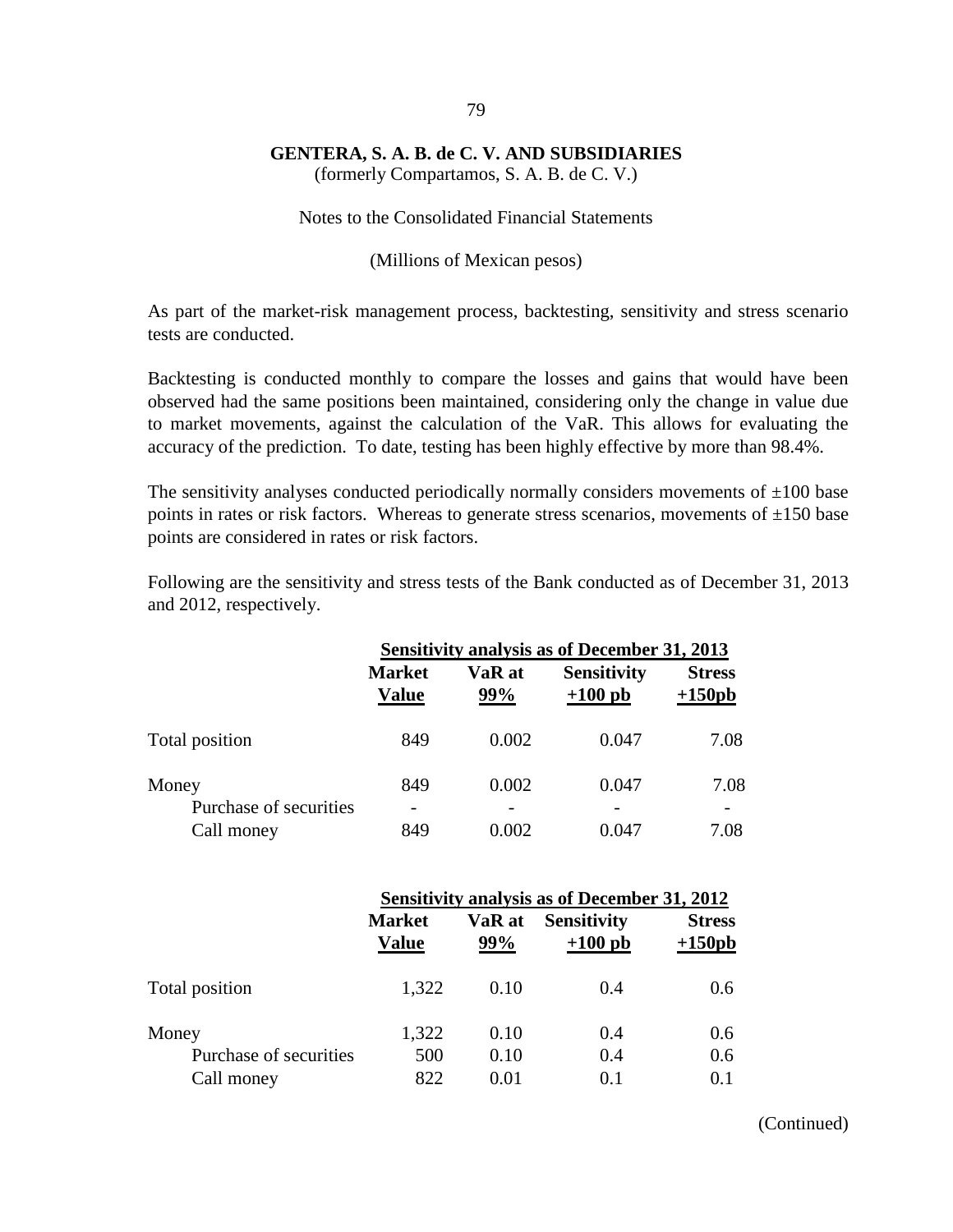(formerly Compartamos, S. A. B. de C. V.)

#### Notes to the Consolidated Financial Statements

#### (Millions of Mexican pesos)

Income from treasury operations at the end of 2013 was \$75, accounting for 0.6% of the Bank's overall income. The variation in treasury income was determined comparing the same item for the prior year 2012, was \$81.

|                                     | Income from treasury operations |         |                  |
|-------------------------------------|---------------------------------|---------|------------------|
|                                     | 2013                            | 2012    | Variation $(\%)$ |
| Income from treasury operations     | 75                              |         | -8               |
| Total income                        | \$11,883                        | 9,555   | 24               |
| Income from treasury operations (%) | $0.7\%$                         | $0.9\%$ |                  |

### *Liquidity risk-*

Liquidity risk management includes, at least, identification, measurement and establishment of limits and follow up on risks or potential losses arising from the impossibility or difficulty of renewing liabilities or of contracting others under normal Institution conditions due to early or forced sale of assets at unusual discounts to settle its obligations, or to the fact that a position cannot be promptly sold, acquired or hedged by means of establishing an equivalent contrary position.

The Banks's business model is based on its reputation as a solid institution that always responds to its customers' credit needs. Therefore, liquidity risk management is an essential element for timely prevention of the differences arising from the possible "gap" between its main positions in terms of liquidity risk: expected cash flows (payments on current loans) and projected outflows (current expenses, placement of new loans).

The measurement methodology used in liquidity risk management is:

- Liquidity gap analyses consider the Bank's main assets and liabilities, whether recorded on or off the balance sheet, establishing maturity bands according to the characteristics of the products offered. A limit is established for each bucket.
- Liquidity Value at Risk (liquidity VaR) for measurement of the market's liquidity risk determines the possible inability to liquidate positions in one day and is calculated in the same way as the market VaR with a 10-day horizon.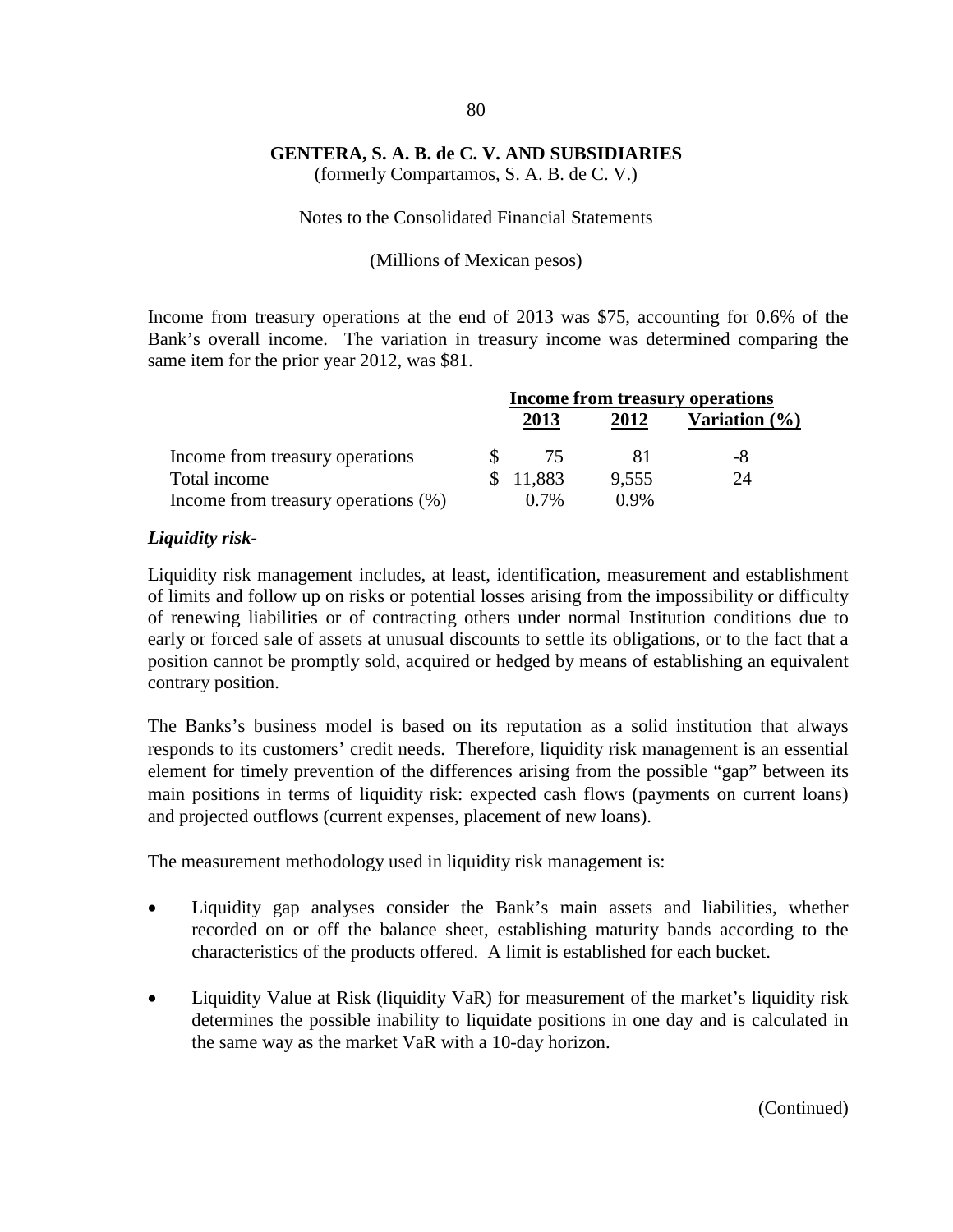(formerly Compartamos, S. A. B. de C. V.)

Notes to the Consolidated Financial Statements

(Millions of Mexican pesos)

As of December 31, 2013, the quantitative information for the analysis of liquidity gaps is as follows:

| Analysis of liquidity gaps (accumulated) |        |                     |  |  |
|------------------------------------------|--------|---------------------|--|--|
| Gap                                      | Limit* | Use of<br>limit (%) |  |  |
| 5,473                                    | 76%    | 0%                  |  |  |
| 9,746                                    | 136%   | 0%                  |  |  |
| 12,178                                   | 170%   | 0%                  |  |  |
| 13,397                                   | 187%   | 0%                  |  |  |
| 14,464                                   | 201%   | 0%                  |  |  |
| 15,349                                   | 214%   | 0%                  |  |  |
| 15,510                                   | 216%   | 0%                  |  |  |
| 13,140                                   | 183%   | 0%                  |  |  |
| 11,566                                   | 161%   | 0%                  |  |  |
| 9,390                                    | 131%   | 0%                  |  |  |
| 676                                      | 9%     | 0%                  |  |  |
|                                          |        | 2013                |  |  |

#### **Analysis of liquidity gaps as of December 31, 2013**

| <b>Bucket</b>    | <b>Gap</b> | Limit* | Use of<br>$\lim$ it $\left(\frac{9}{6}\right)$ |
|------------------|------------|--------|------------------------------------------------|
| $1-30$ days      | 5,473      | 76%    | 0%                                             |
| $31-60$ days     | 4,273      | 136%   | 0%                                             |
| $61-90$ days     | 2,432      | 170%   | 0%                                             |
| 91-120 days      | 1,219      | 187%   | 0%                                             |
| 121-180 days     | 1,068      | 201%   | 0%                                             |
| 181-270 days     | 885        | 214%   | 0%                                             |
| 271-360 days     | 160        | 216%   | 0%                                             |
| 361-720 days     | (2,370)    | 183%   | 0%                                             |
| 721-1,080 days   | (1,574)    | 161%   | 0%                                             |
| 1,081-1,440 days | (2,176)    | 131%   | 0%                                             |
| 1,441-1,800 days | (8,714)    | 9%     | 0%                                             |

\* The authorized risk limit is calculated as a percentage of the total liquid assets plus available lines.

The liquid assets plus available lines of the Bank as of December 31, 2013 were \$7,182.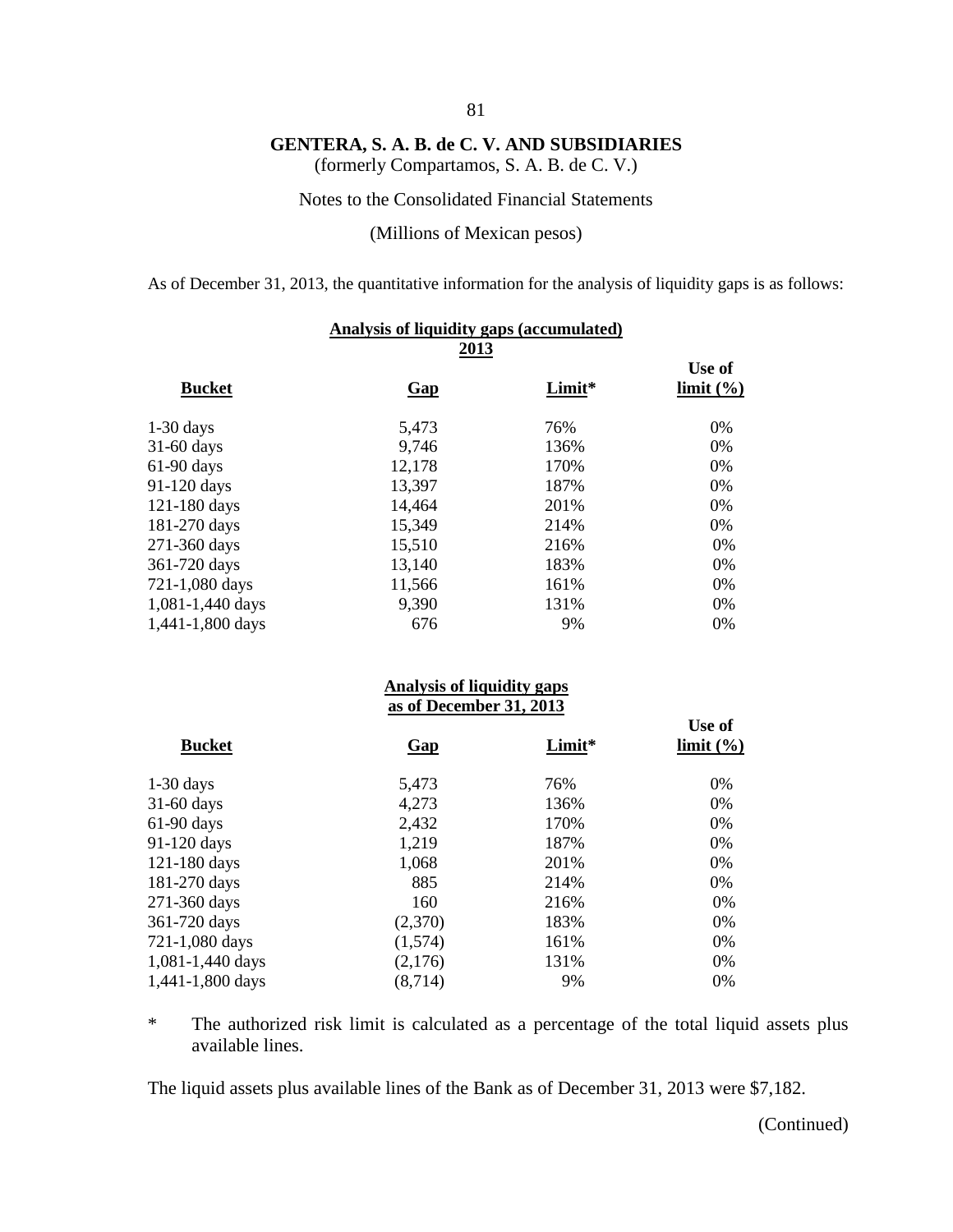(formerly Compartamos, S. A. B. de C. V.)

Notes to the Consolidated Financial Statements

(Millions of Mexican pesos)

As of December 31, 2012, the quantitative information for the analysis of liquidity gaps is as follows:

| Analysis of liquidity gaps (accumulated) $\perp$ |                                                              |        |                     |  |
|--------------------------------------------------|--------------------------------------------------------------|--------|---------------------|--|
| <u>2012</u>                                      |                                                              |        |                     |  |
| <b>Bucket</b>                                    | $Gap$                                                        | Limit* | Use of<br>limit (%) |  |
| $1-30$ days                                      | 4,920                                                        | 80 %   | 0%                  |  |
| 31-60 days                                       | 9,108                                                        | 149 %  | 0%                  |  |
| 61-90 days                                       | 11,395                                                       | 186%   | 0%                  |  |
| 91-120 days                                      | 12,428                                                       | 203%   | 0%                  |  |
| 121-180 days                                     | 13,198                                                       | 216%   | 0%                  |  |
| 181-270 days                                     | 13,947                                                       | 228%   | 0%                  |  |
| 271-360 days                                     | 13,681                                                       | 224%   | 0%                  |  |
| 361-720 days                                     | 12,237                                                       | 200%   | 0%                  |  |
| 721-1,080 days                                   | 9,549                                                        | 213%   | 0%                  |  |
| 1,081-1,440 days                                 | 7,350                                                        | 120%   | 0%                  |  |
| 1,441-1,800 days                                 | (1, 491)                                                     | $-24%$ | 24%                 |  |
|                                                  | <b>Analysis of liquidity gaps</b><br>as of December 31, 2012 |        |                     |  |
| <b>Bucket</b>                                    | <b>Gap</b>                                                   | Limit* | Use of<br>limit (%) |  |
| $1-30$ days                                      | 4,920                                                        | 80 %   | 0%                  |  |
| 31-60 days                                       | 4,188                                                        | 149 %  | 0%                  |  |
| 61-90 days                                       | 2,287                                                        | 186%   | 0%                  |  |
| 91-120 days                                      | 1,033                                                        | 203%   | 0%                  |  |
| 121-180 days                                     | 770                                                          | 216%   | 0%                  |  |
| 181-270 days                                     | 750                                                          | 228%   | 0%                  |  |
| 271-360 days                                     | (267)                                                        | 224%   | 0%                  |  |
| 361-720 days                                     | (1, 444)                                                     | 200%   | 0%                  |  |
| 721-1,080 days                                   | (2,688)                                                      | 213%   | 0%                  |  |
| 1,081-1,440 days                                 | (2,199)                                                      | 120%   | 0%                  |  |
| 1,441-1,800 days                                 | (1, 491)                                                     | $-24%$ | 24%                 |  |

\* The authorized risk limit is calculated as a percentage of the total liquid assets plus available lines.

<span id="page-88-0"></span><sup>&</sup>lt;sup>1</sup> The calculation of the accumulated gaps is presented in order to clarify the period, where a gap of liquidity exists.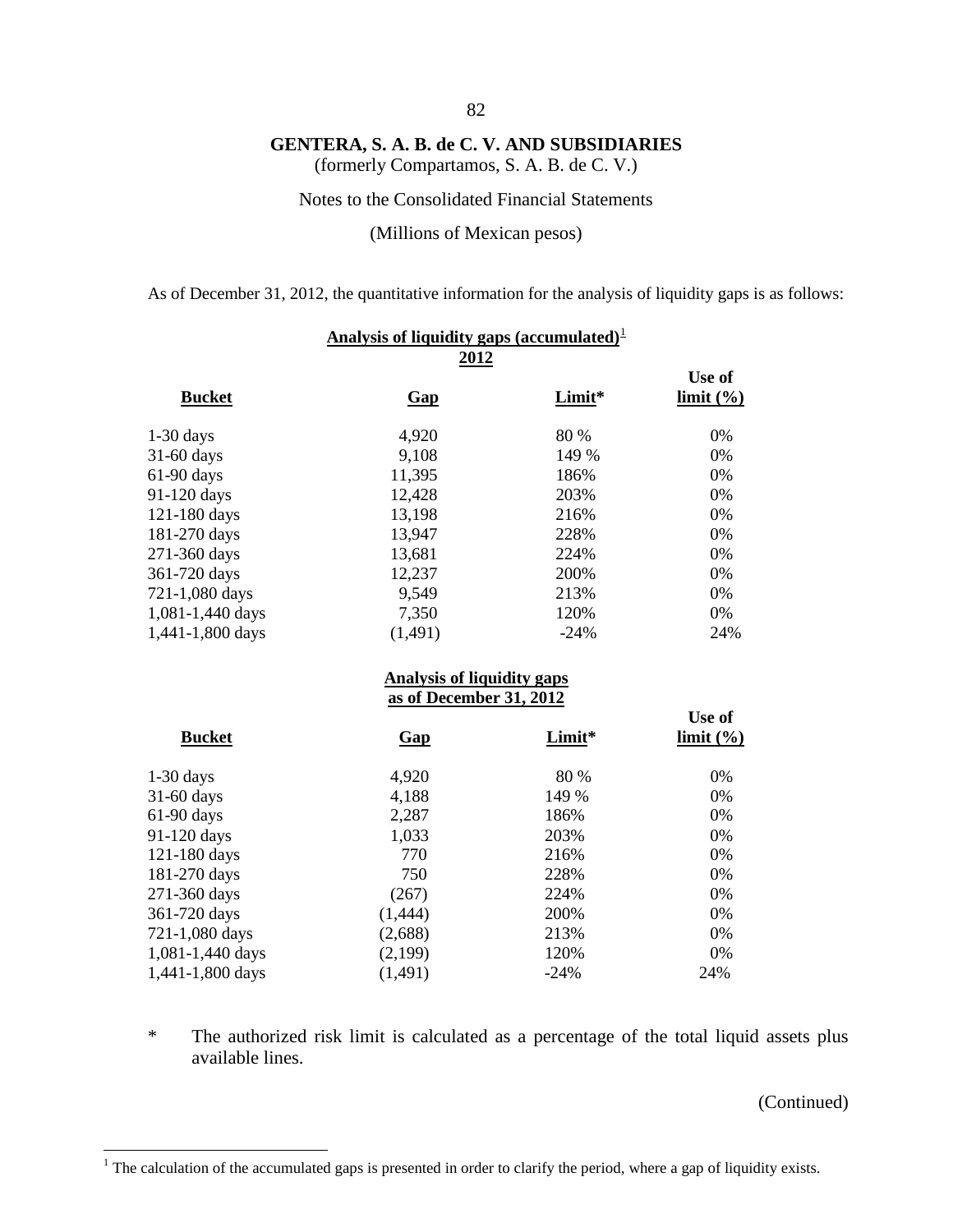(formerly Compartamos, S. A. B. de C. V.)

Notes to the Consolidated Financial Statements

(Millions of Mexican pesos)

The liquid assets plus available lines of the Bank as of December 31, 2012 were \$6,113.

Differences in flows (gaps) show excesses (greater asset flows than liability flows) in the first buckets, which is natural for the type of operations handled by the Bank, as 90% of the assets considered correspond to cash flows arising from recovery of loans with an average term of four months and investments at terms below 180 days, while liability flows correspond to financing contracted at the short and medium term maturity date, giving rise to a positive accumulated gap over 360 days, at the end of 2013, of \$15,510. The overall accumulated gap is positive.

**VaR Liquidity, 10 days 2013 Use of Value Position (%) limit (%)\*** VaR liquidity at 99% 0.0059 0.0007% 0.17% Money 0.0059 0.0007% 0.17% Repurchase of securities Call money 0.0059 0.0007% 0.17%

At December 31, 2013 the quantitative information for market liquidity risk, is as follows:

\* The authorized risk limit is 0.48% of the ASRM product x ICAP of the Bank's last known.

The ASRM product x ICAP of the Bank as of December 31, 2013 is \$702.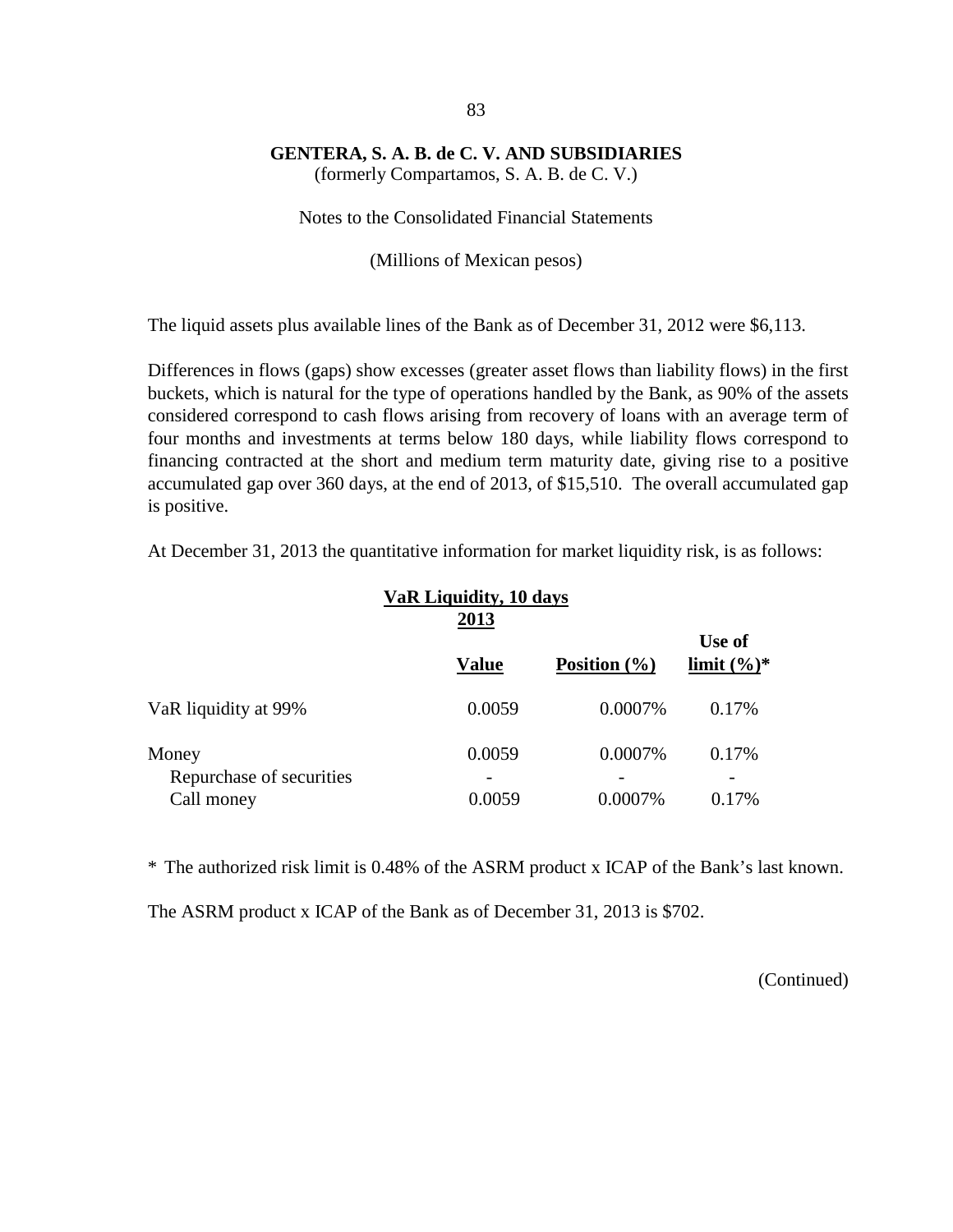(formerly Compartamos, S. A. B. de C. V.)

Notes to the Consolidated Financial Statements

(Millions of Mexican pesos, except otherwise noted)

|                          | VaR Liquidity, 10 days<br>2012 |                  |                          |
|--------------------------|--------------------------------|------------------|--------------------------|
|                          | <b>Value</b>                   | Position $(\% )$ | Use of<br>limit $(\%)^*$ |
| VaR liquidity at 99%     | 0.10                           | 0.007%           | 0.3%                     |
| Money                    | 0.10                           | 0.007%           | 0.3%                     |
| Repurchase of securities | 0.10                           | 0.020%           | 0.3%                     |
| Call money               | 0.01                           | 0.002%           | 0.0%                     |

\* The authorized risk limit is 0.48% of the Bank's last known net capital.

The Bank's net capital as of December 31, 2012 is \$6,475.2.

The average liquidity VaR for 2013 was \$13,596 pesos, equivalent to 0.002% of the ASRM product x ICAP last known. Sensitivity and stress tests are also conducted for liquidity risk management. The average liquidity VaR for 2012 was \$81,120 pesos, equivalent to 0.001% of Bank's net capital as of December 31, 2012.

Diversification of the Bank's sources of financing are assessed periodically, assuming the related risk limits established in Chapter III of the General Provisions Applicable to Credit Institutions on Risk Diversification for conducting Active and Passive Operations. The diversification is evaluated through the aforementioned liquidity indicators, mentioned above.

Additionally, in complying with the General Provisions Applicable to Credit Institutions, there is a Liquidity Contingency Plan in place, the purpose of which is to ensure that the Bank will be able to face its daily obligations under any circumstances, including a liquidity crisis; said Plan has been included in the policies and procedures manual for CRM.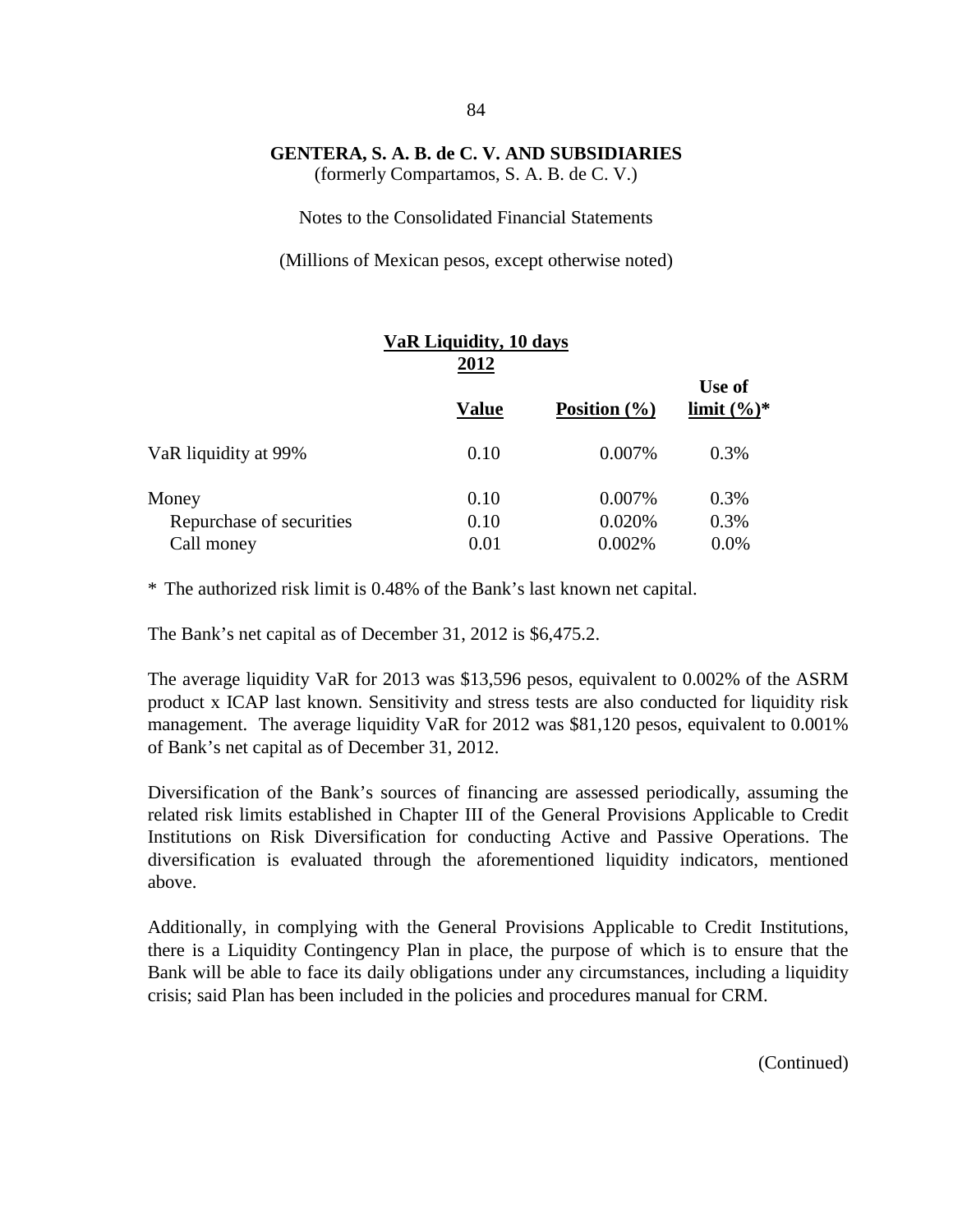(formerly Compartamos, S. A. B. de C. V.)

Notes to the Consolidated Financial Statements

(Millions of Mexican pesos)

Operational risk (including legal and technological risk).

Operational risk can be defined as the potential loss due to defects or deficiencies in internal controls resulting from errors in processing and storing operations or in the transmission of information, as well as to adverse administrative and legal rulings, fraud or theft, and it includes legal and technological risks.

In the Bank's methodology, management and control of operational risks include the following matters, among others:

The processes that describe each area's duties are identified and documented. The Bank has areas engaged in developing and documenting methods, procedures and processes under the Internal Control Director's Office.

Inherent operational risks and the controls pertaining to the processes that describe the Bank's substantial processes under "Risk and Control Matrixes" are identified and documented. Additionally, the internal audit area has implemented its audit model based on risks.

Consequences for the business arising from materialization of identified risks are assessed and reported to the heads of the areas involved, to the Chief Executive Officer and the Risk Committee. Each area must be aware of and participate in the control and management of own risks.

A historical database is maintained through systematic recording of the different loss events and their effects on the accounting records. Those events are duly identified through classification per business unit within the Bank, and are recorded in the Operational risk system.

A global level of tolerance has been established for operational risks, taking into account the causes, origin and risk factors thereof.

Loss events identified by both the Risk area and the other Bank's areas are recorded, which are responsible for reporting any operating risk event that could arise or that has represented a loss for the Bank, the mentioned above environment of a culture of risk.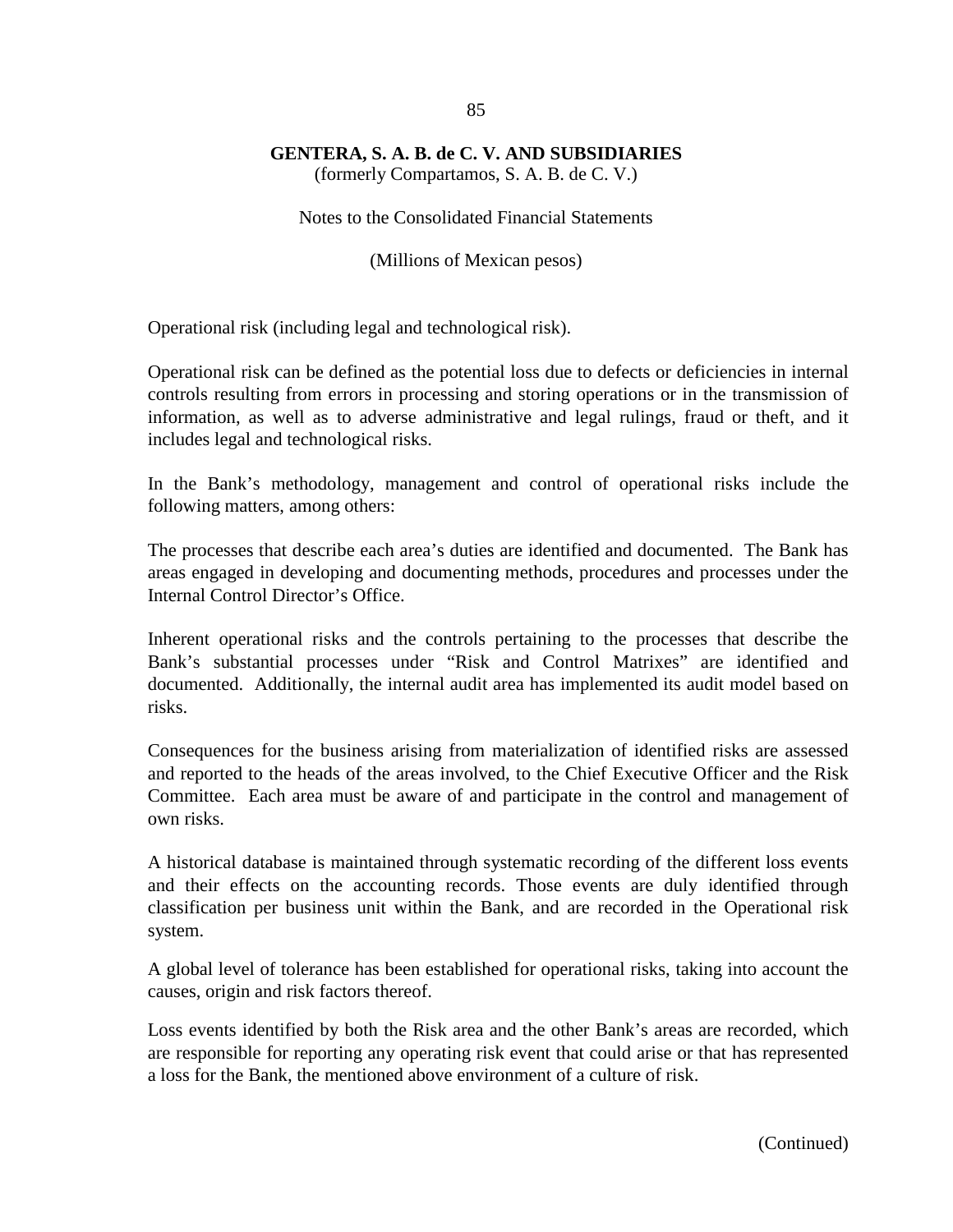(formerly Compartamos, S. A. B. de C. V.)

Notes to the Consolidated Financial Statements

(Millions of Mexican pesos)

Loss events related to operational risks, including technological and legal risks, are recorded systematically, with an association to the corresponding lines of business or business units, as well as to the type of loss. The Bank considers events of fraud or asset damage to be its main exposures.

There is a Business Continuity Management (BCM) Plan in place that includes a Disaster Recovery Plan (DRP) focusing on technological risks, as well as a Business Contingency Plan (BCP). Special officers are designated to ensure that such plans are duly updated.

## *Technological risk-*

One important aspect of operational risk management is that pertaining to technological risk, which involves potential loss due to damage or failure from use or reliance on hardware, software, systems, applications, networks and any other means of conveying information in the Bank's supply of services to its customers. There are policies and procedures in place intended to minimize the negative impacts of materialization of technological risks such as: historical filing of all operations and transactions entered into, daily reconciliations, contingency policies in the event of: electrical power failure, communication failure, acts of vandalism, and natural disasters, among others.

Due to the nature and characteristics of the market served by the Bank, there are no channels of distribution for banking operations conducted with customers via the Internet.

## *Legal risk-*

With respect to legal risk management, the Bank has implemented policies and procedures for minimizing this risk, which include the following matters:

- i. The review and approval of all agreements by the Legal Director's Office to ensure proper instrumentation of agreements and contracts.
- ii. Detailed management of powers granted to the Board of Directors, so as to avoid misuse.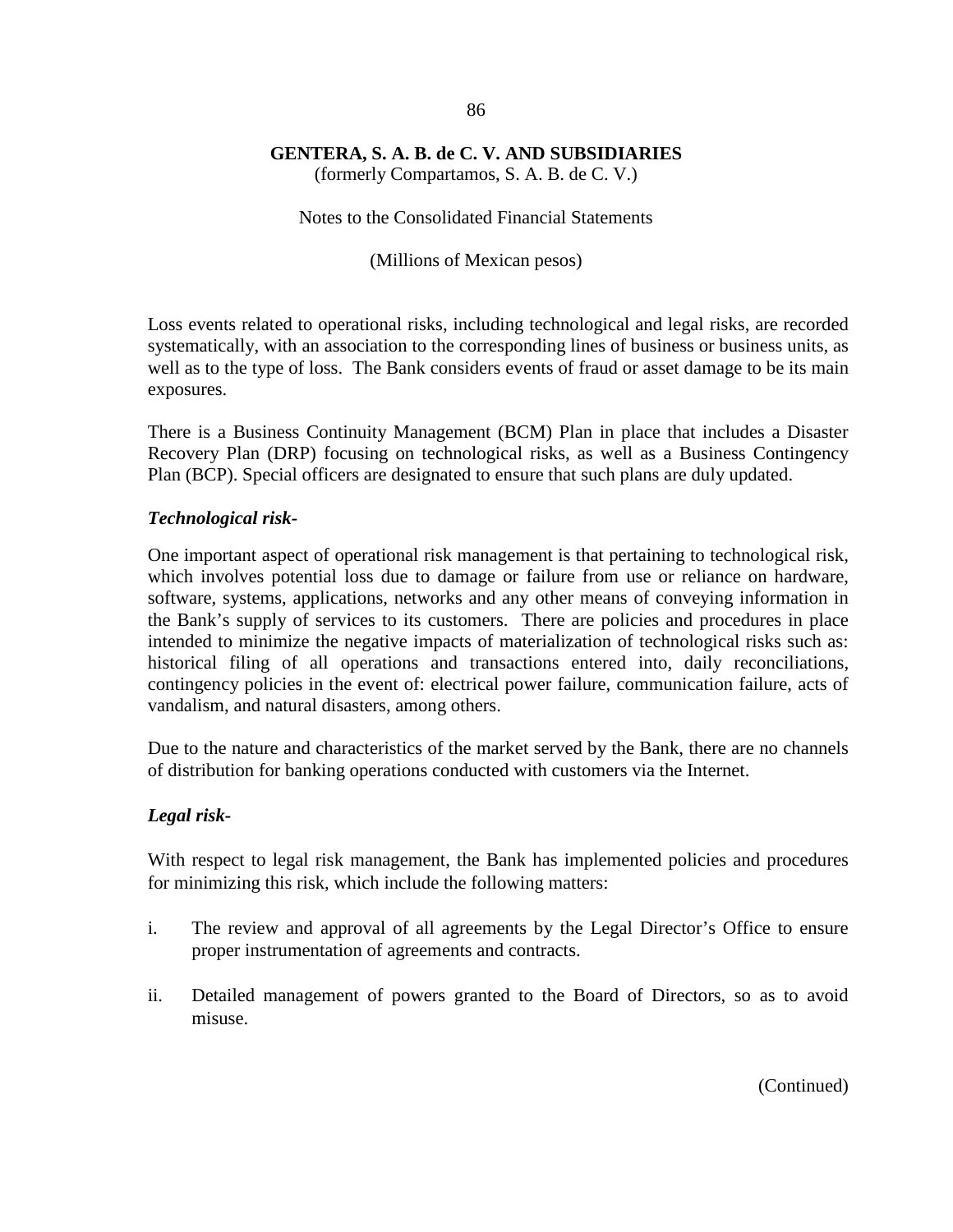(formerly Compartamos, S. A. B. de C. V.)

Notes to the Consolidated Financial Statements

(Millions of Mexican pesos)

- iii. Procedures for filing and safeguarding agreements and other legal information.
- iv. Preparation of reports on the likelihood of issuance of adverse legal or administrative rulings. The reports are prepared at least on a quarterly basis.

The Bank estimates that the materialization of its identified operational risks, will generate an annual loss not higher than 0.4% of the annualize Bank's income, which would be much lower than the authorized tolerance level, that at the end of the year has a value of 0.20%.

### **(24) Recently issued financial reporting and regulatory standards -**

The CINIF has issued the Mexican FRS and improvements listed below:

**FRS B-12 "***Offsetting financial assets and financial liabilities***"-** FRS B-12 is effective for years beginning on or after January 1, 2014; however, earlier adoption is permitted as of January 1, 2013. Among its principal features, we cite the following:

- Principles are established in relation to the rights of offset that should be considered for presenting, on a net basis, a financial asset and a financial liability in the statement of financial position.
- FRS B-12 establishes the requirements to be met by an offsetting intention, based on the principle that a financial asset and a financial liability should be presented by the offset amount, provided the future cash flow from its collection or settlement is net.
- FRS B-12 establishes other subjects relating to the offsetting of financial assets and liabilities such as the intention of realizing the asset and settling the liability simultaneously for its net presentation in the statement of financial position, the bilateral and multilateral offsetting agreements and the treatment of collateral.

There is a regulatory standard issued by the Commission about this FRS, therefore its application would require the adoption of the aforementioned FRS.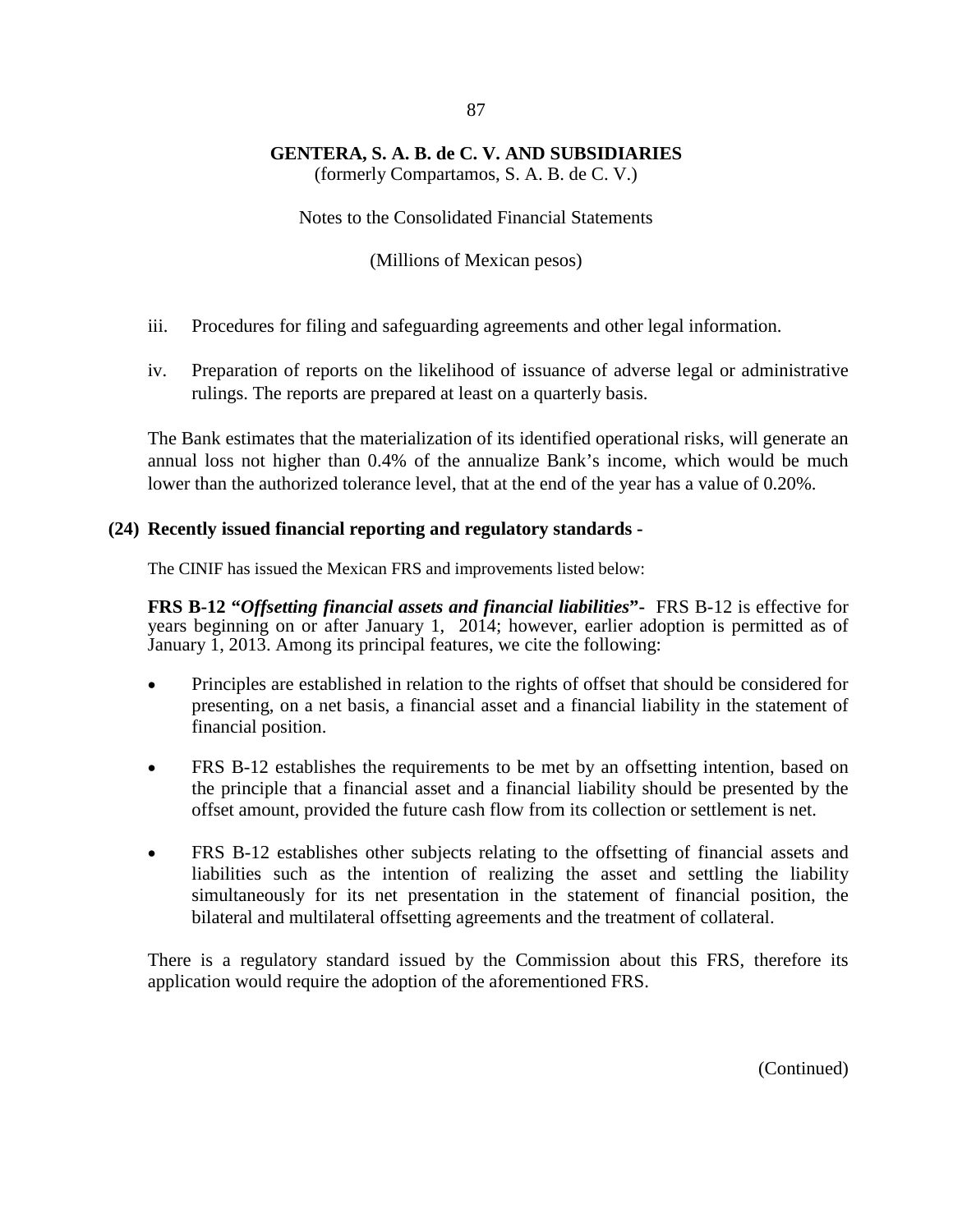(formerly Compartamos, S. A. B. de C. V.)

Notes to the Consolidated Financial Statements

(Millions of Mexican pesos)

**FRS C-3** *"Accounts Receivable"***-** FRS C-3 is effective for years beginning January 1, 2016, and is applicable retrospectively; however, early adoption is permitted. Some of the primary changes resulting from the adoption of this FRS are as follows:

- FRS C-3 provides that accounts receivable based on a contract are deemed financial instruments. On the other hand, some other accounts receivable, resulting from legal or tax provisions, may include certain characteristics of a financial instrument, such as bearing interest, though these are not deemed financial instruments.
- FRS C-3 sets out that the allowance for doubtful trade receivables shall be recognized as revenue is earned. Thus, the allowance shall be recorded as expenses in the statement of comprehensive income.
- FRS C-3 provides that, from the initial recognition, the money value in time shall be considered. Therefore, should the effect of the present value of the account receivable be significant in view of its term, an adjustment must be made taking into consideration such present value.
- A reconciliation between the initial and final balances of the allowance for doubtful accounts is required for each period presented.

**FRS C-11** *"Stockholders' equity"***-** FRS C-11 is effective for years beginning January 1, 2014, and is applicable retrospectively. FRS C-11 supersedes Bulletin C-11 "Stockholders' equity" and Circular 38 "Temporary acquisition of treasury stock" and Circular 40 "Accounting treatment of stock issuance and placement costs". Some of the main aspects resulting from the adoption of this FRS are as follows:

- FRS C-11 requires that in order to capitalize the advances for future capital stock increases, at the stockholders' or partners' meeting it shall be agreed that such advances be applied for future capital stock increases and also, the price per share to be issued pursuant to such contributions shall be fixed. Furthermore, it shall be agreed that these contributions shall not be refunded before being capitalized.
- FRS C-11 broadly identifies financial instruments with characteristics of equity which would otherwise, be regarded as liabilities. However, the specific standard that classifies financial instruments as either equity or liabilities, within the same compound financial instrument, is FRS C-12 "Financial instruments with characteristics of liabilities and equity".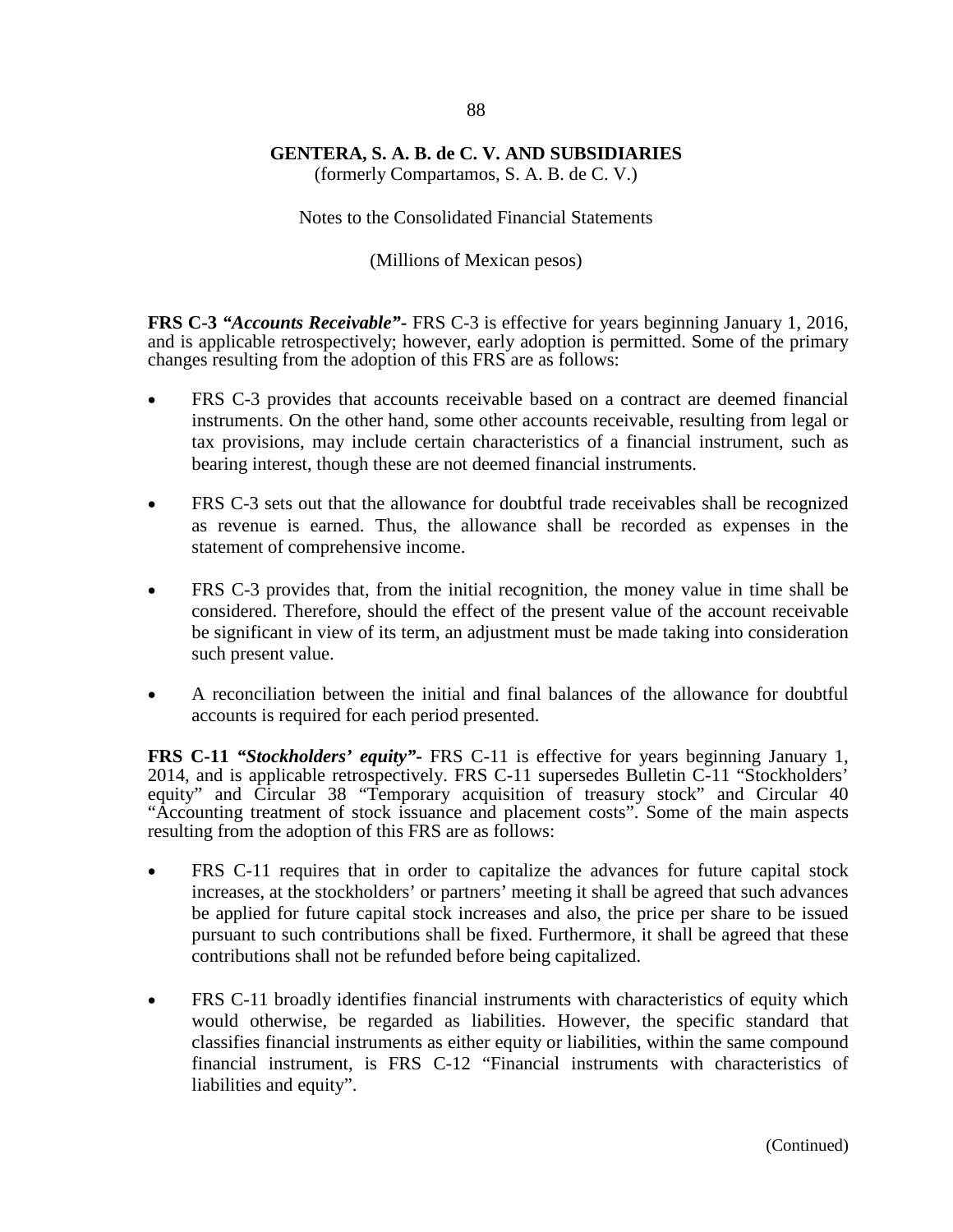(formerly Compartamos, S. A. B. de C. V.)

#### Notes to the Consolidated Financial Statements

#### (Millions of Mexican pesos)

**FRS C-12** *"Financial instruments with characteristics of liabilities and equity"***-** FRS C-12 is effective for years beginning January 1, 2014, and is applicable retrospectively. FRS C-12 supersedes Bulletin C-12 "Financial instruments with characteristics of liabilities, equity or both", and the provisions regarding these instruments under Bulletin C-2 "Financial instruments". Some of the main aspects resulting from the adoption of this FRS are as follows:

- This FRS sets forth that the primary characteristic to be met for a financial instrument to be classified as an equity instrument, is that its holder be exposed to the entity's risk and rewards rather than the right to charge the entity a fixed amount.
- By exception, if certain conditions apply and, provided there is no other obligation virtually assured to require payment to the holder, a redeemable instrument is classified as equity.
- The subordination concept is included.
- An instrument may be classified as equity if there is an option to issue a fixed number of shares at a price fixed in a currency other than the issuer's functional currency, provided that all existing owners of the same class of equity instruments have that option, on a pro rata basis.

**FRS C-14** *"Transfer and retirement of financial assets"***-** FRS C-14 is effective for years beginning on or after January 1, 2014, with retrospective effects and is issued for amending the absence of accounting standards with regard to the transfer and retirement of financial assets. The main aspects covered by this FRS include the following:

- Based on the principle of assigning the risks and benefits of ownership of a financial asset as primary condition for its retirement.
- For a transfer to signify that the transferor may retire a financial asset from its statement of financial position, it is required that it may no longer have a future benefit or loss with regard to such financial asset.

There is a regulatory standard issued by the Commission about this FRS, therefore its application would require the adoption of the aforementioned FRS.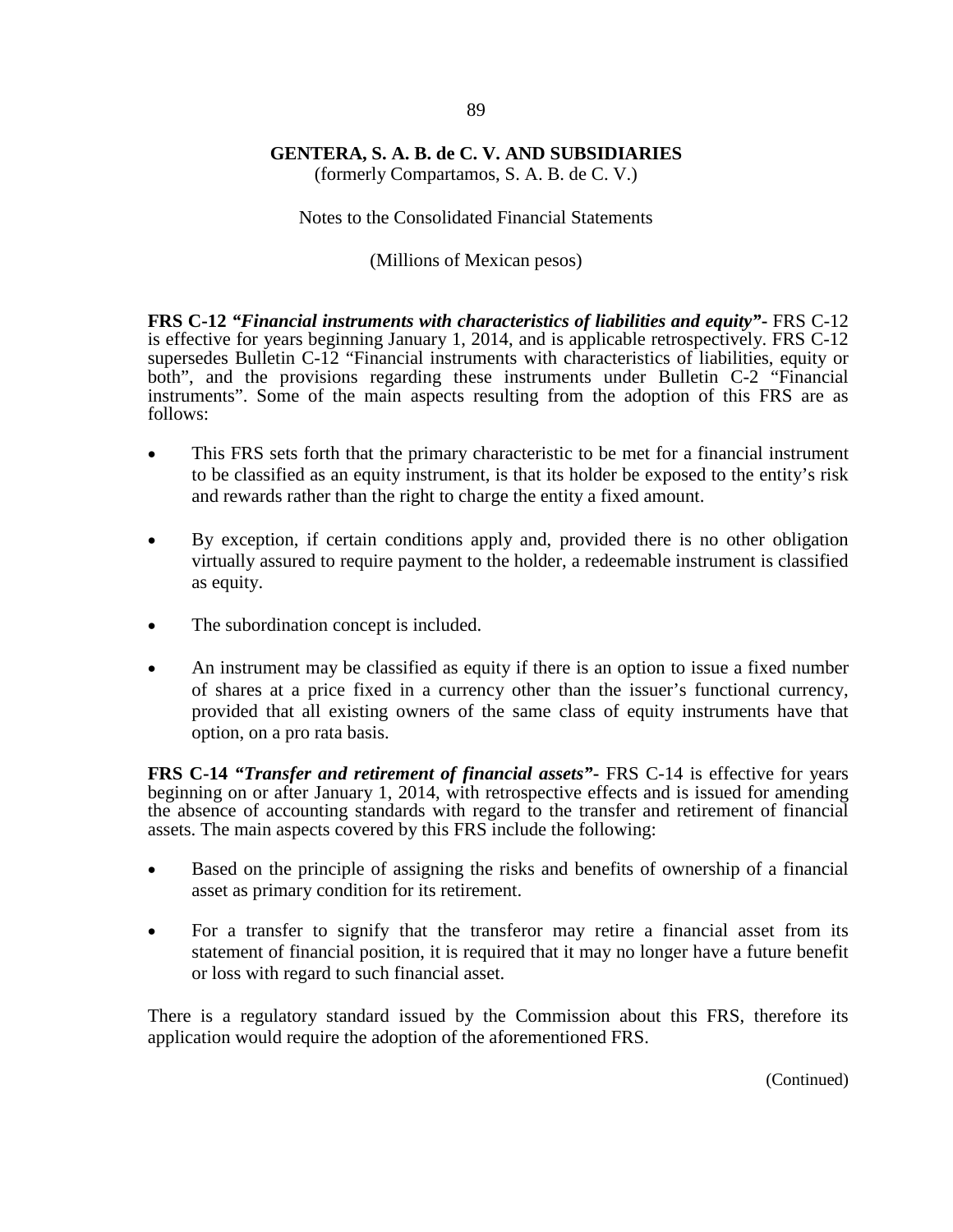(formerly Compartamos, S. A. B. de C. V.)

#### Notes to the Consolidated Financial Statements

(Millions of Mexican pesos)

**FRS C-20** *"Receivable financing instruments"***-** FRS C-20 shall be effective for years beginning January 1, 2016, and is applicable retrospectively. Early application is not permitted and FRS C-20 supersedes the provisions set forth in Bulletin C-3 in this regard. Some of the main aspects resulting from the adoption of this FRS are as follows:

- Classification of financial instruments under assets. To determine such classification, the concept that defines the intention to acquire and hold financial instruments has been ruled out. Instead, the concept of management business model is adopted, either for obtaining a contractual yield, generating a contractual yield and selling in order to achieve certain strategic objectives, or generating earnings from the purchase and sale thereof, in order to classify them in accordance with the respective model.
- The valuation effect of investments in financial instruments is also focused on the business model.
- The reclassification of financial instruments is not permitted among receivables, strategic investments, and negotiable instruments, unless the entity changes its business model.
- The embedded derivative that modifies the cash flows of principal and interest is not separated from its host receivable financial instrument. The entire receivable financial instrument shall be measured at fair value, as if it were a negotiable financial instrument.

There is a regulatory standard issued by the Commission about this FRS, therefore its application would require the adoption of the aforementioned FRS.

#### *New financial reform 2014-*

On January 10, 2014 was published in the Official Gazette of the Federation, some modifications to various laws and decrees related to financial matters, known as "Financial Reform". Such modifications are intended, among other things: i) promote development banks, ii) improve legal certainty of the private credit institutions and promote the increased credit supply to more competitive costs, iii) promote the competence between financial institutions, and iv) strengthen the regulatory framework. Such Financial Reform takes into account more vigilance attributes to the National Commission for the Protection and Defense of Users of Financial Services (CONDUSEF-Spanish abbreviation) in order to look after and regulate the financial products. The Bank is in process to assess the impact that this Financial Reform may have in its operations and in its financial performance, considering that the modifications to additional laws and specific rules are in process, which will be issued by the Commission, Banxico and other institutions in this subject.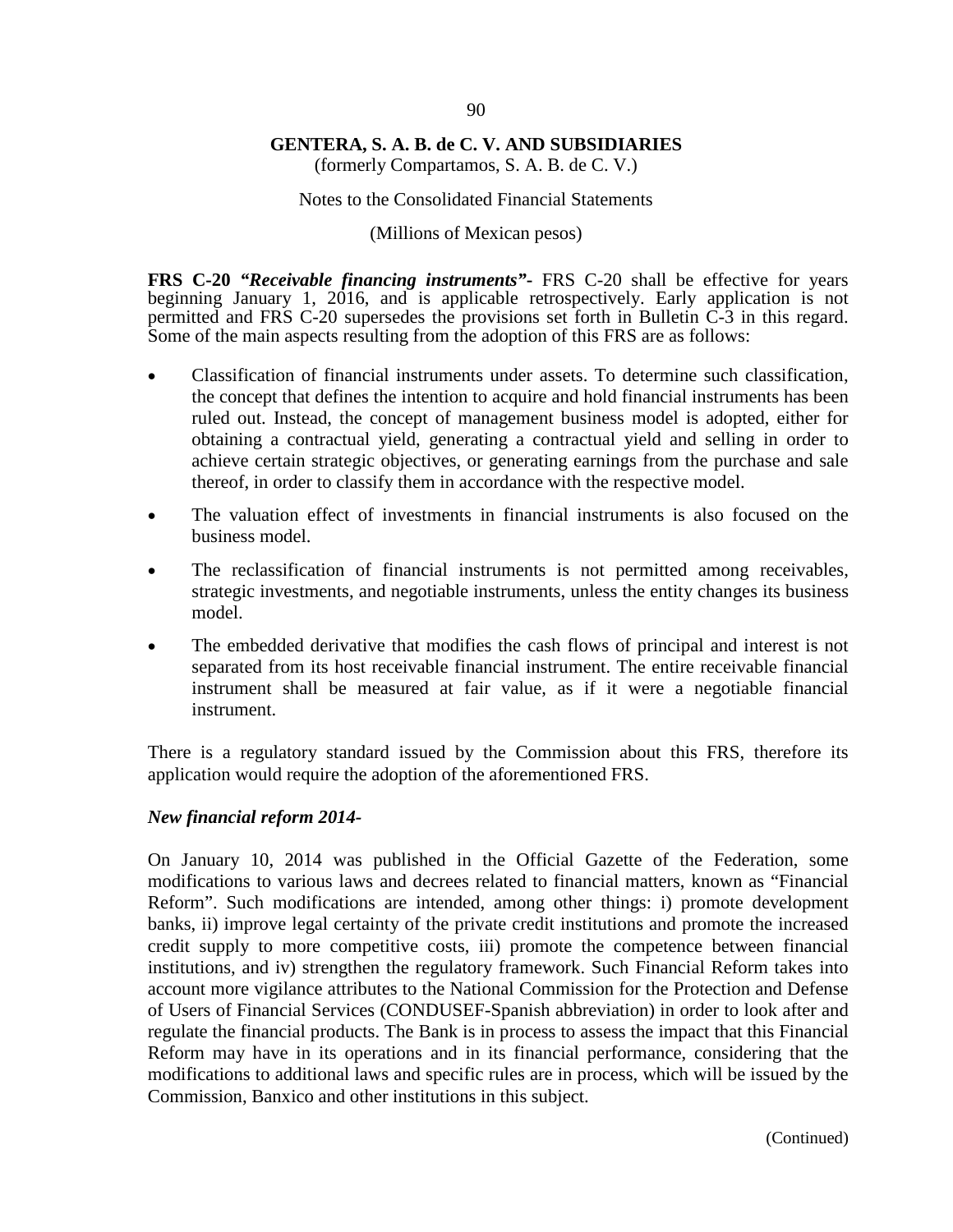(formerly Compartamos, S. A. B. de C. V.)

#### Notes to the Consolidated Financial Statements

#### (Millions of Mexican pesos)

#### **2014 FRS Improvements**

In December 2013, CINIF issued the document referred to as "2014 FRS Improvements", which contains precise modifications to some FRS. The modifications that bring about accounting changes are listed below:

**FRS C-5 "Prepayments"-** FRS C-5 provides that amounts paid in foreign currency be recognized at the exchange rate in force as of the transaction date, and shall not be modified as a result of foreign exchange fluctuations between the functional currency and the foreign currency in which the prices of goods and services regarding such prepayments are denominated. Additionally, it provides that impairment losses arising from prepayments, as well as the reversal of such losses, shall be reported as part of the net income or loss for the period. These improvements are effective for years beginning January 1, 2014, and the resulting accounting changes shall be recognized retrospectively.

**Bulletin C-15 "Impairment or disposal of long-lived assets"-** Bulletin C-15 provides that the impairment loss for a long-lived asset in use, as well as the reversal thereof, and the impairment loss of long-lived, available-for-sale assets, including increases or decreases, shall be reported in the results of operations for the period, under the line items of costs and expenses, where depreciation and amortization is recognized. The impairment loss and reversal thereof, for indefinite-lived intangible assets, including goodwill, shall be presented in the results of operations for the period, under the line item for depreciation and amortization expenses on assets of the cash generating unit to which such tangible assets relate. Under no circumstances shall impairment losses be presented as part of the expenses that have been capitalized in the value of a certain asset.

Likewise, it sets out that in order to report the impairment losses of associates, joint ventures and other permanent investments, and the goodwill thereof, the provisions of FRS C-7 shall be complied with. FRS C-7 provides that impairment losses be recognized under the line item equity in the net income or loss of other entities.

Additionally, Bulletin C-15 sets out that assets and liabilities identified with discontinued operations shall be presented in the statement of financial position, grouped in a single line item of assets and a single line item of liabilities, classified as short-term, and shall not be offset between them. Furthermore, such items shall be reported as long-term in the event of sale agreements that are essentially purchase options and sale - leaseback agreements. It also provides that the entity shall not restate previously issued statements of financial position as a result of such reclassification.

These improvements are effective for years beginning January 1, 2014, and any resulting presentation changes shall be recognized retrospectively.

91